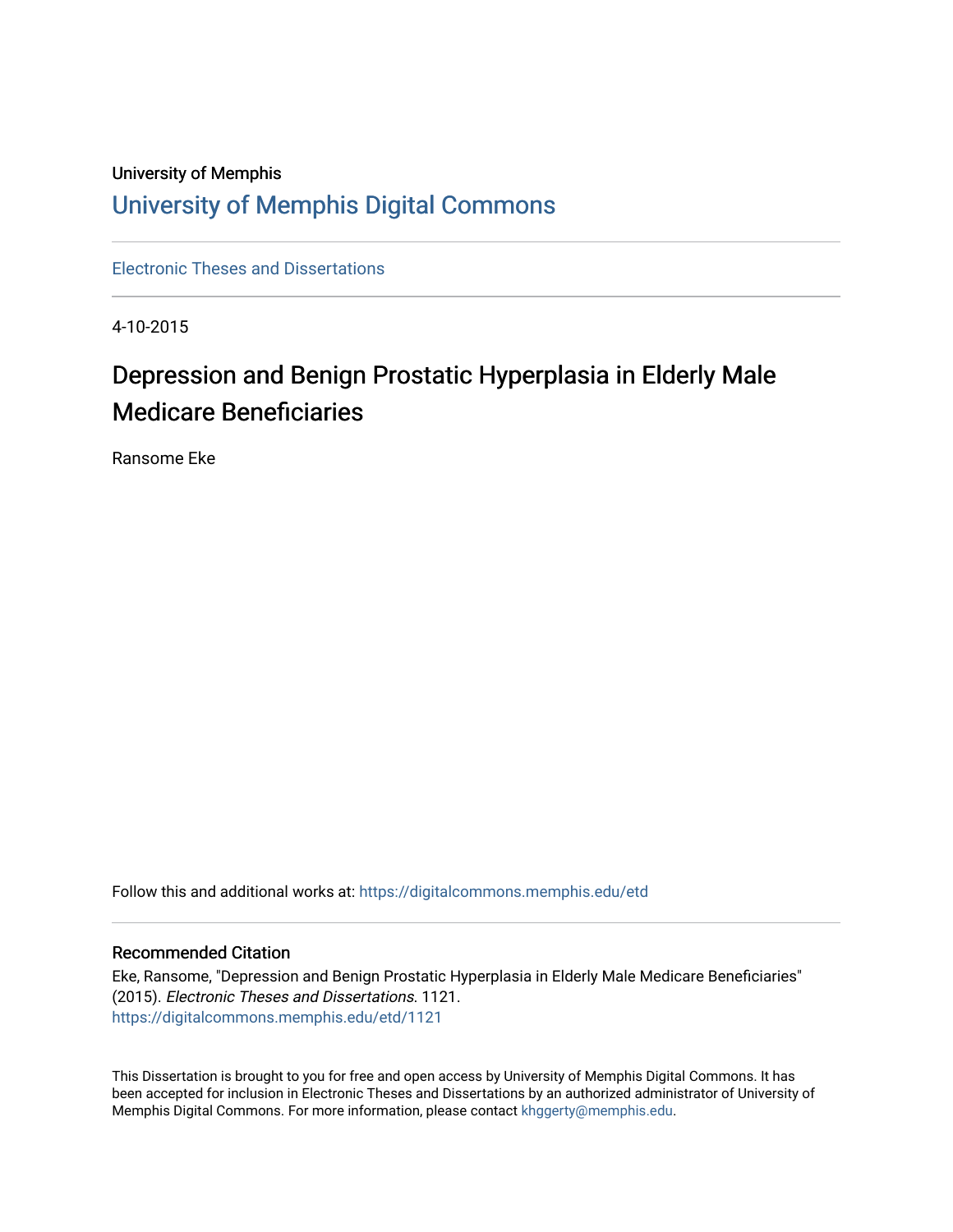### DEPRESSION AND BENIGN PROSTATIC HYPERPLASIA IN ELDERLY MALE MEDICARE BENEFICIARIES

by

Ransome Eke, MD, MPH

A Dissertation

Submitted in Partial Fulfillment of the

Requirements for the Degree of

Doctor of Philosophy

Major: Epidemiology

The University of Memphis

May 2015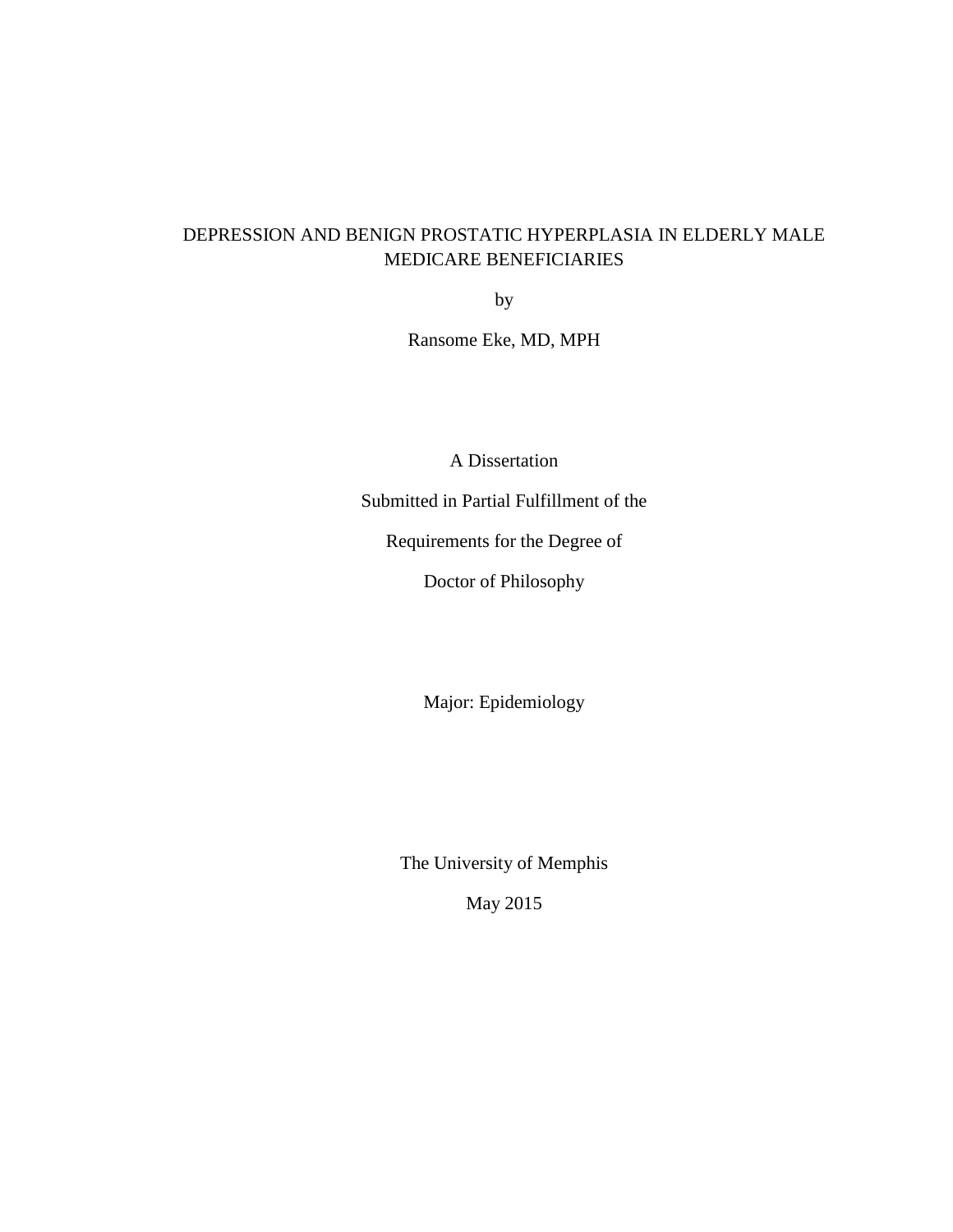### **DEDICATION**

This dissertation is dedicated to my wife, Iby and kids, Obed, Joni and Olivia, who have been a great source of support and encouragement to me as I faced the challenges of graduate school. I am truly thankful for having all of you in my life. Finally, I give all the Glory to God Almighty for His saving grace in my life.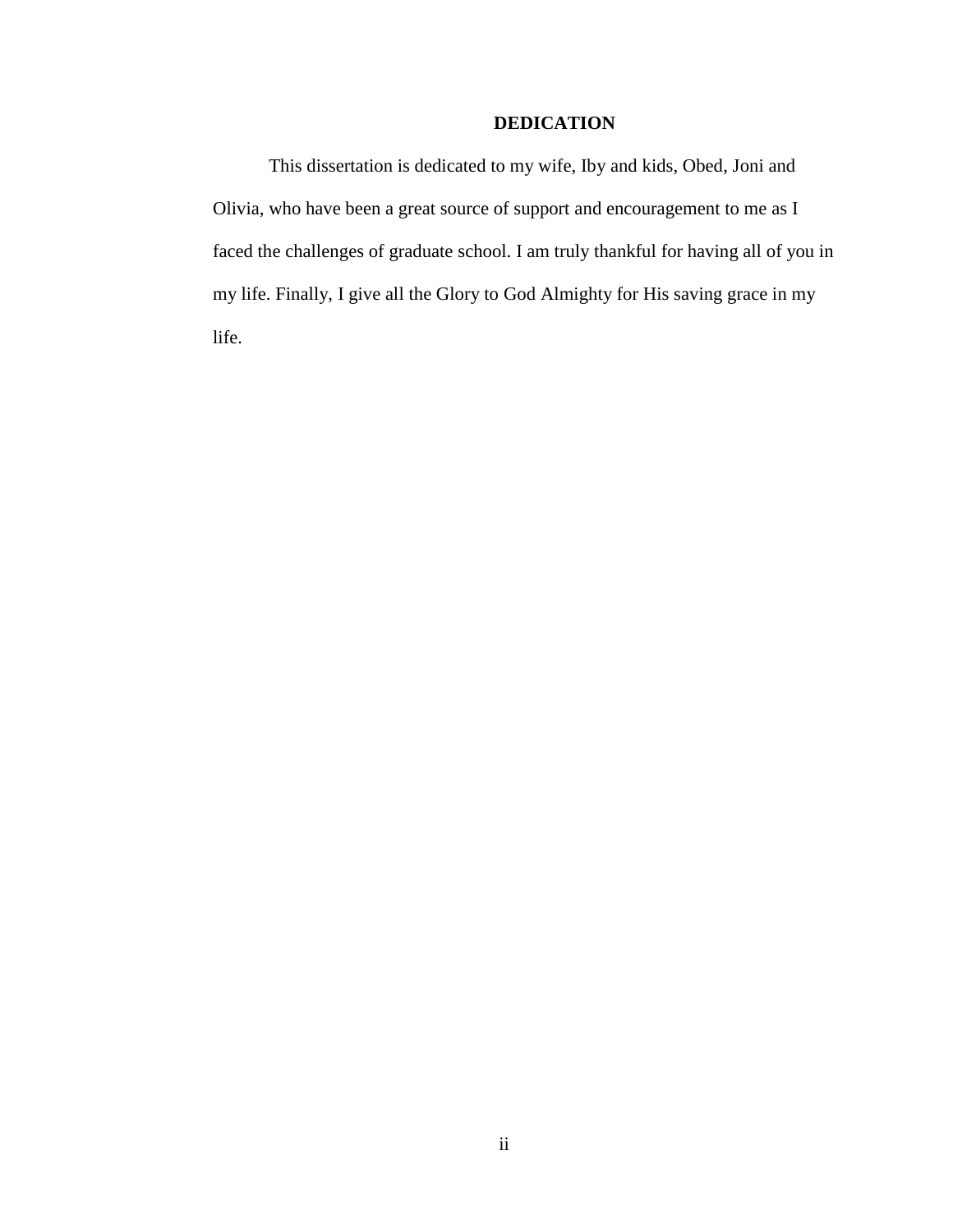#### **ACKNOWLEDGMENTS**

I would like to thank my dissertation committee, Dr. Xinhua Yu (Chair), Dr. Wilfried Karmaus (Co-Chair), Dr. Vikki Nolan, Dr. Hongmei Zhang and Dr. Edwards Dismuke for your guidance and oversight throughout this project.

A special thanks to Dr. Mariam Levy, George Relyea, MS, Shirl Sharpe, Dr. Kenneth Ward, Dr. Fawaz Mzayek, SPH doctoral students and my family members for the assistance and support provided throughout my journey in the graduate program at the School of Public Health, The University of Memphis.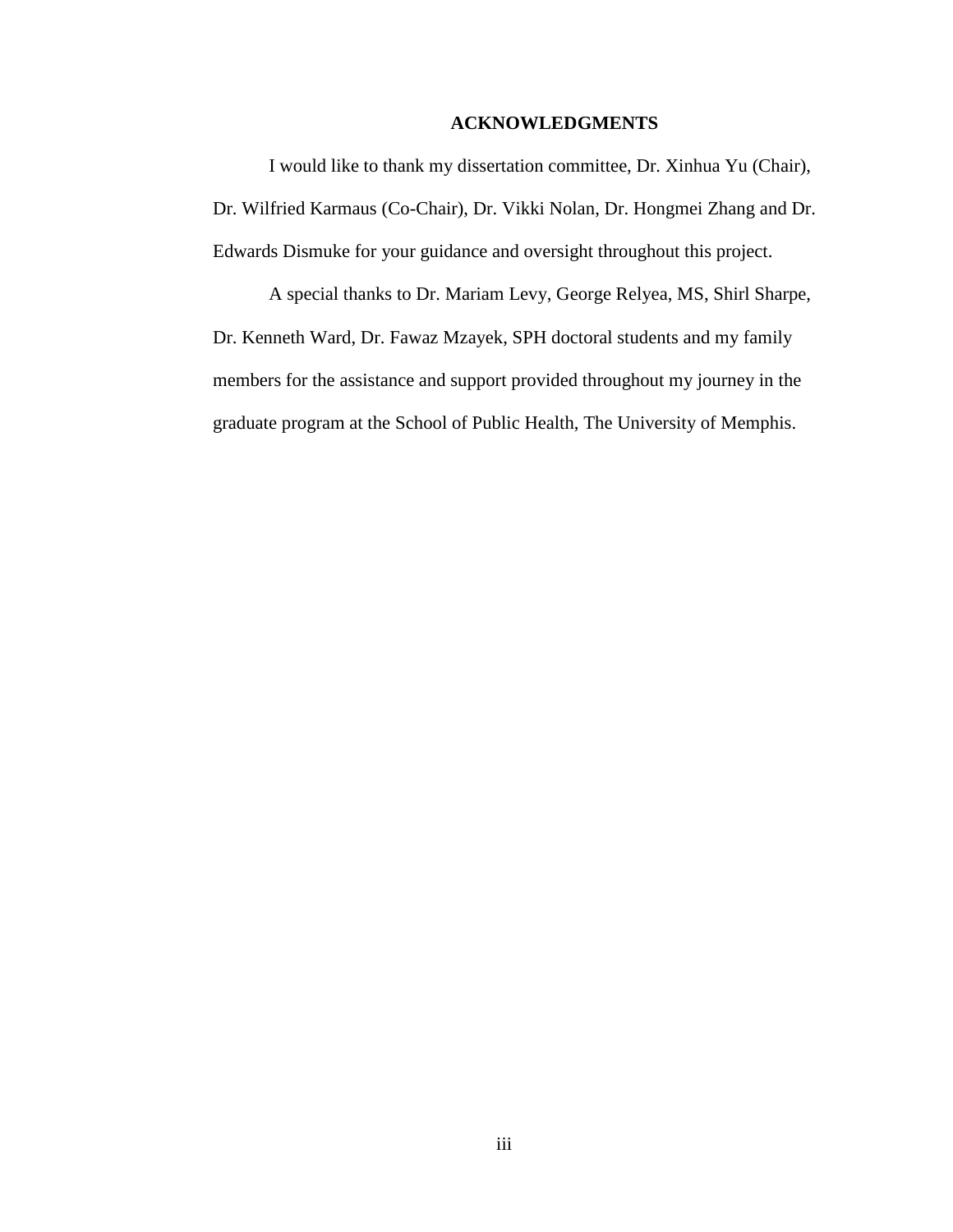#### **Abstract**

Eke, Ransome, MD, Ph.D. The University of Memphis. May 2015. Depression and Benign Prostatic Hyperplasia in elderly male Medicare Beneficiaries. Major Professor: Xinhua Yu, MD, Ph.D.

Depression is a common cause of disability and mortality in the elderly population. Benign prostatic hyperplasia (BPH), a benign enlargement of prostate gland, may be related to depression in men, as reported in previous studies. This dissertation explored the co-occurrence of depression and BPH in elderly men, the transition probabilities of depression status as its relations to varying BPH transition status, and the effect of socioeconomic disadvantage on depression in men with BPH. The data were drawn from the Medicare Current Beneficiary Survey (MCBS) and Medicare claims data from 2005 through 2009. The study population comprised of community dwelling elderly male Medicare beneficiaries aged 65 years or above (N=10, 067). Depression and BPH were defined using both self-report and diagnostic codes. Two transition processes for depression and BPH were constructed based on two follow-up years. The Markov process for depression and BPH states progression and their probabilities were determined. The transition rates were assessed using generalized linear mixed models with covariance matrix estimated by generalized estimating equations to explain the variations between repeated measures. Survey weights and multilevel cluster effect was considered in all our analysis. We adjusted for age, race, marital status, education level, income levels, insurance coverage, and comorbidities including cancer, diabetes, heart diseases, arthritis, and other mental health conditions. We found an overall prevalence of 13% for depression and about 41% for BPH. The adjusted risk ratio

iv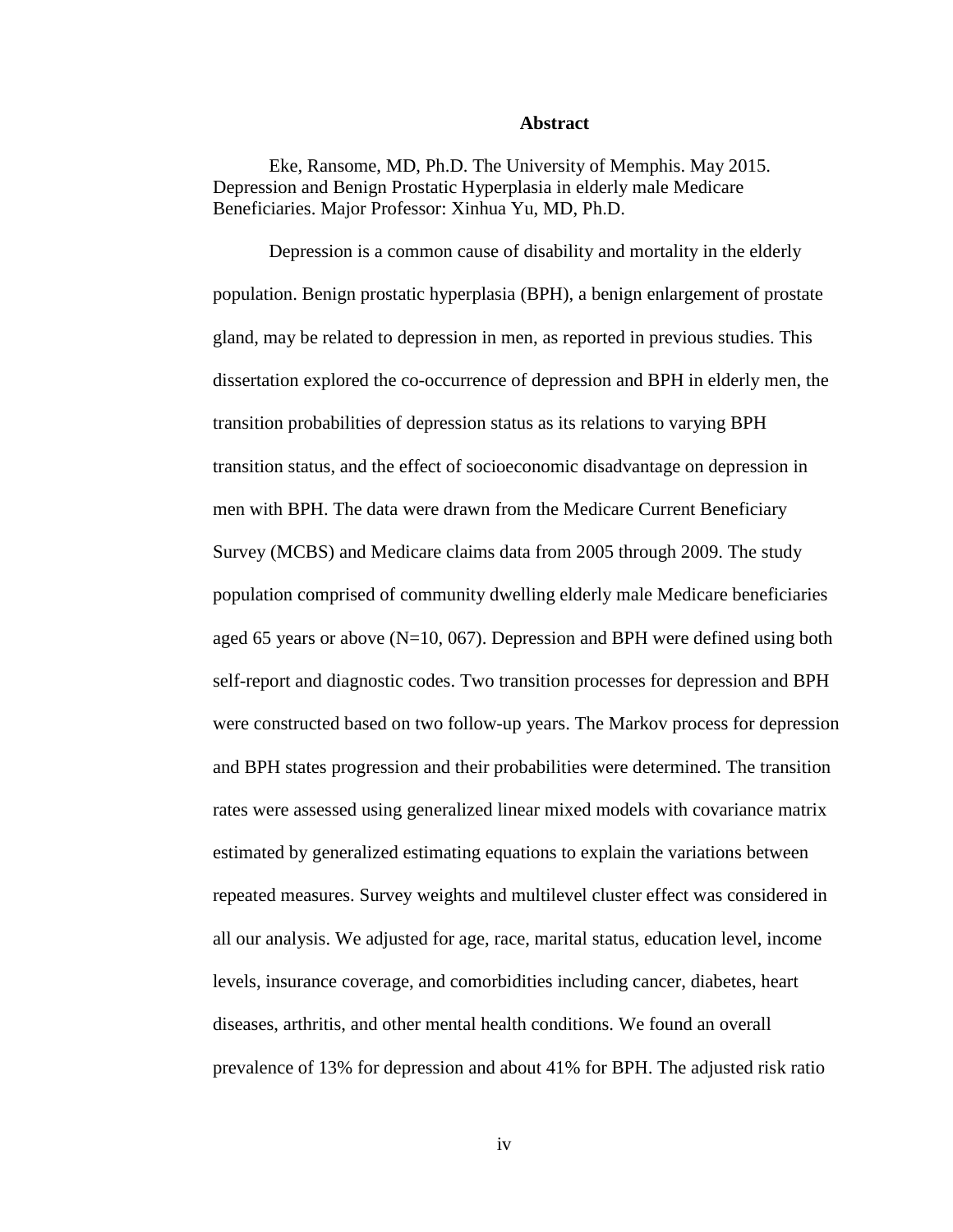(ARR) of depression in men with BPH compared with no BPH was 1.16 (95% CI, 1.04-1.30). Compared to those who remained with no-BPH, there was about 50% more chances of transiting from depression to no depression state in men who progressed from BPH to no-BPH status, (Adjusted transition rate, 1.49; 95% CI, 1.05-2.12;p-values= 0.021). The probability of transition from no-depression to depression in elderly men with two or more comorbidity was about two-folds higher compared with no comorbidity. Heterogeneity in socioeconomic context is a significant determinant of depression risk in elderly men with BPH. In conclusion, a significant impact of BPH on depression was reported. There is need to sensitize healthcare professionals on the importance of carefully depression evaluation among elderly men.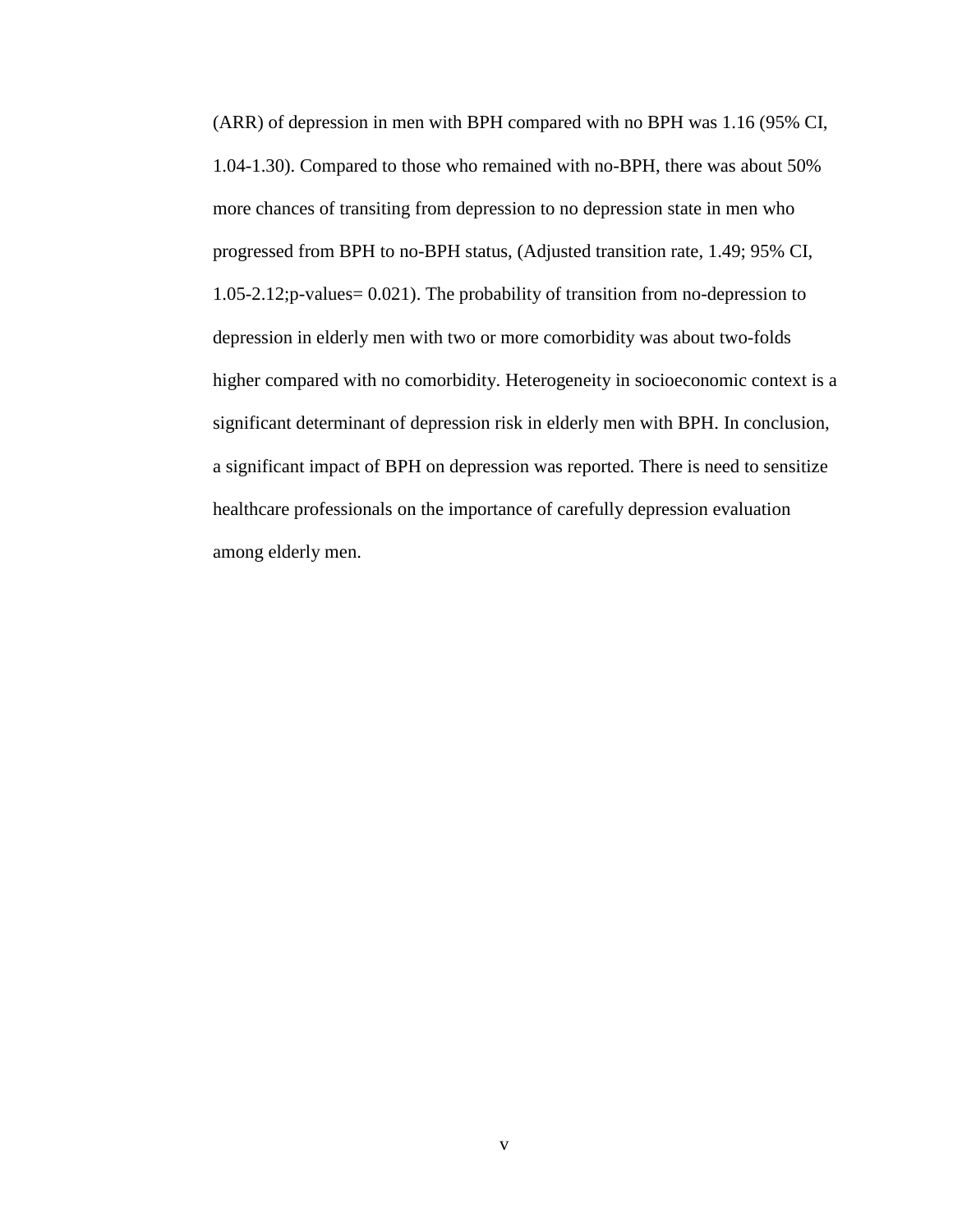### **TABLE OF CONTENTS**

| Chapter        |                                                                                                          | Page             |
|----------------|----------------------------------------------------------------------------------------------------------|------------------|
| $\mathbf{1}$   | Introduction                                                                                             | 1                |
|                | Background                                                                                               | $\mathbf{1}$     |
|                | Epidemiology of depression                                                                               | $\overline{c}$   |
|                | Risk factors for depression in the elderly                                                               | $\overline{3}$   |
|                | Epidemiology of benign prostatic hyperplasia                                                             | $\overline{4}$   |
|                | Co-occurrence of depression and BPH in aging men                                                         | $\sqrt{5}$       |
|                | Study rationale                                                                                          | $\boldsymbol{7}$ |
|                | Conclusion                                                                                               | 8                |
| $\overline{2}$ | Co-occurrence of late life depression and benign prostatic<br>hyperplasia in elderly men: MCBS 2005-2009 | 9                |
|                | Introduction                                                                                             | 9                |
|                | Materials and methods                                                                                    | 10               |
|                | Results                                                                                                  | 14               |
|                | Discussion                                                                                               | 27               |
|                | Conclusion                                                                                               | 29               |
| 3              | Estimating the transition probability of depression and benign                                           |                  |
|                | prostatic hyperplasia in elderly men                                                                     | 31               |
|                | Introduction                                                                                             | 31               |
|                | Materials and methods                                                                                    | 32               |
|                | Results                                                                                                  | 37               |
|                | Discussion                                                                                               | 45               |
|                | Conclusion                                                                                               | 48               |
| $\overline{4}$ | Effect of race and socioeconomic disadvantage on depression in                                           |                  |
|                | elderly men with benign prostatic hyperplasia                                                            | 49               |
|                | Introduction                                                                                             | 49               |
|                | Materials and methods                                                                                    | 51               |
|                | Results                                                                                                  | 54               |
|                | Discussion                                                                                               | 60               |
|                | Conclusion                                                                                               | 62               |
| 5              | Conclusion                                                                                               | 64               |
|                | Dissertation summary                                                                                     | 64               |
|                | Strengths and limitations                                                                                | 67               |
|                | Clinical implications and recommendations                                                                | 68               |
|                | Public health implication and recommendations                                                            | 69               |
|                | Suggestions for future research                                                                          | 69               |
| Glossary       |                                                                                                          | 71               |
| References     |                                                                                                          | 73               |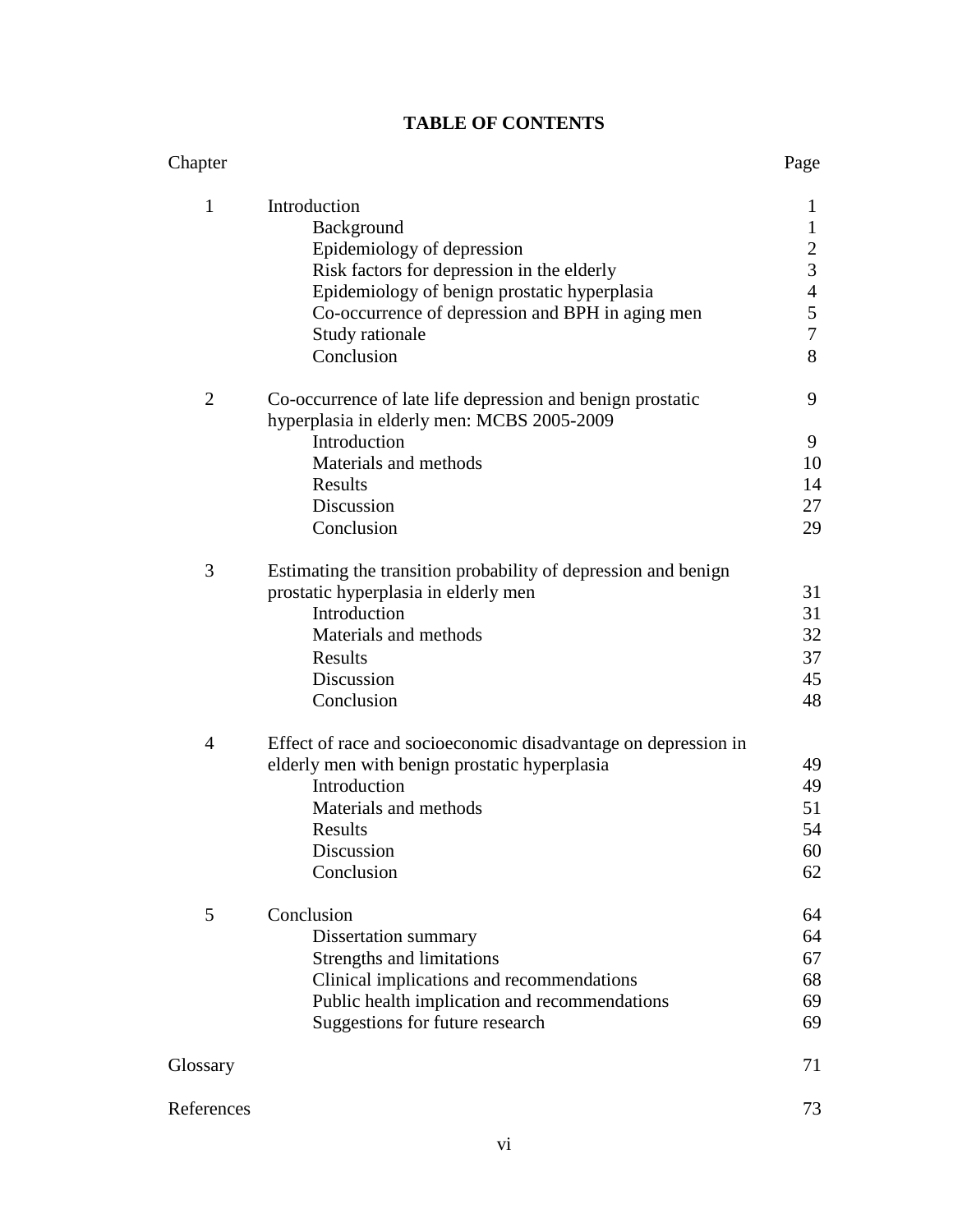### **LIST OF TABLES**

| <b>Table</b>   |                                                                                                                                | Page |
|----------------|--------------------------------------------------------------------------------------------------------------------------------|------|
| $\mathbf{1}$   | Table 2.1: Description of study sample of men ages 65 years and<br>greater: Medicare Current Beneficiary Survey                | 16   |
| $\overline{2}$ | Description of study sample by year of survey                                                                                  | 18   |
| 3              | Multivariate analysis of determinants of depression in elderly male<br>Medicare beneficiaries                                  | 20   |
| 4              | Multivariate analysis of determinants of depression in elderly<br>Medicare beneficiaries stratified by number of comorbidities | 21   |
| 5              | Multivariate analysis of determinants of depression in elderly<br>Medicare beneficiaries stratified by types of comorbidities  | 24   |
| 6              | Multivariate analysis of determinants of depression in elderly<br>Medicare beneficiaries stratified by survey year             | 26   |
| 7              | Baseline summary of characteristics of study sample before transition                                                          | 38   |
| 8              | Summary of characteristics and weighted percentage of beneficiaries<br>by Transition time points                               | 40   |
| 9              | Transition probability matrix of the relation between depression and<br><b>BPH Markov's processes</b>                          | 41   |
| 10             | Estimation of forward and backwards rates for depression in first<br>transition time: Results from multivariate analysis       | 43   |
| 11             | Estimation of forward and backwards rates for depression in second<br>transition time: Results from multivariate analysis      | 45   |
| 12             | Distribution of various social and economic characteristics of elderly<br>men with BPH by depression status                    | 55   |
| 13             | Multivariate analysis of socioeconomic determinants of depression                                                              | 56   |
| 14             | Multivariate analysis of socioeconomic determinants of depression<br>comparing White and Black men with BPH                    | 57   |
| 15             | Multivariate analysis of determinants of depression in elderly men<br>with BPH comparing income levels                         | 59   |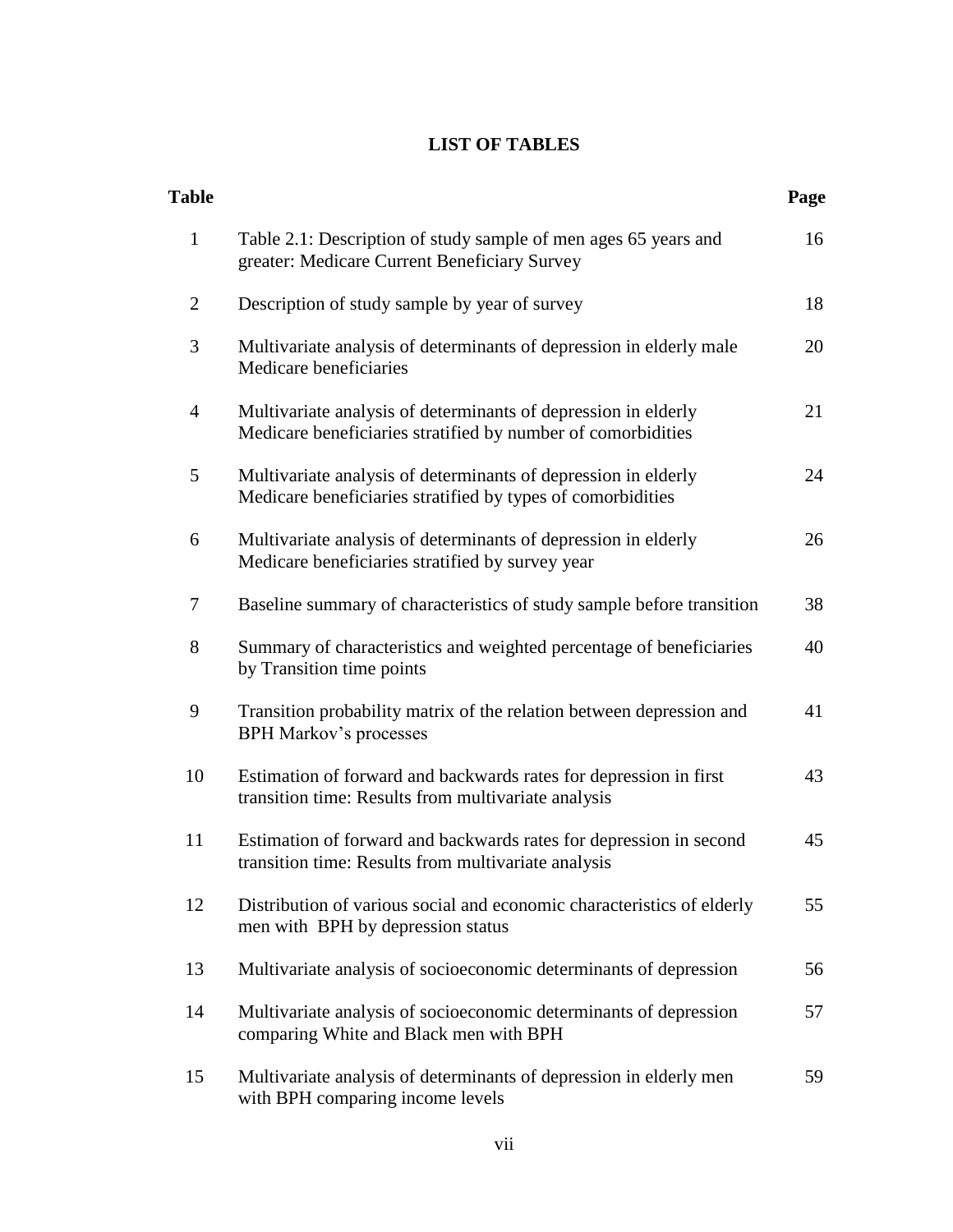### **LIST OF ABBREVIATIONS**

| DSM-IV        | Diagnostic and Statistical Manual of Mental Disorders, 4th Edition | $\mathbf{1}$   |
|---------------|--------------------------------------------------------------------|----------------|
| <b>WHO</b>    | World Health Organization                                          | $\mathbf{1}$   |
| <b>BPH</b>    | Benign Prostatic hyperplasia                                       | $\mathbf{1}$   |
| <b>ADAMS</b>  | Aging, Demographic and Memory Study                                | $\overline{2}$ |
| <b>NHANES</b> | National Health and Nutritional Examination Survey                 | $\overline{2}$ |
| <b>LUTS</b>   | Lower Urinary Tract symptoms                                       | $\overline{4}$ |
| PHQ-9         | Patient Health Questionnaire-9                                     | 6              |
| <b>GDS</b>    | <b>Geriatrics Depression Scale</b>                                 | 6              |
| <b>COPD</b>   | Chronic Obstructive Pulmonary Disease                              | $\overline{4}$ |
| $ICD-9$       | <b>International Classification of Diseases Ninth Revision</b>     | 6              |
| AUA-SI        | <b>Urological Association Symptom Index</b>                        | 6              |
| <b>IPSS</b>   | <b>International Prostate Symptom Score</b>                        | 6              |
| <b>CMS</b>    | Centers for Medicare & Medicaid Service                            | 10             |
| <b>MCBS</b>   | Medicare Current Beneficiary Survey                                | 10             |
| <b>ARR</b>    | <b>Adjusted Risk Ratio</b>                                         | 20             |
| <b>ATR</b>    | <b>Adjusted Transition Risk Ratio</b>                              | 37             |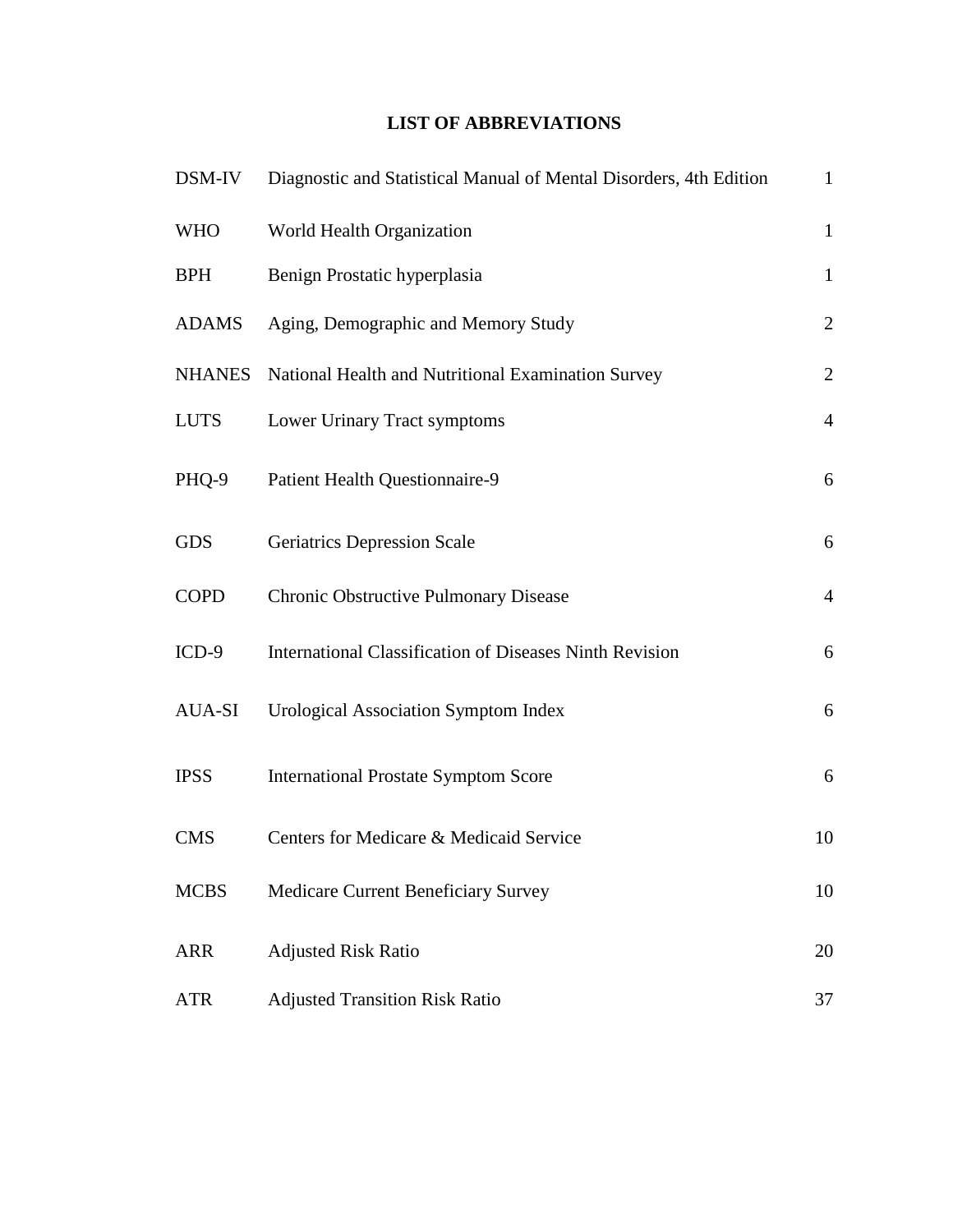#### **CHAPTER 1**

#### **INTRODUCTION**

#### **Background**

Depression in late life, defined as having depressive symptoms in adults aged 65 or older, is a severe and common mental health condition in the elderly population (American Psychiatric Associations Diagnostic and Statistical Manual (DSM-IV)) [1-4]. In the United States, nearly 7 million of the 31 million elderly over 65 years are affected by depressive symptoms [5]. About 10–12% of the medically ill older adult suffers from major depression [6]. However, depression is often under-diagnosed or undertreated in primary care settings [7, 8]. The World Health Organization (WHO) reports that symptoms of depression in older people are commonly overlooked or untreated because they coincide with other late life medical conditions [8]. Meanwhile, under-recognition of depression in late life can lead to worse outcomes of preexisting medical illnesses, other emotional sufferings, quality of life and risk of disability [9-11]. For example, elderly people with depression have other chronic medical conditions such as diabetes, arthritis, cardiovascular diseases and cancer, as well as neurological conditions like dementia and/or Alzheimer's disease, all of which are generally referred to comorbidities [12-16]. Of these comorbidities, benign prostatic hyperplasia (BPH) may be a significant cause of morbidity and emotional suffering in elderly men and negatively affect health quality of life of aging men, which may lead to depressive symptoms [17-20]. A recent report showed an improvement in recognizing depression among the nursing homes residents [21]. Nevertheless, the association of aging with multiple chronic medical conditions has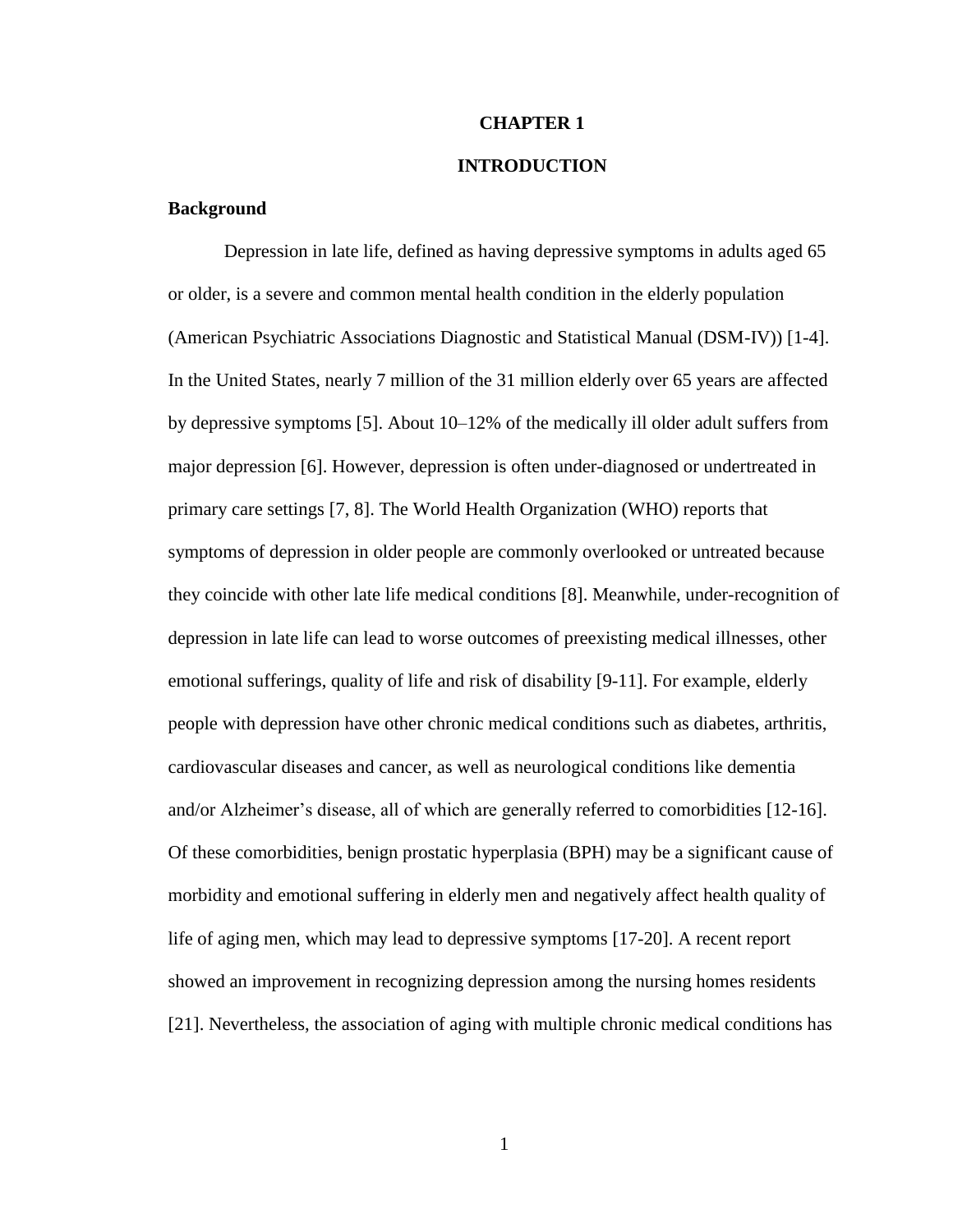led to missed opportunities for early detection of depressive illness in the primary care settings [22-29].

Epidemiology of depression

Depression is a mood disorder, characterized by feeling of sadness and diminished interest in life [15, 30]. It is also associated with abnormal physical and other mental changes such as weight gain or loss, psychomotor agitation or retardation, fatigue, inappropriate guilt, concentration difficulties, as well as recurrent thoughts of death [31]. Older people with depression typically report more symptoms of physical weakness and insomnia than other age groups [15, 32, 33].

The prevalence of depression among the elder population varies among studies, regions, and dwelling status [4, 33-39], ranging from 10 to 15% per year in the US elderly population [40-46]. A report from the Aging, Demographic and Memory study (ADAMS), drawn from Health and Retirement Study, estimated the overall prevalence of depression in the general older population at 11.2%, and about 10.2% among elderly men [46]. The National Health and Nutrition Examination Survey (NHANES) conducted from 2007 to 2010, estimated the prevalence of current depression in males aged 60 years or above at approximately 5% [47]. This does not contradict the above US prevalence as NHANES measures the point prevalence of depression among community dwellers. However, studies conducted among elderly Australians reported a significantly lower prevalence of 2- 8%, partly due to different tools used in assessing depression symptoms [48, 49].

Compared with community dwellers, the risk of depression among older population living in institutional facilities such as nursing homes and long-term care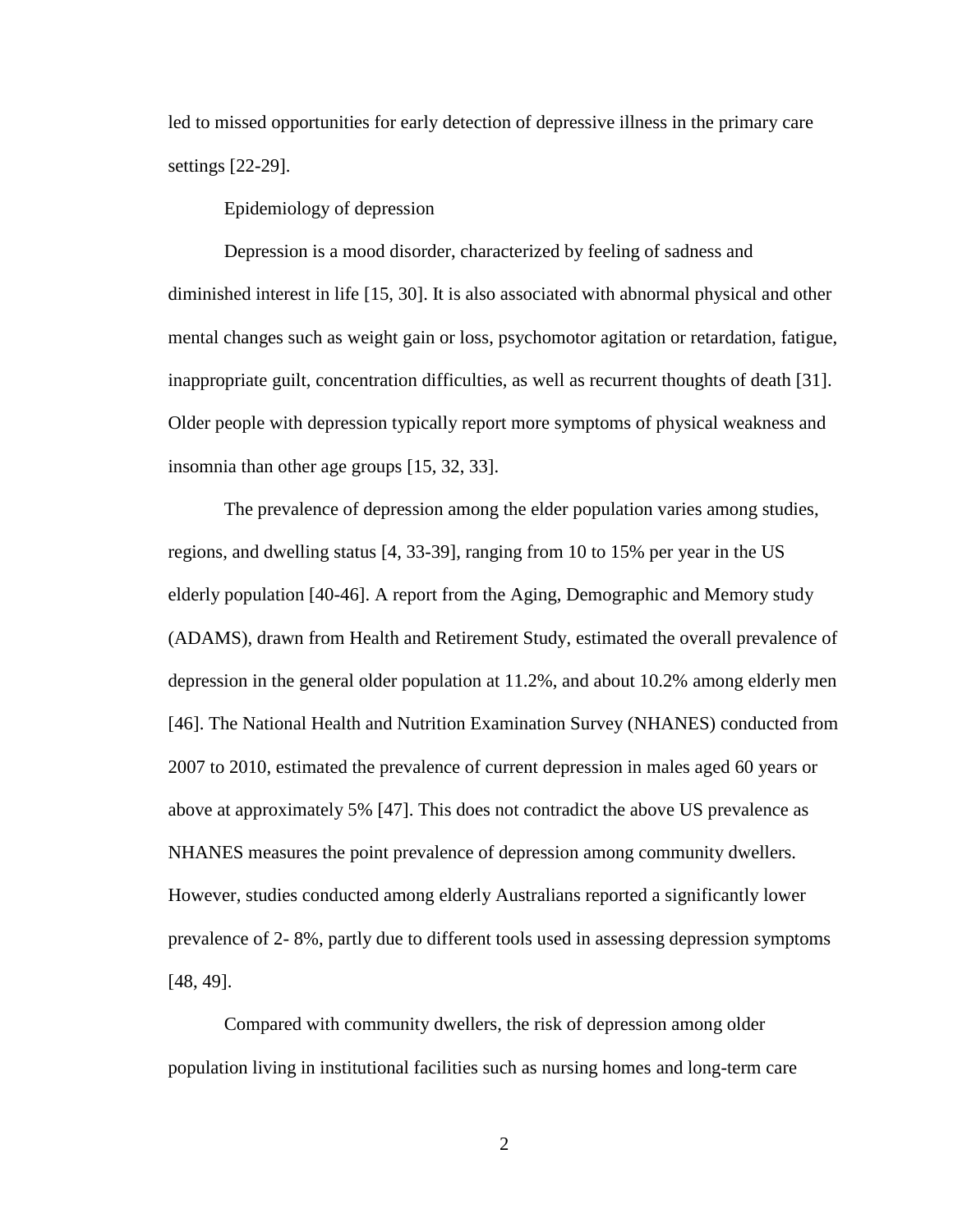facilities is about two folds higher [4, 15, 44, 49-56]. Studies have argued that coexisting psychiatric illnesses is the predominant cause of high risk of depression among those in the institutional settings [1, 4, 48, 51, 57-59]. Although reports have shown that older individuals underutilize mental health facilities [60-63], depression is significantly associated with increased healthcare services utilization among adult population [2, 64- 66]. Egede and colleagues have shown that the coexistence of major depression with common chronic medical conditions is associated with significantly greater odds of ambulatory care visits, emergency department visits, days spent in bed due to illness and functional disability [67, 68].

Risk factors for depression in the elderly

Depression in the elderly results from complex interactions among individual, environmental and genetic predisposing factors. Individual and environmental factors are the leading determinants of depression in the elderly [69]. Factors that influence depression among the elderly can be generally classified into: (1) Socioeconomic status such as race/ethnicity, marital status, education, income level, and residence; (2) Medical conditions such as chronic diseases, mental health illnesses and organic brain diseases (e.g. cognitive impairment and Alzheimer's disease); (3) Adverse life events such as loss of job and bereavement, and (4) Family history of depression [69-74].

Depression prevalence varies across race and socioeconomic groups [75-78]. The risk of depression is higher in White (11.7%) and Hispanic (12.5%) elderly population compared to Blacks (4%) [46]. Further, there is a higher prevalence of depression in older people residing in urban locations compared to those in the rural locations [75-78]. Studies also suggest that uninsured or underinsured elderly people are at higher risk of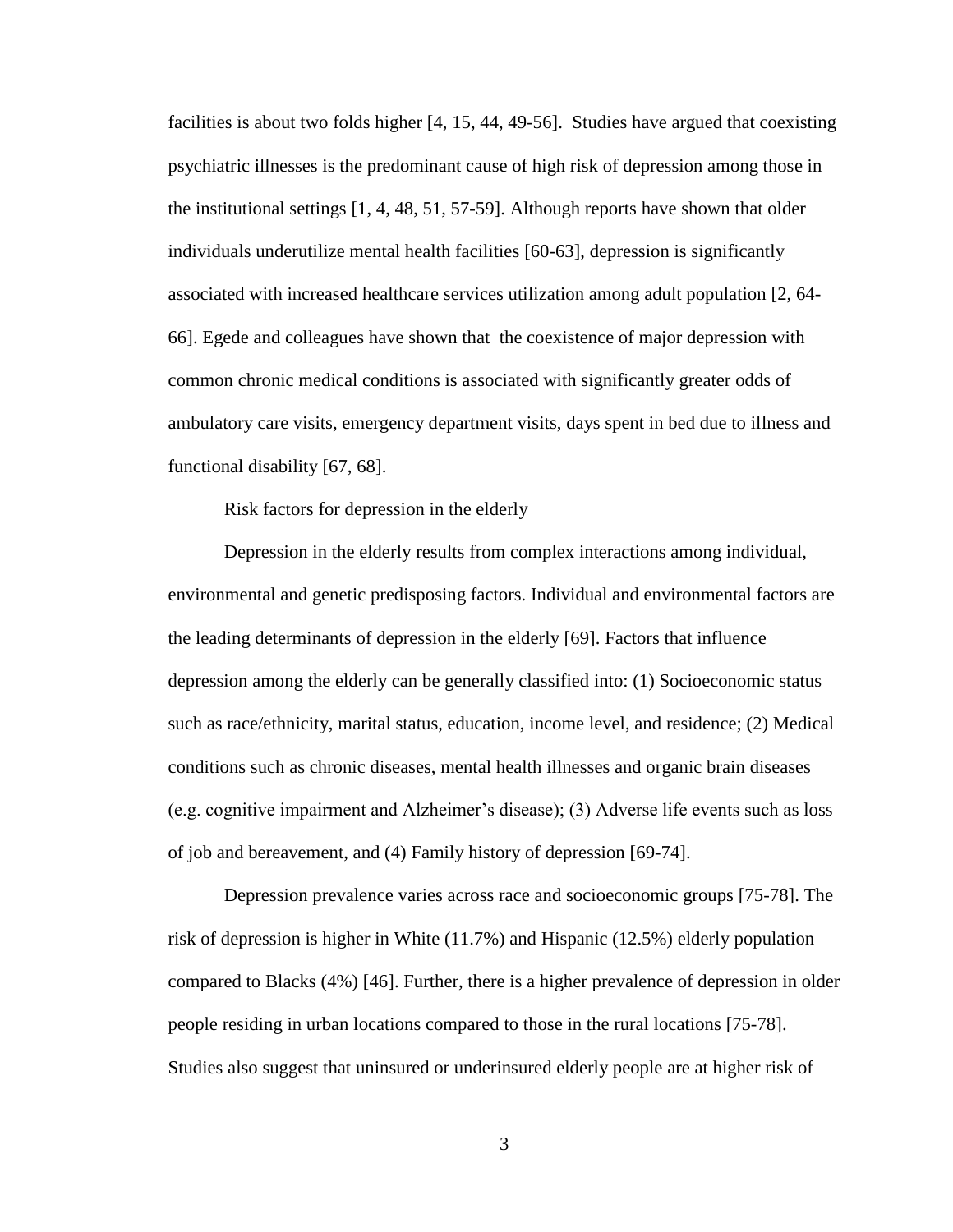depression. For instance, studies have found that underinsured Medicare beneficiaries were undertreated for depression because of partial coverage and high copay for mental health treatment [64, 79-82].

Studies have consistently demonstrated that depression is frequent among elderly people with chronic diseases such as diabetes, cancer, arthritis, cardiovascular disease and chronic obstructive pulmonary disease (COPD) [83-91]. When people age, these chronic diseases occur, partly due to aging process and also due to cumulative effects of different risk exposures. Even though depression is not a process of aging, advanced age has been linked with a higher risk of depression, which may be explained by their high susceptibility to chronic medical conditions, physical disability and cognitive decline [4, 78, 92].

#### Epidemiology of benign prostatic hyperplasia

BPH is a non-cancerous enlargement of the prostate gland associated with aging in men [93-96]. It is the major cause of lower urinary symptoms (LUTS) in men [97- 101]. Although BPH is a slowly progressing disease, detection rate has increased in aging men because of the growing awareness of prostate cancer screening [100, 102]. The prevalence of BPH among men over 65 years ranges from 20% to 60% [102-106]. Common symptoms of LUTS include increased bladder outlet obstruction, urinary frequency, urgency, hesitancy, incomplete emptying, weak urinary stream and frequent urination at night [107-111]. These symptoms can negatively affect the quality of life of aging men with BPH [101, 105, 110, 112, 113]. Despite that much research has been done about BPH, the pathophysiologic mechanism of BPH is still unclear. Some mechanisms have been linked to stimulation of growth of the prostate gland in aging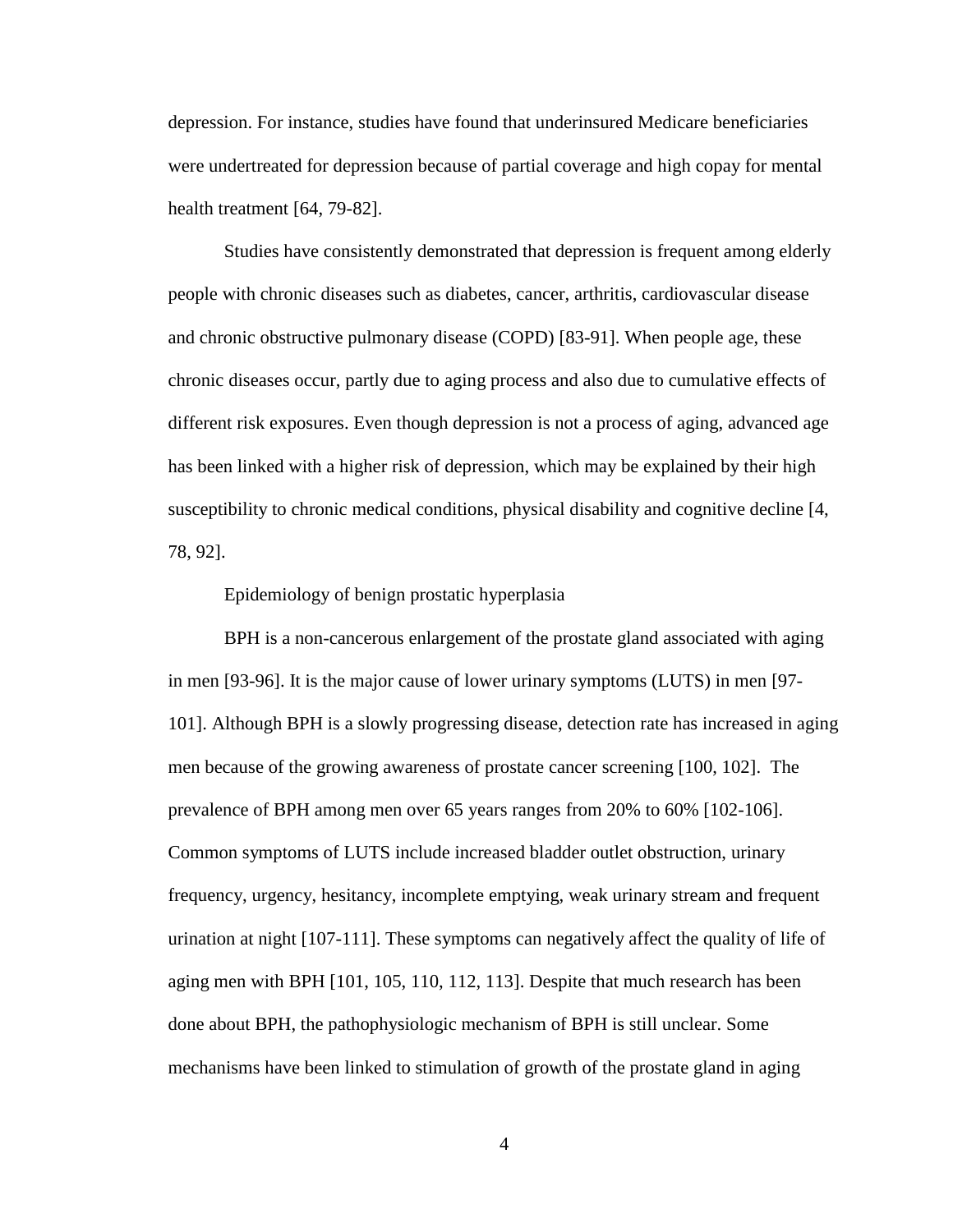men. The immune-inflammatory pathway may promote prostate tissue growth through activation of growth factors [114-121]. In addition, the action of the active metabolite of testosterone hormone (e.g., dihydrotestosterone, DHT) following hormonal alteration has been reported in the older men [122, 123]. While the level of overall testosterone reduces in aging in men, the DHT and the androgen receptor (AR) levels remain relatively high [124].

Co-occurrence of depression and benign prostatic hyperplasia in aging men

Studies that explored the relation between depression and BPH in aging men are scarce. Up till now, only six articles have explored this association in the general male population, which include five cross sectional studies and one retrospective cohort study [108, 125-129]. These studies suggest a consistent and significant increased risk of depression among elderly people with BPH or LUTS. One study also demonstrated that compared with Blacks, the odds of depressive symptoms was high among White men with LUTS (OR 2.60, 95% CI 1.39–4.85,  $p \le 0.01$ ), and Hispanic men with LUTS (OR 4.14, 95% CI 1.15–14.95, p <0.05) [127]. Still, the mechanism between depression and BPH is unclear. A common inflammatory pathway may play a role in this relationship [108].

However, methodological concerns and limited adjustment for confounding factors raise issues regarding the interpretation of these findings. For instance, Huang et al., 2011, drew their sample from mostly outpatient population (ambulatory care visits), therefore there may have been a possible surveillance bias among patients with BPH [125] and the study did not control for confounding effect of coexisting medical conditions. The remaining studies comprised of men below the ages 65 years [108, 125,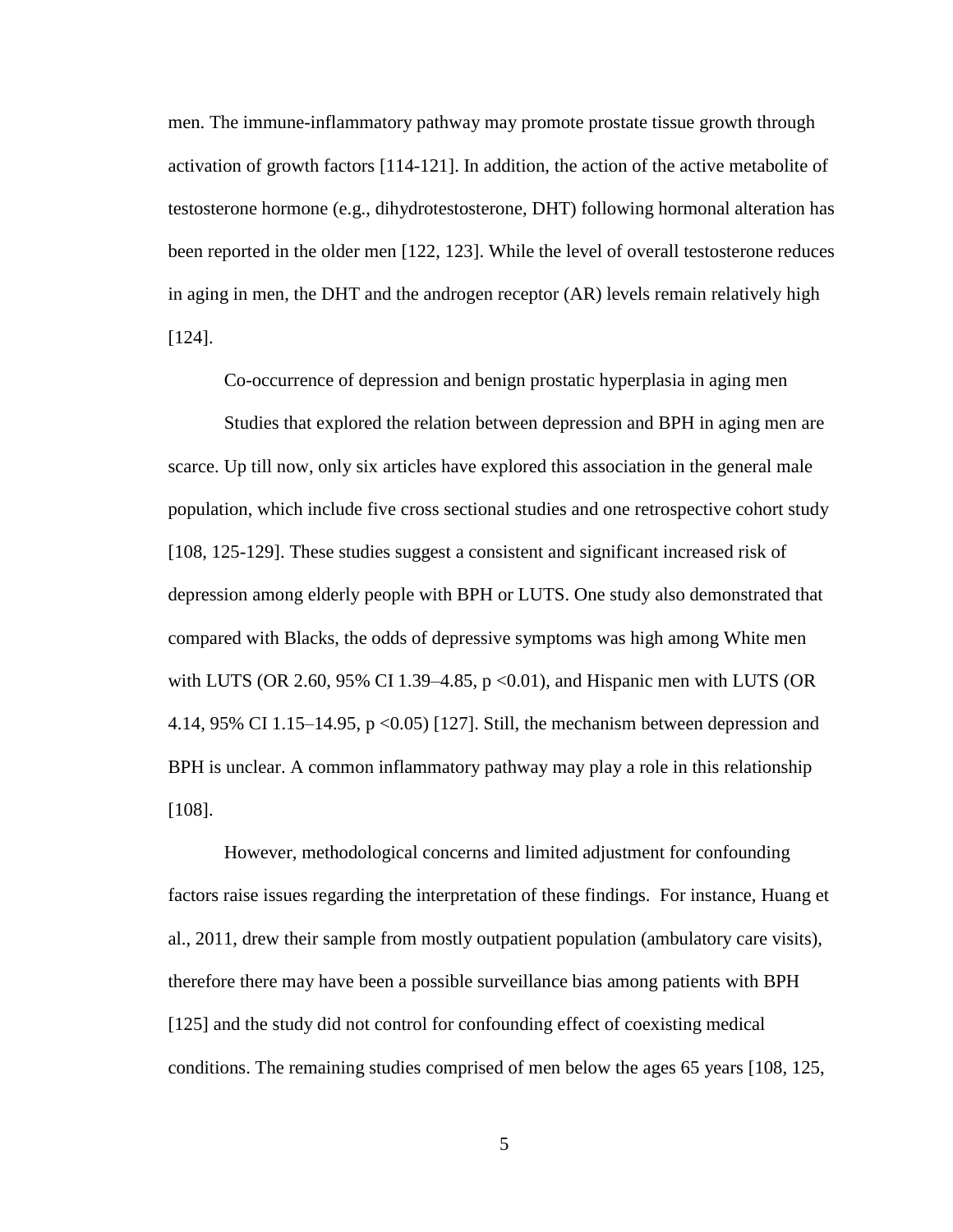129, 130]. Only two studies, conducted in the same population of elderly Chinese men, limited their analysis to older individuals with age 65 years or above [126, 128]. One study was conducted in a clinical setting [108].

The most common instruments used to define BPH/LUTS in these studies were American Urological Association Symptom Index (AUA-SI) or the International Prostate Symptom score (IPSS) instrument [108, 125, 126, 128-130]. The AUA Symptom Index (identical to the seven symptom questions of the International Prostate Symptom Score) is used for early assessment of patients suspected with BPH symptoms [131]. The AUA-SI scores are categorized as having mild (score 0 to 7), moderate (8 to 19), and severe (20 to 35) LUTS. Overall, watchful waiting strategy is the standard management for patients suspected of having early BPH [104, 110, 132, 133].

On the contrary, the instruments used to measure depression varied across studies. They include the Geriatric depression scale (GDS), Center for Epidemiologic Studies Depression Scale (a validated questionnaire from the Massachusetts Male Aging Study), the NHANES Patient Health Questionnaire-9 (PHQ-9), and International Classification of Diseases Ninth Edition (ICD-9) diagnostic codes [108, 125, 126, 128-130]. These instruments may vary in their sensitivity and specificity, thus influence the finding observed in the different studies.

Other methodological issues also exist. For example, the retrospective study by Huang et al., 2011, that examined the induction time for depression in men with BPH had some methodological limitations because information of censored participants had been omitted [125]. Furthermore, by stratifying the analysis by age group, their study had low power to detect significant effect because of the small sample size [134].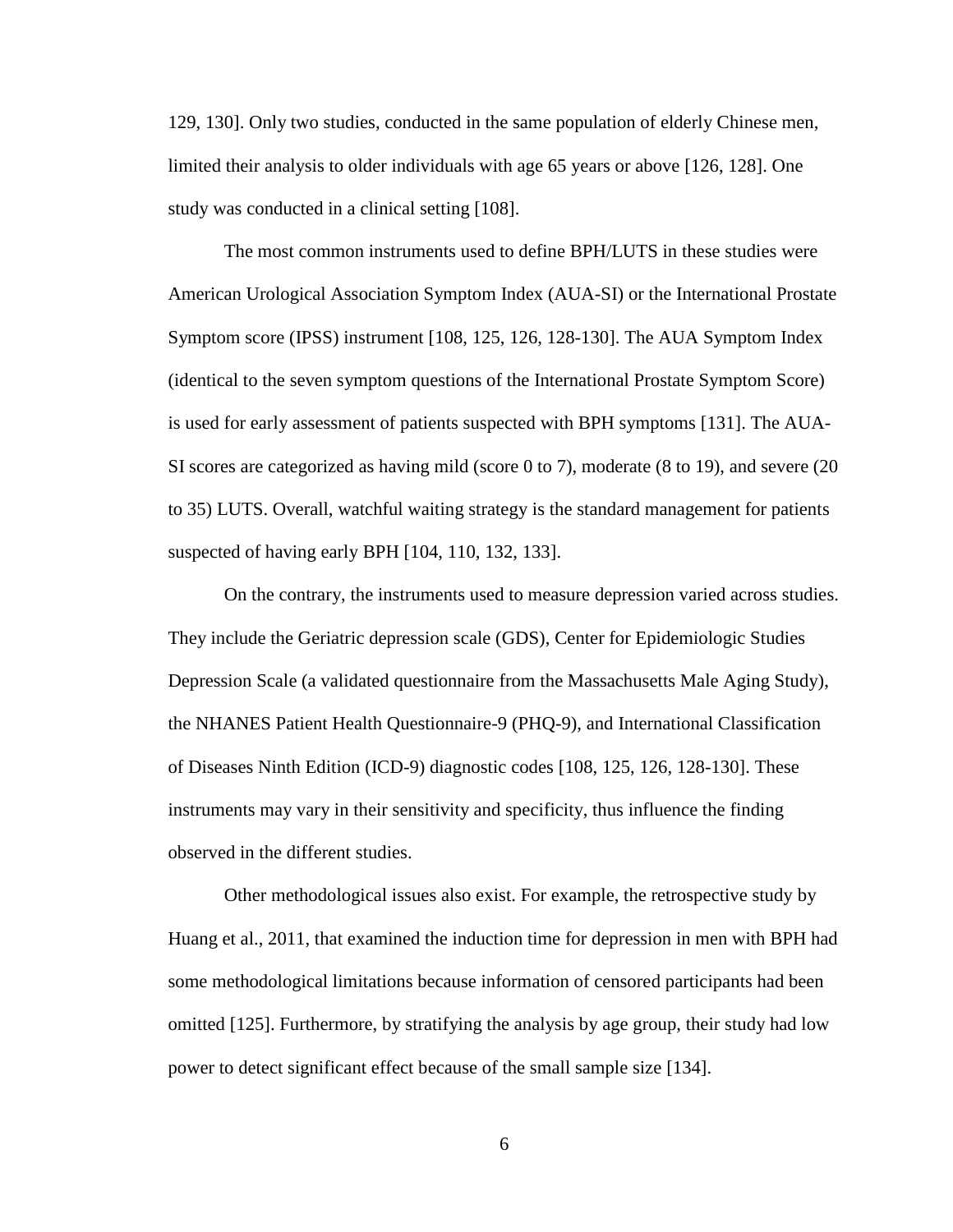In spite of the methodological issues, previous studies provide a framework and foundation to better examine the association between BPH and depression in aging men. A thorough understanding of the burden of depression and the transition of depression status with BPH health states in elderly men is important to elucidate the causal sequence between BPH and depression. Therefore, it is beneficial to conduct a study using a more rigorous technique to explore this relationship. We propose to use data from a nationally representative population with diverse socio-demographic and models controlling for factors known to influence the occurrence of depression in elderly population.

#### **Study Rationale**

Increasing life expectancy results in a growing elderly population in both the US and around the world. Consequently, there is a significant rise in the burden of depression and chronic medical conditions. Under-detection and under treatment of depression may lead to disability and poor quality of life in older people. There is a gap in our understanding of how BPH might influence risk of depression in older male population. In addition, it is not well understood whether BPH is a sufficient cause to increase the risk of depression or a combined effect of BPH with other comorbidities or socioeconomic context. No previous study has examined the transition probabilities between depression and BPH states in elderly men. To examine the transition states, the Markov transition model technique is the most appropriate approach and provides information on the time sequence and causal inference between depression and BPH.

The main objectives of this study are: (1) To describe the epidemiology of depression and BPH occurrence among elderly male Medicare beneficiaries in the United States enrolled between years 2005 and 2009. (2) To determine the transition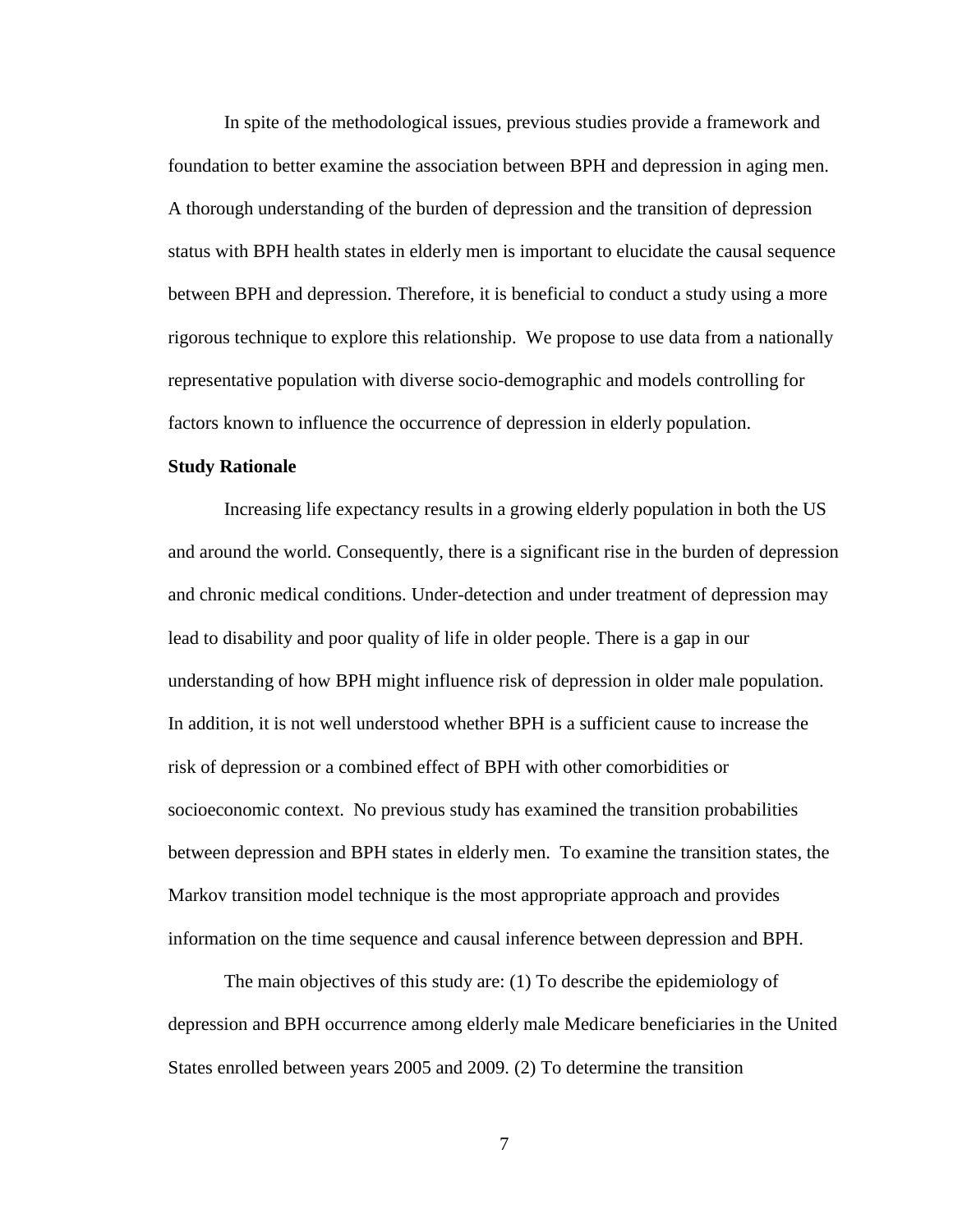probabilities of depression states and their relation to the changes of BPH status in elderly men during the two years of follow up. (3) To examine the impact of socioeconomic disadvantages on depression in elderly men with BPH.

#### **Conclusion**

A thorough understanding of the burden of depression in elderly male population is critical and necessary for targeted intervention. The results from this research will facilitate effective health planning and policy change. Furthermore, understanding the effect of socioeconomic disadvantage on depression in elderly men with BPH will address health disparity and allocate limited health resources more efficiently.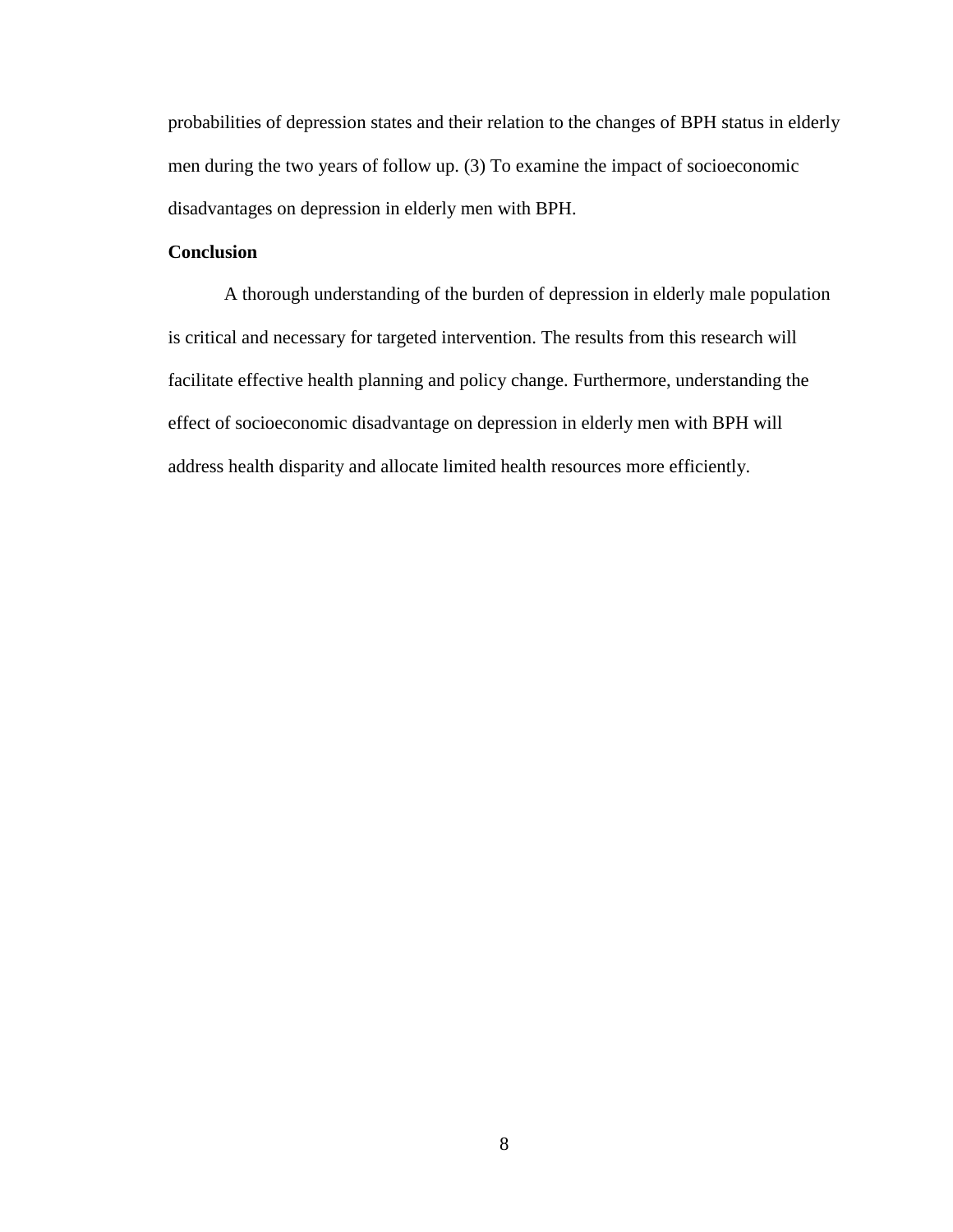#### **CHAPTER 2**

## **CO-OCCURRENCE OF DEPRESSION AND BENIGN PROSTATIC HYPERPLASIA IN ELDERLY MEN**

#### **Introduction**

Depression is a common psychiatric problem with serious consequences in the elderly population [1, 2, 4, 15, 78, 135]. The prevalence of depression among elderly community dwellers is approximately 8-15%, with an estimated prevalence of about 10% in the primary healthcare settings [4, 8, 136-138]. Reports show that depression in the elderly is often either under-recognized or undertreated [8, 139]. In addition to the aging process as a predisposing factor, several studies have suggested a significant relationship between chronic medical conditions and depression among the aging population [3, 13, 15, 140, 141]. For instance, medical conditions such as cardiovascular diseases, diabetes mellitus, chronic obstructive airway diseases, cancer, and arthritis are associated with an increased risk of depression occurrence [16, 39, 59, 142-146]. However, Krishan et al, 2002, noted that reverse association may exist between depression and medical conditions like heart diseases, cancer, arthritis and diabetes [13].

There is limited epidemiologic research on the relation between depression and benign prostatic hyperplasia (BPH), a non-cancerous enlargement of the prostate, in elderly men. Findings from recent studies suggest that BPH may be associated with an increased risk of depression among men [108, 126-129]. However, the mechanism underlying this relationship is unclear. An inflammatory mechanism may be a possible common pathway [108]. BPH can cause significant health problems that negatively impact the quality of life of aging men [86, 102, 119, 148, 149]. It affects between 20 to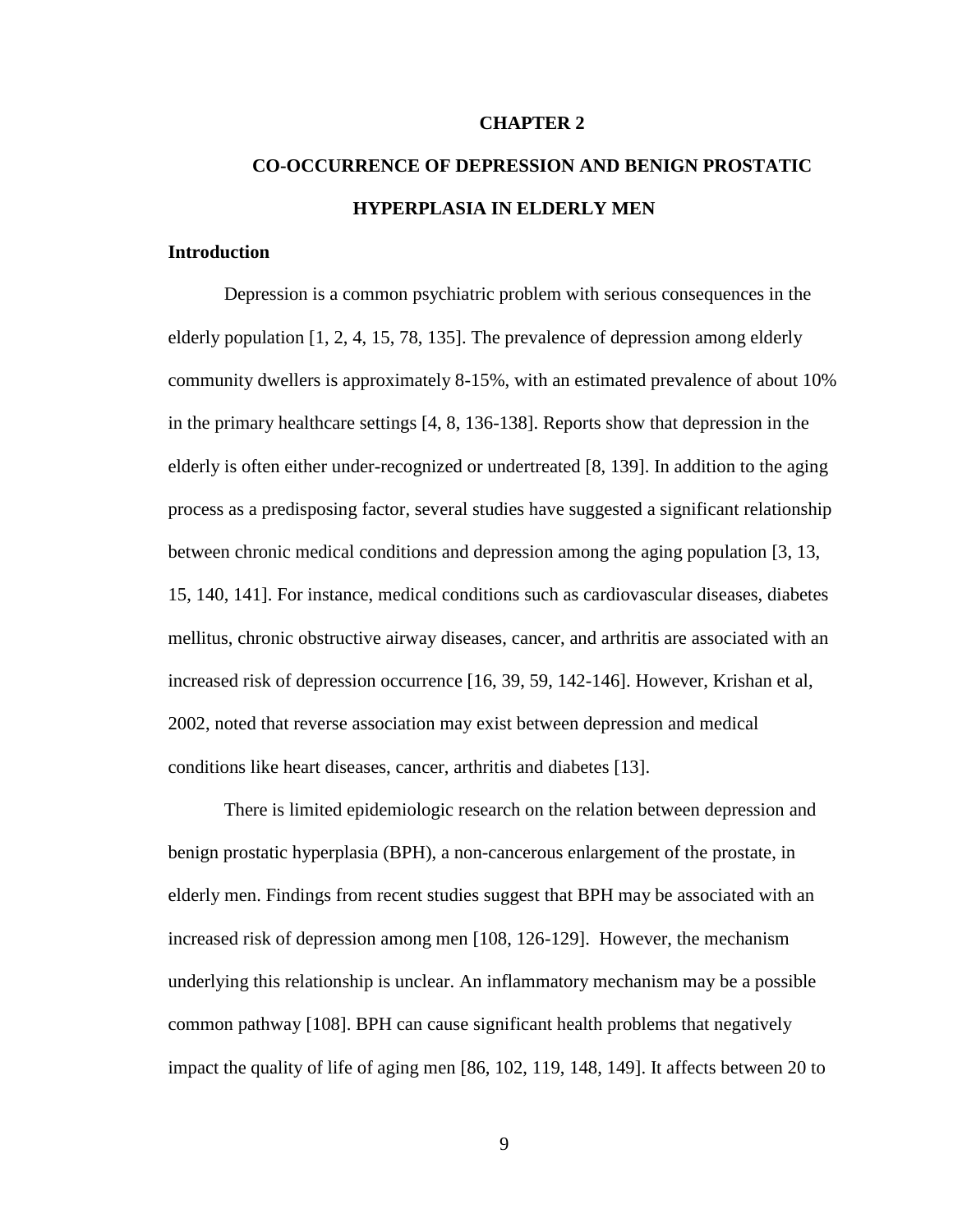60% of elderly men and commonly presents with distressing lower urinary tract symptoms (LUTS) [148-151], including poor urinary stream, hesitancy, terminal dribbling and incomplete voiding. The bothersome LUTS symptoms could be responsible for the increased risk of depression in this population [20, 152, 153]. Two studies of the association between LUTS and depression among Chinese men with age of 65 year or above, found that depression risk was higher among men experiencing LUTS compared to those with no LUTS [126, 128]. However, this study did not fully capture the influence of other comorbidities on depression.

The objective of this study is to examine the risk of depression in elderly men aged 65 years or above with BPH, controlling for effects of comorbidities and other socio-demographic determinants of depression. The current study analyzes data from the Medicare Current Beneficiary Survey (MCBS), a national representative sample of US elderly population, and the accompanying Medicare claims data from 2005 to 2009.

#### **Materials and methods**

Data from MCBS and the Medicare claims data from 2005 through 2009 were combined. The study population comprised of elderly men 65 years or above. The MCBS is nationally representative study conducted by the Center for Medicare and Medicaid Services (CMS). The survey participants are recruited every fall to replenish one third of MCBS sample, thus forming a yearly cohort. They will be followed up for three years. Every year there will be three rounds of interviews in which extensive questionnaires are used to solicit information including socioeconomic status, health status, health care utilization and medication use. We extracted information about depression and BPH from personal health interviews conducted among elderly men living in the community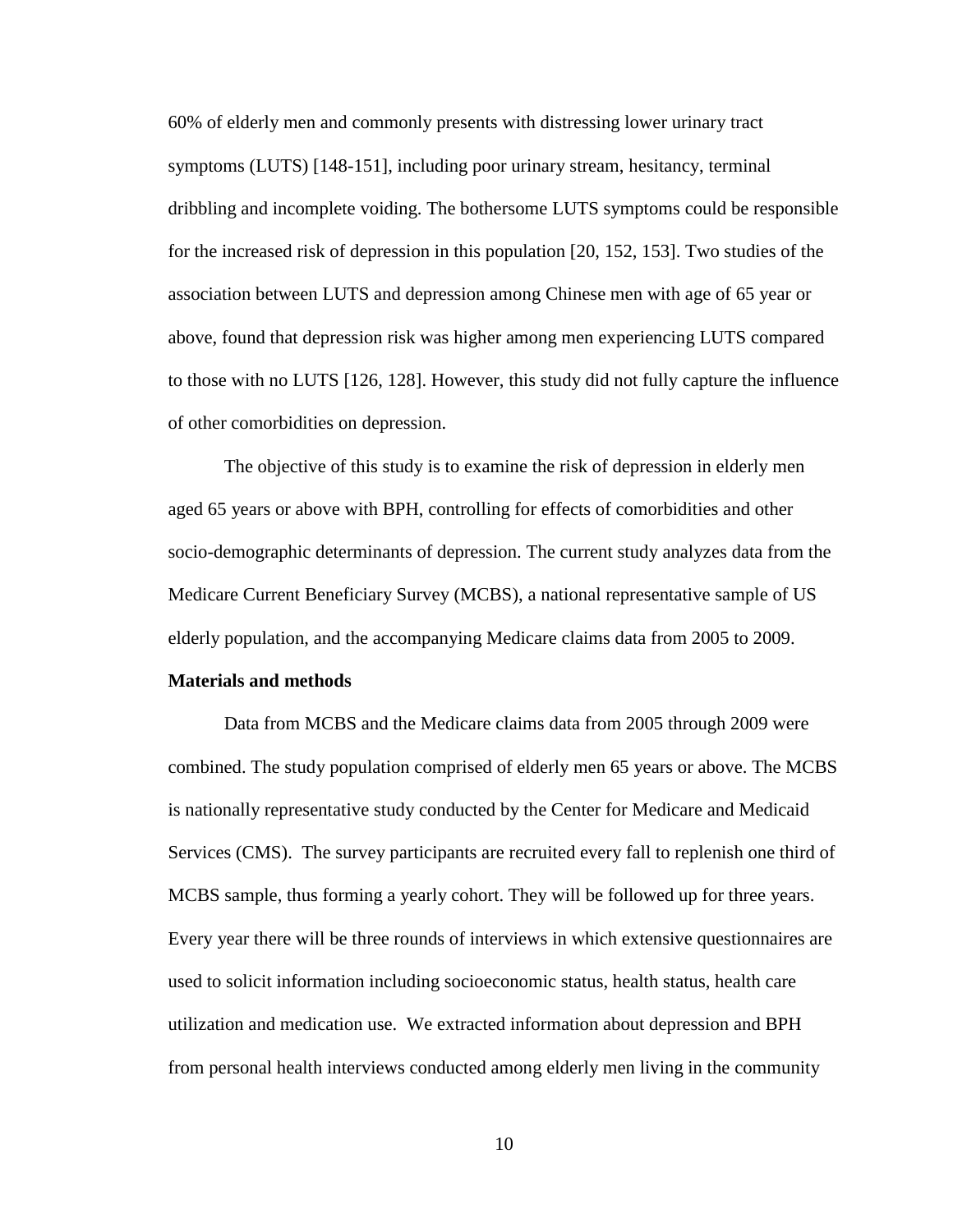and from the claims data using the International Classification of Disease, version nine (ICD-9) codes. We used Medicare Part A (inpatients claims), outpatient claims, and Part B (claims for physicians and other services) from 2005 to 2009 to identify clinical cases of depression and BPH.

#### Outcome Measure

Depression: The health status survey questionnaire has two questions related to depression symptoms. The first question is whether the respondent was sad or depressed in the past 12 months ("all of the time", "most of the time", "some of the time", "a little of the time" and "none of the time"). The second question is whether they had loss of interest in the past 12 months ('yes" or "no"). We defined depression as follows: (1) Any respondent who reported having been sad or depressed "all of the time" or "most of the time"; (2) sad or depressed "some of the time" and also loss of interest, and (3) clinically diagnosed depression, i.e., having the ICD-9 codes for depression from the claims data. The ICD-9 codes used to extract unipolar depression, based on prior studies, were 296.2 (major depressive disorder, single episodes), 296.3 (major depressive disorder, recurrent episodes), 300.4 (neurotic depression), 309.0 (Adjustment disorder with depressed mood), 309.1 (prolonged depressive reaction), and 311 (depression, not elsewhere classified). [79] This consolidated definition of depression with the above methods (claims data and survey questions) enabled us to identify all cases diagnosed clinically and those probably under-reported depression cases [155]. After crosschecking the cases of depression between the survey and claims data, we observed that about 6% of elderly men who reported depression in the survey were not clinically diagnosed while 2% of people with clinical depression did not report such in the survey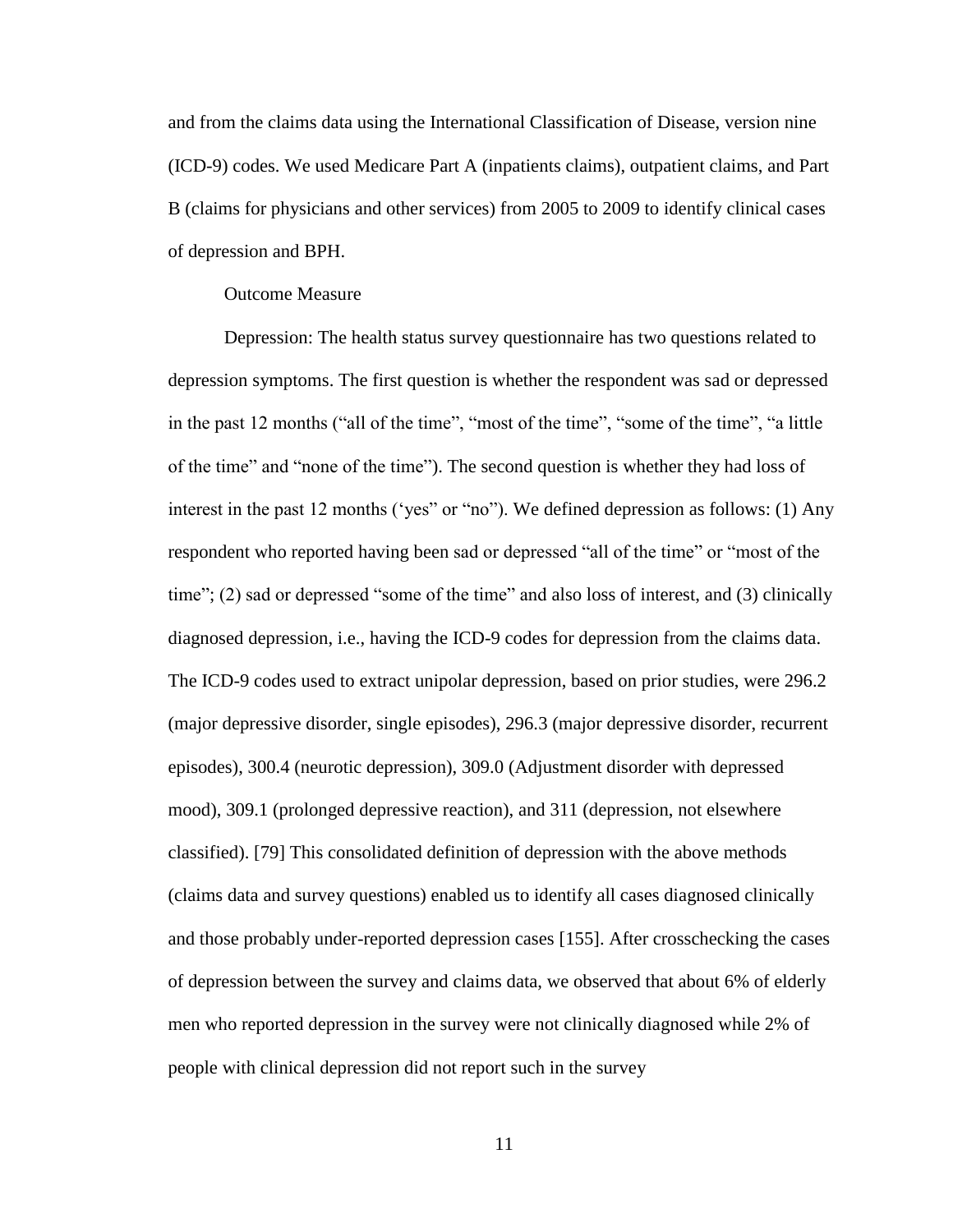Main predictor

Benign prostatic hyperplasia (BPH): We identified BPH cases from responses to the question on whether "Past year respondent was told he had enlarged prostate/BPH" ("yes" or "no"). We also identified clinically diagnosed BPH using the ICD-9 codes from the claims data. The ICD-9 codes according to Urologic disease in America's recommendation [101] were: 594.1 (Other calculus in bladder), 599.6 (Urinary obstruction), 599.60 (Urinary obstruction, unspecified), 600 (hyperplasia of the prostrate), 788.2 (Retention of urine), and 788.4 (Frequency of urination and polyuria). Finally, we crosschecked the responses to the questions and physicians diagnosis and found that 12% of respondent who self-reported BPH where not clinically identified from the claims data, while 15% of people with confirmed BPH by the physicians did not report such in the survey.

#### **Covariates**

Comorbidities: the health survey provided information on the following medical conditions: cancer, heart disease, diabetes mellitus, arthritis and mental health illness excluding depression. Respondents were asked whether in the past year, a doctor ever told them they had the above diseases or conditions. We categorized the responses as yes or no to any of the questions. We also created a summary variable called total comorbidity that is the sum of coexisting medical illness listed above.

Socio-demographic covariates from survey data included and classified: age group  $(65 - 69, 70 - 74, 75 - 79, 80 - 84 \text{ and } 85+)$ , race (White, Black, other), marital status (Married, Widowed, Divorced/separated, and other), education (Less than high school, High school, and College certificates or above). Other variables include income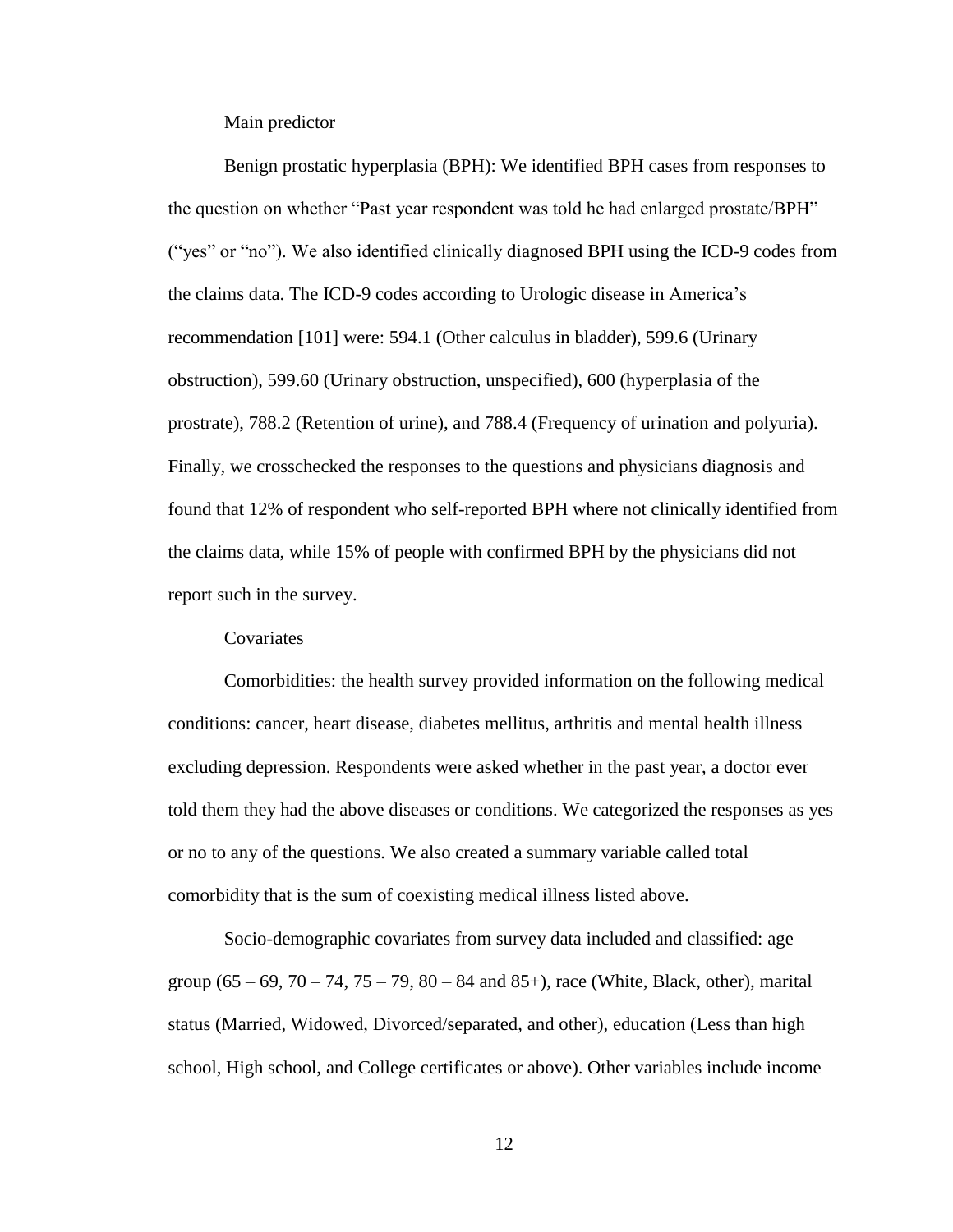level (Less than \$15,000, \$15,001 - \$25, 000, and More than \$25, 000), and insurance coverage (Medicare only, Medicare and Employer-Sponsored Insurance (ESI), Medicare and Self-purchased (SP), and all three types of insurance). Variables that are reported as refused to answer or with no value were treated as missing values. No additional missing imputation was employed given the small percentage of missing.

#### Statistical Analysis

Analysis was restricted to community dwelling elderly men ages 65 years or above. We excluded the following respondents from our analysis hierarchically: those with prostate cancer  $(n=133)$ , and those with end-stage renal failure because of similarity with symptoms of BPH  $(n = 5)$ . Descriptive statistics was performed for the overall study population and stratified by survey year using the SURVEYFREQ procedure in SAS. Risk ratios were estimated using generalized linear mixed models with covariance matrix estimated by generalized estimating equations (GEE) to explain the variation between repeated measures (PROC GENMOD in SAS). We accounted for the complex sampling design by incorporating the multilevel clusters and weight variables into all analysis. The final model for the multivariate analyses was selected using the QIC (Quasi-likelihood under the independence model criterion) analogous to the AIC (Aikaike's Information Criterion) statistics used for comparing model fits because the GEE method is not a likelihood-based method and does not provide the AIC. The smaller QIC statistics is preferred. QIC fit statistics provides working correlation structure for a given model [156, 157]. We also stratified our analysis by year of survey, number of comorbidities and the types of comorbidities. Finally, we conducted subset analyses using depression and BPH information from the claims data only or self-report only to examine effects of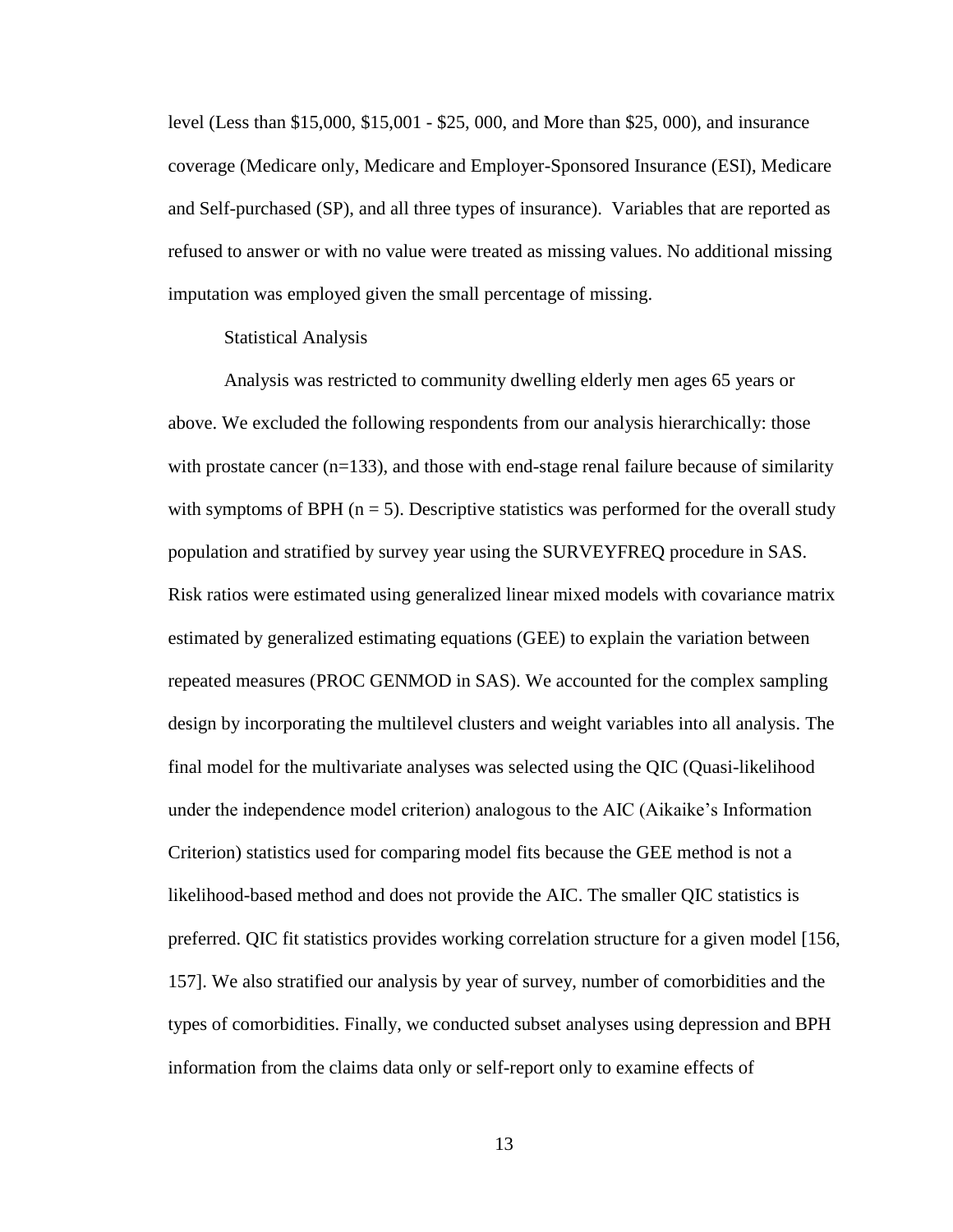underreporting. All analyses was done using SAS version 9.4 (SAS Institute Inc., Cary, NC, USA).

#### **Results**

The survey included 10, 067 community dwelling male MCBS participants, aged 65 years or above, from 2005 through 2009. The average age was 76 years, and the maximum was 101 years. Table 1 shows the summary of respondents' characteristics. The prevalence pooled over three years was 13% for depression and about 41% for BPH. The majority of the participants were Non-Hispanic Whites population (87%) and over two-thirds of the respondents were currently married. Nearly 44% had college level certificates and 61% had annual income levels of greater than \$25, 000.00. In addition to Medicare insurance, 64% had other private insurance coverage (Self-Purchased, Employer-Sponsored or both). Heart diseases (55%) such as congestive heart failure, heart valve diseases, and myocardial infarction, are the most common medical condition, followed by cancers (30%) excluding prostate and skin cancer. About 70% of the study sample had one or more coexisting comorbidities.

Table 2 provides a description of study sample by year of survey. From 2005 through 2009, the annual prevalence of depression was approximately 9% and the annual prevalence of BPH ranged from 32% to 36%. The proportion of elderly men aged 85 years and above increased from 8.7% in 2005 to 10.4% in 2009. There was no difference in the proportion of individuals sampled by race during the survey period and over twothird of the surveys were White non-Hispanics. The proportion of elderly men with less than high school education decreased slightly over time from 26% to 22% while those with college education increased from  $42$  to  $46\%$  (p-value  $\lt.0001$ ). In addition, the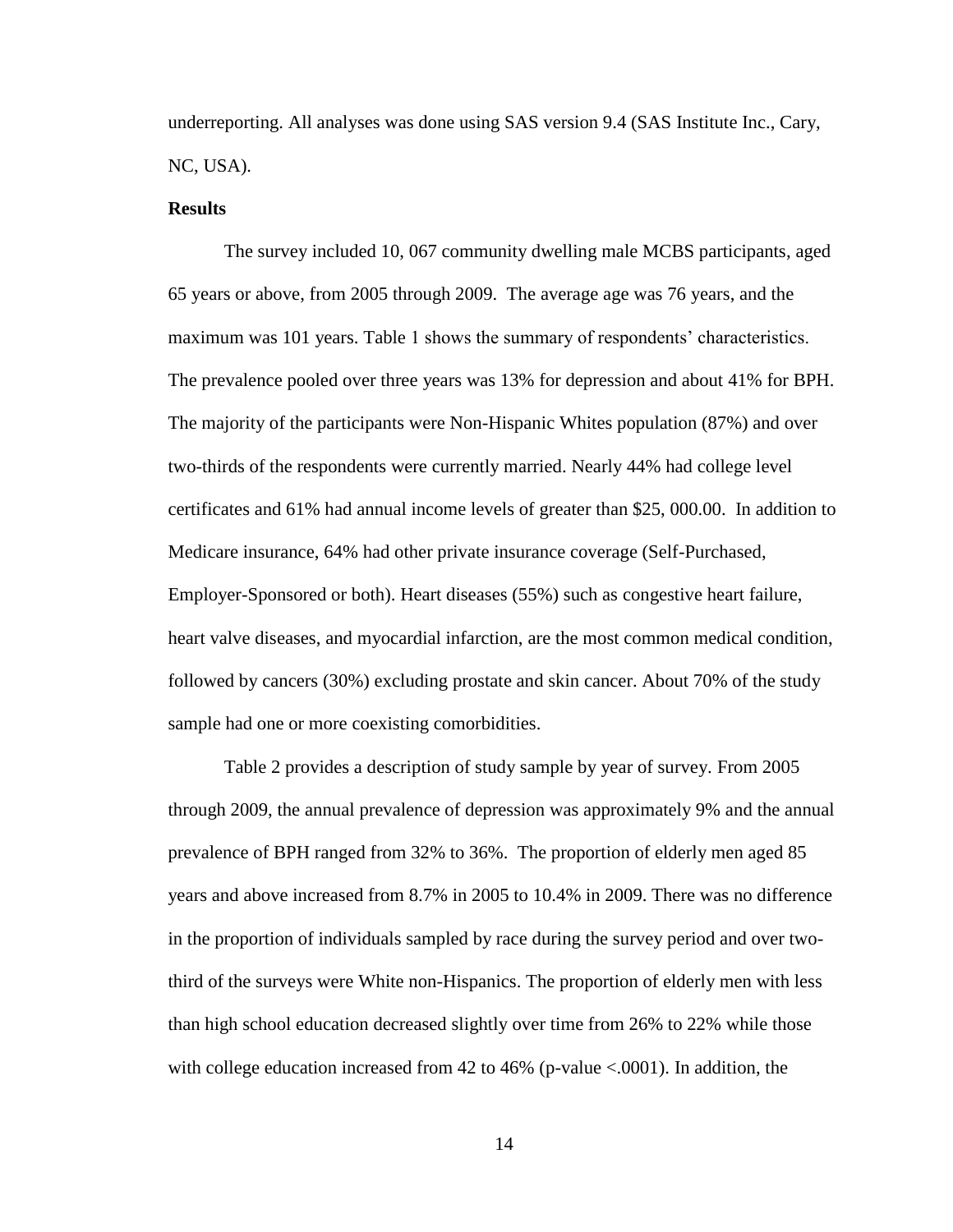proportion with income greater than \$25, 000.00 increased from 58% in 2005 to 64% in 2009. The prevalence of diabetes mellitus (p-value  $\lt$  0001) and heart diseases (p-value = 0.2086) increased during the five years and other mental health conditions (excluding depression) decreased from 9% to about 2% (p-value  $\leq 0.0001$ ).

Multivariate analysis of the relationship between depression and BPH adjusted for survey year, age group, race, marital status, education, income, insurance and number of comorbidities is shown in Table 3. There was a significant increase of the risk of depression with BPH compared with no BPH (Adjusted risk ratio (ARR), 1.16; 95% CI, 1.04-1.30; p-value = 0.005). Those surveyed in year 2006 and 2007 had significantly higher risk of depression compared to with 2005 (ARR, 1.20; 95% CI, 1.05-1.36 and ARR, 1.19; 95%CI, 1.05-1.35, respectively). The results also show that older age groups over 69 years compared with 65 to 69 years old is associated with significantly higher risk of depression (Table 3). Widowed and divorced/separated marital status compared with married were associated with a higher risk of depression (ARR, 1.50; 95% CI, 1.30- 1.73 and ARR, 1.32; 95%CI, 1.09-1.59 respectively), while an education level of high school or above compared with less than high school, as well as annual income level more than \$25, 000 compared with less than \$15,000 were significantly associated with lower risk of depression. The risk of depression also significantly increased with the number of comorbidities. No significant difference was found among race and types of insurance coverage.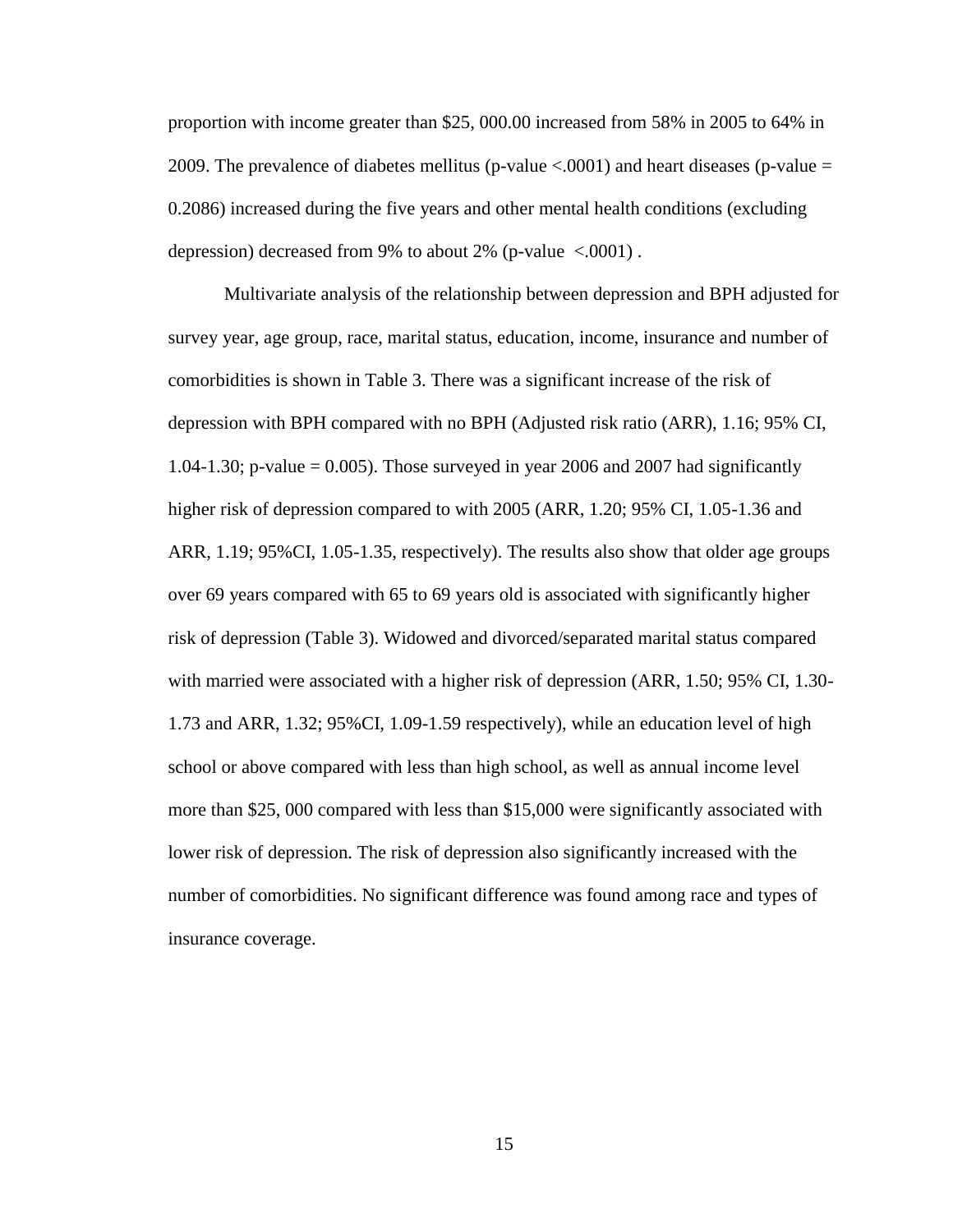| <b>Variables</b>              | $N = 10,067$ | <b>Weighted percentage</b> |
|-------------------------------|--------------|----------------------------|
| Ever depressed in three years | 1,432        | 13.0                       |
| Benign prostatic hyperplasia  | 4,493        | 40.6                       |
| <b>Survey year</b>            |              |                            |
| 2005**                        | 3,914        | 33.0                       |
| 2006                          | 1,644        | 15.9                       |
| 2007                          | 1,716        | 17.7                       |
| 2008                          | 1,564        | 17.6                       |
| 2009                          | 1,229        | 15.7                       |
| <b>Race/Ethnicity</b>         |              |                            |
| White Non-Hispanics           | 8,826        | 86.9                       |
| <b>Black Non-Hispanics</b>    | 720          | 7.7                        |
| Hispanics                     | 213          | 2.0                        |
| Other                         | 308          | 3.5                        |
| Age in years                  |              |                            |
| $65 - 69$                     | 2,518        | 35.1                       |
| $70 - 74$                     | 2, 411       | 23.5                       |
| $75 - 79$                     | 1,878        | 18.0                       |
| $80 - 84$                     | 1,773        | 13.1                       |
| $85+$                         | 1,487        | 10.3                       |
| <b>Marital status</b>         |              |                            |
| Married                       | 7,209        | 73.2                       |
| Widowed                       | 1,580        | 13.2                       |
| Divorced/separated            | 939          | 9.9                        |
| Other                         | 339          | 3.8                        |
| <b>Education</b>              |              |                            |
| Less than high school         | 2,630        | 24.2                       |
| High school                   | 3, 207       | 31.6                       |
| College                       | 4,230        | 44.3                       |
| <b>Income level</b>           |              |                            |
| Less than $$15,000$           | 805          | 7.8                        |
| $$15,000 - $25,000$           | 3,334        | 31.7                       |
| More than \$25,000            | 5,928        | 60.5                       |
| Comorbidity                   |              |                            |
| Diabetes                      | 2,732        | 27.0                       |
| Arthritis                     | 472          | 4.1                        |
| Cancer                        | 3,218        | 29.6                       |
| Heart disease                 | 5,788        | 54.5                       |
| Mental Health                 | 1,033        | 9.5                        |

**Table 1.** Description of study sample of men ages 65 years and greater: Medicare Current Beneficiary Survey (MCBS), 2005– 2009 pooled.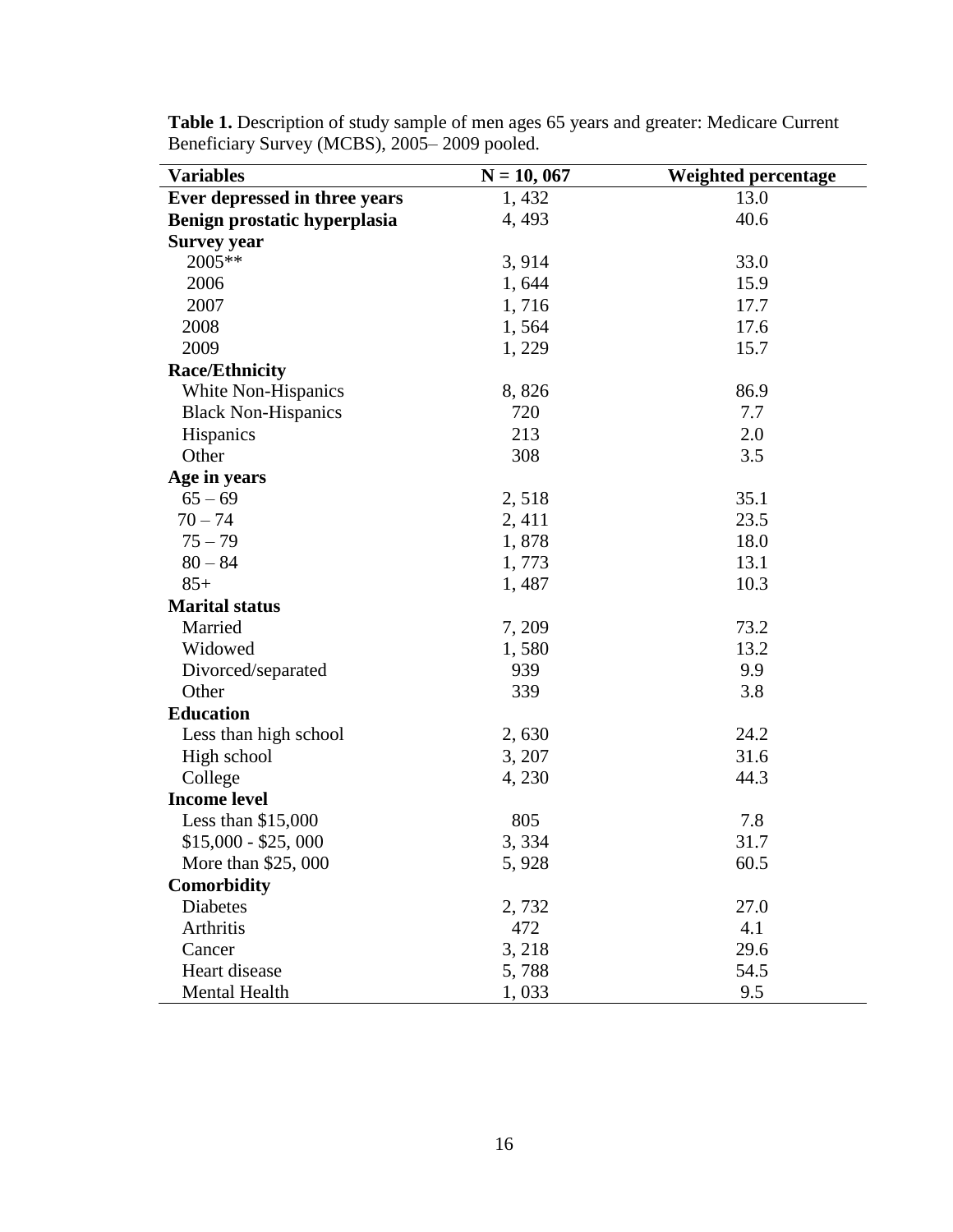| <b>Variables</b>           | $N = 10,067$ | Weighted percentage |
|----------------------------|--------------|---------------------|
| <b>Insurance coverage</b>  |              |                     |
| Medicare only              | 3,572        | 36.3                |
| ESI <sup>a</sup>           | 3,486        | 35.2                |
| SP <sup>b</sup>            | 2, 289       | 21.5                |
| $ESI$ and $SPc$            | 720          | 7.1                 |
| <b>No. of interviews</b>   |              |                     |
|                            | 4, 129       | 49.3                |
| $\overline{2}$             | 2,637        | 22.9                |
| 3                          | 3, 301       | 27.8                |
| <b>Total Comorbidities</b> |              |                     |
| $\theta$                   | 2,790        | 29.3                |
|                            | 4,028        | 39.8                |
| 2 or more                  | 3, 247       | 31.0                |

**Table 1 (continued).** Description of study sample of men ages 65 years and greater: Medicare Current Beneficiary Survey (MCBS), 2005– 2009 pooled.

<sup>a</sup> Employer Sponsored Insurance (ESI) and Medicare

<sup>b</sup> Self-purchased (SP) insurance and Medicare

<sup>c</sup> Employer sponsored, self-purchased and Medicare insurance

\*\*2005 has larger sample size because it also includes 2004 cohort.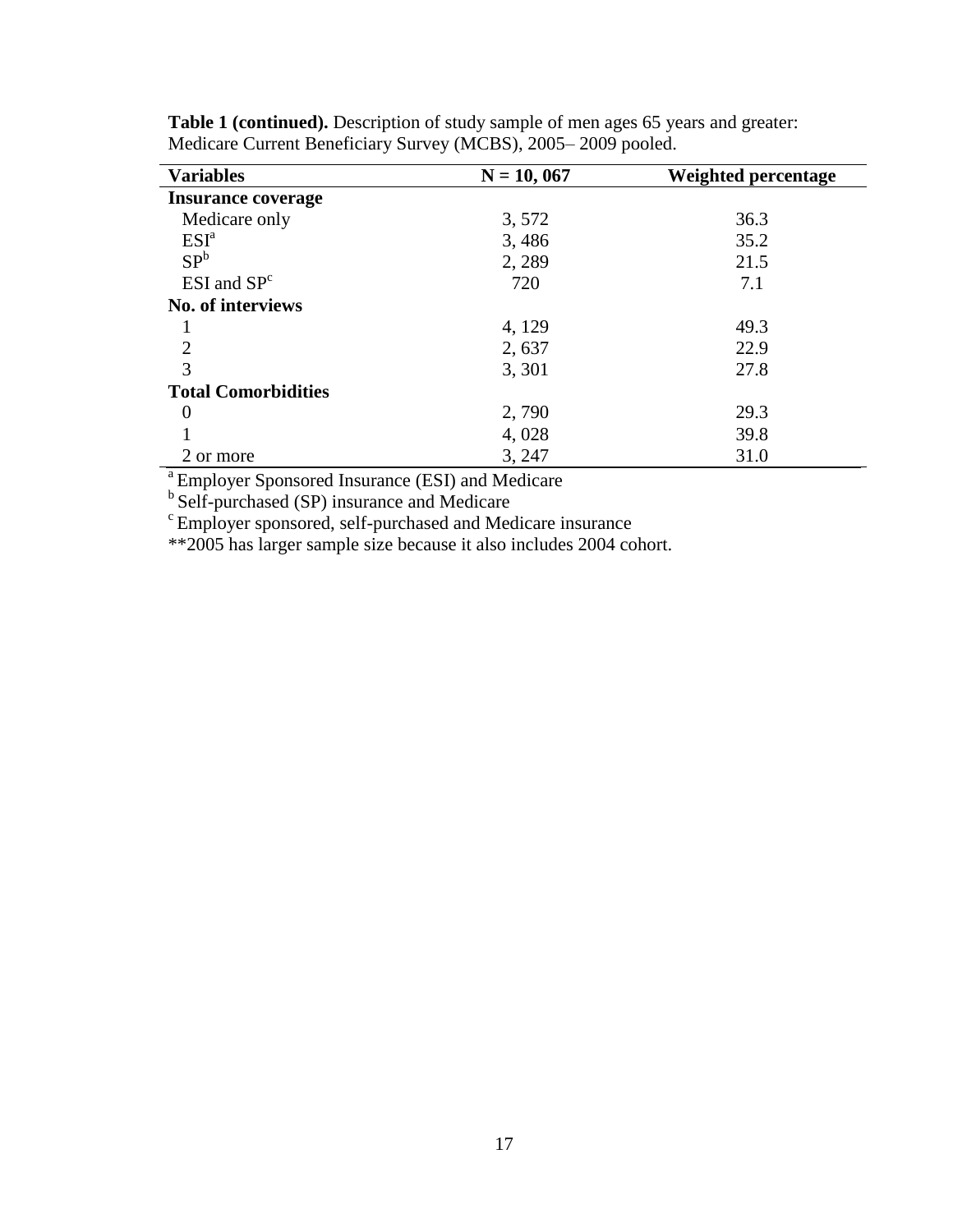|                              | 2005          | 2006          | 2007          | 2008          | 2009         |
|------------------------------|---------------|---------------|---------------|---------------|--------------|
| <b>Variables</b>             | $N = 3, 914$  | $N = 3, 897$  | $N = 3,994$   | $N = 3,967$   | $N = 3, 240$ |
|                              | $(\% )$       | (% )          | (% )          | (% )          | (% )         |
| Ever depressed in past year  | 365(8.9)      | 387(9.5)      | 367(8.8)      | 373(9.0)      | 300(9.0)     |
| Benign prostatic hyperplasia | 1,435(35.0)   | 1,492(36.4)   | 1,527(36.2)   | 1,402(33.4)   | 1, 112(32.0) |
| <b>Race/Ethnicity</b>        |               |               |               |               |              |
| White Non-Hispanics          | 3,434(87.5)   | 3,428(87.5)   | 3,517(87.6)   | 3,511(87.3)   | 2,854(87.4)  |
| <b>Black Non-Hispanics</b>   | 292(7.7)      | 267(7.3)      | 278(7.4)      | 261(7.5)      | 226(7.6)     |
| Hispanics                    | 79(1.9)       | 86(2.0)       | 94(2.2)       | 86(1.9)       | 64(1.7)      |
| Other                        | 109(3.0)      | 116(3.2)      | 105(2.8)      | 109(3.3)      | 96(3.3)      |
| Age in years                 |               |               |               |               |              |
| $65 - 69$                    | 995 (31.6)    | 963 (31.2)    | 953 (31.4)    | 949 (32.0)    | 822 (33.5)   |
| $70 - 74$                    | 893 (23.6)    | 914 (24.4)    | 945(25.0)     | 955(24.6)     | 783 (24.9)   |
| $75 - 79$                    | 834 (21.9)    | 811 (21.1)    | 793 (19.6)    | 760 (18.8)    | 609(18.3)    |
| $80 - 84$                    | 706 (14.2)    | 717 (14.3)    | 762 (14.3)    | 741 (14.2)    | 556 (12.9)   |
| $85+$                        | 486(8.7)      | 492(9.1)      | 541 (9.7)     | 562 $(10.4)$  | 470 (10.4)   |
| <b>Marital status</b>        |               |               |               |               |              |
| Married                      | 2, 841 (73.9) | 2,826(73.5)   | 2,888(73.5)   | 2,824(72.5)   | 2,313(72.6)  |
| Widowed                      | 627(13.9)     | 604(13.6)     | 608 (13.2)    | 637(14.0)     | 499 (13.3)   |
| Divorced/separated           | 335(9.0)      | 329(9.0)      | 371 (9.9)     | 378 (10.1)    | 333(10.9)    |
| Other                        | 111(3.3)      | 138(4.0)      | 127(3.4)      | 128(3.5)      | 95(3.3)      |
| <b>Education</b>             |               |               |               |               |              |
| Less than high school        | 1,076(26.2)   | 1,071(26.4)   | 1,040(24.5)   | 999(23.3)     | 798 (22.4)   |
| High school                  | 1, 272(32.3)  | 1, 231 (32.1) | 1, 294 (32.6) | 1, 273(31.8)  | 1,029(31.4)  |
| College                      | 1,566(41.5)   | 1,595(41.6)   | 1,660(42.9)   | 1,695(44.8)   | 1,413(46.1)  |
| <b>Income level</b>          |               |               |               |               |              |
| Less than $$15,000$          | 346(8.8)      | 298 (7.4)     | 307(7.7)      | 291(7.0)      | 242(7.0)     |
| $$15,000 - $25,000$          | 1,350(33.1)   | 1, 313(32.7)  | 1, 267 (30.5) | 1, 231 (30.2) | 1,007(29.7)  |
| More than \$25, 000          | 2, 218 (58.2) | 2,286(60.0)   | 2,420(61.8)   | 2,445(62.9)   | 1,991(64.3)  |

**Table 2.** Description of study sample by year of survey.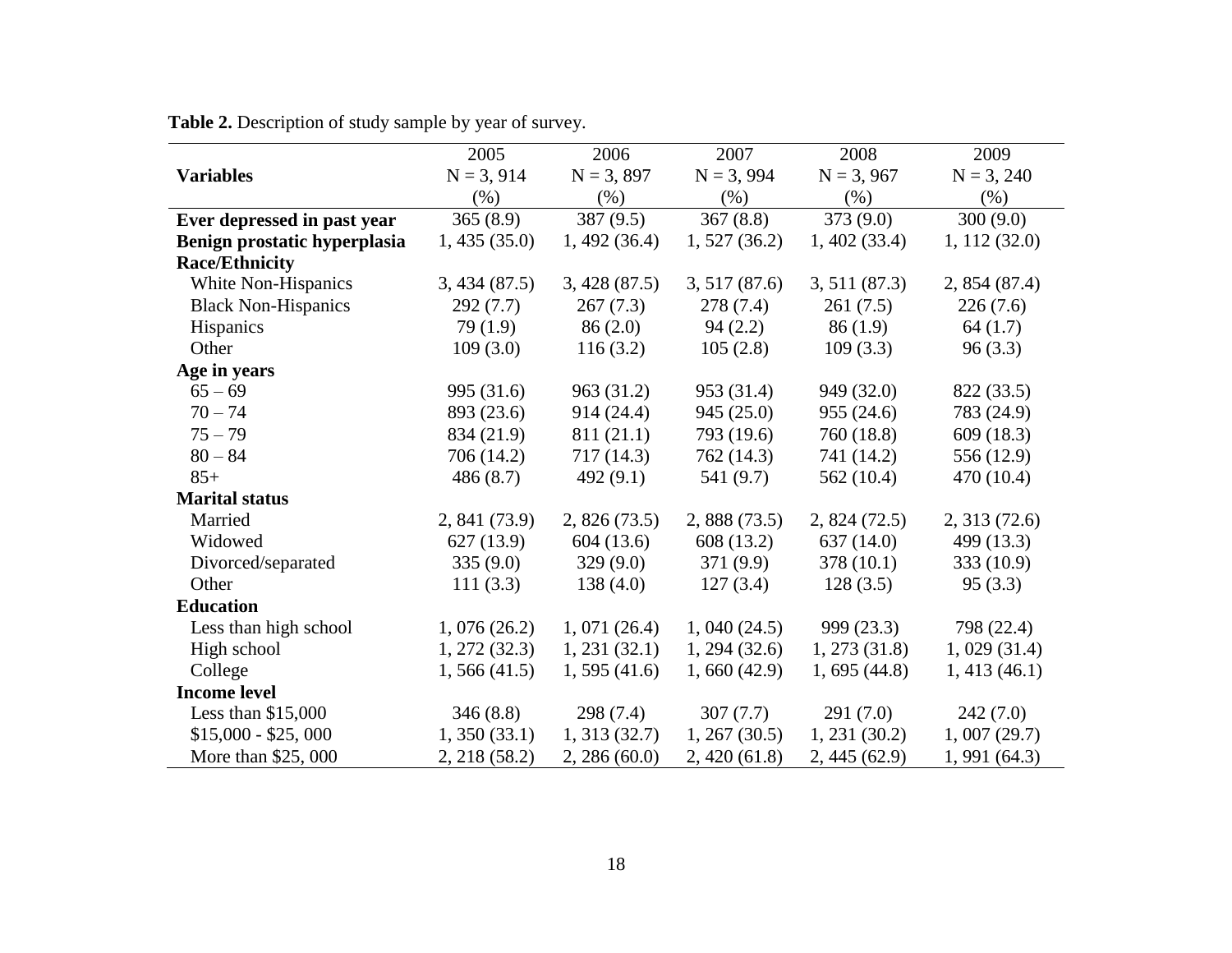|                            | 2005          | 2006          | 2007         | 2008         | 2009          |
|----------------------------|---------------|---------------|--------------|--------------|---------------|
|                            | $N = 3, 914$  | $N = 3, 897$  | $N = 3,994$  | $N = 3,967$  | $N = 3, 240$  |
| <b>Variables</b>           | (% )          | (% )          | (% )         | (% )         | $(\% )$       |
| <b>Comorbidity</b>         |               |               |              |              |               |
| <b>Diabetes</b>            | 845 (21.4)    | 896 (23.1)    | 1,002(25.3)  | 1,084(27.3)  | 923(28.0)     |
| Arthritis                  | 104(2.5)      | 111(2.8)      | 105(2.4)     | 110(2.5)     | 77(2.2)       |
| Cancer                     | 1, 144(27.6)  | 1, 157(28.1)  | 1, 217(28.8) | 1,208(28.5)  | 940 (26.8)    |
| Heart disease              | 1,886(47.8)   | 1,932(48.2)   | 2,021(49.2)  | 2,005(49.6)  | 1,663(50.7)   |
| <b>Mental Health</b>       | 352(9.2)      | 303(7.8)      | 331(8.0)     | 329(8.0)     | 42(1.5)       |
| <b>Insurance coverage</b>  |               |               |              |              |               |
| Medicare only              | 1, 256(32.5)  | 1, 237(32.4)  | 1,362(35.0)  | 1,427(36.9)  | 1, 264 (39.1) |
| ESI <sup>a</sup>           | 1,348(34.5)   | 1,375(35.4)   | 1,401(35.4)  | 1,375(35.0)  | 1, 117(35.4)  |
| SP <sup>b</sup>            | 1,014(24.9)   | 952(23.5)     | 908(21.8)    | 863(20.7)    | 658 (19.4)    |
| $ESI$ and $SPc$            | 296(8.1)      | 333(8.7)      | 323(7.8)     | 302(7.4)     | 201(6.1)      |
| <b>Total Comorbidities</b> |               |               |              |              |               |
| $\overline{0}$             | 1, 141 (30.5) | 1, 104(29.7)  | 1,088(28.7)  | 1,046(27.8)  | 895 (29.0)    |
|                            | 1,603(40.0)   | 1,582(40.4)   | 1, 566(39.1) | 1, 556(39.2) | 1,310(40.6)   |
| 2 or more                  | 1, 170(29.5)  | 1, 211 (29.9) | 1,340(32.2)  | 1, 365(33.1) | 1,035(30.5)   |

**Table 2 (Continued).** Description of study sample by year of survey.

<sup>a</sup> Employer Sponsored Insurance (ESI) and Medicare

<sup>b</sup> Self-purchased (SP) insurance and Medicare

 $\textdegree$  Employer sponsored, self-purchased and Medicare insurance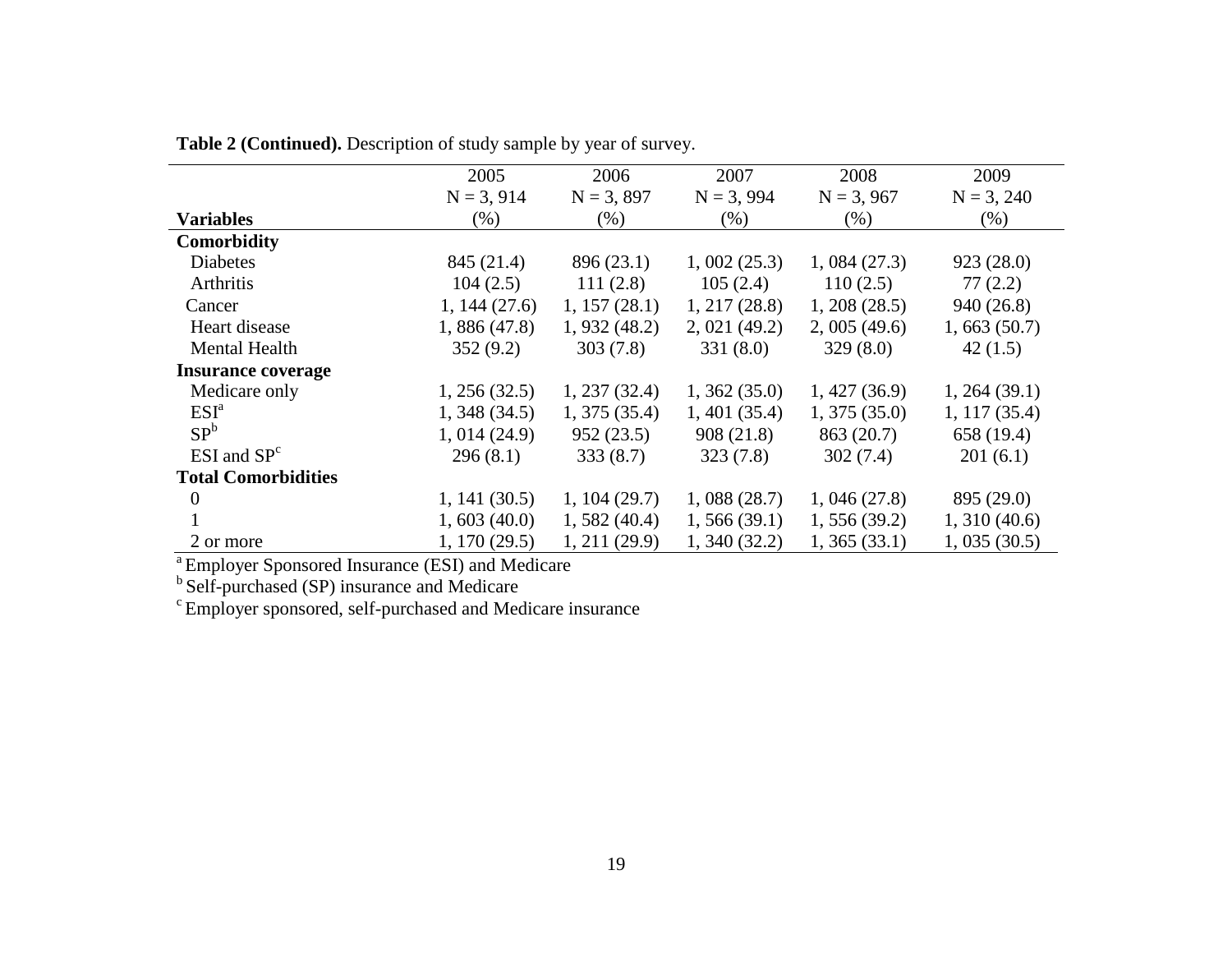| <b>Variables</b>             | <b>ARR</b>               | 95% C.I       | p-value  |
|------------------------------|--------------------------|---------------|----------|
| Benign prostatic hyperplasia |                          |               |          |
| No (Ref)                     |                          |               |          |
| Yes                          | 1.16                     | $1.04 - 1.30$ | 0.010    |
| <b>Survey year</b>           |                          |               |          |
| 2005 (Ref)                   | $\blacksquare$           |               |          |
| 2006                         | 1.20                     | $1.05 - 1.36$ | 0.006    |
| 2007                         | 1.19                     | $1.05 - 1.35$ | 0.007    |
| 2008                         | 1.00                     | $0.86 - 1.16$ | 0.980    |
| 2009                         | 0.84                     | $0.69 - 1.03$ | 0.088    |
| <b>Race/Ethnicity</b>        |                          |               |          |
| White Non-Hispanics (Ref)    | $\overline{\phantom{a}}$ |               |          |
| <b>Black Non-Hispanics</b>   | 0.88                     | $0.70 - 1.10$ | 0.264    |
| Hispanics                    | 0.86                     | $0.62 - 1.19$ | 0.360    |
| Other                        | 1.11                     | $0.77 - 1.59$ | 0.582    |
| Age in years                 |                          |               |          |
| $65 - 69$                    |                          |               |          |
| $70 - 74$                    | 1.19                     | $0.98 - 1.45$ | 0.080    |
| $75 - 79$                    | 1.44                     | $1.19 - 1.74$ | 0.001    |
| $80 - 84$                    | 1.27                     | $1.02 - 1.58$ | 0.034    |
| $85+$                        | 1.37                     | $1.12 - 1.68$ | 0.002    |
| <b>Marital status</b>        |                          |               |          |
| Married (Ref)                |                          |               |          |
| Widowed                      | 1.50                     | $1.30 - 1.73$ | < 0.0001 |
| Divorced/separated           | 1.32                     | $1.09 - 1.59$ | 0.004    |
| Other                        | 1.10                     | $0.68 - 1.77$ | 0.708    |
| <b>Education</b>             |                          |               |          |
| Less than high school (Ref)  |                          |               |          |
| High school                  | 0.78                     | $0.69 - 0.90$ | 0.001    |
| College                      | 0.68                     | $0.59 - 0.79$ | < 0.0001 |
| <b>Income level</b>          |                          |               |          |
| Less than $$15,000$ (Ref)    |                          |               |          |
| $$15,000 - $25,000$          | 0.96                     | $0.79 - 1.16$ | 0.669    |
| More than \$25,000           | 0.70                     | $0.57 - 0.85$ | 0.001    |
| <b>Insurance coverage</b>    |                          |               |          |
| Medicare only (Ref)          | $\overline{\phantom{a}}$ |               |          |
| ESI                          | 1.02                     | $0.90 - 1.15$ | 0.802    |
| <b>SP</b>                    | 0.94                     | $0.79 - 1.11$ | 0.444    |
| ESI and SP                   | 0.94                     | $0.74 - 1.19$ | 0.602    |
| <b>Total Comorbidities</b>   |                          |               |          |
| $0$ (Ref)                    |                          |               |          |
| 1                            | 1.31                     | $1.10 - 1.54$ | 0.002    |
| 2 or more                    | 2.07                     | $1.74 - 2.46$ | < 0.0001 |

**Table 3.** Multivariate analysis of determinants of depression in elderly male Medicare beneficiaries.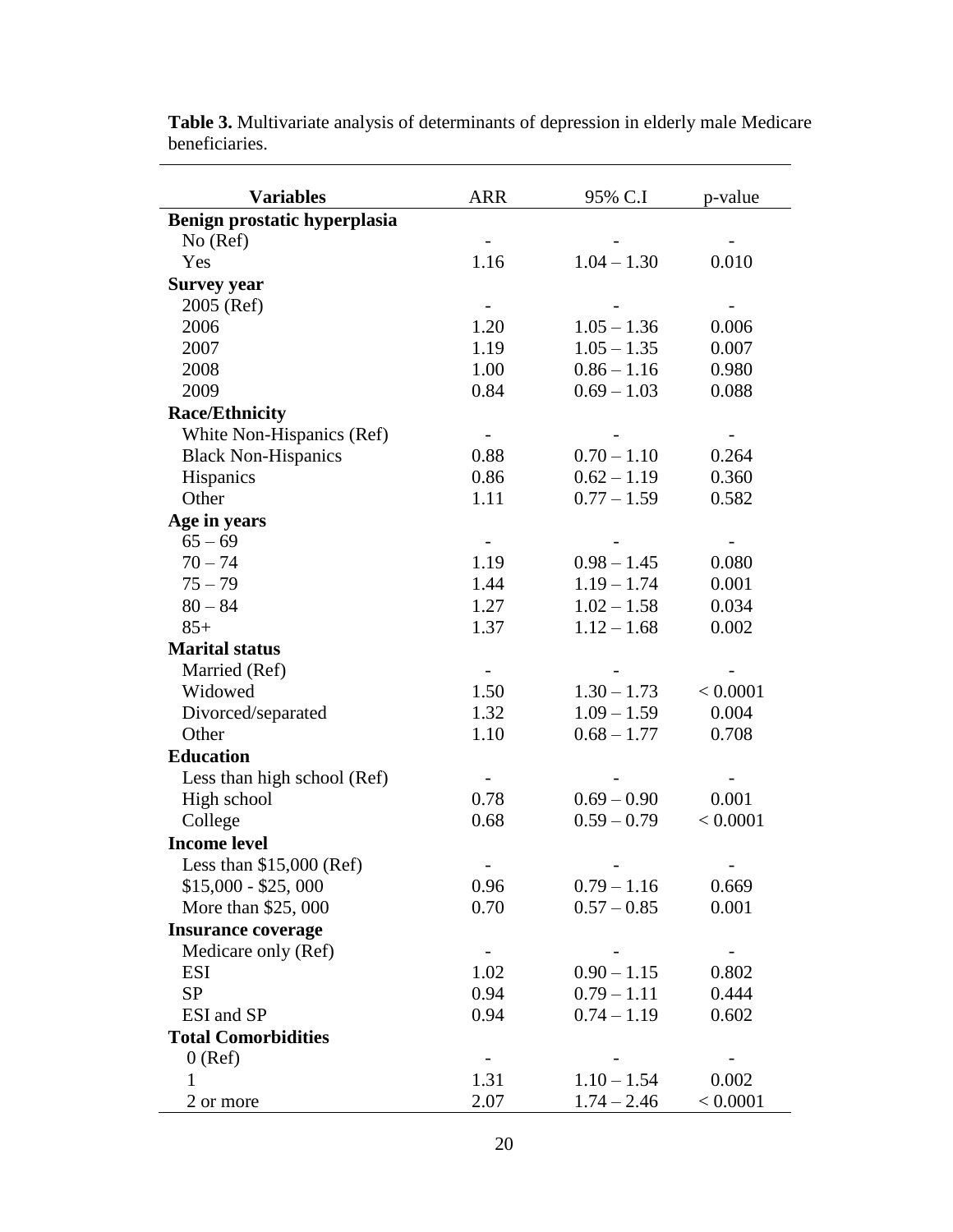Multivariate analysis of determinants of depression in elderly Medicare beneficiaries stratified by number of comorbidities is shown in table 4.The risk of depression among BPH compared with no BPH was significant among respondents without any comorbidity (ARR, 1.44; 95% CI, 1.12-1.86). In addition, among those with two or more comorbidities the risk of depression in those with BPH was about 18% higher (ARR, 1.18; 95% CI, 1.02- 1.38) compared with no BPH.

|                              | Number of comorbidities |                        |                       |  |  |
|------------------------------|-------------------------|------------------------|-----------------------|--|--|
|                              | None, $n = 2, 790$      | $1, n = 4, 028$        | $>= 2, n = 3, 247$    |  |  |
| <b>Variables</b>             | ARR (95% C.I)           | ARR (95% C.I)          | ARR (95% C.I)         |  |  |
| Benign prostatic hyperplasia |                         |                        |                       |  |  |
| No (Ref)                     |                         |                        |                       |  |  |
| Yes                          | $1.44 (1.12 - 1.86)^*$  | $0.99(0.83 - 1.13)$    | $1.18(1.02 - 1.38)^*$ |  |  |
| <b>Survey year</b>           |                         |                        |                       |  |  |
| 2005 (Ref)                   |                         |                        |                       |  |  |
| 2006                         | $1.01(0.71 - 1.43)$     | $1.42(1.14 - 1.78)$ *  | $1.09(0.91 - 1.31)$   |  |  |
| 2007                         | $1.15(0.83 - 1.59)$     | $1.42 (1.15 - 1.75)^*$ | $1.03(0.85 - 1.24)$   |  |  |
| 2008                         | $1.43 (1.08 - 1.88)^*$  | $0.95(0.73-1.25)$      | $0.84(0.68 - 1.04)$   |  |  |
| 2009                         | $0.74(0.48-1.14)$       | $0.97(0.72 - 1.31)$    | $0.77(0.57 - 1.03)$   |  |  |
| <b>Race/Ethnicity</b>        |                         |                        |                       |  |  |
| White Non-Hispanics          |                         |                        |                       |  |  |
| <b>Black Non-Hispanics</b>   | $1.06(0.70-1.62)$       | $0.70(0.50-0.98)$ *    | $0.99(0.69 - 1.43)$   |  |  |
| <b>Hispanics</b>             | $0.85(0.40 - 1.84)$     | $1.10(0.67 - 1.78)$    | $0.69(0.45-1.08)$     |  |  |
| Other                        | $1.15(0.47 - 2.81)$     | $1.17(0.64 - 2.15)$    | $1.05(0.69 - 1.61)$   |  |  |
| Age in years                 |                         |                        |                       |  |  |
| $65 - 69$ (Ref)              |                         |                        |                       |  |  |
| $70 - 74$                    | $1.41(0.93 - 2.14)$     | $1.31(0.99 - 1.73)$    | $1.05(0.80 - 1.39)$   |  |  |
| $75 - 79$                    | $1.92 (1.25 - 2.96)^*$  | $1.58(1.18-2.10)^*$    | $1.22(0.93 - 1.61)$   |  |  |
| $80 - 84$                    | $1.36(0.84 - 2.20)$     | $1.54 (1.11 - 2.13)^*$ | $1.08(0.80 - 1.45)$   |  |  |
| $85+$                        | $1.92 (1.21 - 3.05)^*$  | $1.54(1.13-2.11)*$     | $1.11(0.83 - 1.50)$   |  |  |

Table 4. Multivariate analysis of determinants of depression in elderly Medicare beneficiaries stratified by number of comorbidities.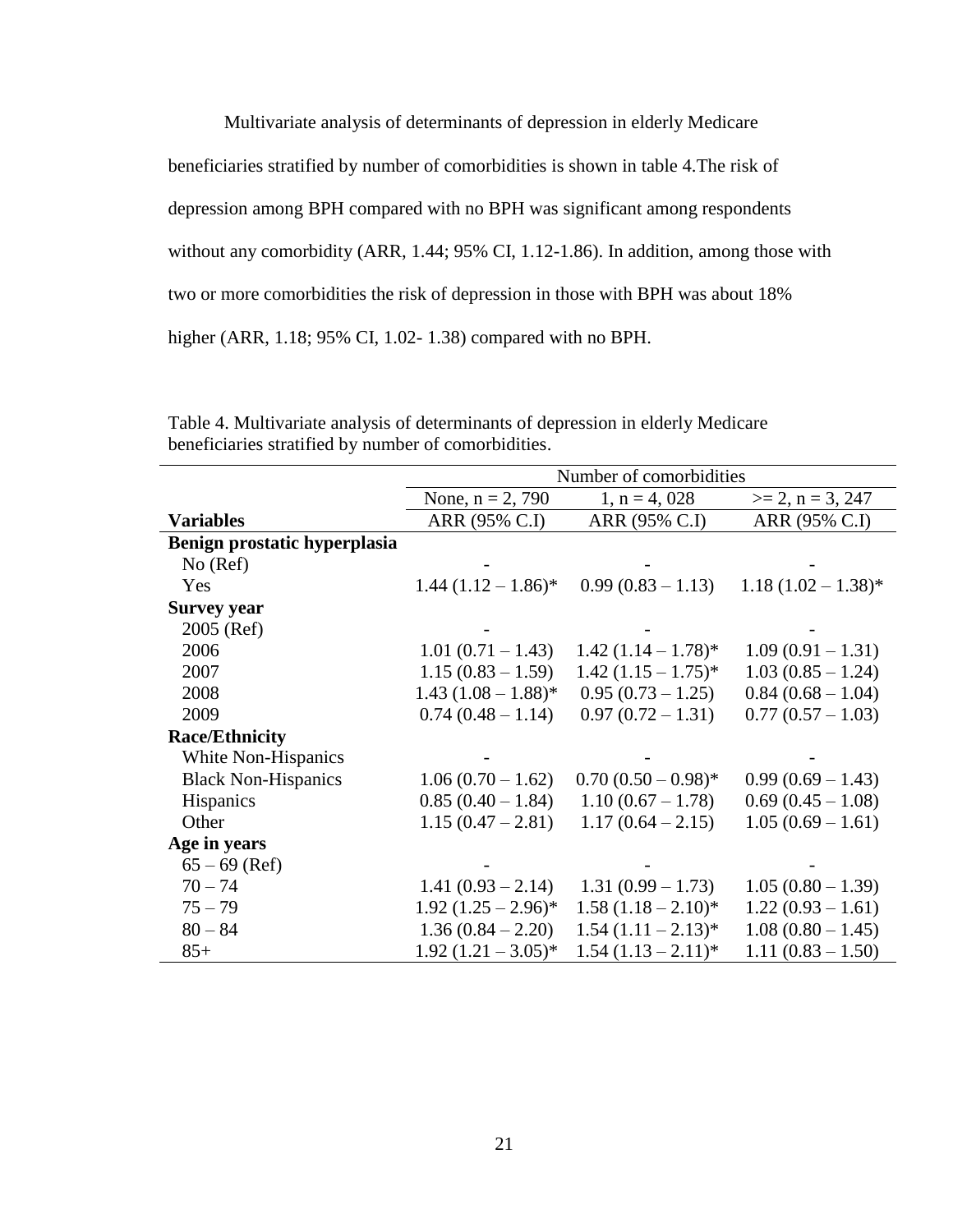|                             | Number of comorbidities |                        |                        |  |  |  |
|-----------------------------|-------------------------|------------------------|------------------------|--|--|--|
|                             | None, $n = 2, 790$      | $1, n = 4, 028$        | $>= 2, n = 3, 247$     |  |  |  |
| <b>Variables</b>            | ARR (95% C.I)           | ARR (95% C.I)          | ARR (95% C.I)          |  |  |  |
| <b>Marital status</b>       |                         |                        |                        |  |  |  |
| Married (Ref)               |                         |                        |                        |  |  |  |
| Widowed                     | $1.55(1.12-2.15)^{*}$   | $1.68 (1.32 - 2.14)^*$ | $1.33 (1.08 - 1.65)^*$ |  |  |  |
| Divorced/separated          | $1.41(0.96 - 2.08)$     | $1.40 (1.05 - 1.85)^*$ | $1.18(0.90 - 1.55)$    |  |  |  |
| Other                       | $0.66(0.32 - 1.39)$     | $0.77(0.40 - 1.46)$    | $1.45(0.78-2.71)$      |  |  |  |
| <b>Education</b>            |                         |                        |                        |  |  |  |
| Less than high school (Ref) |                         |                        |                        |  |  |  |
| High school                 | $0.77(0.58-1.03)$       | $0.84(0.68-1.04)$      | $0.74(0.60-0.91)^*$    |  |  |  |
| College                     | $0.68(0.49-0.96)$ *     | $0.67(0.52-0.87)^*$    | $0.69(0.57-0.85)*$     |  |  |  |
| <b>Income level</b>         |                         |                        |                        |  |  |  |
| Less than $$15,000$ (Ref)   |                         |                        |                        |  |  |  |
| $$15,000 - $25,000$         | $0.73(0.47 - 1.12)$     | $1.08(0.80 - 1.45)$    | $1.03(0.76-1.36)$      |  |  |  |
| More than \$25,000          | $0.59(0.38-0.91)$ *     | $0.81(0.59 - 1.11)$    | $0.70(0.51-0.92)$ *    |  |  |  |
| <b>Insurance coverage</b>   |                         |                        |                        |  |  |  |
| Medicare only (Ref)         |                         |                        |                        |  |  |  |
| ESI <sup>a</sup>            | $1.04(0.75-1.45)$       | $1.03(0.83 - 1.27)$    | $0.99(0.82 - 1.20)$    |  |  |  |
| SP <sup>b</sup>             | $1.20(0.86 - 1.66)$     | $0.73(0.58-0.93)^*$    | $1.01(0.80 - 1.26)$    |  |  |  |
| $ESI$ and $SPc$             | $0.96(0.52 - 1.78)$     | $1.12(0.79 - 1.60)$    | $0.81(0.56 - 1.17)$    |  |  |  |

**Table 4 (Continued).** Multivariate analysis of determinants of depression in elderly Medicare beneficiaries stratified by number of comorbidities

<sup>a</sup> Employer Sponsored Insurance (ESI) and Medicare

<sup>b</sup> Self-purchased (SP) insurance and Medicare

<sup>c</sup> Employer sponsored, self-purchased and Medicare insurance

\*Significant at  $p$  –value  $< 0.05$ 

We stratified our analysis into types of comorbidity strata as shown in table 5. In particular, the risk of depression due to BPH was substantially higher among those with cancer (ARR, 1.34; 95% CI, 1.10-1.64) and heart disease (ARR, 1.15; 95% CI, 1.02- 1.31).

Table 6 shows results of our multivariate analysis by survey year. Except for the

year 2006, there was a consistent higher risk of depression men with BPH compared to

those with no BPH, however only year 2008 was significant.

Results from our subset analysis of the association between BPH and depression based on claims data only showed estimates for the prevalence of depression at 3% and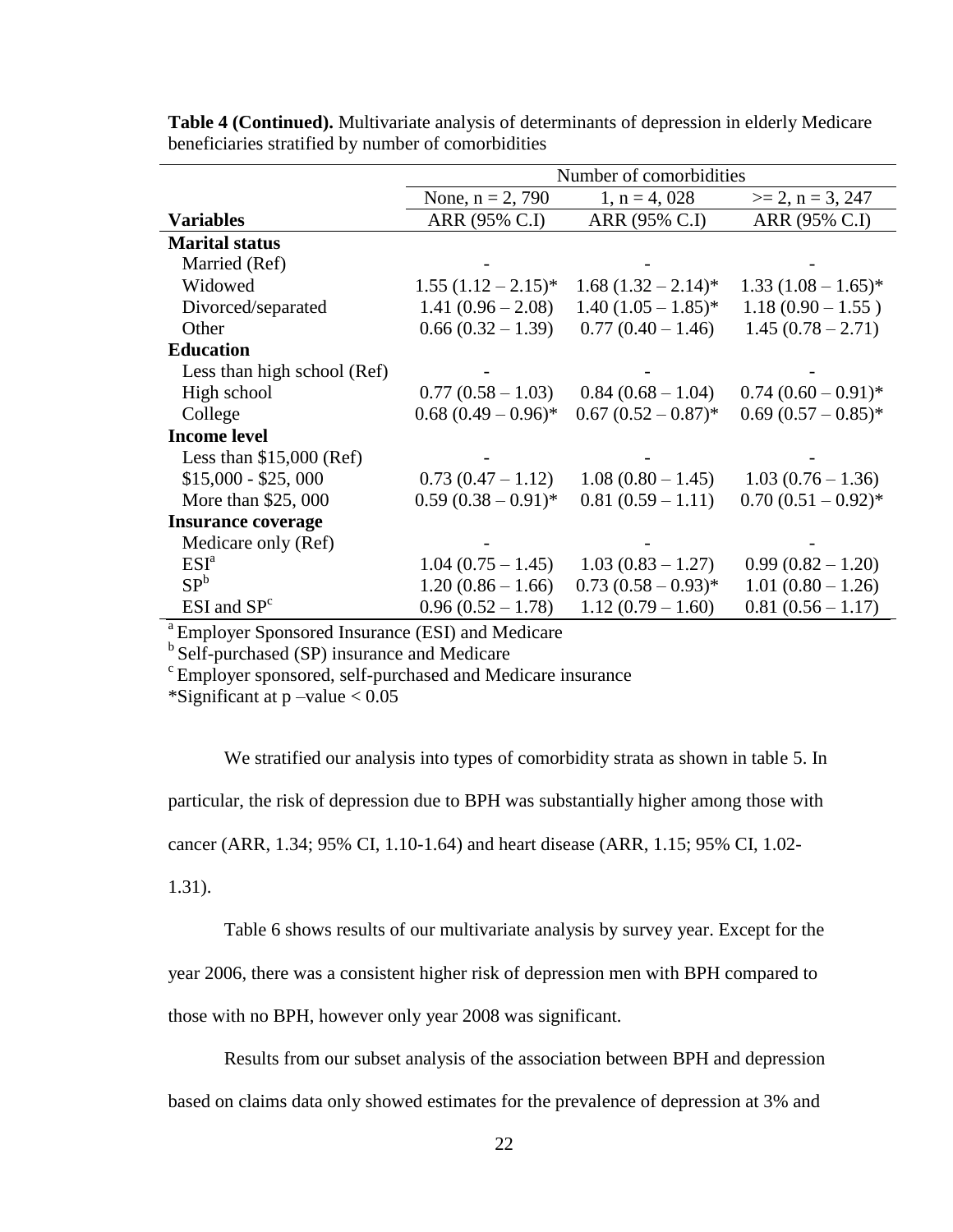BPH at 22%. In contrast, the prevalence of depression based on survey data was 10% and for BPH was 26%. The risk of depression was significantly higher among those with clinically diagnosed BPH compared no BPH (ARR, 1.78; 95% CI, 1.36-2.33). Although, the risk of self-reported depression was higher among self-reported BPH compared with no BPH, it was not statistically significant (ARR, 1.06; 95% CI, 0.93-1.21). Another important observation of the subset analysis was that individuals who had additional private insurance coverage (such as self-purchased and employer sponsored insurance) compared to those with Medicare only had a higher risk of clinically diagnosed depression. On the contrary, the risk of self-reported depression was significantly lower among those who had additional insurance compared with Medicare only insurance.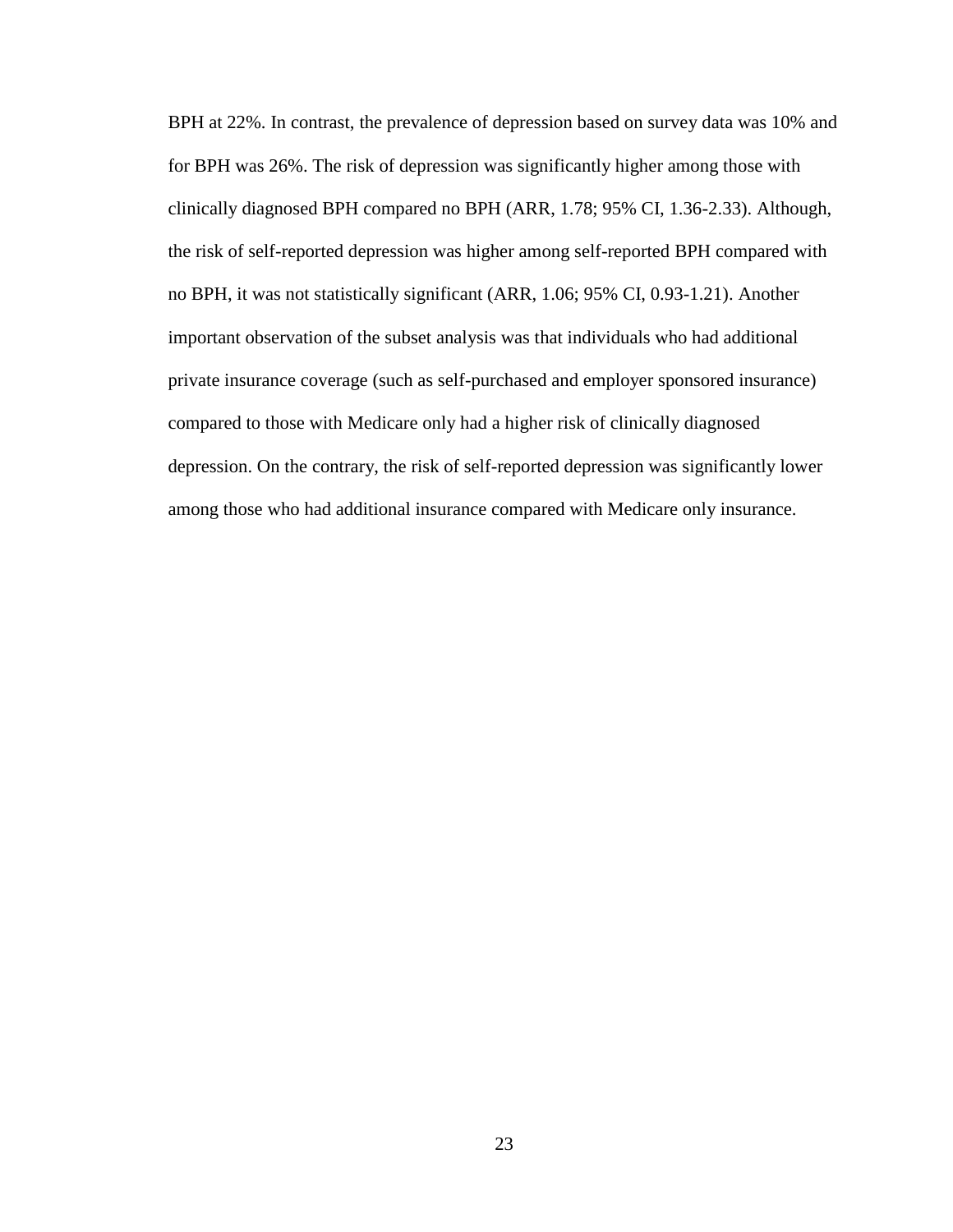**Table 5.** Multivariate analysis of determinants of depression in elderly Medicare beneficiaries stratified by type of

comorbidities.

|                              | Cancer                     | <b>Diabetes</b>     | Arthritis                               | Heart disease       | Mental Health       |
|------------------------------|----------------------------|---------------------|-----------------------------------------|---------------------|---------------------|
|                              | ARR <sup>a</sup> (95% C.I) | ARR (95% C.I)       | ARR (95% C.I)                           | ARR (95% C.I)       | ARR (95% C.I)       |
| <b>Variables</b>             | $n = 3,218$                | $n = 2,732$         | $n = 472$                               | $n = 5,788$         | $n = 1,033$         |
| Benign prostatic hyperplasia |                            |                     |                                         |                     |                     |
| No (Ref)                     |                            |                     |                                         |                     |                     |
| Yes                          | $1.34(1.10-1.63)$          |                     | $1.15(0.96 - 1.38)$ $1.28(0.87 - 1.88)$ | $1.15(1.02 - 1.31)$ | $1.09(0.96-1.24)$   |
| <b>Survey year</b>           |                            |                     |                                         |                     |                     |
| 2005 (Ref)                   |                            |                     |                                         |                     |                     |
| 2006                         | $1.24(0.97-1.57)$          | $1.19(0.93-1.52)$   | $1.01(0.64 - 1.60)$                     | $1.23(1.05-1.44)$   | $1.02(0.86 - 1.21)$ |
| 2007                         | $1.29(1.05 - 1.59)$        | $1.17(0.91 - 1.50)$ | $1.21(0.79-1.86)$                       | $1.26(1.07-1.47)$   | $1.18(1.01 - 1.39)$ |
| 2008                         | $1.08(0.85 - 1.38)$        | $0.97(0.74-1.27)$   | $1.23(0.73-2.09)$                       | $0.92(0.76 - 1.12)$ | $1.01(0.82 - 1.25)$ |
| 2009                         | $0.94(0.66 - 1.35)$        | $0.84(0.58 - 1.21)$ | $1.22(0.55 - 2.74)$                     | $0.91(0.71 - 1.17)$ | $1.27(0.80 - 2.02)$ |
| <b>Race/Ethnicity</b>        |                            |                     |                                         |                     |                     |
| White Non-Hispanics (Ref)    |                            |                     |                                         |                     |                     |
| <b>Black Non-Hispanics</b>   | $1.58(0.89 - 2.82)$        | $0.72(0.51 - 1.10)$ | $0.73(0.30-1.78)$                       | $0.79(0.60 - 1.05)$ | $1.09(0.82 - 1.46)$ |
| <b>Hispanics</b>             | $0.65(0.28-1.53)$          | $0.69(0.44 - 1.08)$ | $2.08(1.05-4.12)$                       | $0.84(0.56 - 1.24)$ | $1.12(0.78-1.60)$   |
| Other                        | $1.19(0.62 - 2.29)$        | $0.73(0.42 - 1.24)$ | $1.65(0.79 - 3.47)$                     | $1.07(0.73 - 1.56)$ | $1.08(0.68 - 1.72)$ |
| Age in years                 |                            |                     |                                         |                     |                     |
| $65 - 69$ (Ref)              |                            |                     |                                         |                     |                     |
| $70 - 74$                    | $1.84(1.18-2.87)$          | $1.10(0.82 - 1.48)$ | $0.89(0.52 - 1.53)$                     | $1.02(0.81 - 1.29)$ | $1.13(0.90 - 1.44)$ |
| $75 - 79$                    | $2.14(1.41 - 3.25)$        | $1.21(0.90 - 1.65)$ | $0.77(0.46 - 1.32)$                     | $1.24(0.99 - 1.55)$ | $1.24(0.99 - 1.55)$ |
| $80 - 84$                    | $1.86(1.19-2.90)$          | $1.19(0.86 - 1.65)$ | $0.77(0.46 - 1.30)$                     | $1.13(0.88 - 1.44)$ | $1.05(0.82 - 1.34)$ |
| $85+$                        | $2.00(1.31 - 3.05)$        | $1.07(0.76 - 1.49)$ | $0.73(0.40 - 1.33)$                     | $1.08(0.8-1.37)$    | $1.16(0.90 - 1.49)$ |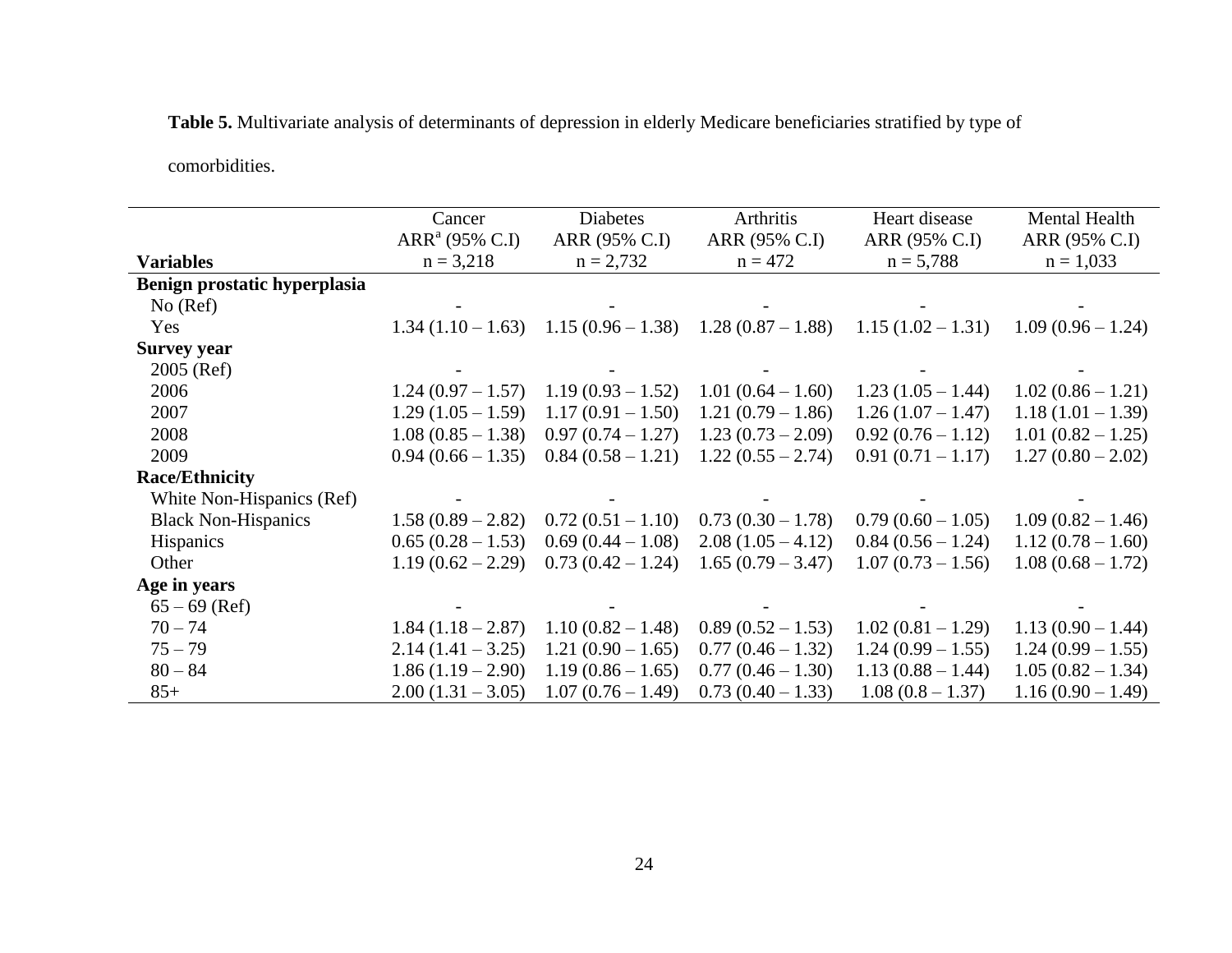**Table 5 (Continued).** Multivariate analysis of determinants of depression in elderly Medicare beneficiaries stratified by type of comorbidities

|                             | Cancer                                    | <b>Diabetes</b>              | Arthritis                  | Heart disease                | <b>Mental Health</b>         |
|-----------------------------|-------------------------------------------|------------------------------|----------------------------|------------------------------|------------------------------|
| <b>Variables</b>            | ARR <sup>a</sup> (95% C.I)<br>$n = 3,218$ | ARR (95% C.I)<br>$n = 2,732$ | ARR (95% C.I)<br>$n = 472$ | ARR (95% C.I)<br>$n = 5,788$ | ARR (95% C.I)<br>$n = 1,033$ |
|                             |                                           |                              |                            |                              |                              |
| <b>Marital status</b>       |                                           |                              |                            |                              |                              |
| Married (Ref)               |                                           |                              |                            |                              |                              |
| Widowed                     | $1.43(1.17-1.76)$                         | $1.53(1.18-1.99)$            | $1.23(0.76-1.99)$          | $1.51(1.29 - 1.77)$          | $1.10(0.94 - 1.28)$          |
| Divorced/separated          | $1.15(0.86 - 1.54)$                       | $1.38(1.03 - 1.84)$          | $0.83(0.44 - 1.58)$        | $1.24(0.99 - 1.54)$          | $0.99(0.79-1.23)$            |
| Other                       | $1.02(0.59-1.78)$                         | $1.52(0.69 - 3.36)$          | $1.63(0.64 - 4.17)$        | $1.30(0.71 - 2.39)$          | $1.22(0.85 - 1.76)$          |
| <b>Education</b>            |                                           |                              |                            |                              |                              |
| Less than high school (Ref) |                                           |                              |                            |                              |                              |
| High school                 | $0.76(0.61-0.95)$                         | $0.77(0.58-1.02)$            | $0.81(0.53-1.25)$          | $0.76(0.64-0.90)$            | $0.97(0.82 - 1.15)$          |
| College                     | $0.58(0.46-0.73)$                         | $0.76(0.60 - 0.98)$          | $0.78(0.49-1.23)$          | $0.69(0.58-0.82)$            | $0.92(0.79-1.06)$            |
| <b>Income level</b>         |                                           |                              |                            |                              |                              |
| Less than $$15,000$ (Ref)   |                                           |                              |                            |                              |                              |
| $$15,000 - $25,000$         | $0.83(0.61-1.13)$                         | $0.89(0.65-1.21)$            | $1.94(0.83 - 4.56)$        | $1.05(0.83 - 1.33)$          | $1.17(0.90 - 1.51)$          |
| More than \$25,000          | $0.57(0.42-0.77)$                         | $0.62(0.44-0.88)$            | $1.32(0.56 - 3.13)$        | $0.79(0.62 - 1.01)$          | $1.04(0.79-1.38)$            |
| <b>Insurance coverage</b>   |                                           |                              |                            |                              |                              |
| Medicare only (Ref)         |                                           |                              |                            |                              |                              |
| $ESI^b$                     | $1.07(0.87-1.30)$                         | $0.99(0.78-1.26)$            | $1.19(0.72 - 1.96)$        | $1.01(0.86 - 1.19)$          | $0.99(0.84 - 1.16)$          |
| SP <sup>c</sup>             | $0.92(0.73-1.15)$                         | $0.93(0.72-1.22)$            | $1.24(0.77-2.00)$          | $0.93(0.71-1.13)$            | $1.00(0.83 - 1.20)$          |
| $ESI$ and $SPd$             | $0.92(0.66 - 1.30)$                       | $1.19(0.75-1.87)$            | $1.12(0.47 - 2.87)$        | $0.88(0.65-1.19)$            | $0.84(0.62 - 1.13)$          |

<sup>a</sup> Adjusted risk ratio

<sup>b</sup> Employer Sponsored Insurance (ESI) and Medicare

 $c$  Self-purchased (SP) insurance and Medicare

<sup>d</sup>Employer sponsored, self-purchased and Medicare insurance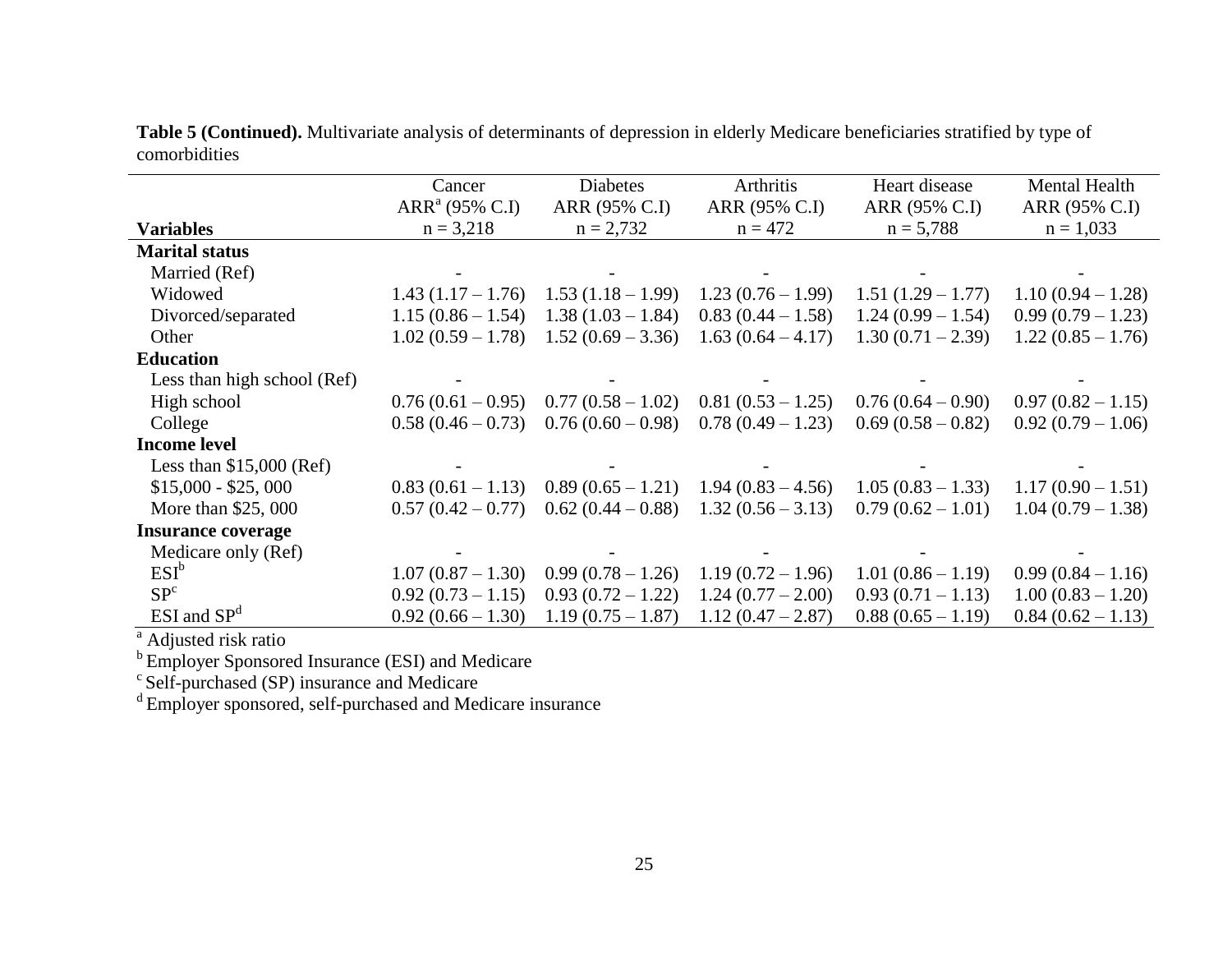|                              | 2005                | 2006                | 2007                | 2008                | 2009                |
|------------------------------|---------------------|---------------------|---------------------|---------------------|---------------------|
|                              | $ARR* (95\% C.I)$   | ARR* (95% C.I)      | ARR* (95% C.I)      | $ARR* (95\% C.I)$   | $ARR* (95\% C.I)$   |
| Variable                     | $n = 3.913$         | $n = 3,894$         | $n = 3,994$         | $n = 3,967$         | $n = 3,667$         |
| Benign prostatic hyperplasia |                     |                     |                     |                     |                     |
| No (Ref)                     |                     |                     |                     |                     |                     |
| Yes                          | $1.13(0.89 - 1.43)$ | $0.88(0.73-1.06)$   | $1.08(0.86-1.36)$   | $1.40(1.11 - 1.75)$ | $1.18(0.92 - 1.50)$ |
| <b>Total Comorbidities</b>   |                     |                     |                     |                     |                     |
| $0$ (Ref)                    |                     |                     |                     |                     |                     |
|                              | $1.30(0.99 - 1.71)$ | $1.36(0.99 - 1.88)$ | $1.45(1.02-2.07)$   | $1.22(0.87-1.72)$   | $1.53(1.12-2.07)$   |
| 2 or more                    | $2.37(1.82 - 3.07)$ | $2.90(2.18 - 3.87)$ | $3.35(2.43 - 4.60)$ | $2.42(1.81 - 3.25)$ | $1.80(1.32 - 2.45)$ |

**Table 6.** Multivariate analysis of determinants of depression in elderly Medicare beneficiaries stratified by survey year.

\*Adjusted relative risk and 95% confidence intervals for the relation between depression and BPH stratified by survey years and adjusted for age group, race, marital status, education, income level, insurance coverage and number of comorbidities.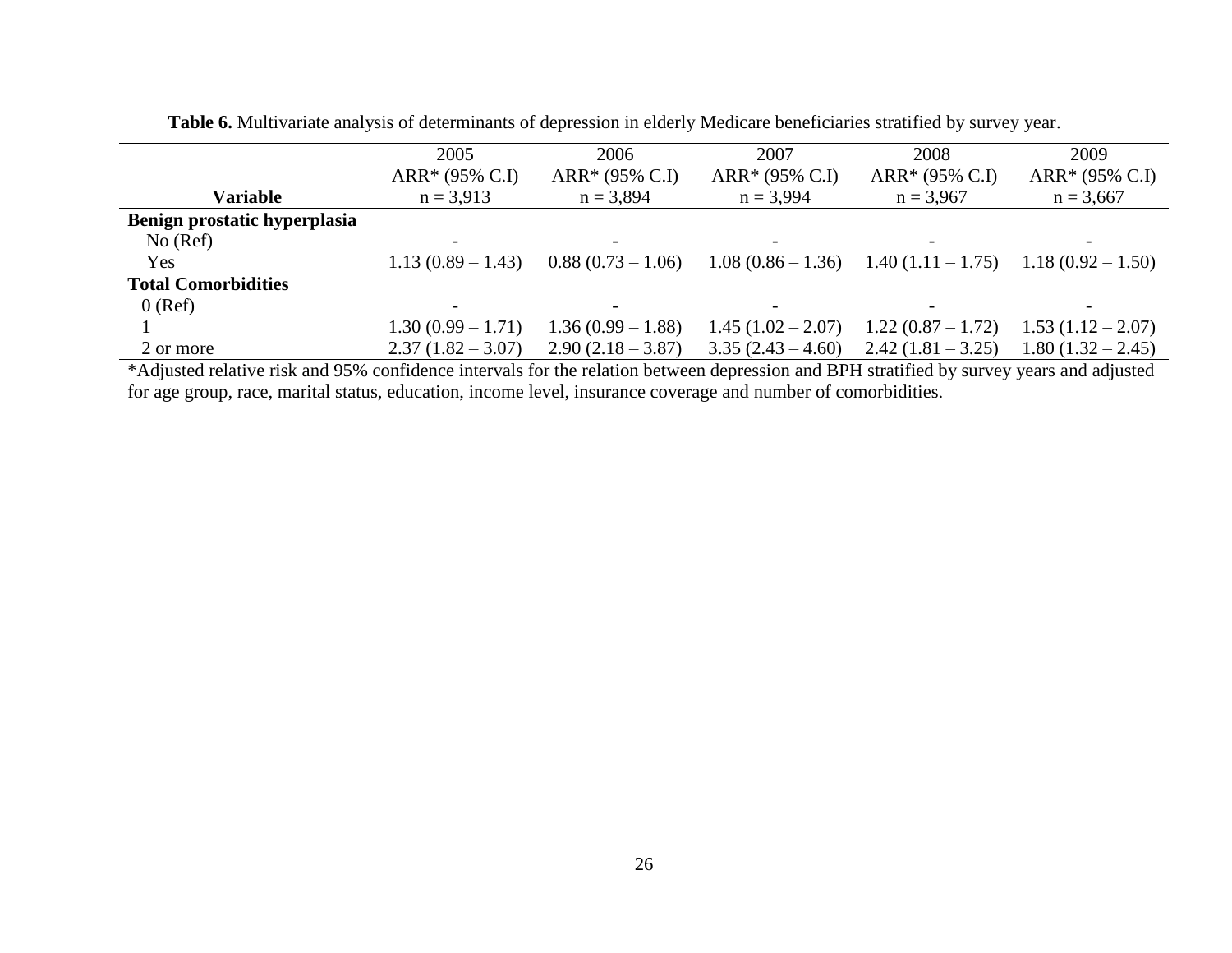#### **Discussion**

Our study used population based longitudinal data of elderly men aged 65 years or above and were enrolled in the Medicare program from 2005 through 2009, to examine the co-occurrence of depression and BPH. The present study showed that depression is a common problem among elderly men 65 years or above in the United States. Overall, the risk of depression is 16% higher among elderly men with BPH. Even with possible under-diagnosis of clinical depression in elderly men, there is a significant relation between clinically diagnosed depression and BPH.

Studies of the relation between depression and BPH in men have generally shown a significant positive effect of BPH [108, 125, 126, 128, 129]. We also found that the association of depression in late life and BPH was two folds higher among elderly men with two or more comorbidities such as heart diseases, diabetes mellitus, and cancers excluding prostrate and skin cancers. This finding is also consistent with other studies that have reported significant relations between chronic medical conditions like cancer, diabetes, and cardiovascular diseases, and depression in the elderly population [3, 4, 12, 48, 158-161]. Notably, our study approach allows us to control for the confounding effect of these comorbidities on the relation of depression and BPH in the elderly men.

Findings from our study also suggest an increasing proportion of aging elderly male Medicare beneficiaries, especially those 85 years or above. This supports the reports about increasing population of the elderly in the US [3, 4, 12, 48, 158-162]. Furthermore, we found that increasing age is associated with higher risk of depression in men. Aging process is a predisposing risk for of multiple medical morbidities [141]. The strong association between depressions with age 85 or above compared to those between ages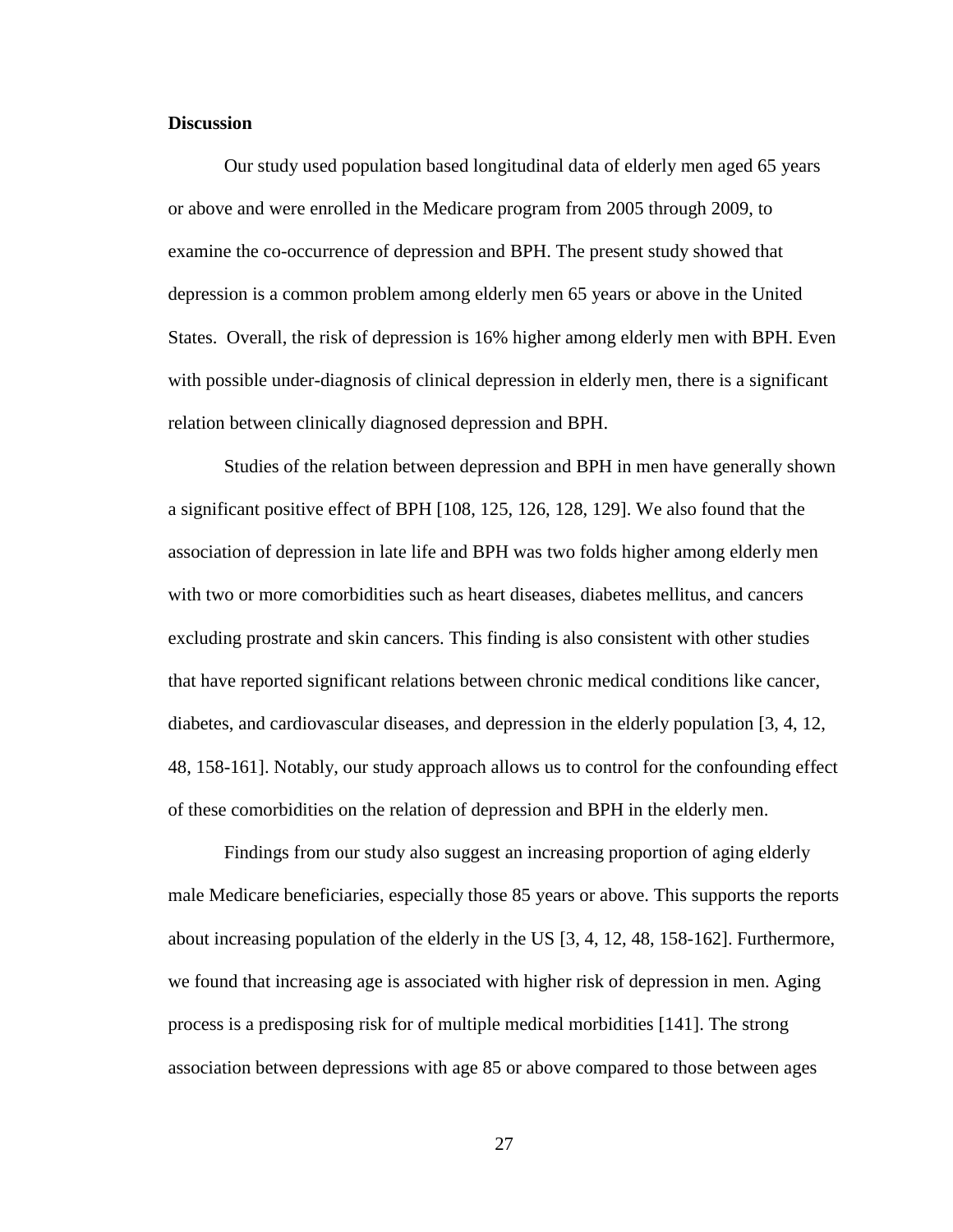65 and 69, may suggest deteriorating health status and the quality of life of the very old male population. Other studies suggest that delayed recognition or treatments of depression are significantly associated with increased morbidity, worsening medical conditions and poor quality of life among the elderly [141, 163, 164].

The findings from the present study also revealed that socio-demographic factors including marital status, income level, education level and health insurance coverage might influence occurrence of depression in this population. A higher risk of depression was found in elderly widowed and divorced/separated men compared with married men. The effect of marital status and depression in elderly population has also been reported in other studies [4, 135, 165-167]. Therefore, strategies to provide an effective social support system are critical to reduce further disability from depression and to improve the quality of life among aging men especially for the very old and socially isolated. Our study also supports the findings from other studies on effect of higher education and income levels on lower risk of depression [166, 168]. Higher income and education level probably provides better access to information and affordable health care. One interesting finding from this study was that the risk of clinically diagnosed depression was higher among elderly men with Medicare with additional private insurance (such as selfpurchased and employer-sponsored insurance). This suggests that additional insurance may allow patients visit physicians more often and be diagnosed depression. In contrast, the risk of self-reported depression is lower in elderly men who have both Medicare plus additional private insurance compared with Medicare only insurance. This is not contradicting to the findings for clinical depression because self-report depression refers to any depressive symptoms of which some are moderate and do not fit for clinical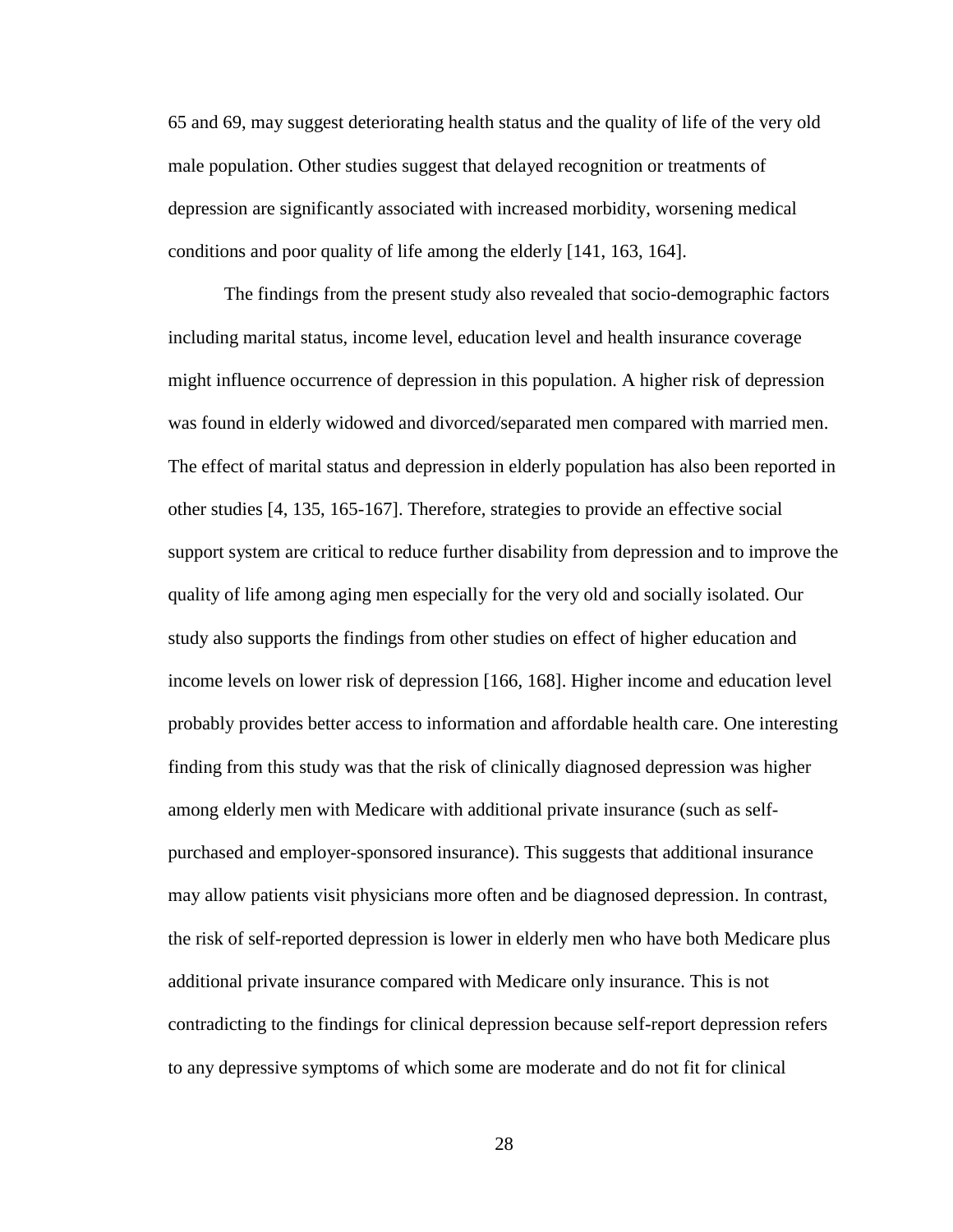diagnosis. It is likely that people with better health insurance will be better taken care of thus less likely to report depression. These findings may inform further research on influence of socioeconomic disadvantage and depression in elderly men with BPH.

This study has several strengths. First, it is a community based national representative sample of US aging men. Second, we considered the effects of significant comorbidities such as cancer, heart diseases and arthritis in the elderly population. Third and more importantly, we defined depression and BPH using both clinically defined ICD-9 CM codes in the physicians' claim data and self-report in MCBS health survey data. This allows us to address depression more accurately. Finally, we considered other important socio-demographic characteristics associated with depression during our analysis, which minimizes the effect of confounding by these characteristics. Some of the study's limitations include a cross-sectional design when data analyzed by year, so we could not assess causality. The validity of the instrument used to assess depression is unknown. Therefore, using the self-report data to define depression might not be reliable. **Conclusion** 

This study shows that depression is prevalent among elderly male population in the US. Consistent with other studies, we observed that the prevalence of depression and benign prostatic hyperplasia (BPH) are high in elderly men. BPH is significantly related to a higher risk of depression in this population. This risk of depression is further increased by the presence of other medical conditions like cancer, diabetes mellitus, and heart diseases. The association is further strengthened between clinically diagnosed depression and BPH in elderly men. In addition, our results support the importance of socioeconomic factors such as marital status, education and income levels on the risk of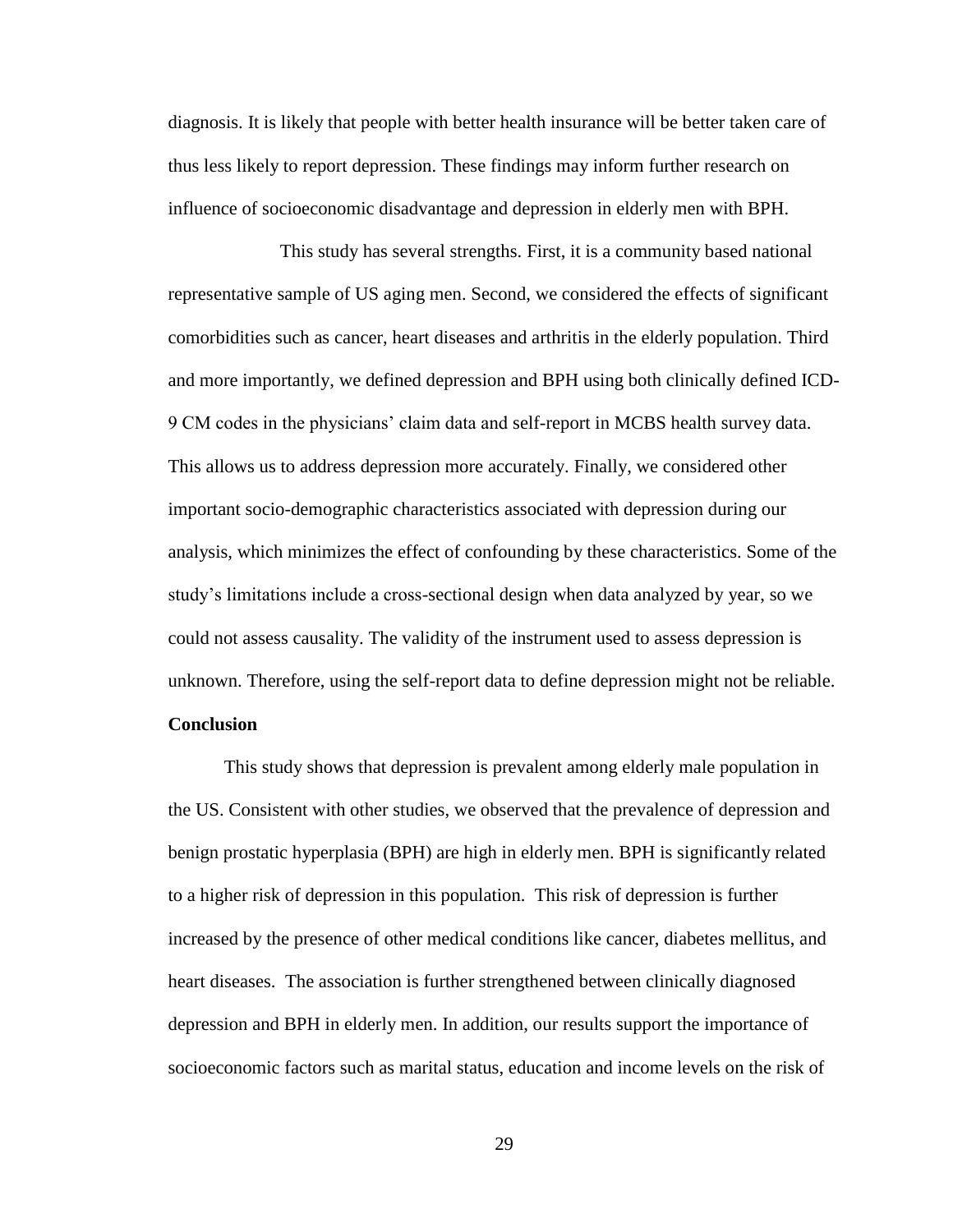depression in the elderly. Therefore, evaluating elderly men with BPH for depression symptoms in healthcare facilities is critical to reduce further disability and to improve the quality of life.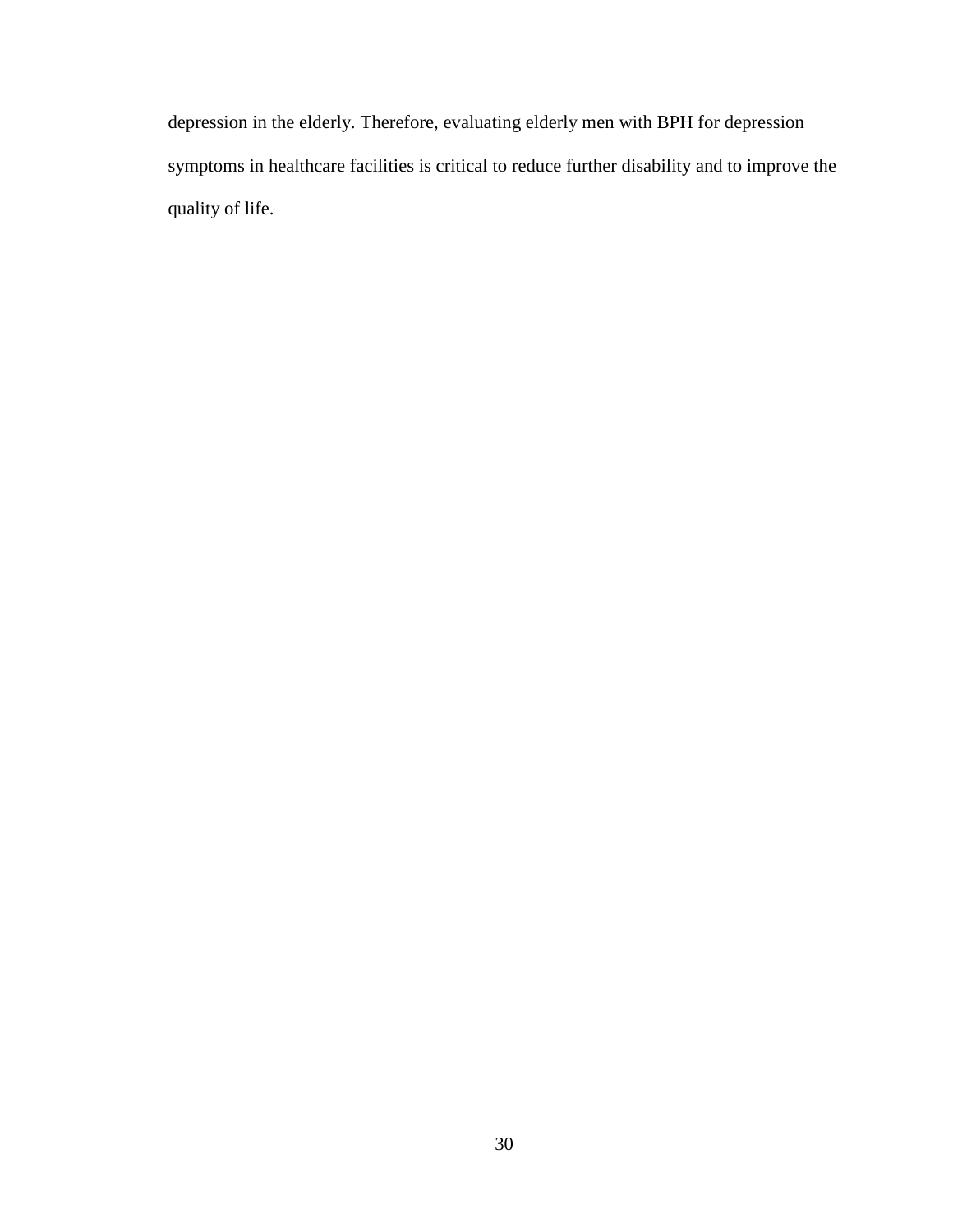### **CHAPTER 3**

# **ESTIMATING THE TRANSITION PROBABILITY OF DEPRESSION IN ELDERLY MEN WITH BENIGN PROSTATIC HYPERPLASIA Introduction**

Benign prostatic hyperplasia (BPH) is a common non-cancerous enlargement of the prostate gland in aging men. The prevalence ranges from 20% to 60% in men ages 65 years or above [98, 101, 111, 169, 170]. Common lower urinary tract symptoms (LUTS) include increased urinary frequency, urgency, nocturnal urination, weak urinary stream and incomplete bladder emptying. The LUTS is a burdensome symptom complex with significantly negative impact on the quality of life among elderly men [105, 126, 127, 171]. The LUTS worsens over time if no appropriate treatment is provided. While the management of BPH continues to evolve rapidly, surgical treatments including minimally invasive surgical treatments, remain the mainstay for preventing disease progression [110]. Although the risk of BPH is higher with increasing age, the pathological mechanism of BPH is still not clear. Studies have hypothesized inflammatory process and hormonal pathways as the most probable mechanisms through which BPH develops [108, 172, 173]. It has been suggested that high levels of active metabolite dihydrotestosterone (DHT) and androgen receptors (AR) are major hormonal factors [122, 123, 174, 175].

Studies have shown poorer emotional outcomes and decreased quality of life in elderly men with LUTS [17, 176-178], however, only a few studies have evaluated the relationship between depression and BPH in aging men. Results from recent studies, including our previous study, suggest an increased risk of depression in men with BPH [108, 125-129]. The time order between depression and BPH is not quite understood.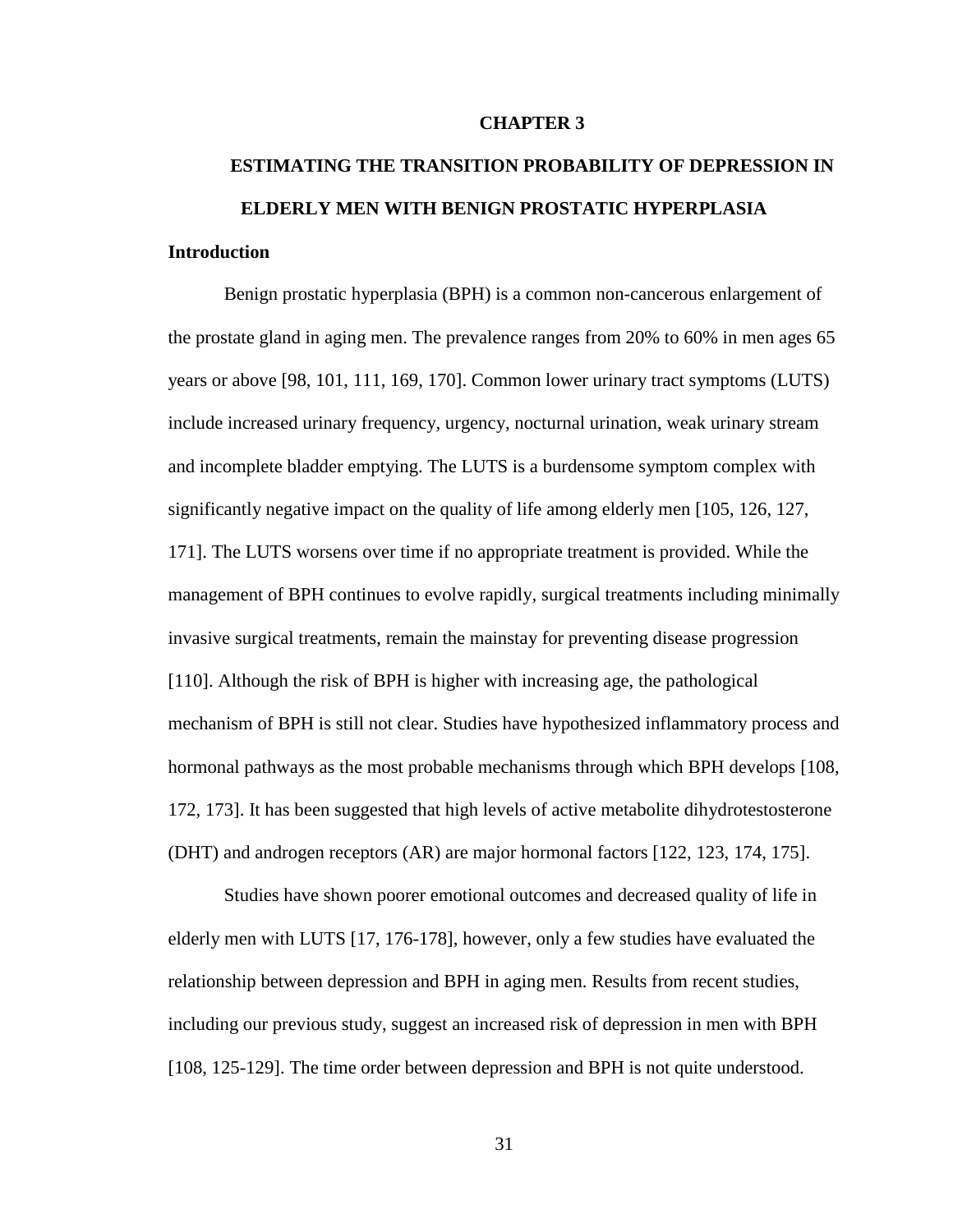Huang et al, 2011, employed survival analysis strategy to examine the induction time of depression in men with BPH. They observed that the risk of depression increased within one year of developing BPH symptoms [125]. However, the interpretation of this result is limited due the weakness of the survival analysis in this study. For example, information about depression and BPH would have been missing as result of censoring participants. Given the importance of BPH as a risk of late life depression in elderly men, there is a need to examine how the change of BPH status may influence depression status and to elucidate the time order of disease progression.

The aim of this study is to evaluate the relationship of different depression and BPH status in elderly men, using the Markov transition modeling approach. The Markov transition modeling is a natural model of repeated categorical outcome [179]. It is used frequently to investigate the natural history of chronic diseases and to predict the longterm benefits of intervention [134, 180-183].

The Markovian transition assumes that patients are always in one of a finite number of states of health, thus providing a convenient way of modeling prognosis for clinical problems with ongoing risk change [179, 181, 182, 184, 185]. For the purpose of our study, we used a longitudinal data drawn from the Medicare Current Beneficiary Survey (MCBS) and the claims data to examine the transition risk of depression status in elderly men with different BPH status.

## **Materials and methods**

### Study design

Briefly, the Medicare Current Beneficiary Survey (MCBS) is a rotating panel survey of a national representative sample of Medicare beneficiaries [186]. It provides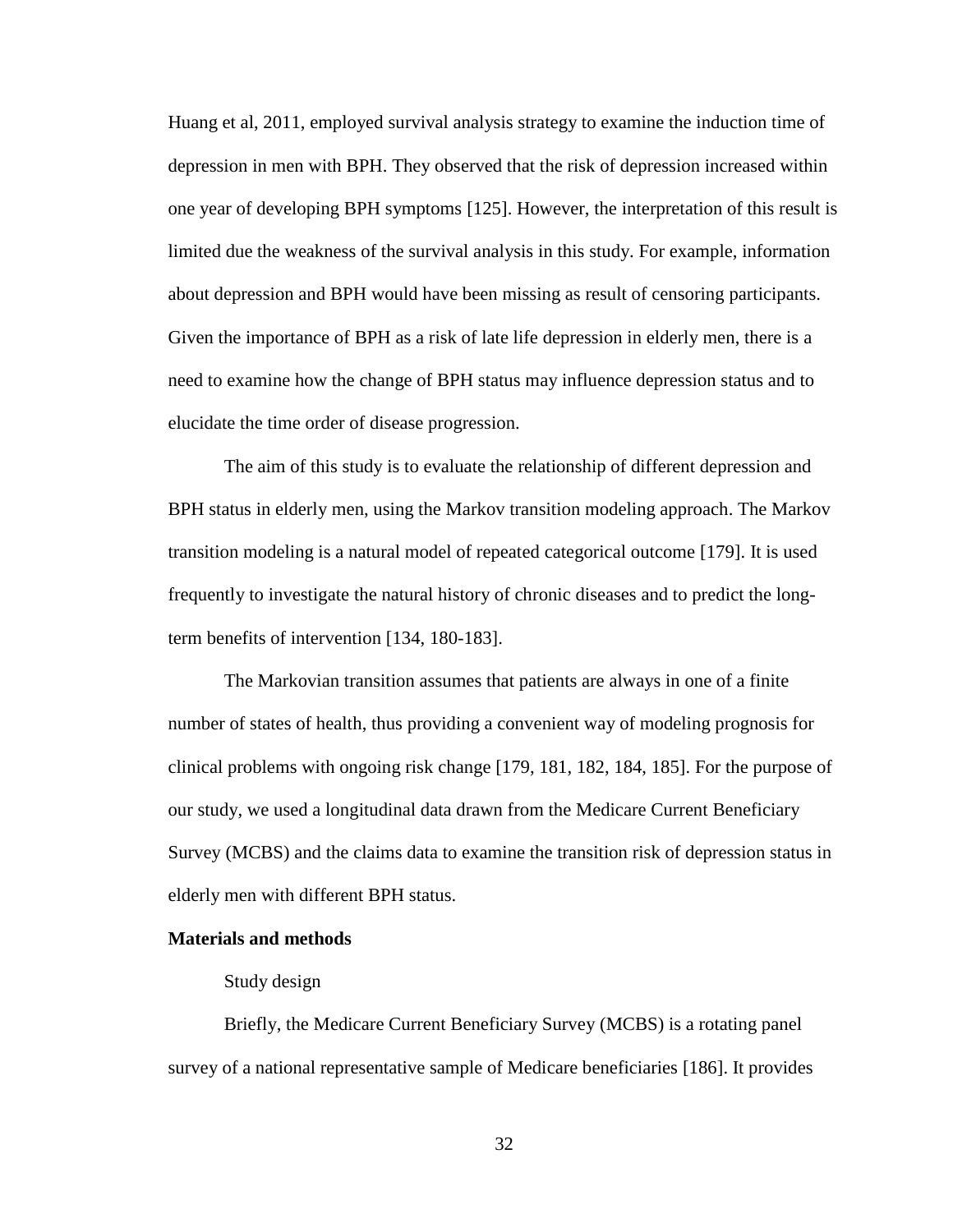longitudinal data on health status, Medicare utilization, prescription drug use and expenditures. The current study used longitudinal data collected from interview rounds 37, 40, 43, 46, and 49 of the MCBS during the fall of 2005 through fall of 2009. Sampled persons who are living in the community will yield longitudinal series of data on the use of health services, medical care expenditures, health insurance coverage. Our final study population was elderly men aged 65 years or above who had at least one year follow up and were free from prostate cancer. We constructed the transition time based on the follow up years. This study followed 5,807 elderly men from the baseline to the first follow up year to construct the first transition, and 3,138 subjects from the first follow up year to the second follow up year as the second transition time.

### Outcome measure

Depression: The MCBS has two questions about depression in the survey questionnaire: (1) if respondent was sad or depressed in the past 12 months ("all of the time", "most of the time", "some of the time", "a little of the time" and "none of the time". (2) If respondent had loss of interest in the past 12 months ('yes" or "no"). We defined depression as follows: (1) Any respondent who reported sad or depressed "all of the time" or "most of the time"; (2) sad or depressed "some of the time" and also loss of interest. (3) Clinical cases of depression from the Medicare claim's data using the International Classification of Disease, ninth edition Clinical Modification (ICD-9-CM) codes. Depression codes include 296.2 (major depressive disorder, single episodes), 296.3 (major depressive disorder, recurrent episodes), 300.4 (neurotic depression), 309.0 (Adjustment disorder with depressed mood), 309.1 (prolonged depressive reaction), and 311 (depression, not elsewhere classified).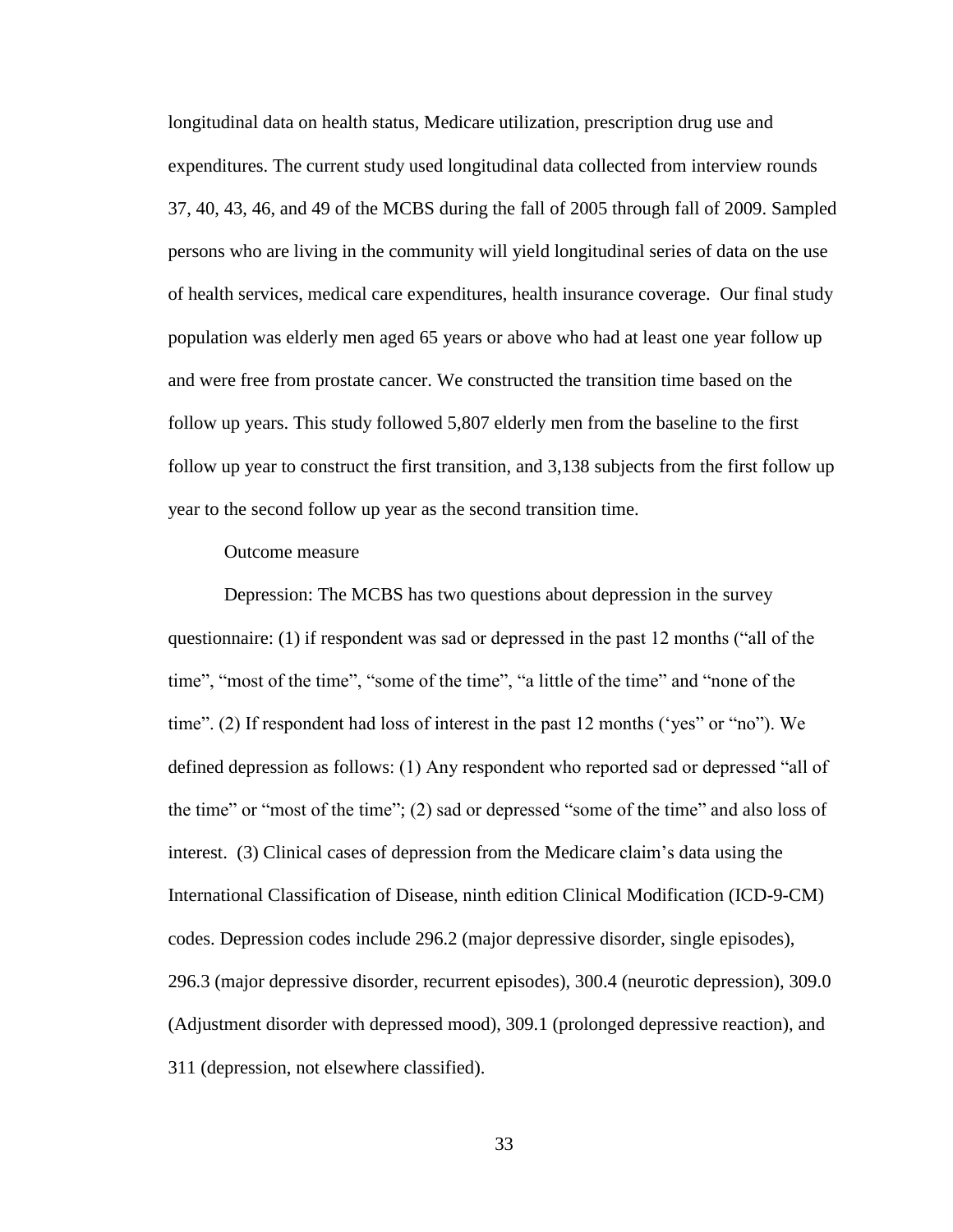Independent variable

Respondents with BPH were identified from the response to the MCBS survey question on whether past year respondent was told he had enlarged prostate/BPH ("yes"/"no"). The second measure of BPH was from the ICD-9-CM codes reported in the claims data. The ICD-9-CM codes according to Urologic disease in America's recommendation were 594.1 (Other calculus in bladder), 599.6 (Urinary obstruction), 599.60 (Urinary obstruction, unspecified), 600 (hyperplasia of the prostrate), 788.2 (Retention of urine), and 788.4 (Frequency of urination and polyuria) [101]. The two sources were combined to define BPH in this study.

**Covariates** 

Other information collected includes socio-demographic characteristics (age group, education, race, income, marital), insurance coverage and medical condition such as heart diseases, arthritis, diabetes mellitus, mental health conditions and cancer (excluding skin cancer). Comorbidities were categorized as yes or no based on the response to whether in the past year a doctor ever told them they had any of the above medical conditions. Age groups include  $65 - 69$ ,  $70 - 74$ ,  $75 - 79$ ,  $80 - 84$  and  $85 +$ . We categorized race into White, Black, Hispanics and others (American Indian, Asian or Pacific Islander, etc.). Other variables included in our analysis were marital status (married, widowed, divorced/separated, and other), education (Less than high school, High school and College certificates), income level (Less than \$15,000, \$15,001 - \$25, 000, and more than \$25, 000), and insurance coverage (Medicare only, Both Medicare and Employer-sponsored insurance (ESI), Both Medicare and Self-purchased).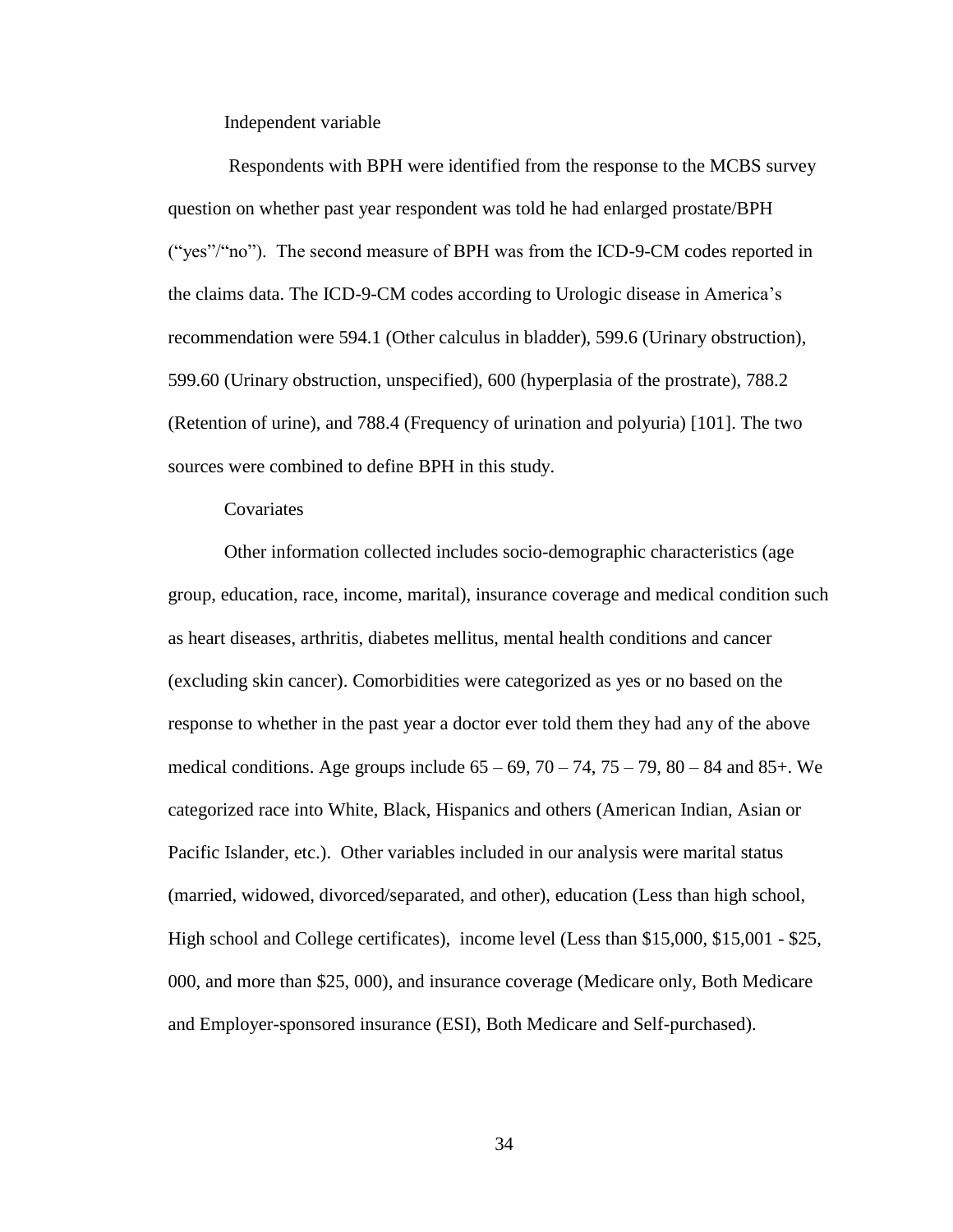Defining Markov state

The Markov transition model is a stochastic modeling process [187, 188]. The Markov process refers to subjects in a hypothetical cohort with a health condition moving between different health states over time (time dependent Markov process) [189]. We divided depression and BPH into distinctive and mutually exclusive states and assigned transition probabilities for moving between states over a period. The Markov process for depression were: no-depression in both years, moving from no-depression state in previous year to depression in current year, depression in previous year to no-depression in current year, and persistent depression for both years (Figure 1). Similarly, we defined BPH Markov processes as no-BPH in both years, move from no-BPH state in previous year to BPH in current year, move from BPH in previous year to no-BPH in current year, and persistent BPH for both years (Figure 2).

Factors that could influence the transitions states include patients receiving any treatment for depression or BPH (surgical or medical treatment for BPH) during the study period, adherence to treatment, duration of treatment and other unknown factors.

Transition times

The first transition time was from baseline to the first follow up year, and the second transition started from the end of first transition to the second year of follow-up. In total, the subjects were followed for two years.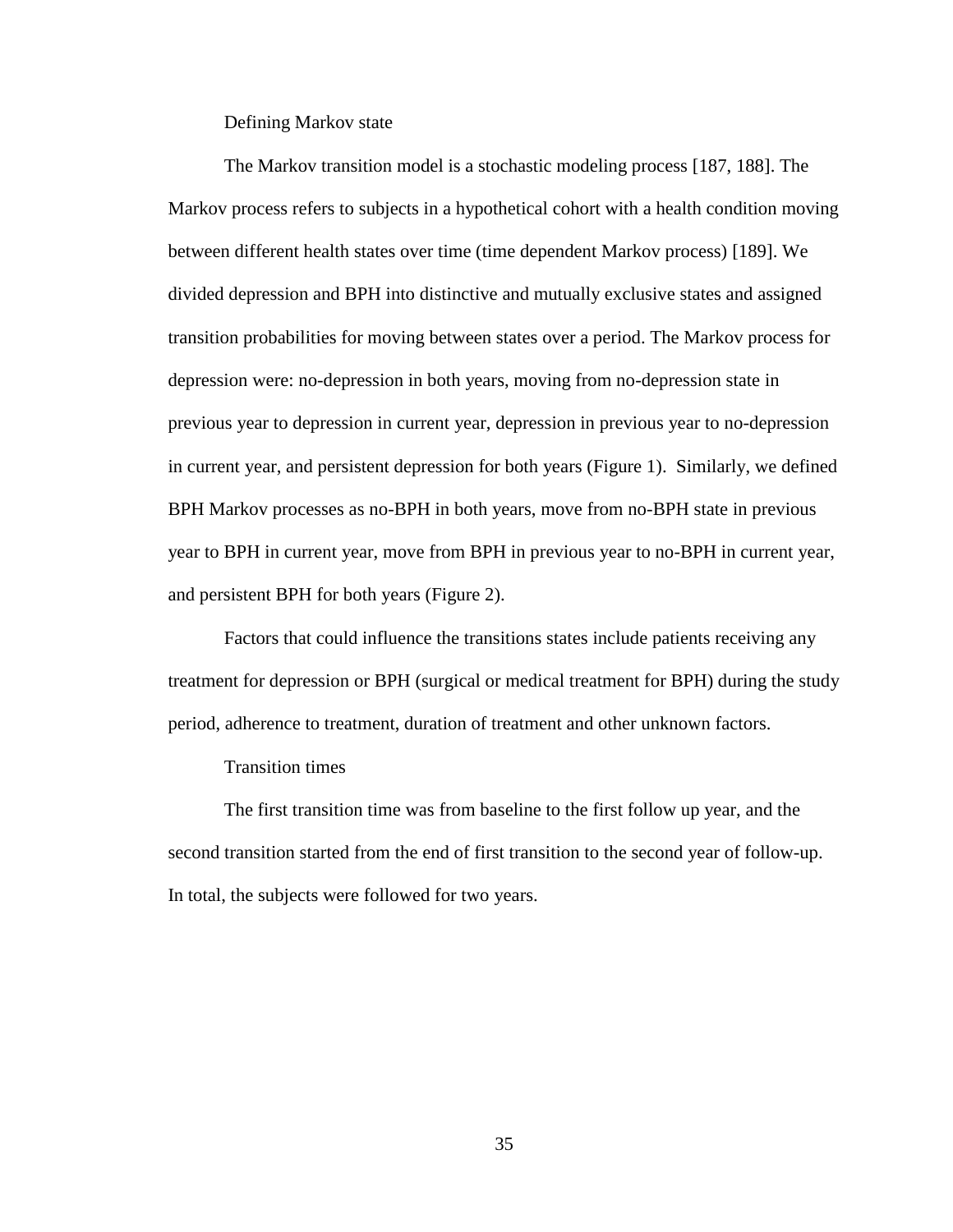|                                                                  |  | <b>Depression time 2</b>              |                                       |  |
|------------------------------------------------------------------|--|---------------------------------------|---------------------------------------|--|
|                                                                  |  |                                       |                                       |  |
|                                                                  |  | No depression in both years<br>(Tpd1) | No depression to depression<br>(Tpd2) |  |
| <b>Depression time 1</b><br>$^{+}$                               |  | Depression to no depression<br>Tpd3)  | Persistent depression<br>(Tpd4)       |  |
| $Tpd1 =$ transition probability no depression in both years      |  |                                       |                                       |  |
| $Tpd2$ = transition probability from no depression to depression |  |                                       |                                       |  |
| $Tpd3$ = transition probability from depression to no depression |  |                                       |                                       |  |
| $Tpd4 =$ transition probability of persistent                    |  |                                       |                                       |  |

Figure 1. Markov process for depression progression.

|                                                      | <b>BPH</b> time 2 |                      |                |  |
|------------------------------------------------------|-------------------|----------------------|----------------|--|
|                                                      |                   |                      |                |  |
|                                                      |                   | No BPH in both years | No BPH to BPH  |  |
| <b>BPH</b> time 1                                    |                   | (Tpb1)               | (Tpb2)         |  |
|                                                      | ┿                 | BPH to no BPH        | persistent BPH |  |
|                                                      |                   | (Tpb3)               | (Tpb4)         |  |
| $Tpb1 =$ transition probability no BPH in both years |                   |                      |                |  |
| $Tpb2$ = transition probability from no BPH to BPH   |                   |                      |                |  |
| $Tpb3$ = transition probability from BPH to no BPH   |                   |                      |                |  |
| $Tpb4$ = transition probability persistent BPH       |                   |                      |                |  |

**Figure 2.** Markov process for BPH progression.

Statistical analysis

We linked MCBS interview data with the Medicare claims from 2005 to 2009 using the base identification numbers. Our analysis was restricted to community dwelling elderly men ages 65 years or above and also being followed up for at least one year. The following were excluded hierarchically from our analysis: cases with prostate cancer  $(n=133)$  and end-stage renal disease  $(n = 5)$ . Descriptive statistics were performed for the overall study population at the baseline using the SURVEYFREQ procedure in SAS. The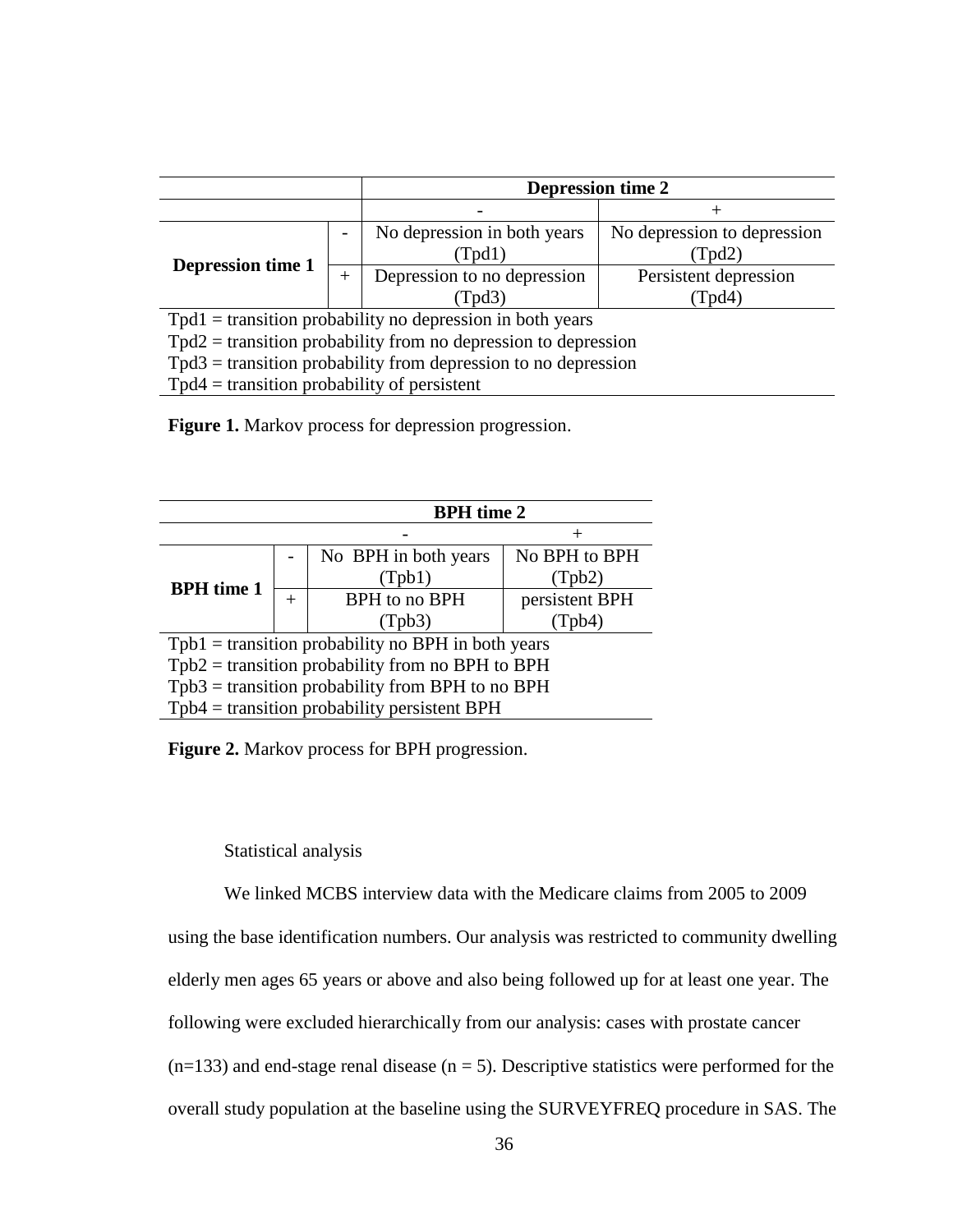proportions of Markov health states for depression and BPH by transition times were estimated.

Generalized linear mixed models were used to estimate the instantaneous likelihood of transition (Adjusted transition rates (ATR)), with covariance matrix estimated by generalized estimating equations to explain the variation between repeated measures (PROC GENMOD in SAS). We accounted for the complex sampling design by incorporating the multilevel clusters and survey weight variables into all the analysis. All analyses was done using SAS version 9.4 (SAS Institute Inc., Cary, NC, USA).

## **Results**

At baseline, there were 5,807 elderly male beneficiaries who were eligible for the study and followed for at least one year to determine the first transition probabilities. Of them, 54% (n= 3138) were followed up for another year to determine the second transition probabilities. The summary of baseline characteristics of the participants is shown in table 7. The median age was 71. Nearly 9% (n=518) were depressed and 37% had BPH at the start of the study. White males (88%) and married men (73%) were majority in the study population.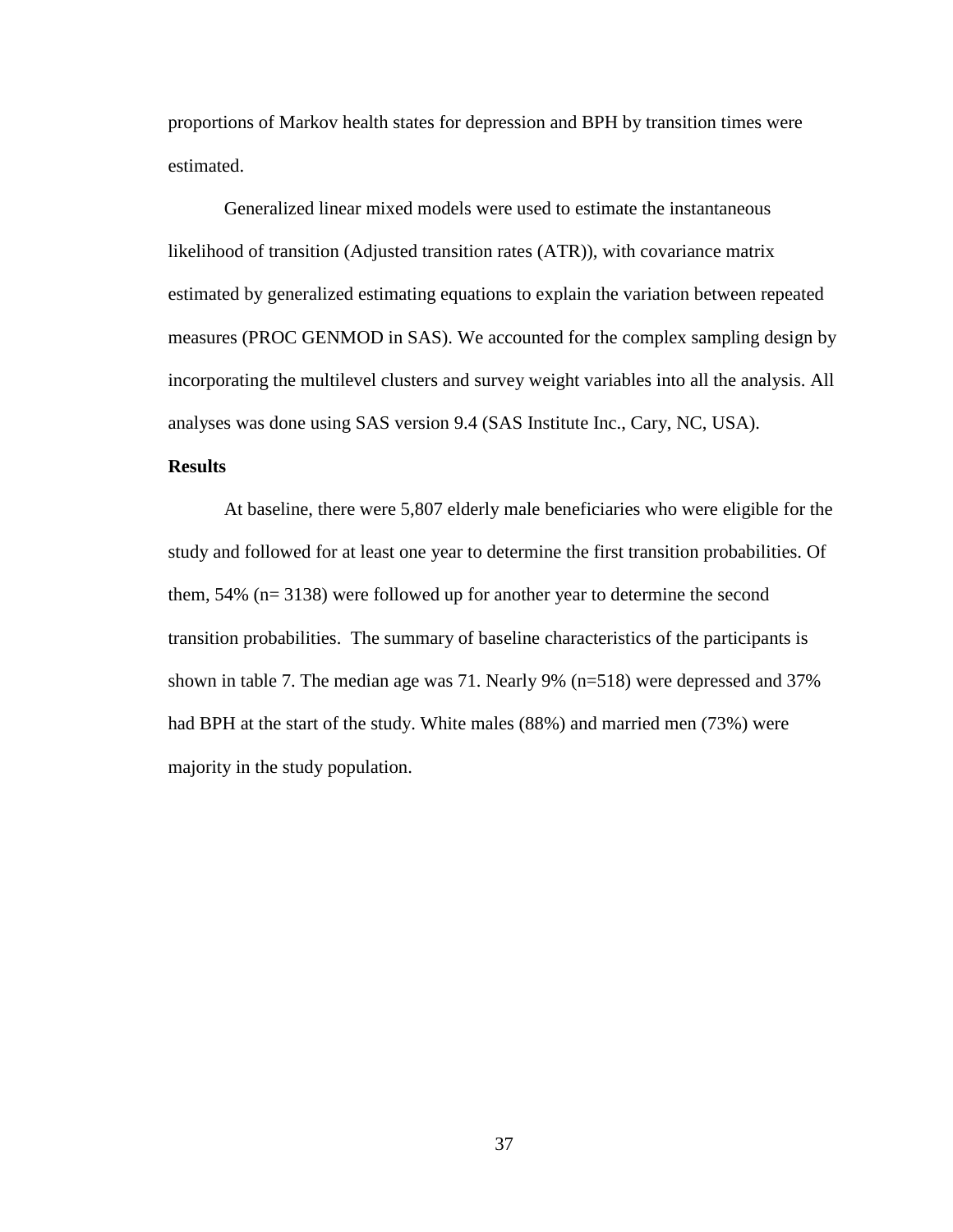| <b>Variables</b>             | $N = 5,807$ | Weighted percentage |
|------------------------------|-------------|---------------------|
| <b>Depressed</b>             |             |                     |
| N <sub>o</sub>               | 5,289       | 91.4                |
| Yes                          | 518         | 8.6                 |
| Benign prostatic hyperplasia |             |                     |
| N <sub>o</sub>               | 3,615       | 63.5                |
| Yes                          | 2, 192      | 36.5                |
| <b>Race/Ethnicity</b>        |             |                     |
| White Non-Hispanics          | 5, 135      | 88.1                |
| <b>Black Non-Hispanics</b>   | 393         | 7.2                 |
| Hispanics                    | 125         | 1.9                 |
| Other                        | 154         | 2.8                 |
| Age in years                 |             |                     |
| $65 - 69$                    | 1,534       | 31.8                |
| $70 - 74$                    | 1, 251      | 23.4                |
| $75 - 79$                    | 1,260       | 21.7                |
| $80 - 84$                    | 1,0.95      | 14.6                |
| $85+$                        | 667         | 8.4                 |
| <b>Marital status</b>        |             |                     |
| Married                      | 4, 204      | 73.3                |
| Widowed                      | 917         | 14.1                |
| Divorced/separated           | 518         | 9.6                 |
| Other                        | 168         | 3.1                 |
| <b>Education</b>             |             |                     |
| Less than high school        | 1,539       | 25.0                |
| High school                  | 1,863       | 32.5                |
| College                      | 2,405       | 42.6                |
| <b>Income level</b>          |             |                     |
| Less than $$15,000$          | 463         | 7.6                 |
| $$15,000 - $25,000$          | 1,852       | 30.4                |
| More than \$25,000           | 3,492       | 62.0                |
| Comorbidity                  |             |                     |
| Diabetes                     | 1,397       | 23.9                |
| Arthritis                    | 157         | 2.6                 |
| Cancer                       | 1,647       | 26.8                |
| Heart disease                | 2,949       | 50.3                |
| Mental Health <sup>µ</sup>   | 477         | 8.1                 |
|                              |             |                     |

**Table 7.** Baseline summary of characteristics of study sample before transition.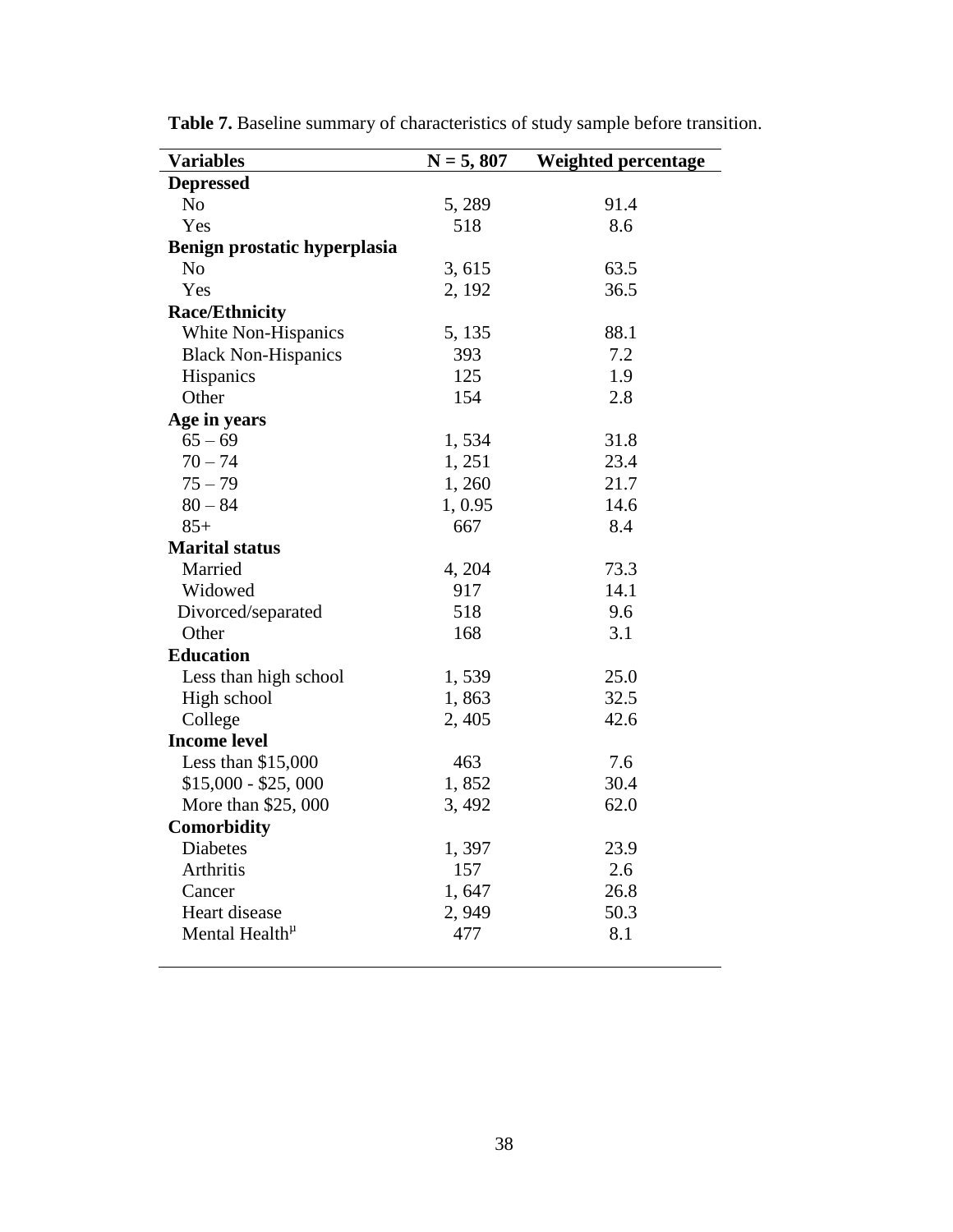| <b>Variables</b>           | $N = 5,807$ | Weighted percentage |
|----------------------------|-------------|---------------------|
| <b>Insurance coverage</b>  |             |                     |
| Medicare only              | 1,941       | 33.8                |
| ESI <sup>a</sup>           | 2,028       | 35.0                |
| SP <sup>b</sup>            | 1,381       | 23.0                |
| $ESI$ and $SPc$            | 457         | 8.2                 |
| <b>Total Comorbidities</b> |             |                     |
|                            | 1,625       | 29.4                |
|                            | 2,341       | 39.8                |
| 2 or more                  | 1,841       | 30.9                |

**Table 7 (Continued).** Baseline summary of characteristics of study sample before transition.

<sup>a</sup> Employer Sponsored Insurance (ESI) and Medicare

 $<sup>b</sup>$  Self-purchased (SP) insurance and Medicare</sup>

<sup>c</sup> Employer sponsored, self-purchased and Medicare insurance

The proportion with college education was 43% and 62% had income levels of greater than \$25, 000. Heart diseases including myocardial infarction, heart valve diseases etc. are the most common medical conditions, followed by cancer. Elderly men with Medicare only insurance accounted for about 34% (n=1,941) of the study sample.

The proportion of different depression and BPH states in two-transition time points are shown in tables 8. Approximately 86% remained free of depression in the two transition times, 5% moved from non-depression to depression state, and a similar percent from depression to no depression, and about 4% had depression at both time points. In addition, about 51% remained in no BPH health state for both time points and 11-12% moved from no BPH to BPH state, and 12% from BPH to no BPH and about 26% had BPH in both time points (Table 8).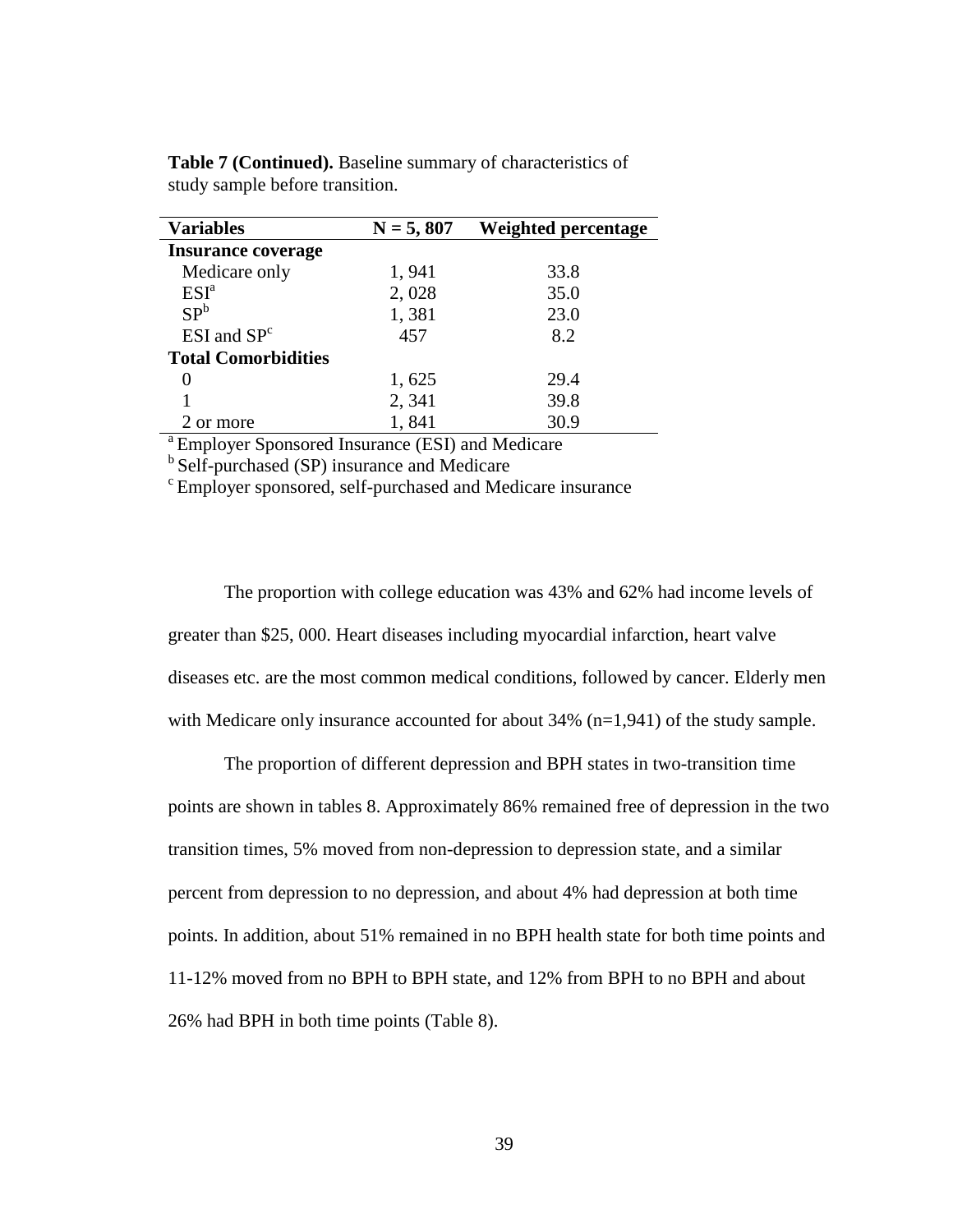|                                                  | <b>Transition time</b> |              |
|--------------------------------------------------|------------------------|--------------|
|                                                  |                        | 2            |
|                                                  | $N=5, 807$             | $N = 3, 138$ |
| <b>Variables</b>                                 | n(%)                   | $n(\%)$      |
| Depression states <sup>a</sup>                   |                        |              |
| No depression in both years                      | 4, 968 (85.8)          | 2,708(86.7)  |
| No depression to depression                      | 321(5.5)               | 171(5.3)     |
| Depression to no depression                      | 293(5.1)               | 142(4.3)     |
| Persistent depression                            | 225(3.7)               | 117(3.7)     |
| Benign prostatic hyperplasia states <sup>b</sup> |                        |              |
| No BPH in both years                             | 2,894(50.7)            | 1, 555(50.7) |
| No BPH to BPH                                    | 721 (12.1)             | 341 (10.7)   |
| BPH to no BPH                                    | 698 (11.6)             | 376 (11.9)   |
| Persistent BPH                                   | 1514 (25.5)            | 866 (26.7)   |

**Table 8.** Summary of BPH and depression status by Transition time points

<sup>a</sup>Depression Markov states

<sup>b</sup>Benign prostatic hyperplasia (BPH) Markov states

Transition probability matrix for the relation of depression and BPH is summarized in table 9. At the first transition time, 87% of men who remained no BPH health status also were in no depression state, while 5% of them moved in to depression status. In contrast, 5.8% of those who moved from no BPH in previous year to BPH in current year also moved from no depression to depression. Among those who moved from BPH in previous year to no BPH, 6.7% also moved from depression to no depression (Table 9). Results of the second transition matrix are similar. The proportion persons who moved from no BPH to BPH state had about 6% chances of transiting from no-depression to depression state.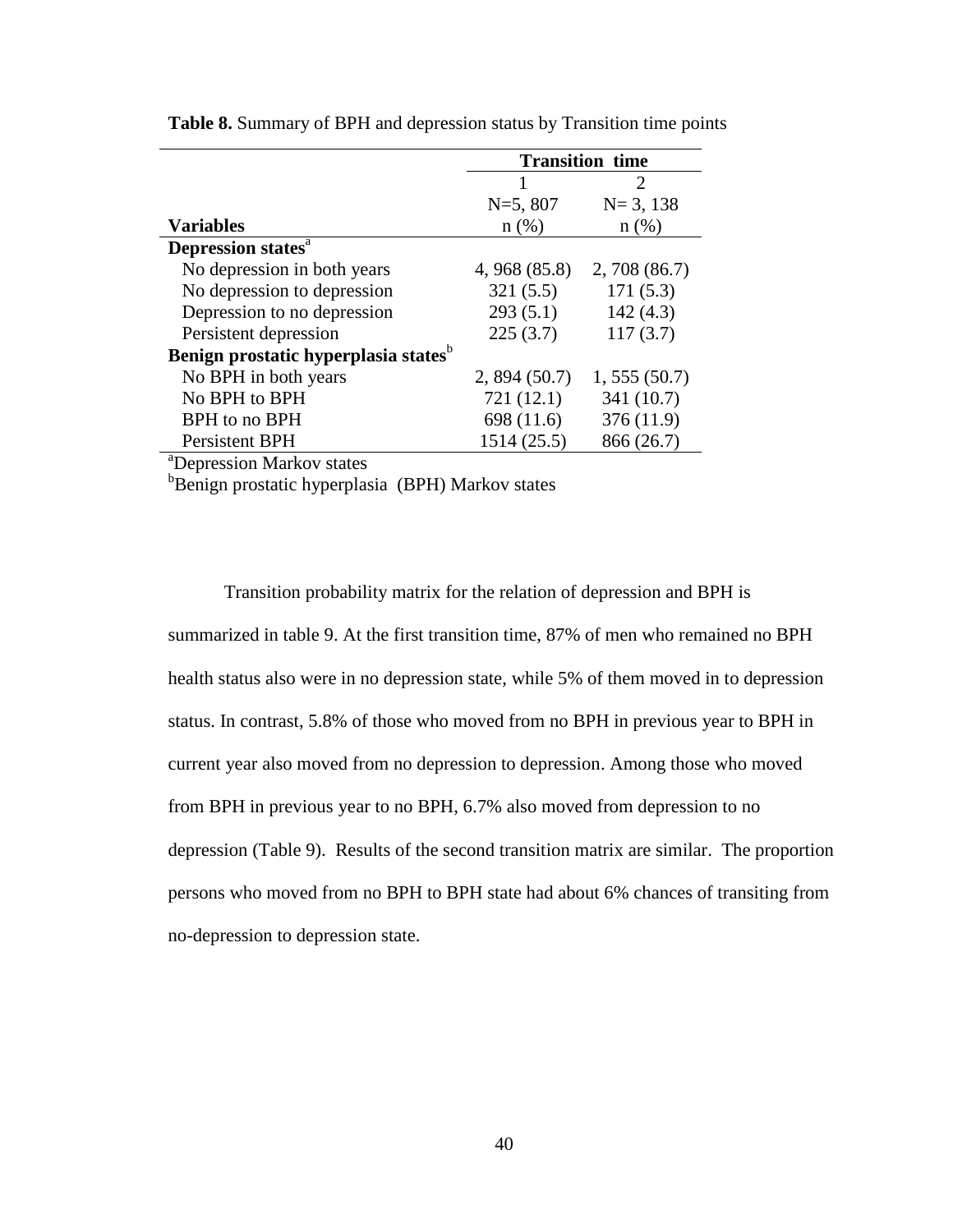|                                | <b>Depression states</b>              |                  |                  |            |
|--------------------------------|---------------------------------------|------------------|------------------|------------|
|                                | No depression in                      | No depression to | Depression to no | Persistent |
|                                | both years                            | depression       | depression       | depression |
|                                | First transition time $(N=5, 807)$    |                  |                  |            |
| <b>BPH</b> <sup>a</sup> states | $n$ (%)                               | $n(\%)$          | $n$ (%)          | $n$ (%)    |
| No BPH in both years           | 2, 516(87.2)                          | 158(5.3)         | 128(4.4)         | 92(3.1)    |
| No BPH to BPH                  | 599 (83.5)                            | 44(5.8)          | 39(5.3)          | 39(5.3)    |
| BPH to no BPH                  | 582 (85.5)                            | 30(4.8)          | 45(6.7)          | 21(3.0)    |
| Persistent BPH                 | 1, 271 (84.1)                         | 89(5.8)          | 81(5.5)          | 73 (4.6)   |
|                                |                                       |                  |                  |            |
|                                | Second transition time $(N = 3, 138)$ |                  |                  |            |
| No BPH in both years           | 1,356(87.6)                           | 83(5.1)          | 66(4.0)          | 50(3.3)    |
| No BPH to BPH                  | 298 (86.6)                            | 20(6.8)          | 12(3.5)          | 11(3.1)    |
| BPH to no BPH                  | 315 (83.8)                            | 23(6.0)          | 18(4.7)          | 20(5.5)    |
| Persistent BPH                 | 739 (86.4)                            | 45(4.9)          | 46(4.8)          | 36(3.9)    |

**Table 9.** Transition probability matrix for depression and benign prostatic hyperplasia (BPH) relation

<sup>a</sup>Benign prostatic hyperplasia

Results from the multivariate analysis (Table 10) show that depression transition status is generally consistent with BPH transition status. In particular, the likelihood of moving from BPH to no BPH is significantly associated with moving from depression to no depression than remaining in no-depression state (ATR, 1.49; 95% CI, 1.05-2.12;pvalue  $= 0.025$ ). For those with persistent BPH, the transition probabilities of depression appears independent of BPH status, and persistent depression also appears independent of BPH status. The other significant factors that influenced the transition states of depression in elderly men were age group, marital status, education and number of comorbidities. We found that being a widower compared to being married significantly changes depression status. Age groups of 70 years and above compared to 65 to 69 are less likely to affect the transition processes of depression. In addition, the transition of depression is lower in those with education levels of high school and above compared to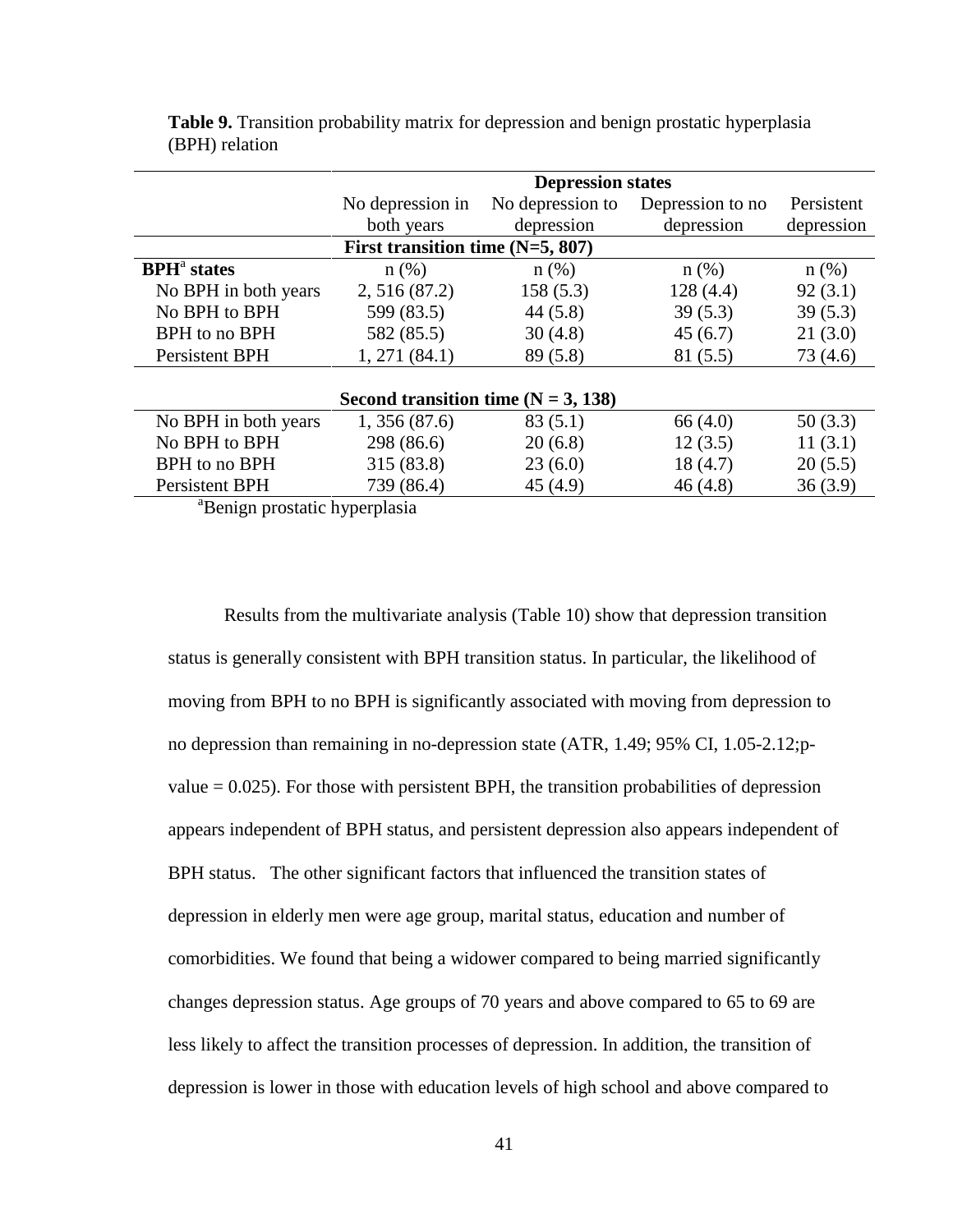less than high school, and income levels of more than \$ 25, 000 compared to less than \$25, 000. Having two or more comorbidities compared to no comorbidity increased the rate of transition from no depression to depression by about two fold (ATR, 2.16; 95% CI 1.67-2.81; p-value=0.021) and to persistent depression by 2.5 fold (ATR, 2.55; 95% CI, 1.78-3.66; p-value < 0.0001). Similar findings were observed in the analysis of the second transition time but no significant association was found between BPH status and depression status (Table 11).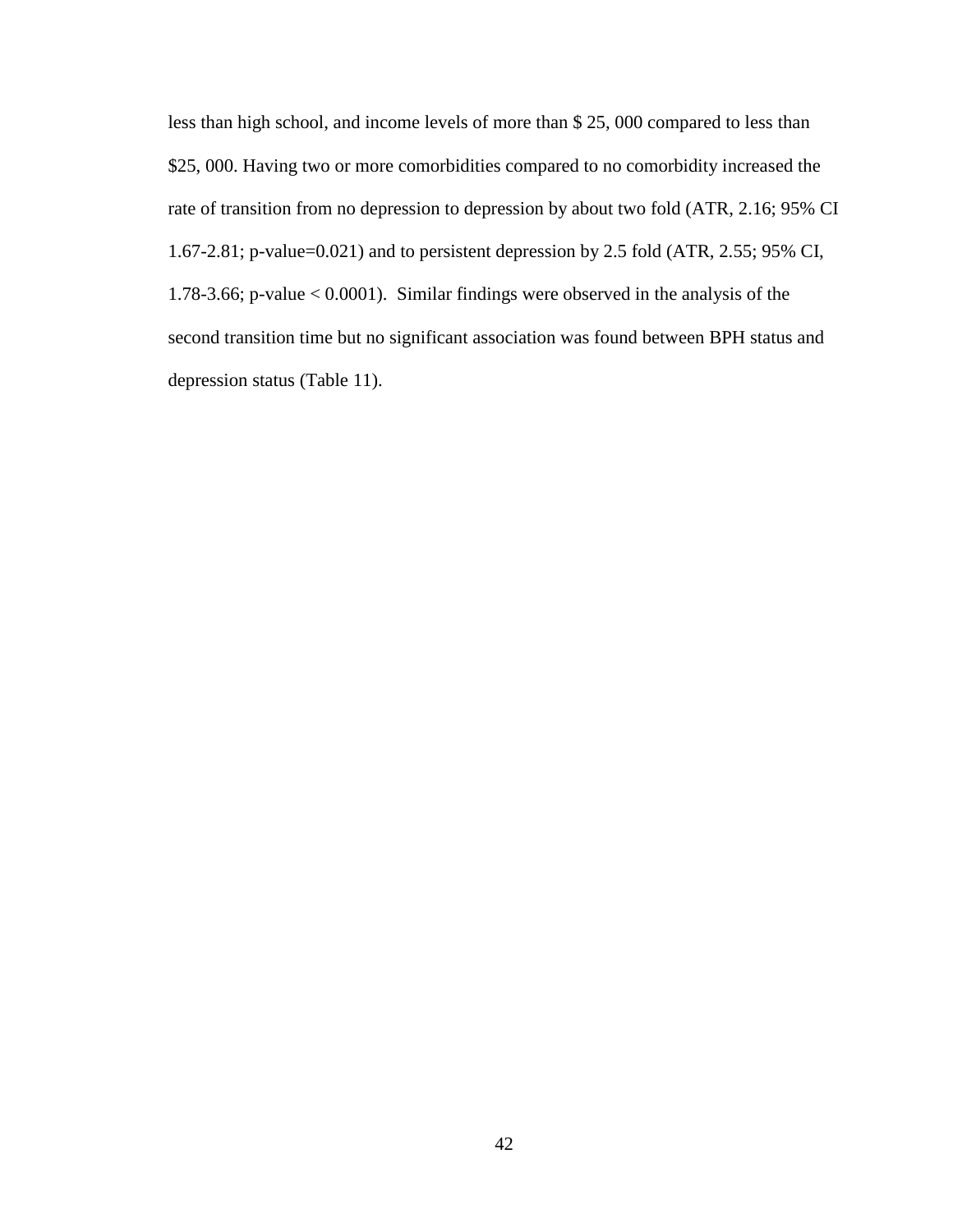|                                | Depression state <sup>a</sup> |                      |                     |  |
|--------------------------------|-------------------------------|----------------------|---------------------|--|
|                                | No depression to              | <b>Depression to</b> | <b>Persistent</b>   |  |
|                                | depression                    | no depression        | depression          |  |
| <b>Variables</b>               | $ATRb$ (95% CI)               | ATR (95% CI)         | ATR (95% CI)        |  |
| <b>BPH</b> <sup>c</sup> states |                               |                      |                     |  |
| No BPH in both years (Ref)     |                               |                      |                     |  |
| No BPH to BPH                  | $1.03(0.74 - 1.44)$           | $1.26(0.88 - 1.82)$  | $1.63(1.12-2.38)$   |  |
| BPH to no BPH                  | $0.93(0.62 - 1.39)$           | $1.49(1.05 - 2.12)$  | $1.05(0.65 - 1.68)$ |  |
| Persistent BPH                 | $1.15(0.88 - 1.51)$           | $1.37(1.02 - 1.83)$  | $1.52(1.11 - 2.09)$ |  |
| <b>Race/Ethnicity</b>          |                               |                      |                     |  |
| White Non-Hispanics (Ref)      |                               |                      |                     |  |
| <b>Black Non-Hispanics</b>     | $0.91(0.59 - 1.41)$           | $0.98(0.62 - 1.55)$  | $0.71(0.42 - 1.18)$ |  |
| Hispanics                      | $1.29(0.71 - 2.34)$           | $1.39(0.74 - 2.62)$  | $1.16(0.53 - 2.57)$ |  |
| Other                          | $0.82(0.39 - 1.74)$           | $1.03(0.48 - 2.19)$  | $0.52(0.19 - 1.40)$ |  |
| Age in years                   |                               |                      |                     |  |
| $65 - 69$ (Ref)                |                               |                      |                     |  |
| $70 - 74$                      | $0.63(0.45-0.89)$             | $0.86(0.60 - 1.22)$  | $0.59(0.40 - 0.90)$ |  |
| $75 - 79$                      | $0.98(0.71-1.36)$             | $1.03(0.72 - 1.48)$  | $0.74(0.50 - 1.10)$ |  |
| $80 - 84$                      | $0.75(0.52 - 1.07)$           | $0.73(0.50 - 1.08)$  | $0.59(0.39-0.91)$   |  |
| $85+$                          | $0.91(0.62 - 1.34)$           | $0.86(0.56 - 1.32)$  | $0.87(0.57-1.33)$   |  |
| <b>Marital status</b>          |                               |                      |                     |  |
| Married (Ref)                  |                               |                      |                     |  |
| Widowed                        | $1.46(1.10 - 1.95)$           | $1.71(1.26 - 2.33)$  | $1.77(1.29 - 2.43)$ |  |
| Divorced/separated             | $1.40(0.99 - 1.99)$           | $1.94(1.37 - 2.74)$  | $1.18(0.76 - 1.81)$ |  |
| Other                          | $0.47(0.18-1.23)$             | $0.87(0.40 - 1.88)$  | $1.42(0.70 - 2.86)$ |  |
| <b>Education</b>               |                               |                      |                     |  |
| Less than high school (Ref)    |                               |                      |                     |  |
| High school                    | $0.77(0.59 - 1.02)$           | $0.94(0.70 - 1.26)$  | $0.74(0.53 - 1.01)$ |  |
| College                        | $0.80(0.60 - 1.06)$           | $0.76(0.55 - 1.05)$  | $0.64(0.45-0.89)$   |  |
| <b>Income level</b>            |                               |                      |                     |  |
| Less than \$15,000 (Ref)       |                               |                      |                     |  |
| $$15,000 - $25,000$            | $1.06(0.71 - 1.57)$           | $1.03(0.68 - 1.56)$  | $0.92(0.59 - 1.43)$ |  |
| More than \$25,000             | $0.60(0.40 - 0.92)$           | $0.68(0.44 - 1.07)$  | $0.53(0.33-0.86)$   |  |

**Table 10.** Estimation of forward and backwards rates for depression in the first transition time: Results from multivariate models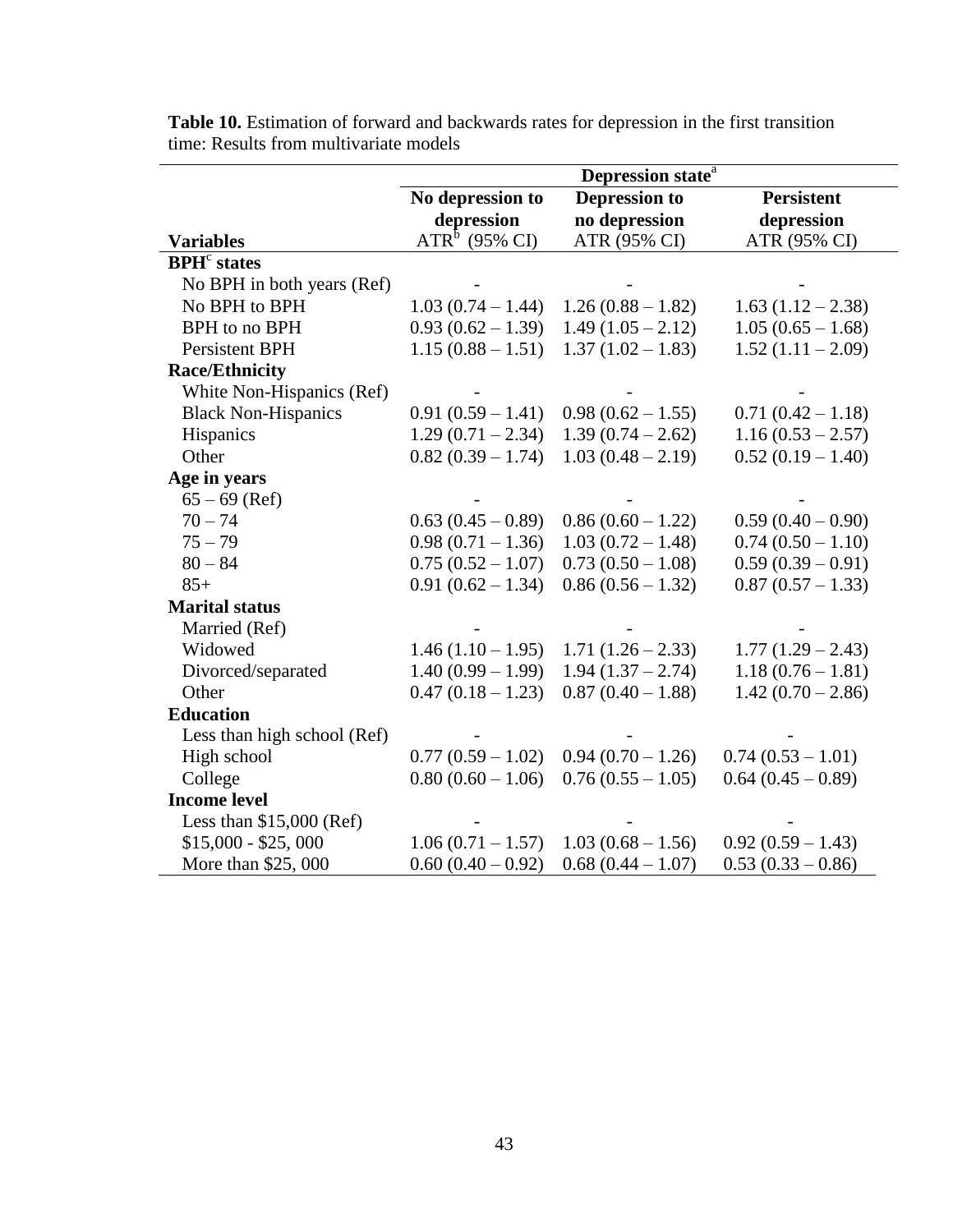|                            | Depression state <sup>a</sup>                     |                                                       |                                                 |  |
|----------------------------|---------------------------------------------------|-------------------------------------------------------|-------------------------------------------------|--|
| <b>Variables</b>           | No depression to<br>depression<br>$ATRb$ (95% CI) | <b>Depression to</b><br>no depression<br>ATR (95% CI) | <b>Persistent</b><br>depression<br>ATR (95% CI) |  |
| <b>Insurance coverage</b>  |                                                   |                                                       |                                                 |  |
| Medicare only (Ref)        |                                                   |                                                       |                                                 |  |
| ESI <sup>d</sup>           | $1.07(0.82 - 1.40)$                               | $1.13(0.84 - 1.54)$                                   | $1.03(0.74-1.45)$                               |  |
| SP <sup>e</sup>            |                                                   | $0.88(0.65 - 1.21)$ 0.99 $(0.72 - 1.37)$              | $1.11(0.78-1.57)$                               |  |
| $ESI$ and $SPf$            | $1.44(0.96-2.18)$                                 | $1.27(0.79-2.06)$                                     | $0.91(0.49 - 1.67)$                             |  |
| <b>Total Comorbidities</b> |                                                   |                                                       |                                                 |  |
| $0$ (Ref)                  |                                                   |                                                       |                                                 |  |
|                            | $1.27(0.93 - 1.74)$                               | $0.94(0.69 - 1.28)$                                   | $0.94(0.63 - 1.42)$                             |  |
| 2 or more                  | $2.22(1.64 - 3.00)$                               | $1.42(1.06-1.91)$                                     | $2.55(1.78-3.66)$                               |  |

**Table 10 (Continued).** Estimation of forward and backwards rates for depression in the first transition time: Results from multivariate models.

<sup>a</sup>Depression states:  $Ref = 0$  (No depression in both years)

<sup>b</sup>Adjusted transition rate

<sup>c</sup>Benign prostatic hyperplasia

<sup>d</sup>Employer Sponsored Insurance (ESI) and Medicare

<sup>e</sup> Self-purchased (SP) insurance and Medicare

f Employer sponsored, self-purchased and Medicare insurance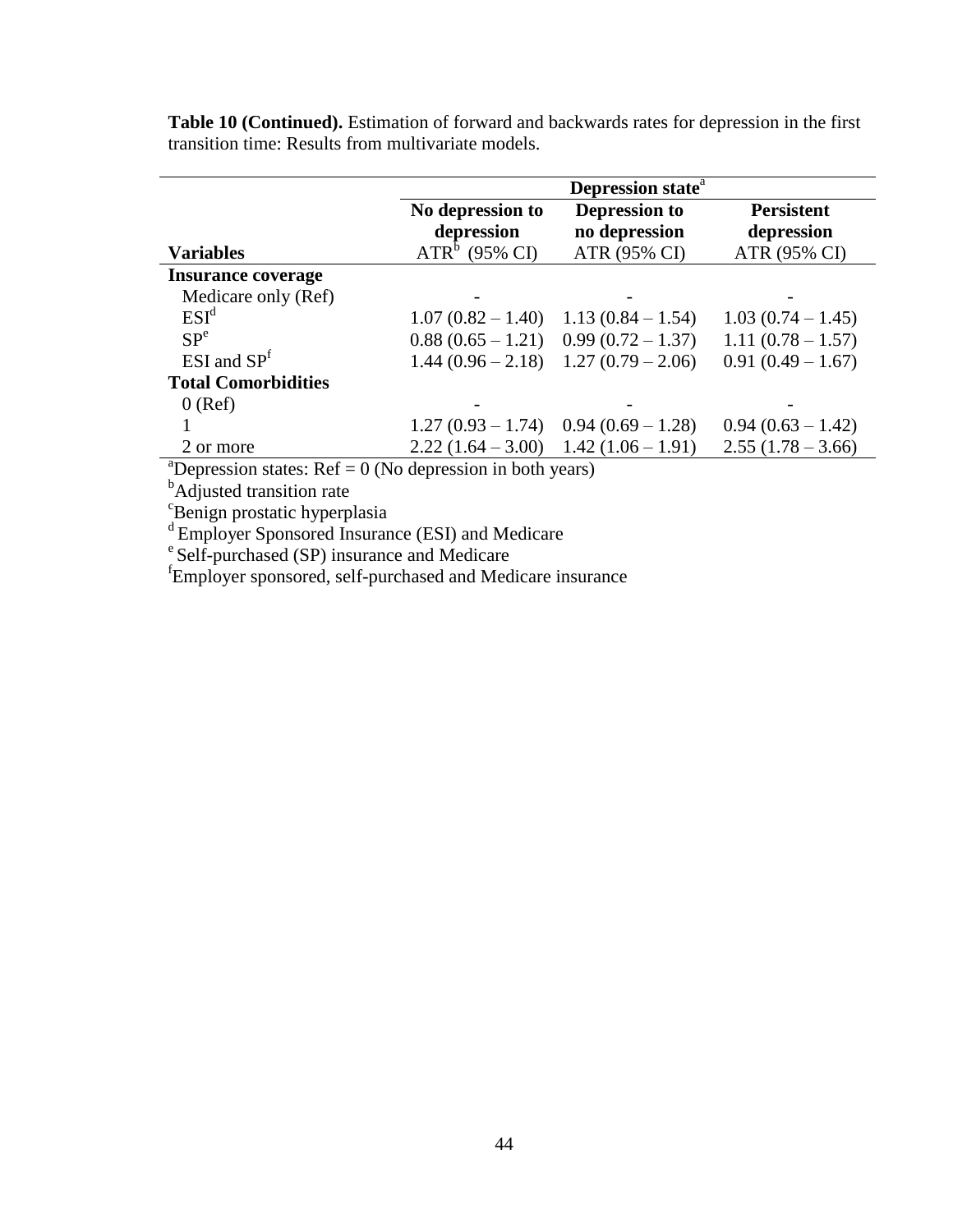|                                                                                                                                                                                                                                                                                                                                          |                                | Depression state <sup>a</sup>         |                                 |
|------------------------------------------------------------------------------------------------------------------------------------------------------------------------------------------------------------------------------------------------------------------------------------------------------------------------------------------|--------------------------------|---------------------------------------|---------------------------------|
|                                                                                                                                                                                                                                                                                                                                          | No depression to<br>depression | <b>Depression to</b><br>no depression | <b>Persistent</b><br>depression |
| <b>Variables</b>                                                                                                                                                                                                                                                                                                                         | $ATRb$ (95% CI)                | ATR (95% CI)                          | ATR (95% CI)                    |
| $BPHc$ states                                                                                                                                                                                                                                                                                                                            |                                |                                       |                                 |
| No BPH in both years (Ref)                                                                                                                                                                                                                                                                                                               |                                |                                       |                                 |
| No BPH to BPH                                                                                                                                                                                                                                                                                                                            | $1.25(0.76-2.04)$              | $0.94(0.53 - 1.67)$                   | $1.10(0.59 - 2.03)$             |
| BPH to no BPH                                                                                                                                                                                                                                                                                                                            | $1.20(0.76 - 1.89)$            | $1.30(0.79 - 2.16)$                   | $1.78(0.58 - 2.98)$             |
| Persistent BPH                                                                                                                                                                                                                                                                                                                           | $0.95(0.67 - 1.36)$            | $1.14(0.78-1.65)$                     | $1.31(0.86 - 2.01)$             |
| $\partial \mathbf{D}$ $\mathbf{A}$ $\mathbf{D}$ $\mathbf{A}$ $\mathbf{D}$ $\mathbf{A}$ $\mathbf{A}$ $\mathbf{A}$ $\mathbf{A}$ $\mathbf{A}$ $\mathbf{A}$ $\mathbf{A}$ $\mathbf{A}$ $\mathbf{A}$ $\mathbf{A}$ $\mathbf{A}$ $\mathbf{A}$ $\mathbf{A}$ $\mathbf{A}$ $\mathbf{A}$ $\mathbf{A}$ $\mathbf{A}$ $\mathbf{A}$ $\mathbf{A}$ $\math$ |                                |                                       |                                 |

**Table 11:** Estimation of forward and backwards rates for depression in the second transition time: Results from multivariate models.

Pepression states:  $\text{Ref} = 0$  (No depression in both years)

<sup>b</sup>Adjusted transition rate

<sup>c</sup>Benign prostatic hyperplasia

#### **Discussion**

The present study used data from a dynamic cohort of a nationally representative sample of elderly men in the US to explore the transition probabilities of depression and BPH in elderly male Medicare beneficiaries. We examined depression and BPH status in two transition times over two follow up years. This is the first study that examined the progression of depression and BPH in elderly men using the time dependent Markov model. The Markov modeling technique is a natural modeling process with minimal assumptions. This is the most important strength of our study. The main advantages of using the transitional model, compared with other traditional model such as logistic regression and survival analysis, are that it allows the flexibility to explore all possible combinations of outcomes/exposures changing status, which is not possible in the traditional modeling.

A second strength of our study is that our study population was drawn from a National representative sample of the US elderly population using linked data from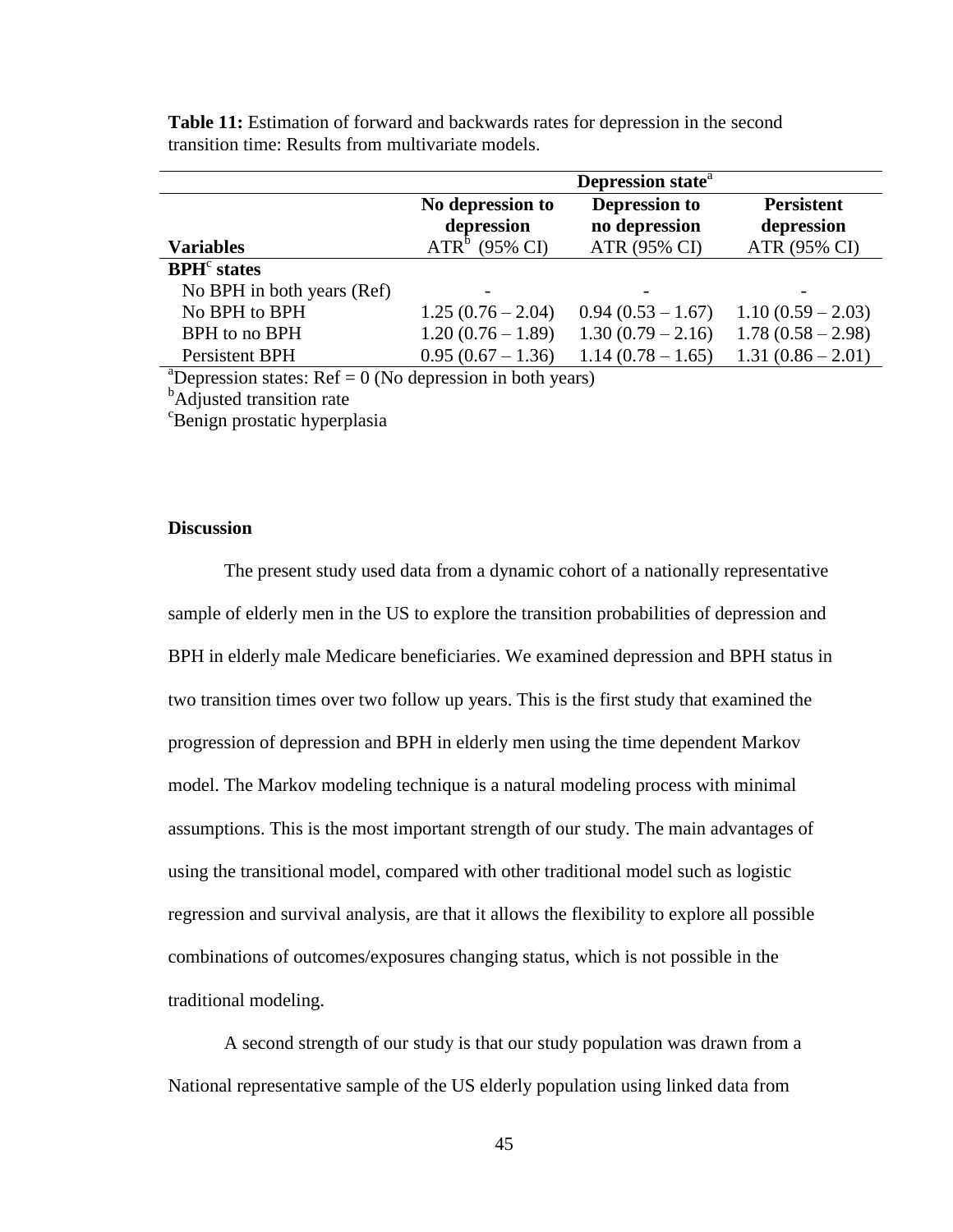MCBS health survey and Medicare claims. Thirdly, the time order in our study provides opportunities to assess cause and effect in the relation of BPH and depression.

Our results show that BPH status significantly influences the progression of depression in elderly men. For instance, our results show that moving from BPH to no-BPH significantly increases the transition rate from depressed to non-depressed states in elderly men, and having persistent BPH compared remaining with no-BPH health condition is associated with about 40% increased risk of moving to persistent depression than remaining is no-depression state. Huang et al, (2011) used survival analysis to examine the risk of depression in men with BPH compared to those with no BPH after one year follow up. Their results suggest that having BPH compared to the no BPH increased the risk of developing depression in one year among elderly Chinese population [125]. Similarly, the results from our study show that moving from no-BPH to BPH health state increases the transition rate from no-depression to depression state though not statistically significantly. In addition, we observed that having one or more comorbidity significantly increased the risk of transiting from non-depressed to depressed state by two folds. This supports findings of significant association of depression and medical conditions such as heart diseases, cancer, and diabetes in the elderly as noted in other studies [142, 146, 160, 161, 190-196].

In addition to BPH and comorbidity, our study revealed that marital status and high education significantly influence the progression of depression in elderly men. Notably, widowed or divorced/separated elderly men compared with married are associated with increased risk of change of depression status. Bereavements or loss of loved ones are common adverse events found among aging people and have been shown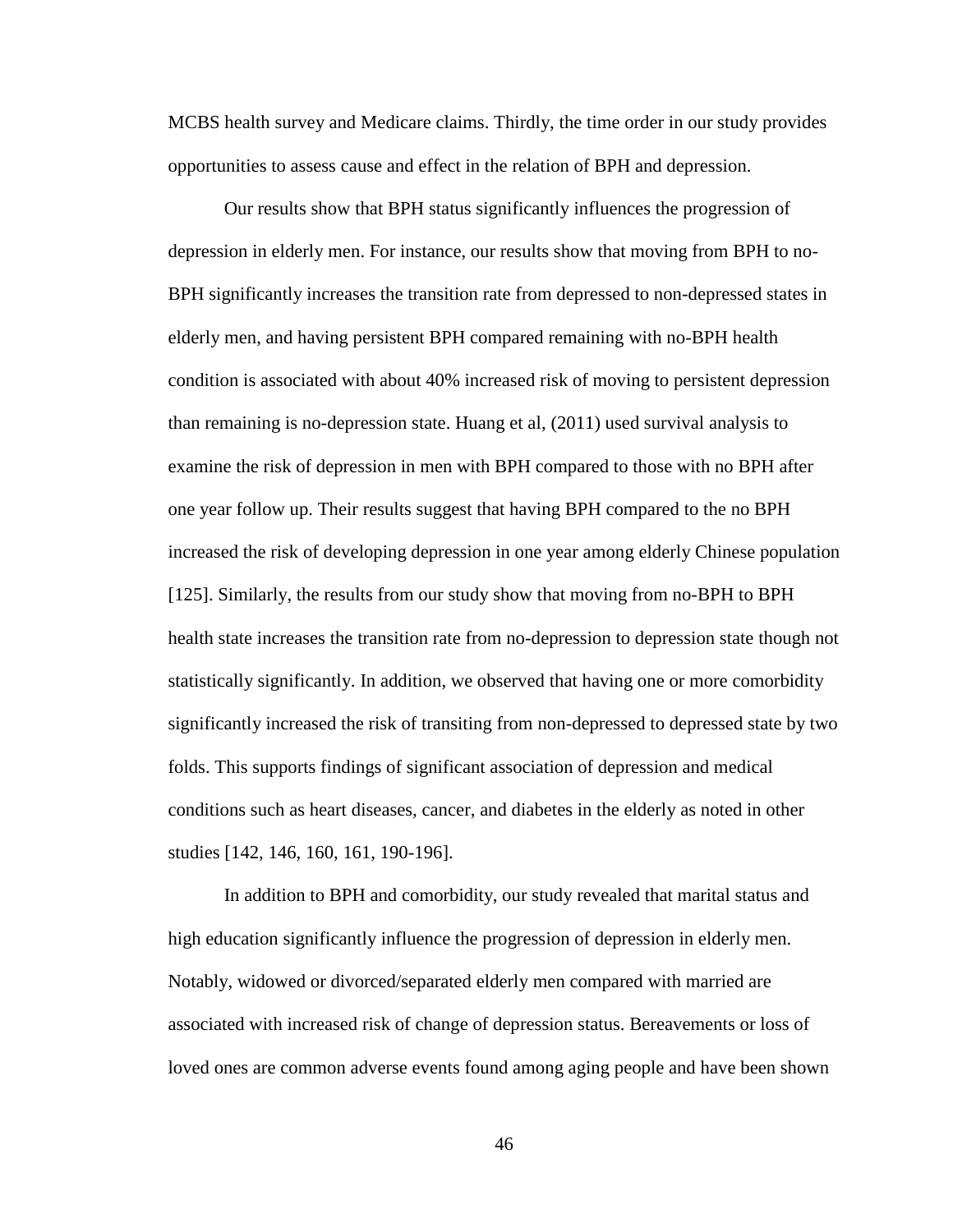to be significantly associated with depression in the elderly. For the elderly population, marriage plays a pivotal role compared to other forms of social relationship. Studies show that married individuals are more likely to have happier, life satisfaction and lower risk of depression to non-married status [197-199]. Furthermore, it has been suggested that being married is associated with healthier mental health state in the aging population [199]. Similar to other studies, our findings revealed the importance of the protective effect of higher education levels. We observed that elderly men with high school or college level education compared with less than high school levels are less likely to transit from nodepression state to depression state. In addition, those with high school or college levels education compared with those with less than high school education are less likely to transit from non-depressed to depressed state, and less likely to remain in persistent depression state [200].

This study is not without limitations. An important limitation of Markov model is the "memoryless" of process, i.e., the probability of moving in or out is independent of the state that the patients may have experienced before entering that state [187]. Secondly, the sensitivity of depression screening instrument in the MCBS questionnaire is unknown. We combined the clinically diagnosed codes from the claim data with survey questions to minimize this problem. The third limitation of this study is that we did not control for factors such as treatments types, adherence and duration of diseases that may influence the change of either depression or BPH states. Nevertheless, this study provides critical information for future investigations on the time order between BPH and depression in both clinical and population settings.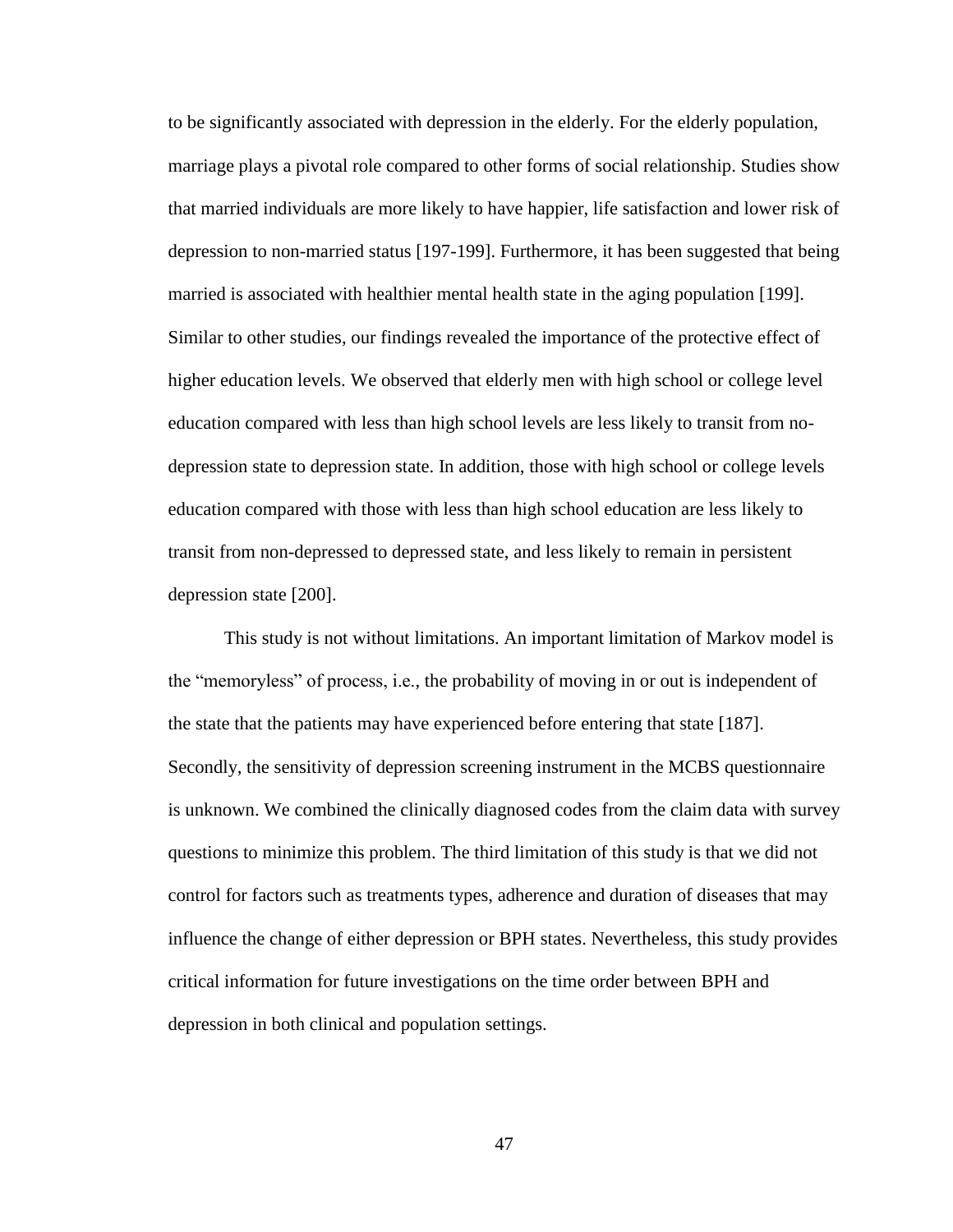## **Conclusion**

This study estimates the transition probabilities of depression and BPH state changes in elderly men. Results from this study indicate that transition from BPH to non-BPH states is associated with transition from depressed to non-depressed state. Presence of two or more coexisting medical conditions increases the progression to depression by two folds. These findings suggest that prompt corrective interventions in the management of BPH in elderly men may significantly reduce the progression of depression in this population.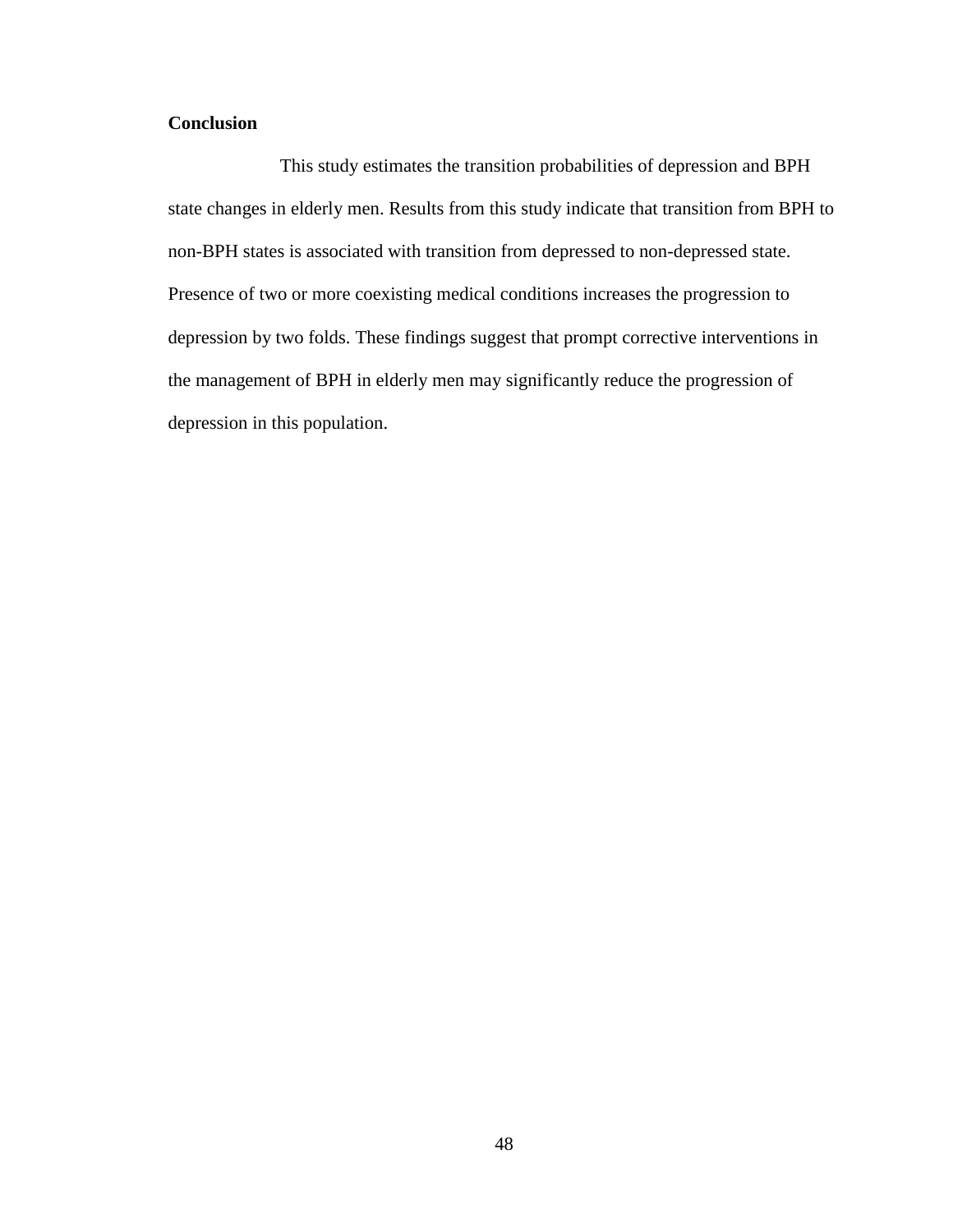### **CHAPTER 4**

# **EFFECTS OF RACE AND SOCIOECONOMIC DISADVANTAGE ON DEPRESSION IN ELDERLY MEN WITH BENIGN PROSTATIC HYPERPLASIA**

### **Introduction**

Previous studies suggest that social and economic differences are major factors that influence health outcomes [201-203]. Race/ethnicity and income level are two key indicators of socioeconomic disadvantage in the United States [204]. Research on chronic medical morbidities suggests significant relationships between race/ethnicity and socioeconomic status (SES), and health outcome [204-207]. Depression, like many other medical conditions, disproportionately affects populations with lower SES and minority groups [208]. A study of the US population drawn from the National Health and Nutrition Examination Survey (NHANES) demonstrates that living below poverty level increases the risk of major depressive disorder by 1.5 folds [209]. Even though minority status such as being a Hispanic or African American is not exclusively related to lower SES, the largest groups of minority citizens in the United States are found in lower SES brackets [210, 211].

The mechanisms through which ethnicity and socioeconomic status may account for the differences in health outcomes include genetic predisposition, coping skills, deprivation of resources, discrimination, unequal access to health care and quality of health care [211, 212]. Studies have proposed cumulative advantage theory as an alternative explanation for the effect of SES on health outcomes [213-216]. For instance, individuals with higher SES indices such as higher education and income level have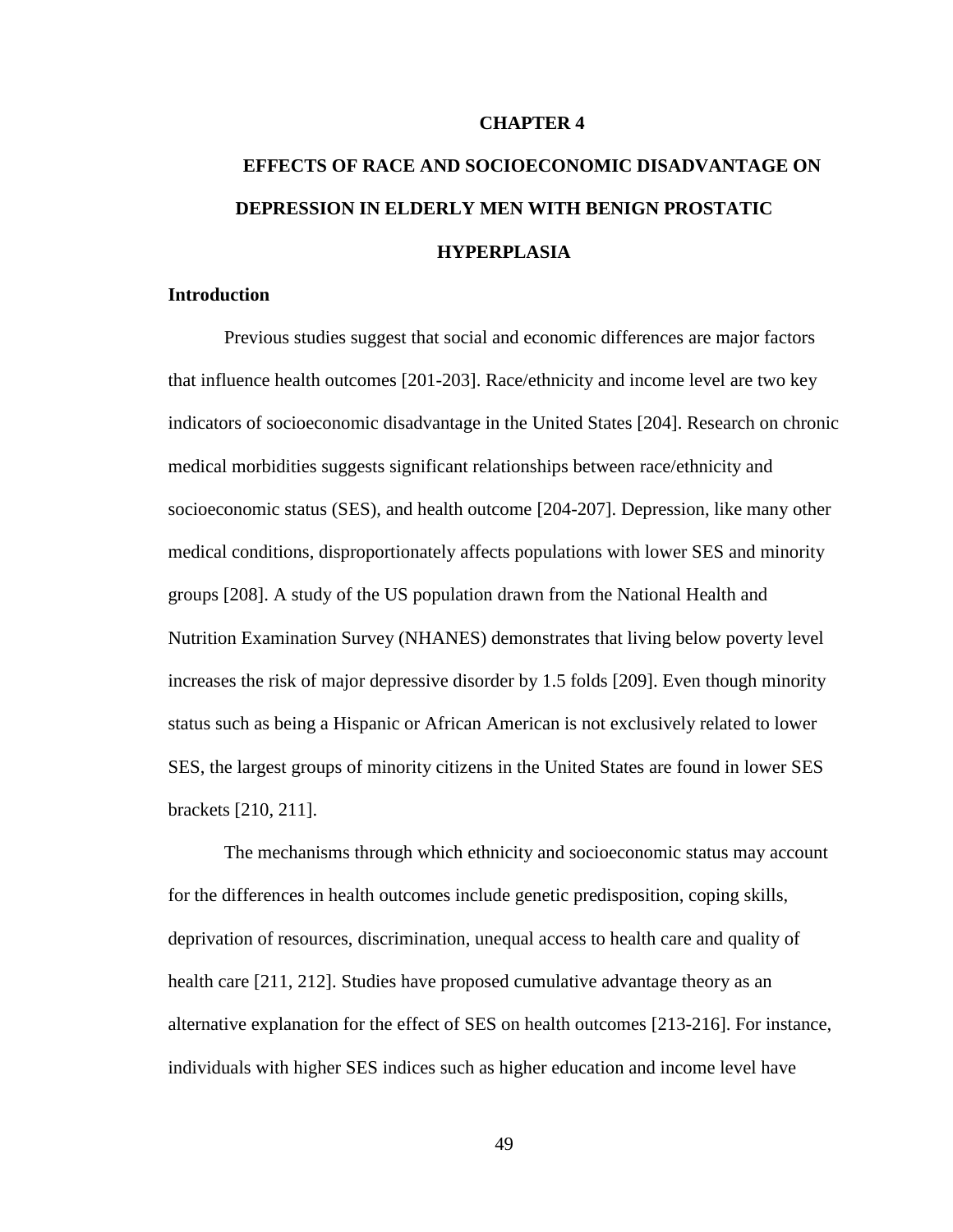cumulative resources that enhance their ability to avoid chronic stressors and to live a healthier lifestyle. Higher SES including higher income level is associated with more happiness and self-confidence while lower income is associated with greater vulnerability to mental health disorder [206]. Further, lower income status has been connected with more challenging experiences and emotional distresses such as feelings of hopelessness, depression, and life dissatisfaction [211]. With the increasing aging population in the United States and elsewhere, the impact of socioeconomic disadvantage on the quality of health is a major concern [1, 217-219]. Some studies suggest that inequality in risk of mental health conditions observed in the elderly population may be due to differences in SES [220-222].

Depressive disorders account for a significant proportion of mental health illness among the elderly in the United States [223]. The association between depression and chronic medical conditions has been well studied [224-228]. Recently, some studies that examined the effect of benign prostatic hyperplasia (BPH) on depression in aging men observed a higher risk of depression in those with BPH compared to those without BPH [108, 125, 126, 128-130, 224]. BPH is benign growth of the prostate gland that develops with aging in men. It is the most common cause of bothersome lower urinary tract symptoms (LUTS) such as urinary frequency, bladder outlet obstruction, nocturnal urination, and straining elderly men [99, 229-231]. Although, results from these studies suggest a relation between BPH and depression, this finding might not be directly linked to the effect of BPH, rather the relationship may be due to heterogeneity in social and economic context of the population of men with BPH.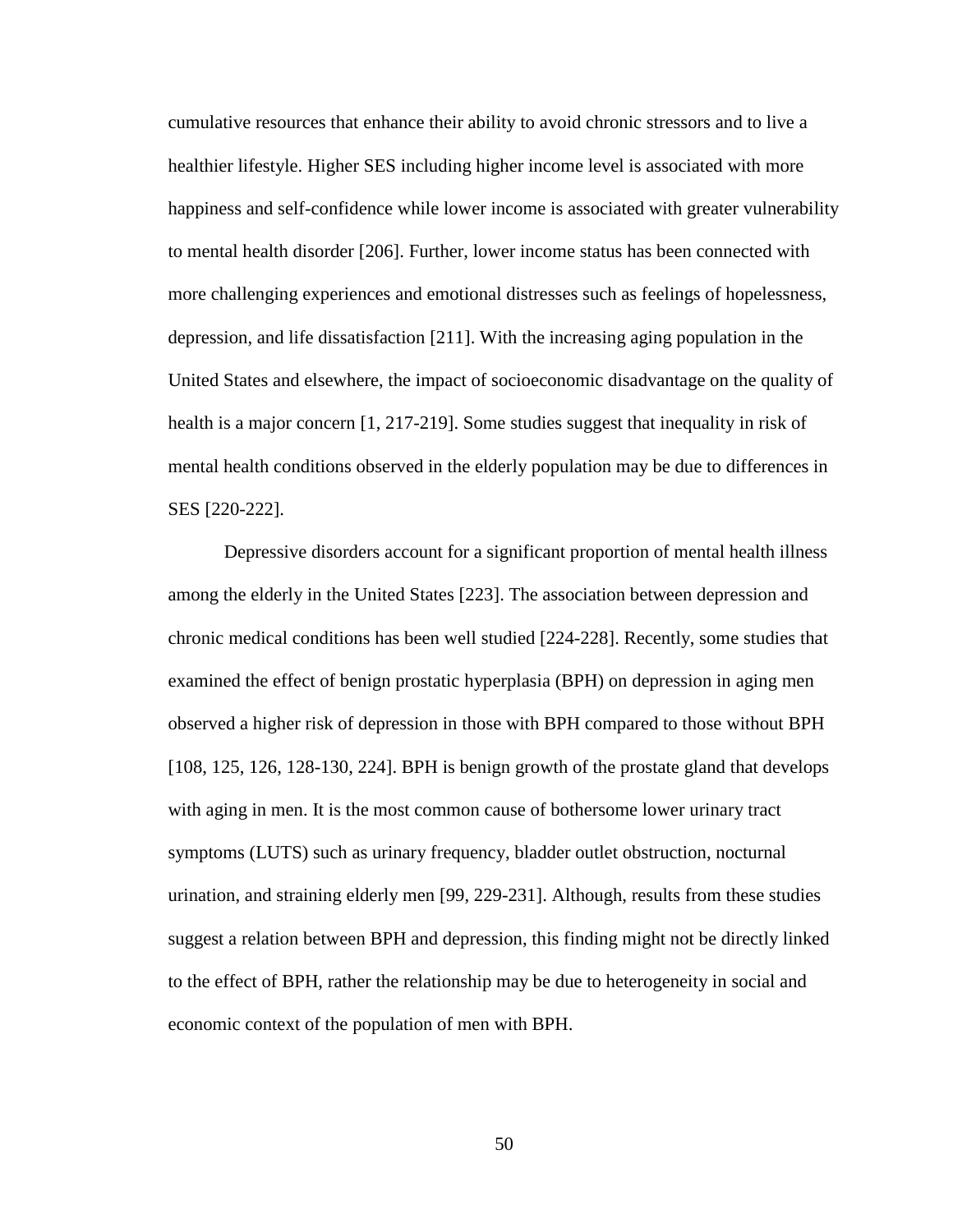The objective of the study was to evaluate the influence of social and economic disadvantage on association of depression in elderly men with BPH. We hypothesized that the risk of depression is higher among the minority group with BPH compared to the White elderly men with BPH, and higher among lower income groups compared to higher income group. This study used a combined five-year data from Medicare Current Beneficiary Survey (MCBS) report and the Medicare claims data.

### **Materials and methods**

### Study population

The study population was drawn from a nationally representative sample of elderly Medicare beneficiaries who participated in the health survey from 2005 through 2009. The study sample comprised of only community dwelling elderly men aged 65 years or above, who were identified as having benign prostatic hyperplasia either reported in the MCBS survey or clinically diagnosed in the claims data using the International Classification of Diseases Ninth edition (ICD 9) codes. The MCBS data is a de-identified, continuous multipurpose survey of nationally representative sample of the Medicare population including both aged and disabled enrollees conducted by the Centers for Medicare & Medicaid Service [232].

The MCBS Cost and Use File links personal interview data and Medicare claims for each survey year longitudinally. Medicare claims data include inpatient, outpatient, and physician/supplier services claims that provide additional information on the diagnosis, procedures, and cost for all the Medicare reimbursed services for the survey year. Each Participant in the MCBS survey completed questionnaires to provide demographic information including age, race, education level, annual income, marital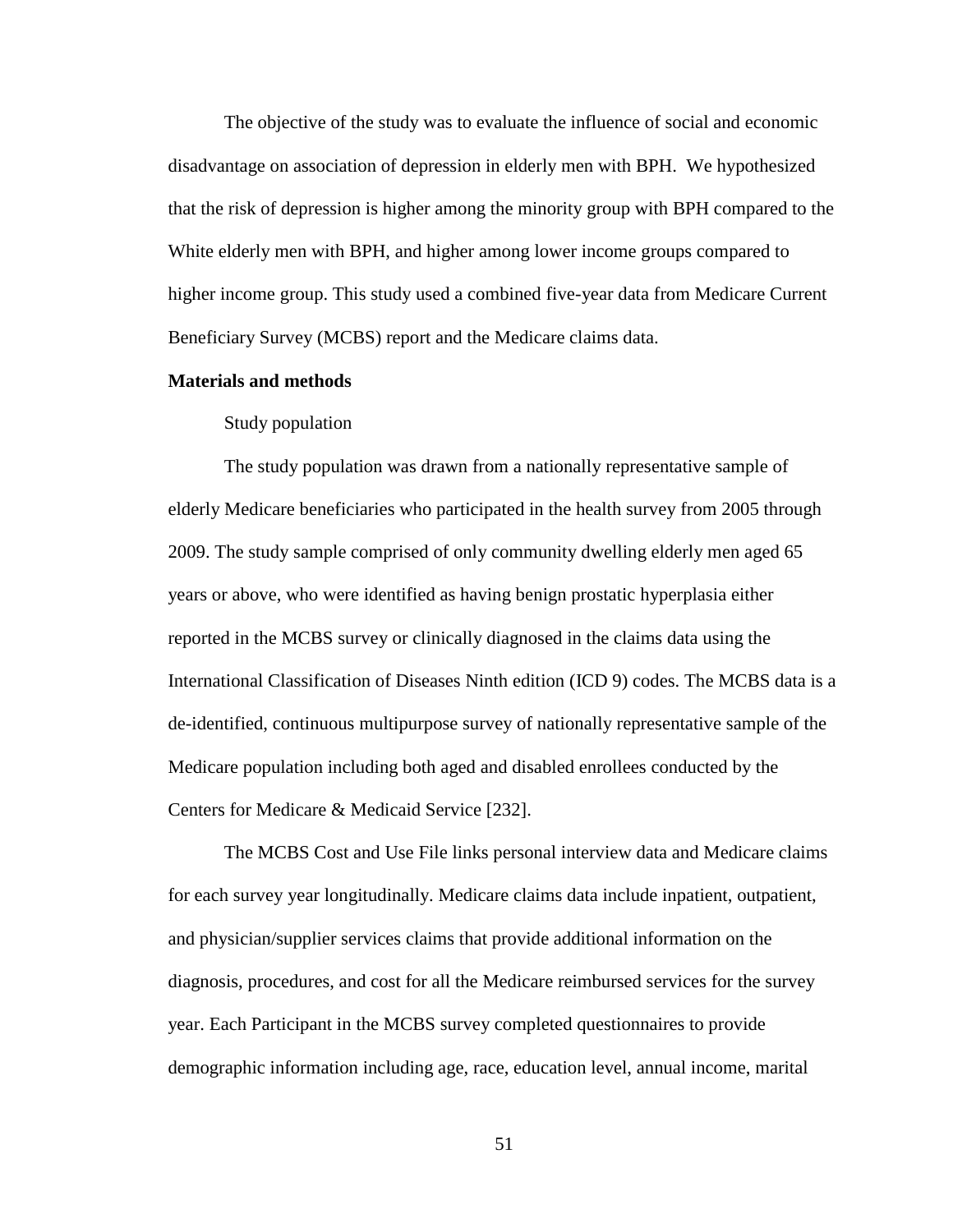status, and medical conditions including BPH, depression, cancer, arthritis, heart diseases etc. In addition, we identified clinically diagnosed cases of depression and BPH using the International Classification of Disease, 9th edition Clinical Modification (ICD-9-CM reported in the Medicare claims data. For benign prostatic hyperplasia (BPH): We identified the main independent variable (BPH) from responses to the question on whether "Past year respondent was told he had enlarged prostate/BPH" ("yes" or "no"). The ICD-9-CM codes according to Urologic disease in America's recommendation for BPH were 594.1 (Other calculus in bladder), 599.6 (Urinary obstruction), 599.60 (Urinary obstruction, unspecified), 600 (hyperplasia of the prostrate), 788.2 (Retention of urine), and 788.4 (Frequency of urination and polyuria) [233, 234].

We excluded those with history of prostate cancer and those with renal failure. The final sample included 4,578 elderly men with BPH.

**Measures** 

Outcome Measure

Depression: The survey questionnaire had two depression questions. The first question was whether the respondent was sad or depressed in the past 12 months ("all of the time", "most of the time", "some of the time", "a little of the time" and "none of the time". The second question was whether they had loss of interest in the past 12 months ('yes" or "no"). Based on the survey responses, we defined depression using two criteria: (1) Any respondent who reported sad or depressed "all of the time" or "most of the time" and (2) sad or depressed "some of the time" and loss of interest. The third definition of depression was based on the International Classification of Disease, ninth edition Clinical Modification (ICD-9-CM) codes reported in the claims data. The depression codes, based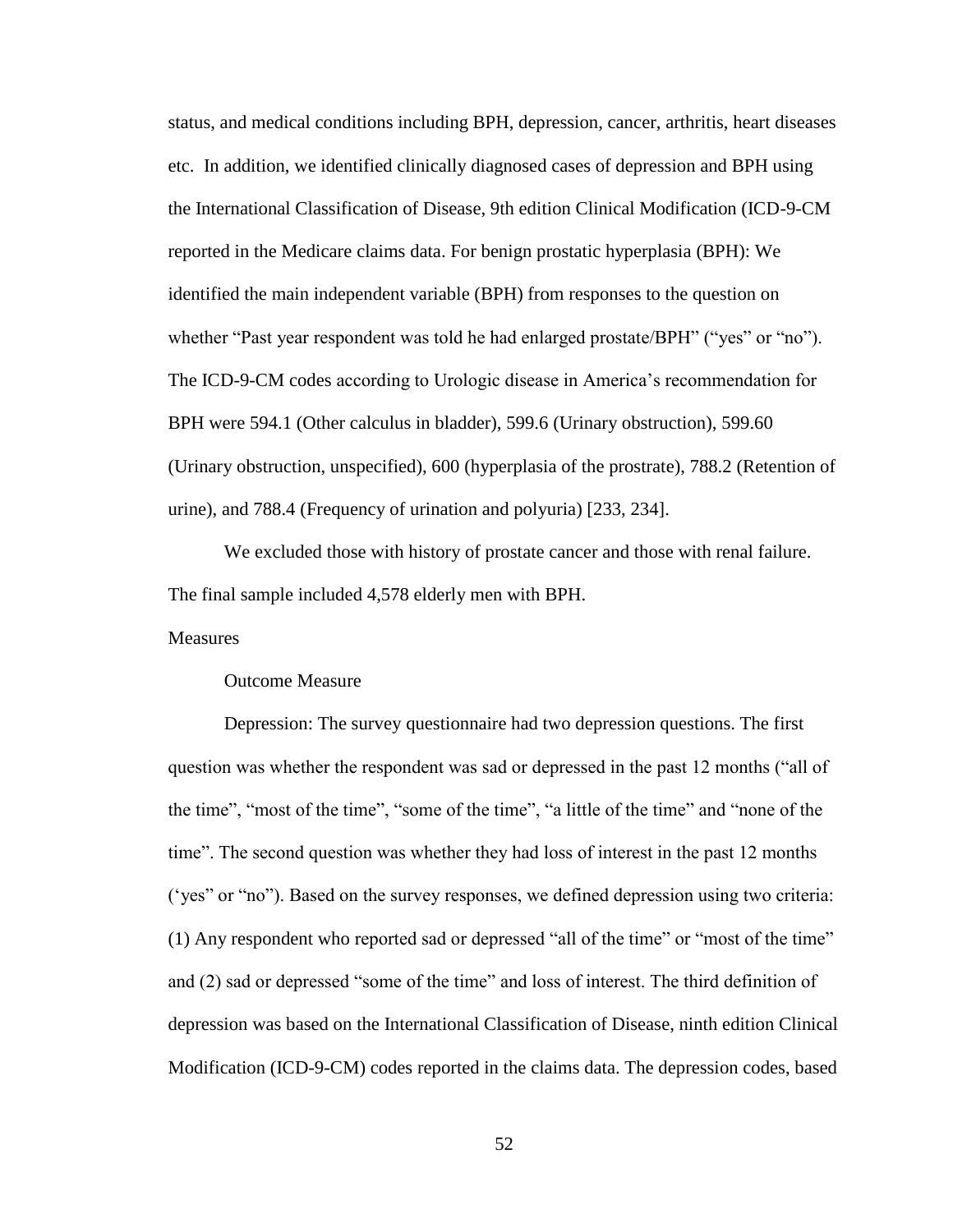on prior studies, include 296.2 (major depressive disorder, single episodes), 296.3 (major depressive disorder, recurrent episodes), 300.4 (neurotic depression), 309.0 (Adjustment disorder with depressed mood), 309.1 (prolonged depressive reaction), and 311 (depression, not elsewhere classified).[79, 235] The self-reported depression and the clinically diagnosed depression were then combined. We coded depression as a binary variable (yes or no).

### Socioeconomic indicators

The main socioeconomic indicators in our analysis are race and income level. Other indicators include education, marital status, and health insurance. We categorized the variables as follows: Education (Less than high school, High school and College certificates). Income level (Less than \$15,000, \$15,001 - \$25, 000, and More than \$25, 000), and Insurance coverage (Private only, Medicare only, Self-purchased (SP) and Medicare, Employer sponsored Insurance (ESI) and Medicare, and Both SP/ ESI and Medicare). Other independent variables consist of demographic characteristics (age (65 – 69,  $70 - 74$ ,  $75 - 79$ ,  $80 - 84$  and  $85$ +), race (White, Black, and Hispanics), Marital status (Married, Widowed, Divorced/separated, and other).

#### Statistical analysis

We combined all cases of reported BPH from the MCBS survey and Medicare claims data over five years period (2005 to 2009). The period prevalence was estimated and Chi-squared test was used to compare the socioeconomic characteristics. We applied the yearly weight and multilayer cluster in all our analysis. We used the SAS SURVEYFREQ procedure to calculate the proportions and weighted percentages. The adjusted risk ratio of depression was estimated using the generalized estimation equation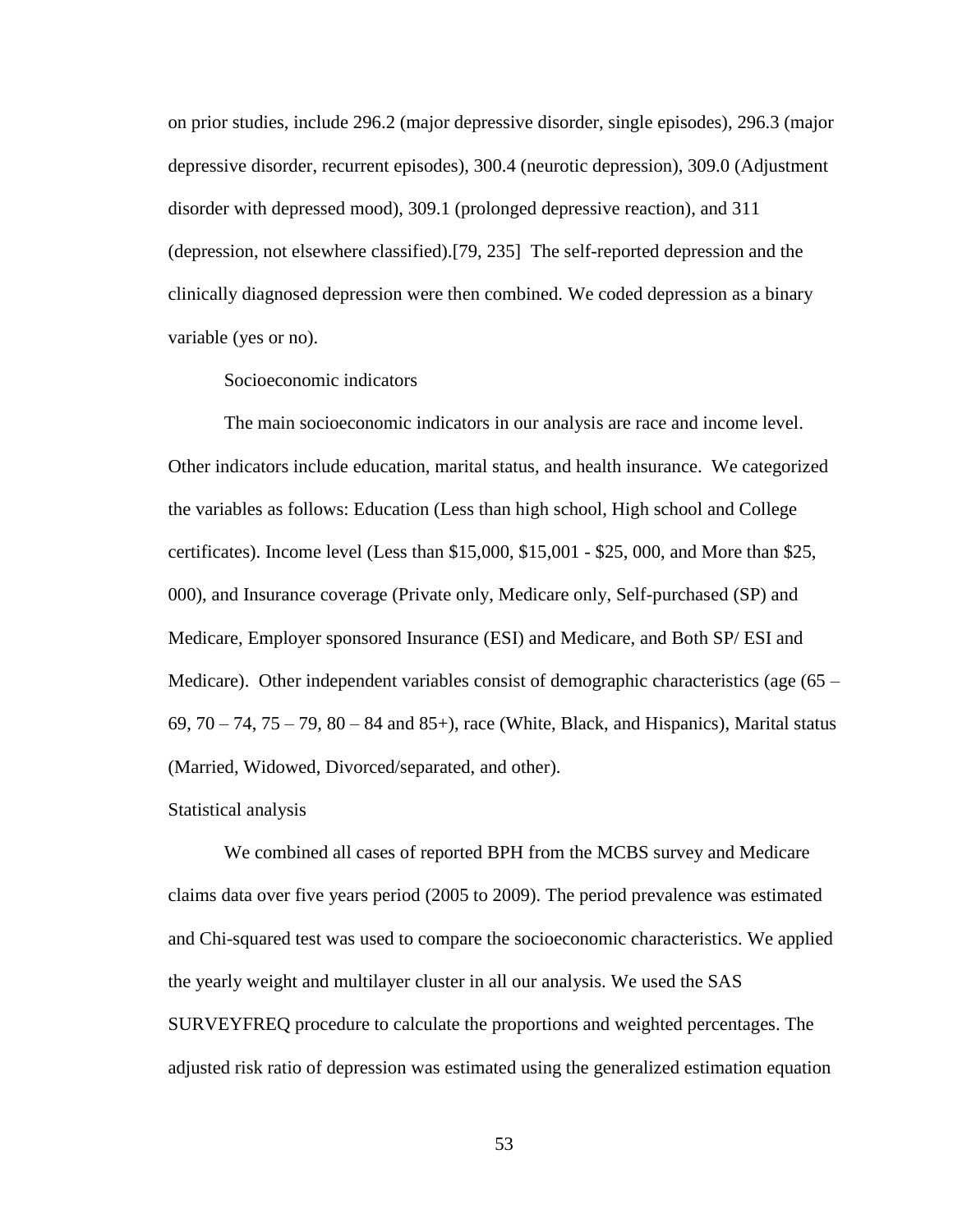(GEE) method. We selected our final model using the quasi-likelihood information criteria (QIC) fit statistics, which states that the smaller is best fit. All data processing and statistical analysis was done using the SAS software version 9.4 (SAS Inc., Cary, NC).

# **Results**

During the five years survey period, 4,578 elderly Medicare beneficiaries reported having BPH. Of them, 727 (16%) had depression. Table 12 shows the distribution of social and economic characteristics of beneficiaries with BPH. A majority of our sample population were Whites (89%, n=4,087) and married men (72%, n = 3,300). About 46%  $(n = 2, 090)$  of the total respondents had college education level, and 2,845 (62%) had annual income level of greater than \$25, 000. Approximately 74% (n= 3, 395) of the beneficiaries had either additional self-purchased insurance, employer sponsored insurance or both.

Results from our multivariate analysis of socioeconomic predictors of depression in the elderly with BPH are shown in table 13. We found no significant association of race and risk of depression in elderly with BPH. Age groups 70 years and above compared with 65 to 69 years had significantly higher risk of depression. The risk of depression was 50% higher in widowed men with BPH (ARR, 1.50; 95% CI, 1.26-1.80), and 33% higher in divorced men with BPH (ARR, 1.33; 95%CI, 1.06-1.68). In contrast, compared to less than high school, the risk of depression in men with BPH was lower in educational levels of high school (ARR, 0.87; 95% CI, 0.72-1.04) or college (ARR, 0.71; 95% CI 0.59-0.85). No significant difference in the risk of depression was seen among the types of insurance coverage.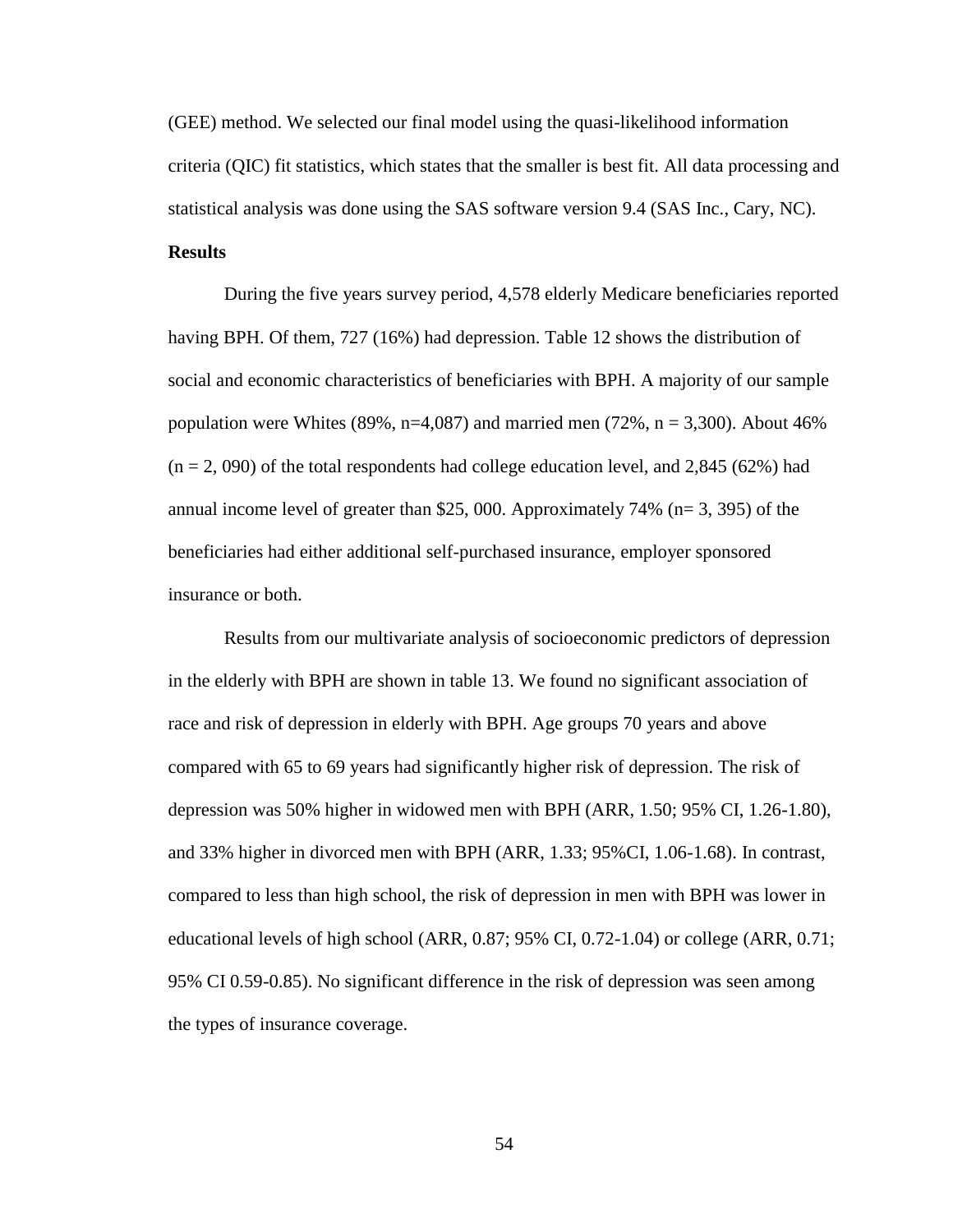|                              | Depressed, N=727     | Not depressed, $N=3$ , 821 |
|------------------------------|----------------------|----------------------------|
| <b>Variables</b>             | $n$ (weighted $\%$ ) | $n$ (weighted $\%$ )       |
| <b>Race/Ethnicity</b>        |                      |                            |
| White                        | 644 (88.2)           | 3,443(89.4)                |
| <b>Black</b>                 | 49(7.5)              | 218(6.3)                   |
| Other                        | 34(4.3)              | 160(4.3)                   |
| Age in years                 |                      |                            |
| $65 - 69$                    | 92(14.7)             | 640 (23.4)                 |
| $70 - 74$                    | 143 (22.7)           | 879 (24.5)                 |
| $75 - 79$                    | 178 (26.6)           | 790 (21.4)                 |
| $80 - 84$                    | 154 (17.8)           | 835 (17.5)                 |
| $85 +$                       | 160(18.2)            | 677 (13.2)                 |
| <b>Marital status</b>        |                      |                            |
| Married                      | 453 (62.4)           | 2,847(75.7)                |
| Widowed                      | 180 (23.3)           | 586 (13.5)                 |
| Divorced/Separated           | 75(10.7)             | 284(7.8)                   |
| Other                        | 19(3.6)              | 104(3.0)                   |
| <b>Education</b>             |                      |                            |
| Less than high school        | 242 (31.7)           | 864 (21.7)                 |
| High school                  | 223(31.1)            | 1, 132 (28.9)              |
| College                      | 262 (36.2)           | 1,825(49.5)                |
| <b>Income level</b>          |                      |                            |
| Less than $$15,000$          | 72(9.7)              | 230(5.8)                   |
| $$15,000 - $25,000$          | 292 (39.7)           | 1, 109(28.3)               |
| More than \$25,000           | 363(50.6)            | 2, 482 (65.8)              |
| <b>Insurance coverage</b>    |                      |                            |
| Medicare only                | 219 (30.3)           | 964 (26.2)                 |
| ESI <sup>a</sup>             | 271 (37.7)           | 1, 481 (38.9)              |
| SP <sup>b</sup>              | 183 (24.6)           | 996 (25.2)                 |
| Both ESI and SP <sup>c</sup> | 54 (7.4)             | 380 (9.7)                  |

**Table 12.** Distribution of social and economic characteristics of elderly men with BPH by depression status.

<sup>a</sup> Employer Sponsored Insurance (ESI) and Medicare

<sup>b</sup> Self-purchased (SP) insurance and Medicare

 $\textdegree$  Employer sponsored, self-purchased and Medicare insurance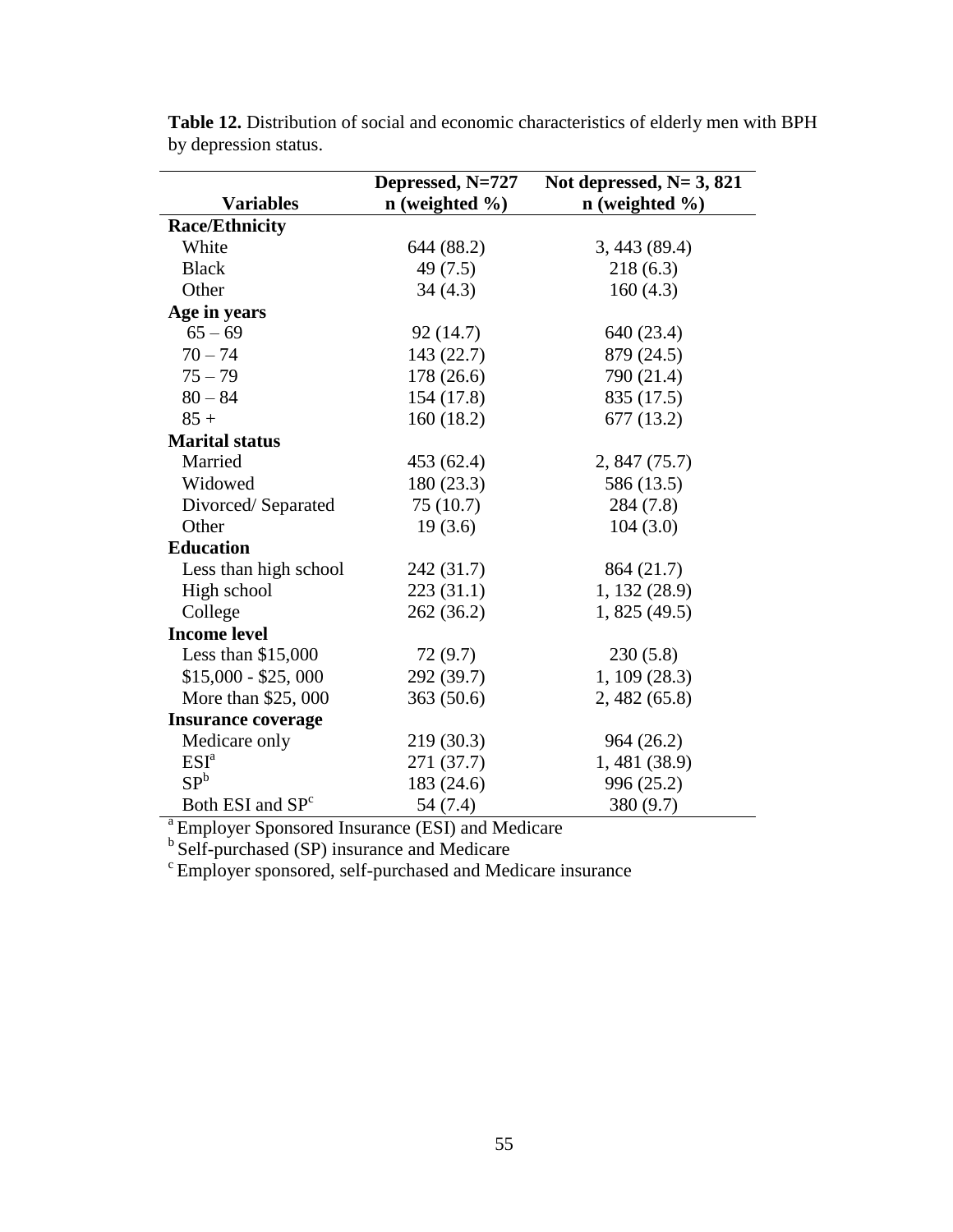| <b>Variables</b>             | <b>ARR</b> <sup>a</sup> | 95% CI           |
|------------------------------|-------------------------|------------------|
| <b>Race/Ethnicity</b>        |                         |                  |
| White (Ref)                  |                         |                  |
| <b>Black</b>                 | 0.93                    | $0.69 - 1.26$    |
| Other                        | 0.81                    | $0.55 - 1.18$    |
| Age in years                 |                         |                  |
| $65 - 69$ (Ref)              |                         |                  |
| $70 - 74$                    | 1.34                    | $1.01 - 1.80**$  |
| $75 - 79$                    | 1.68                    | $1.28 - 2.19**$  |
| $80 - 84$                    | 1.38                    | $1.03 - 1.85**$  |
| $85 +$                       | 1.60                    | $1.20 - 2.14**$  |
| <b>Marital status</b>        |                         |                  |
| Married (Ref)                |                         |                  |
| Widowed                      | 1.50                    | $1.26 - 1.80**$  |
| Divorced/Separated           | 1.33                    | $1.06 - 1.68$ ** |
| Other                        | 1.28                    | $0.76 - 2.16$    |
| <b>Education</b>             |                         |                  |
| Less than high school (Ref)  |                         |                  |
| High school                  | 0.87                    | $0.72 - 1.04$    |
| College                      | 0.71                    | $0.59 - 0.85**$  |
| <b>Income level</b>          |                         |                  |
| Less than $$15,000$ (Ref)    |                         |                  |
| $$15,000 - $25,000$          | 0.87                    | $0.68 - 1.11$    |
| More than \$25,000           | 0.63                    | $0.48 - 0.83**$  |
| <b>Insurance coverage</b>    |                         |                  |
| Medicare only (Ref)          |                         |                  |
| $ESI^b$                      | 1.09                    | $0.91 - 1.31$    |
| SP <sup>c</sup>              | 1.00                    | $0.81 - 1.23$    |
| Both ESI and SP <sup>d</sup> | 0.95                    | $0.70 - 1.27$    |

**Table 13.** Multivariate analysis of socioeconomic determinants of depression among elderly men with benign prostatic hyperplasia.

<sup>a</sup> Adjusted risk ratio

<sup>b</sup> Employer Sponsored Insurance (ESI) and Medicare

 $c$  Self-purchased (SP) insurance and Medicare

<sup>d</sup> Employer sponsored, self-purchased and Medicare insurance

\*\* Significant level with p-value < 0.05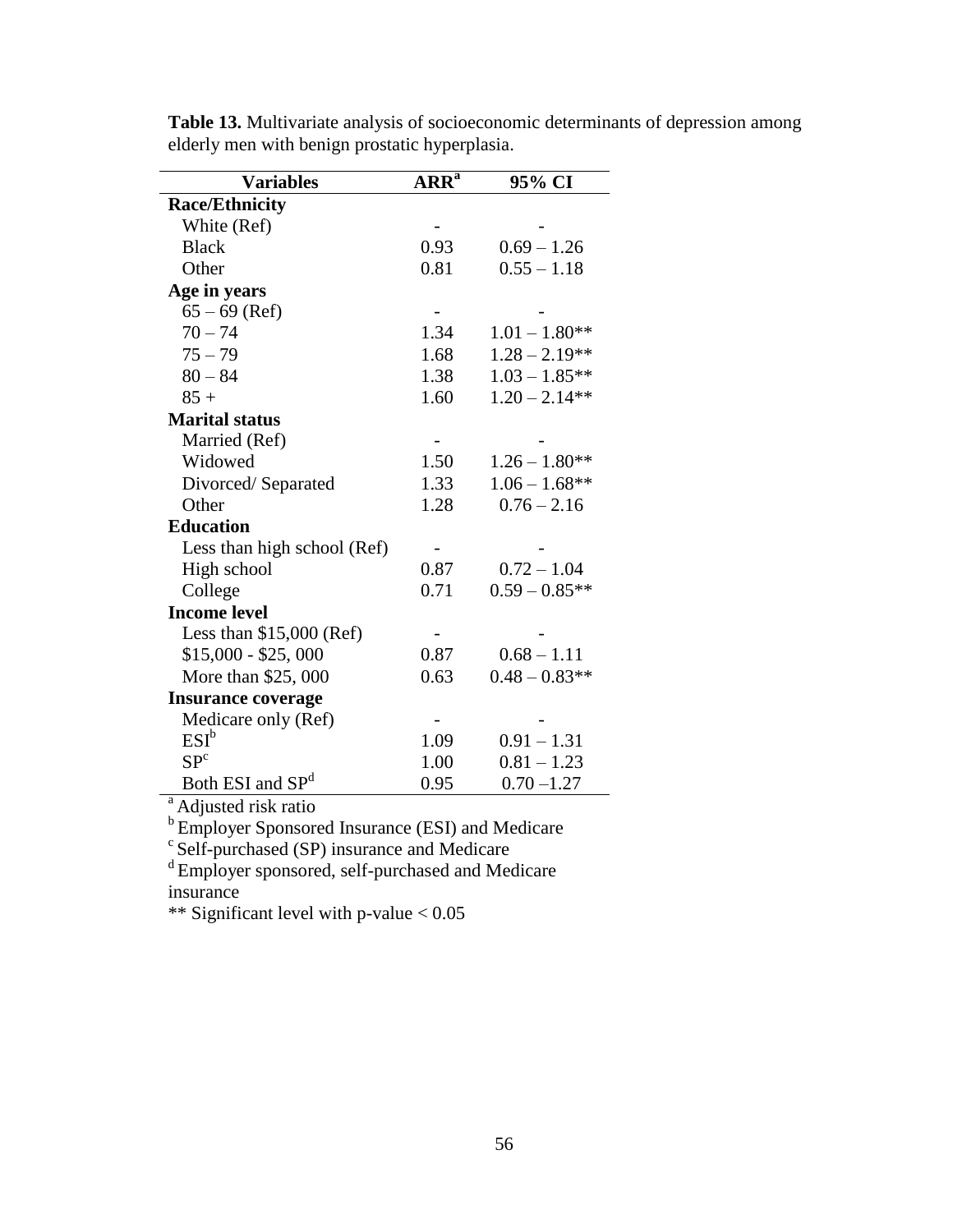We further stratified the analysis by race (Table 14). The result showed that among White elderly with BPH, the risk of depression was significantly higher among the widowed compared to the married men (ARR, 1.61; 95% CI, 1.33-1.95). Compared to White men with income of less than \$15,000, the risk of depression was lower among Whites with income of greater than \$25,000 (ARR, 0.62; 95% CI, 0.45-0.84). Whites with college level education had lower risk of depression than those with less than high school education (ARR, 0.68; 95% CI, 0.56-0.83). Similarly, among the Blacks, those income levels of greater than \$25, 000 compared with less than \$15,000 had significantly lower risk of depression (ARR, 0.18; 95% CI, 0.07-0.50).

|                             | White, $N = 4,087$        | Blacks, $N = 267$    |
|-----------------------------|---------------------------|----------------------|
| Variables                   | ARR <sup>*</sup> (95% CI) | ARR (95% CI)         |
| <b>Marital status</b>       |                           |                      |
| Married (Ref)               |                           |                      |
| Widowed                     | $1.61 (1.33 - 1.95)$ **   | $1.06(0.60 - 1.88)$  |
| Divorced/Separated          | $1.27(0.99 - 1.64)$       | $1.43(0.71 - 2.90)$  |
| Other                       | $1.30(0.75 - 2.28)$       | $1.23(0.35 - 4.33)$  |
| <b>Education</b>            |                           |                      |
| Less than high school (Ref) |                           |                      |
| High school                 | $0.87(0.71-1.05)$         | $1.22(0.61 - 2.42)$  |
| College                     | $0.68(0.56-0.83)$ **      | $1.59(0.80 - 3.19)$  |
| <b>Income level</b>         |                           |                      |
| Less than $$15,000$ (Ref)   |                           |                      |
| $$15,000 - $25,000$         | $0.83(0.63-1.10)$         | $0.55(0.28-1.08)$    |
| More than \$25,000          | $0.62(0.45-0.84)$ **      | $0.18(0.07-0.50)$ ** |

**Table 14.** Multivariate analysis of socioeconomic determinants of depression among elderly men with benign prostatic hyperplasia comparing White and Black races.

Note: Model was adjusted risk ratio and 95% confidence intervals were adjusted for age group, marital status, education, income level and insurance coverage. The reference for depression is no depression \*\* Significant level with p-value < 0.05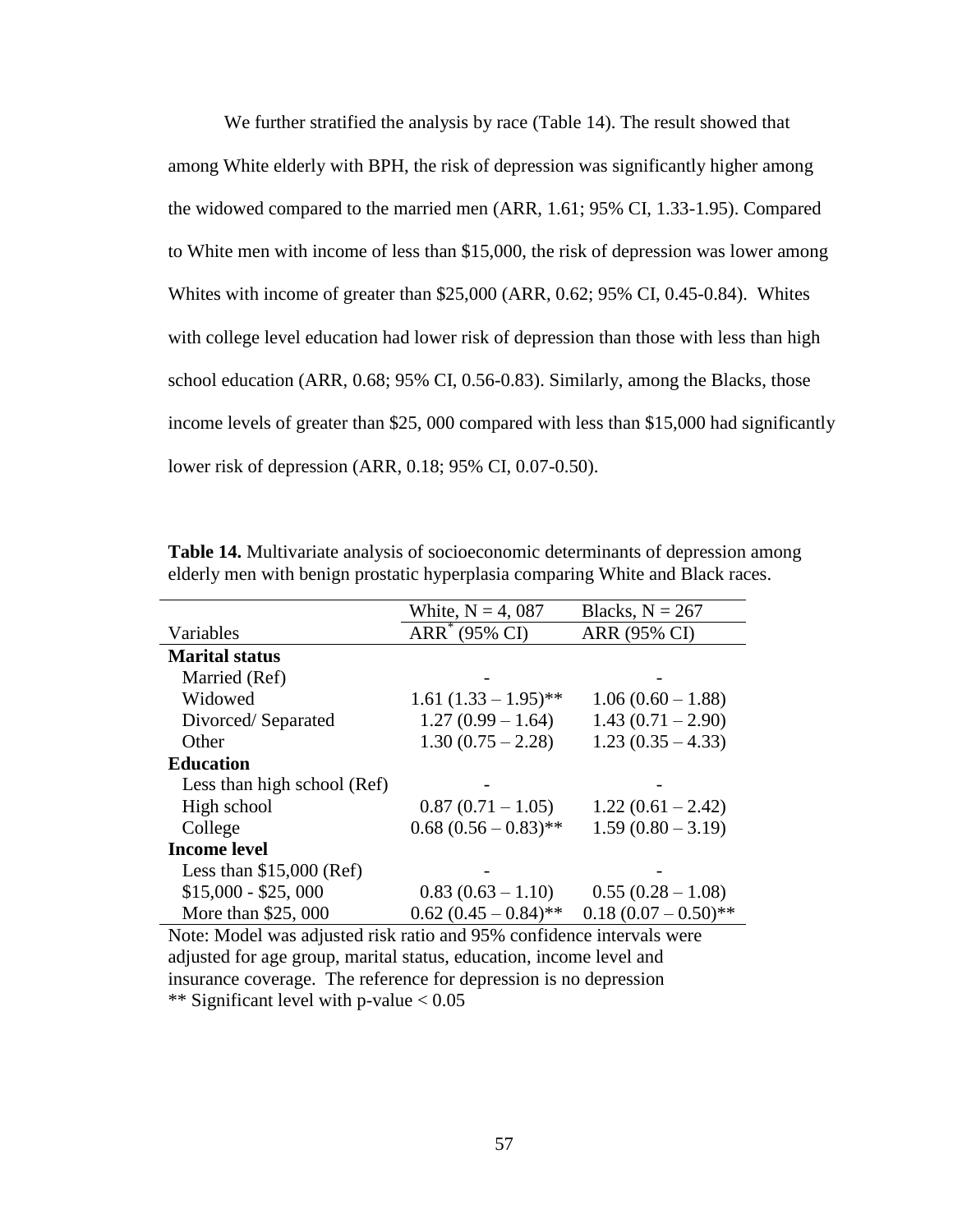Table 15 shows the adjusted risk ratio and 95% confidence intervals stratified by income level. We found that showed that elderly in Other race groups (including Hispanics) with income level of less than \$15,000 compared to White group had a significantly lower risk of depression (ARR, 0.29; 95% CI, 0.12-0.71). Among elderly with income levels between \$15,000 and \$25,000, widowed were about 58% at higher risk of depression compared to the married with BPH (ARR, 1.58; 95% CI, 1.22-2.05), while those with college level education compared to less than high school education had significantly lower risk of depression (ARR, 0.63, 95% CI, 0.45-0.87). Widowed elderly men with BPH who had annual income of greater than \$25,000 were more likely to depressed than those who were married (ARR, 1.52; 95% CI, 1.15-2.01). However, those annual income of greater than \$25,000 and college level education were at lower risk of depression than those with less than high school and income of \$25,000 (ARR, 0.73, 95% CI, 0.55-0.97).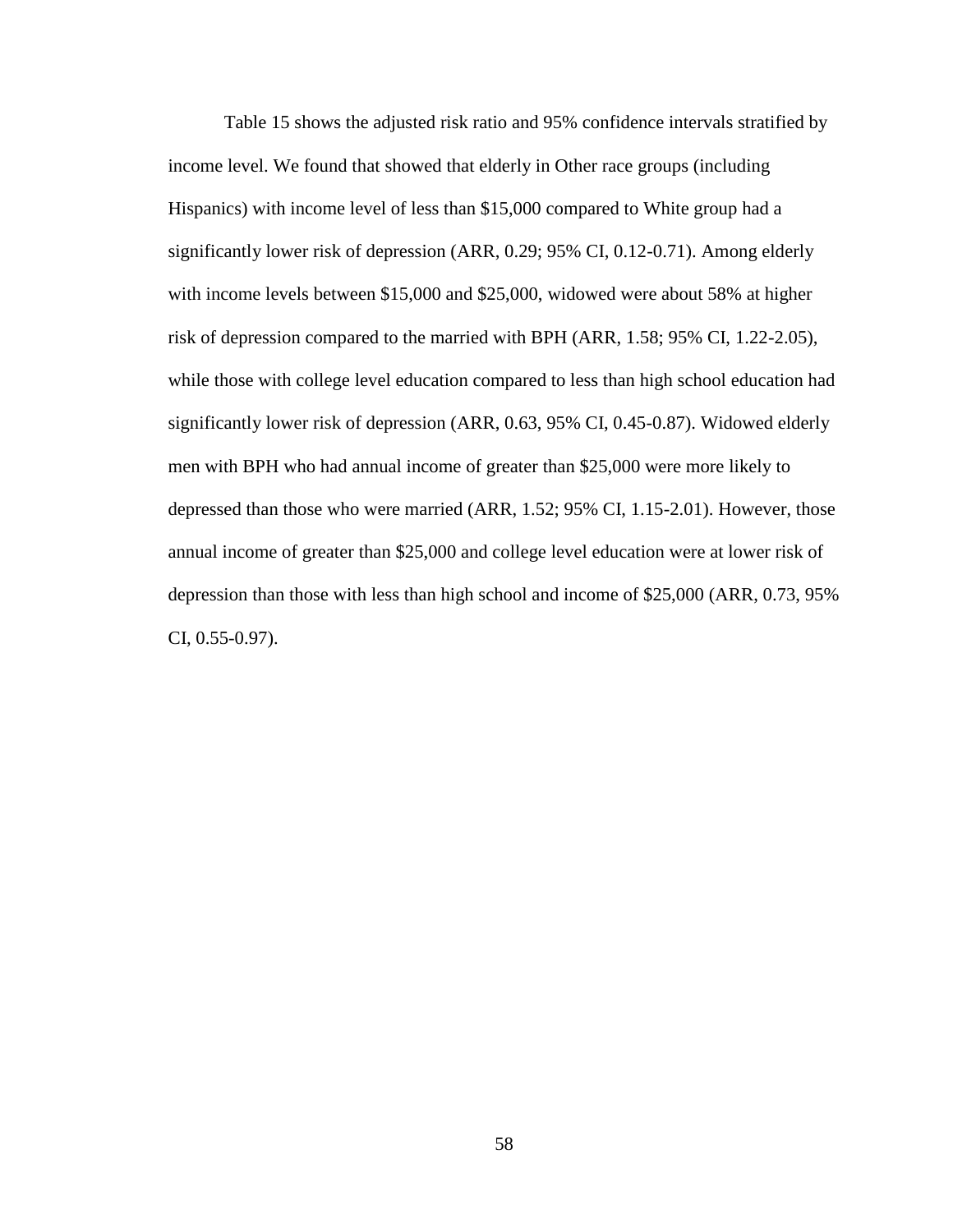|                             | <b>Income groups</b> |                      |                      |
|-----------------------------|----------------------|----------------------|----------------------|
|                             | $<$ \$15, 000        | $$15,000 - $25,000$  | > \$25,000           |
|                             | $N = 302$            | $N = 1,401$          | $N = 2, 845$         |
| <b>Variables</b>            | $ARRa$ (95% CI)      | ARR (95% CI)         | ARR (95% CI)         |
| <b>Race/Ethnicity</b>       |                      |                      |                      |
| White (Ref)                 |                      |                      |                      |
| <b>Black</b>                | $1.26(0.79-1.99)$    | $0.91(0.62 - 1.33)$  | $0.60(0.26-1.35)$    |
| Other                       | $0.29(0.12-0.71)$ ** | $0.93(0.61 - 1.42)$  | $1.35(0.71 - 2.56)$  |
| <b>Marital status</b>       |                      |                      |                      |
| Married (Ref)               |                      |                      |                      |
| Widowed                     | $1.02(0.58 - 1.80)$  | $1.58(1.22-2.05)$ ** | $1.52(1.15-2.01)$ ** |
| Divorced/Separated          | $1.21(0.70-2.08)$    | $1.13(0.78-1.63)$    | $1.42(0.88 - 2.30)$  |
| Other                       | $0.96(0.43 - 2.15)$  | $1.06(0.52 - 2.17)$  | $1.46(0.57 - 3.72)$  |
| <b>Education</b>            |                      |                      |                      |
| Less than high school (Ref) |                      |                      |                      |
| High school                 | $0.58(0.31 - 1.11)$  | $0.86(0.68-1.09)$    | $0.93(0.67 - 1.29)$  |
| College                     | $1.12(0.67 - 1.87)$  | $0.63(0.45-0.87)$ ** | $0.73(0.55-0.97)$ ** |

**Table 15.** Multivariate analysis of determinants of depression in elderly men with benign prostatic hyperplasia comparing income levels.

Note: Model was adjusted risk ratio and 95% confidence intervals were adjusted for age group, race, marital status, education, and insurance coverage. The reference for depression is no depression

\*\* Significant level with p-value < 0.05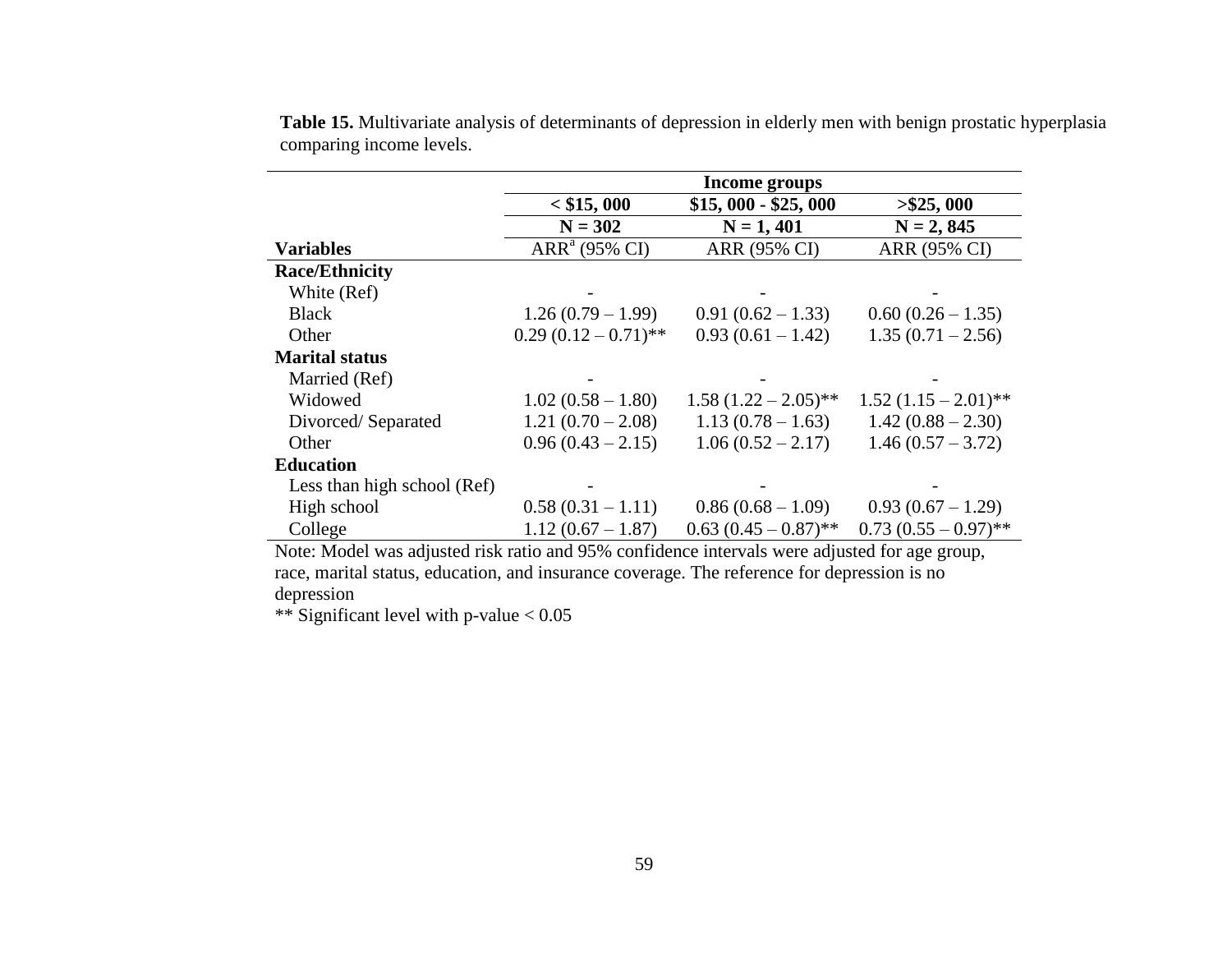### **Discussion**

This study used a combined five years from the Medicare Current Beneficiary Survey and claims data to examine the influence of social and economic heterogeneity on depression in elderly men with BPH. Overall, the prevalence of depression in elderly men with BPH was approximately 16%, which was higher than that reported among community dwelling elderly (5%) and primary care setting (10%) in the United States [4, 15, 137, 138]. The results from our study showed an association between marital status, education and income levels and the risk of depression in elderly men with BPH. This was the first study that examined the effect of socioeconomic disadvantage on depression among elderly men with BPH. Although there was no statistical evidence of effect of race on depression in men with BPH, our findings suggests that even within same racial groups there may be differential effects of social and economic factors on depression. Similar associations have been reported in other studies that considered effect of socioeconomic factors on depression within racial/ethnic strata [25, 77, 204, 205, 209, 211].

Result from our study suggest that elderly White men with BPH and high income levels had lower risk of depression compared to the those in lower income levels. Riolo et al, 2005, reported similar findings in their study population drawn from the NHANES III survey. They found a significant association between poverty and major depressive disorders among Whites respondents [77]. Our findings may be explained by stressful effects of daily living experiences of lower income groups, coupled with the bothersome and psychological distresses associated with LUTS in aging men. Drawing from the cumulative disadvantage/advantage theory, income level may be an important factor that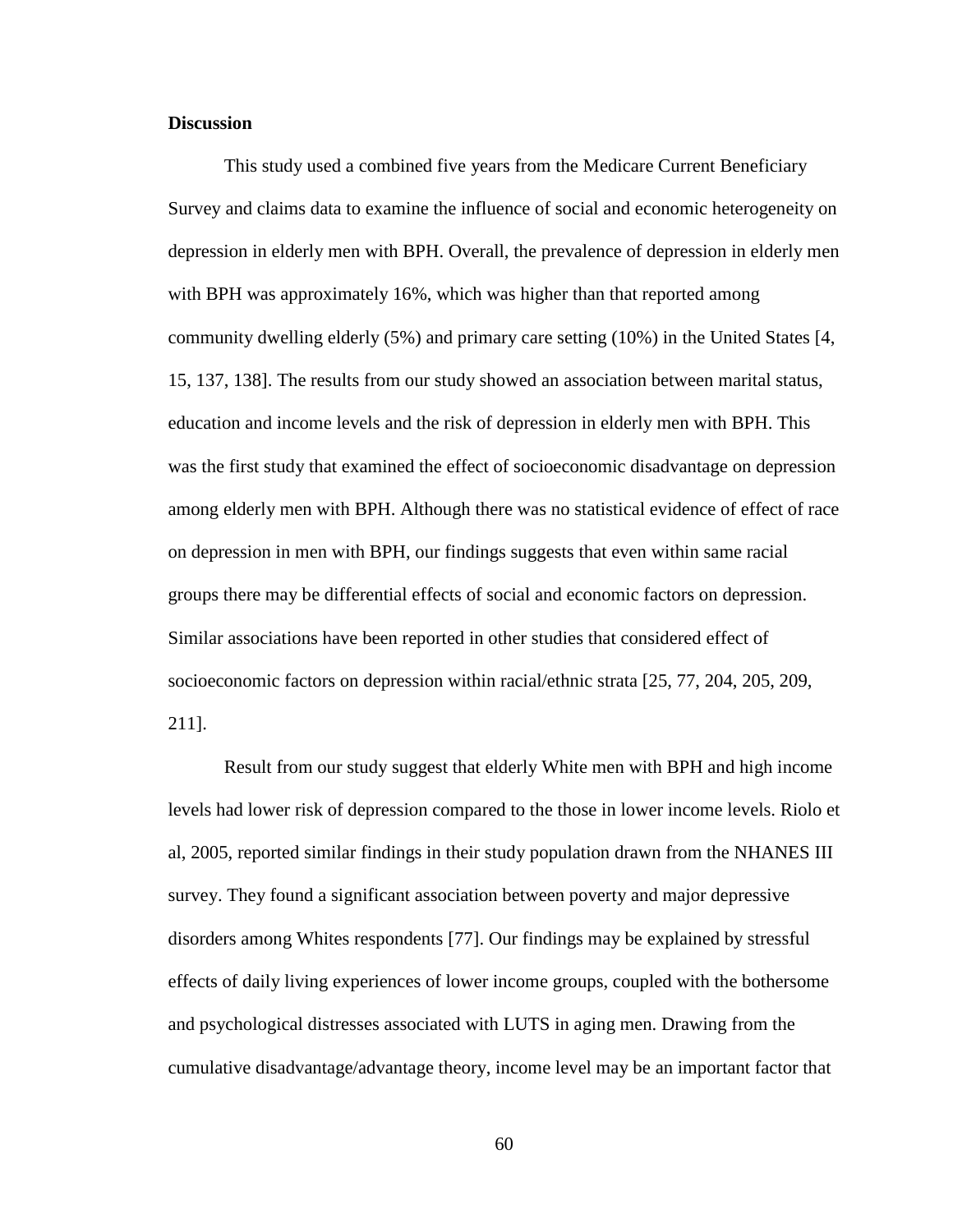determines the risk of developing depression in men with BPH during late life. The theory of cumulative disadvantage highlights ways an early social and economic advantage or disadvantage may differentiate a population's health trajectory over time [214-216, 236]. Inequality in access to care is a common consequence of socioeconomic disadvantage. For instance, individuals who cannot afford adequate health insurance are faced with limited health care choices. Other studies suggest that inadequate access to healthcare, more common among person with low income and minority, was an important prognostic factor for poor health outcomes [237-241]. Further, we observed that within the high-income group, those with higher education levels are significantly at lower risk of depression compared to those with low education levels.

Other studies have reported a significant effect of marital status on depression in the elderly population [242-246]. It has been shown that widowhood or divorced marital status compared to married significantly increased the risk of depression especially in the older population. Our study also observed a similar relationship between marital status and depression in men with BPH. We observed that elderly widowed or divorced with BPH were at higher risk of depression compared to elderly married men with BPH. Further, among White men with BPH, the risk of depression was significantly higher in the widowed compared to the married elderly men. These findings suggest that loneliness and social isolation may influence depression in elderly men with BPH. A study by Alpass and Neville, 2003, demonstrated that a significant relationship exist between loneliness and psychological wellbeing of older males. They found that loneliness was the most significant factor associated with higher Geriatric Depression Scale score (GDS)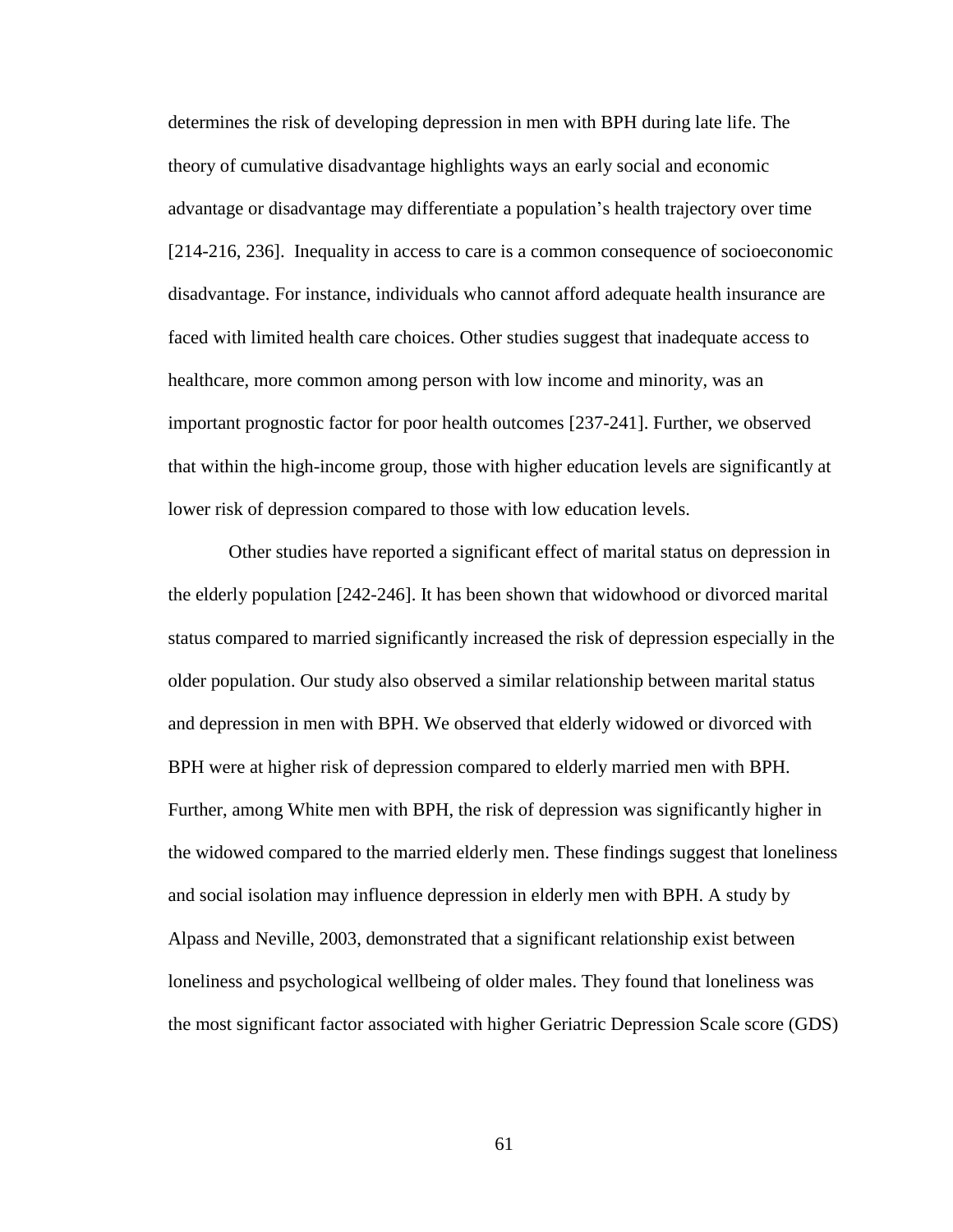in their study population [247]. Another study also showed a 10-20% risk of developing depressive symptoms with the first years of bereavement [23].

One of the main strength of our study was that our study population was drawn from a national representative sample of elderly men with BPH in the United States. Secondly, we defined depression and BPH using both clinical (ICD-9 codes from claims data) and self-report (MCBS survey) information. However, our study has several limitations. This was a cross sectional study and therefore we could not ascertain causality in this association. A longitudinal study would be more suitable to determine the cumulative effect of "life-time view" of the social and economic factors on depression in elderly men starting from middle life. This will extend our understanding of whether cumulative disadvantage, with focus on socioeconomic heterogeneity, may explain the relationship between depression and BPH in elderly men. Secondly, our study sample was underpowered to detect effects of others on depression due to small sample size and majority were Whites with BPH. Thirdly, we did not have enough sample size to compare the differences in risk of depression between White elderly males with BPH and other races including Hispanics with BPH.

### **Conclusion**

The findings from this study provide additional data to support the influence of socioeconomic context on the risk of depression in elderly men with BPH. Our data suggests that socioeconomic disadvantages may exist in association of BPH and depression in the elderly. Further epidemiologic research in a larger cohort is needed for a better understand the effect of socioeconomic heterogeneity on depression in elderly men with BPH. Social and economic cumulative advantage/disadvantage from early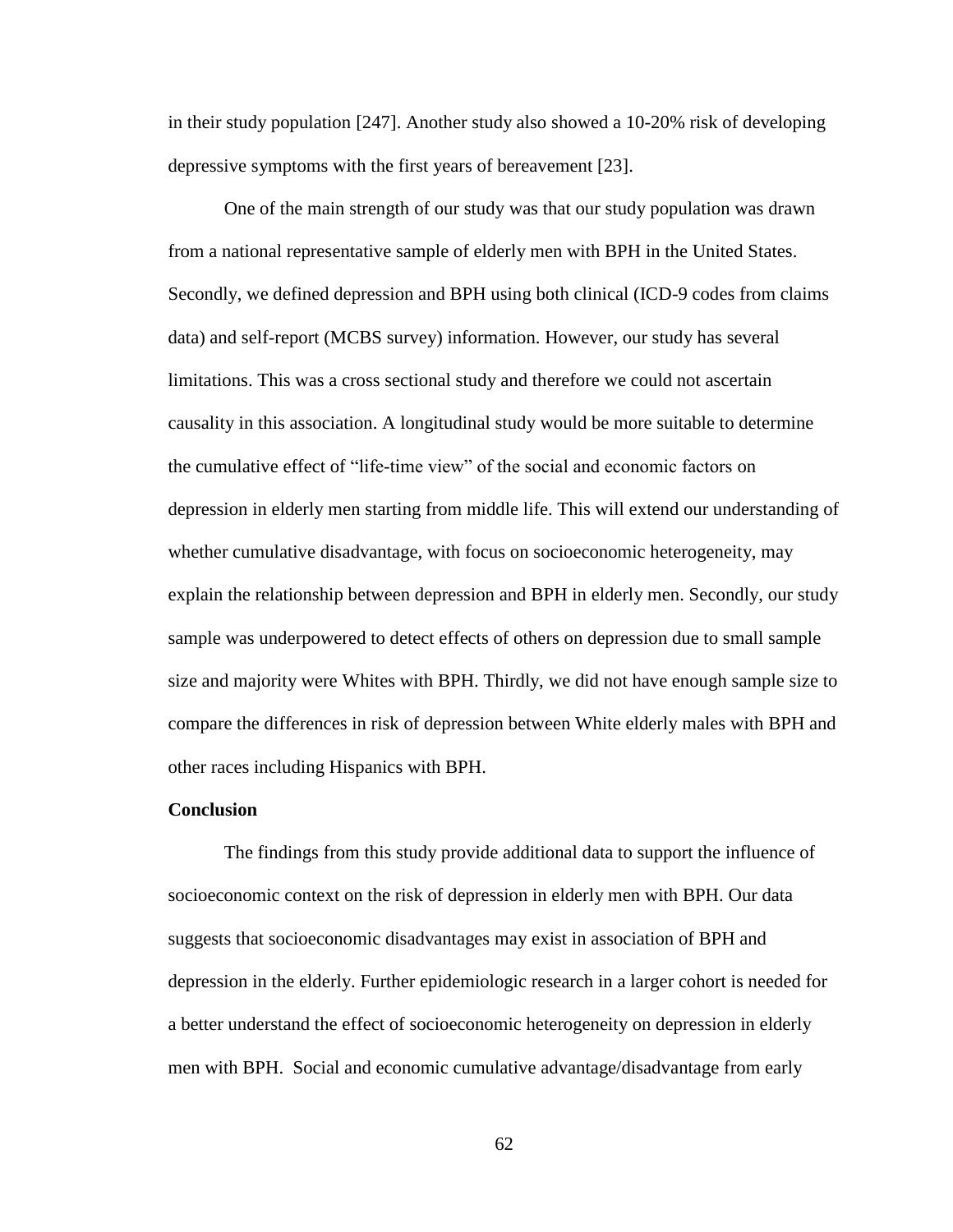lifetime may be plausible explanation of the difference in the health trajectory of the elderly population.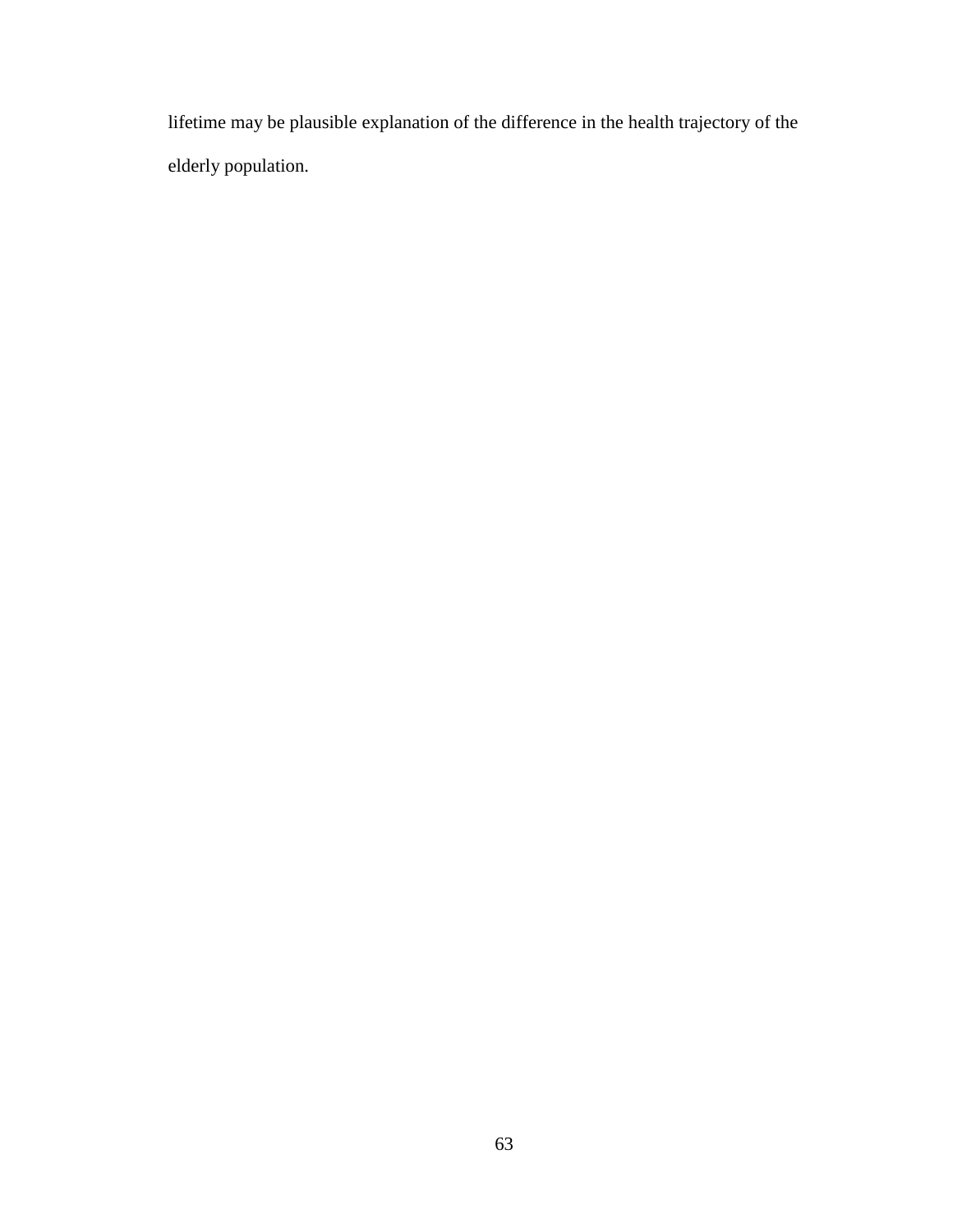### **CHAPTER 5**

## **CONCLUSION**

## **Dissertation summary**

Depression in the elderly is common among those with chronic diseases including cancer, diabetes, heart diseases and chronic obstructive airway diseases [1, 4, 23, 51, 69, 223]. Recently, several new reports suggested an effect of benign prostatic hyperplasia (BPH) on depression among aging men [108, 125-129]. BPH, a common problem with aging men, often presents with distressing lower urinary tract symptoms (such as frequent urination at night, difficulty in passing urine), which negatively affects the quality of life of elderly men [93-96, 98, 108, 125-129]. Studies that explored the association between BPH and depression in men are limited [108, 125-127]. However, these studies suggest that the risk of depression is higher among men with BPH or lower urinary tract symptoms, compared to those with no BPH [108, 125-127].

There are several research questions unanswered in the relationship between depression and elderly men and paucity of data remains an issue. We have tried to fill some gaps:

1. What is the prevalence of depression and BPH in elderly male Medicare beneficiaries, aged 65 years or above, and what factors are associated with depression reported among elderly male Medicare beneficiaries, 65 years or above, in the United States?

2. What is the rate of transition of elderly Medicare beneficiaries with no depression state to depression state and how does BPH influence the transition states of depression?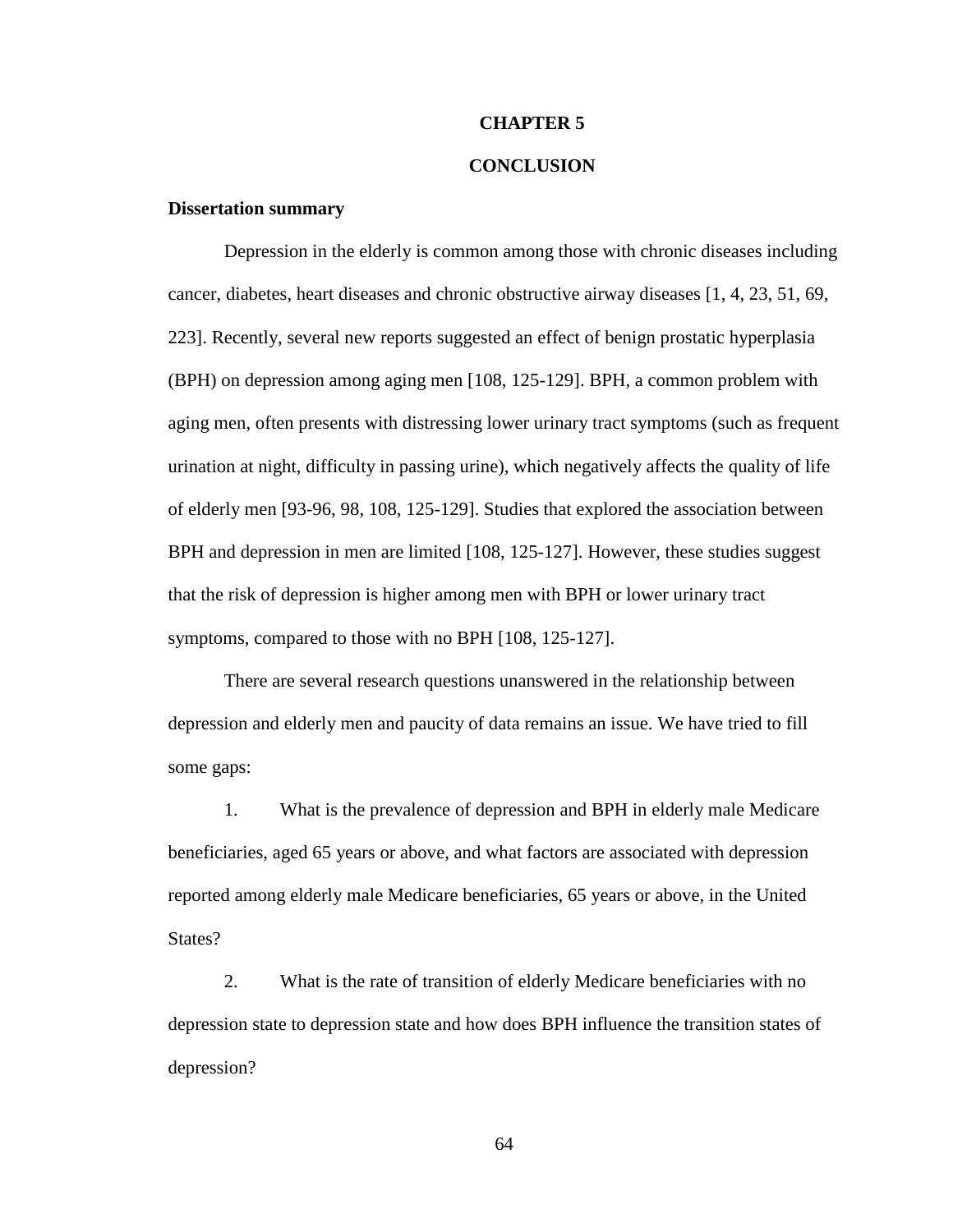3. Does socioeconomic disadvantage influence the occurrence of depression in aging with BPH?

We hypothesized that the risk of depression was higher among elderly with BPH compared to those without BPH. Our second hypothesis was that BPH influences the transition states of depression. We also hypothesized that there was a significant effect of socioeconomic disadvantage on depression in elderly men with benign prostatic hyperplasia.

We conducted our study using the Medicare Current Beneficiary Survey (MCBS) data and physicians' claims data from 2005 through 2009. The MCBS is a nationally representative data conducted by the Center for Medicare and Medicaid Services (CMS). From the MCBS survey data, we defined depression from survey questionnaires as follows: (1) Any respondent who reported sad or depressed "all of the time" or "most of the time" and (2) sad or depressed "some of the time" and loss of interest. The third definition of depression was based on the International Classification of Disease, ninth edition Clinical Modification (ICD-9-CM) codes reported in the claims data. [38] BPH was determined using the response to MCBS survey on whether "Past year respondent was told he had enlarged prostate/BPH" ("yes" or "no"). Second instrument was the clinically diagnosed BPH using the ICD-9-CM codes reported in the claims data. The MCBS survey data also contained information on socio-demographic characteristics and comorbidities including cancer other than skin cancer, arthritis, diabetes, heart diseases and mental health diseases other than depression. To address our second research question, we constructed transition time points using the year variable in the MCBS data. In addition, we defined Markov state for depression (no depression in both years, no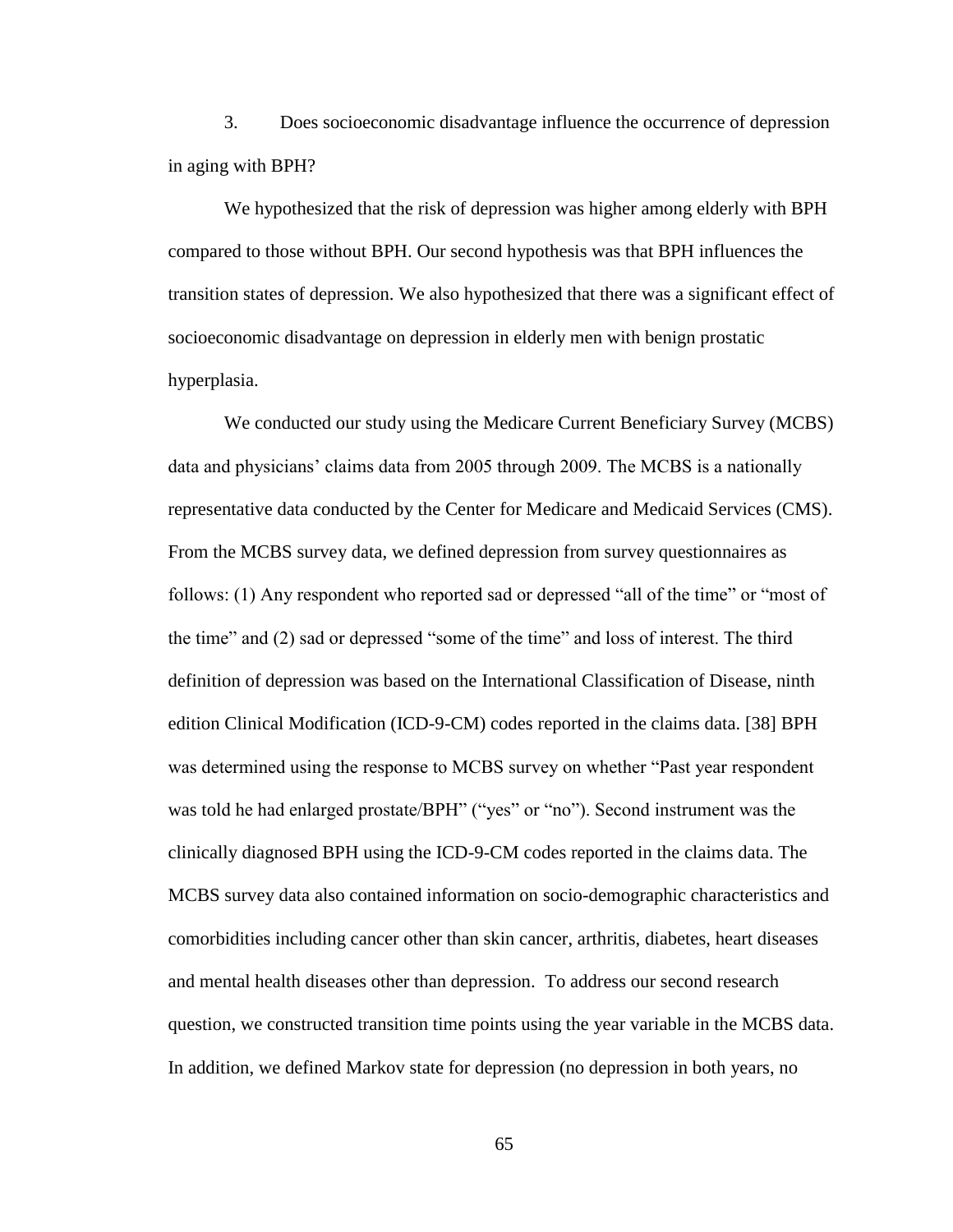depression to depression, depression to no depression, and persistent depression states), and BPH (no BPH for both years, no BPH to BPH, BPH to no BPH, and persistent BPH states).Our third research question was addressed using the sample of only elderly men with BPH.

The results showed a significantly higher risk of depression in elderly men with BPH compared to those without BPH. Even among those without coexisting medical conditions like cancer, diabetes, heart diseases, and arthritis, the risk of depression increased by 70% in those with BPH compared to elderly with no BPH. Further, having additional two or more comorbidities such as cancer, diabetes mellitus, and heart diseases increased the risk of depression by two folds in elderly with BPH compared with no BPH.

The second study revealed for the first time that the Markov process of depression is significantly influenced by the health status of BPH in elderly men. We observed the following in the transition analysis : 1) progressing from BPH to no-BPH Markov process significantly increased the transition rate from depressed to non-depressed states in elderly men, 2) having persistent BPH compared remaining with no-BPH is associated with about 40% increased risk of moving to persistent depression than remaining is nodepression state. 3), moving from no-BPH to BPH health state increased the transition rate from no-depression to depression state but not statistically significant. Our third study demonstrated that elderly men with BPH and high-income or high-education levels were at significantly lower risk of depression than those in the lower income group or low education levels. Overall being married provided a protective effect for depression than widowed or divorced/separated in the elderly male population.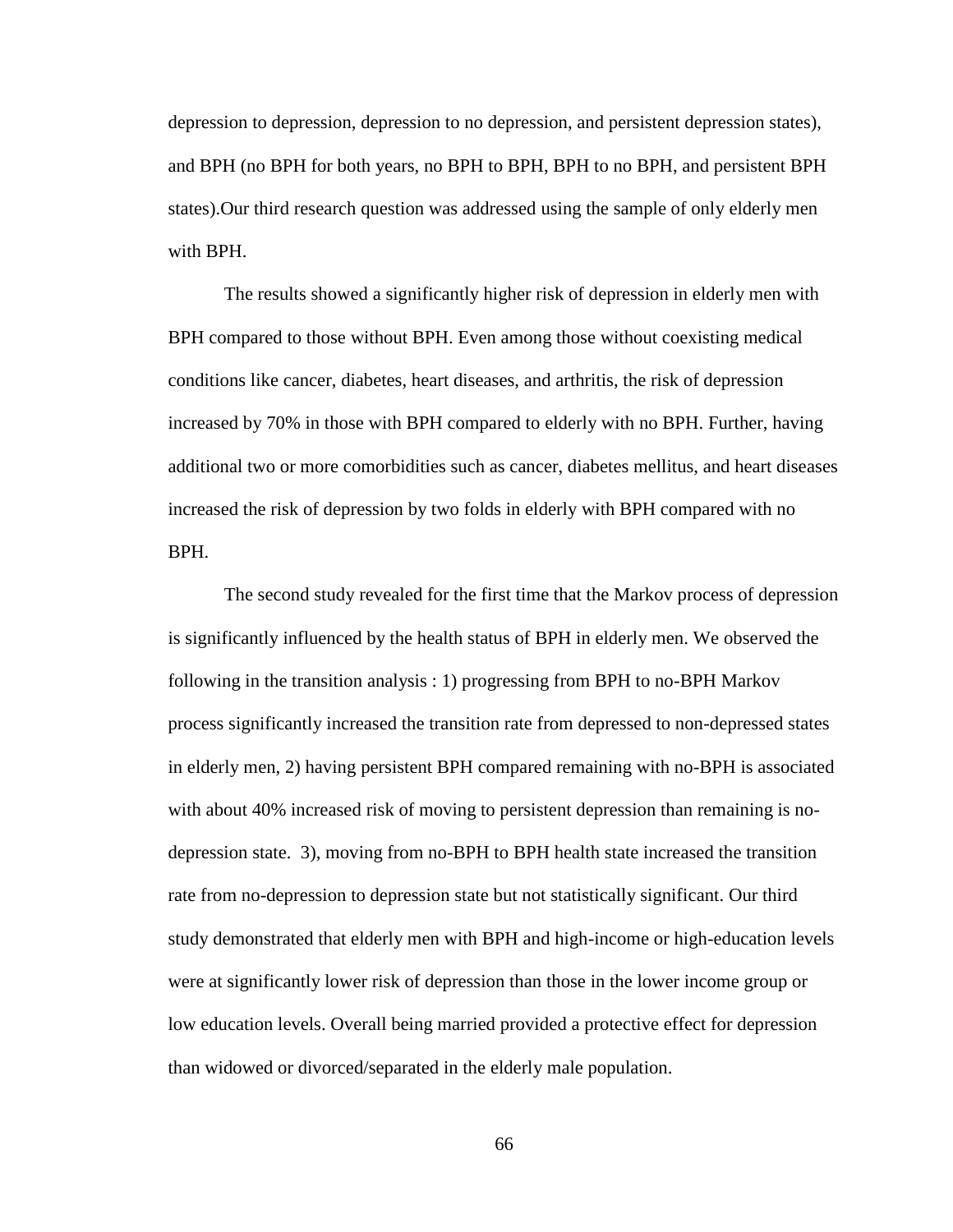## **Strengths and limitations**

The strengths of this dissertation research include: first, we used a cohort data from the survey conducted in a large national representative sample of elderly men in the United States. Second, definitions of the depression and BPH were done using both selfreported data and clinically confirmed diagnosis. The survey data was drawn from the MCBS data conducted yearly among elderly Medicare beneficiaries from ages 65 years or above, and among those with disability. The clinical information was obtained from the Medicare claims database built for billing purpose. The third strength of our study was using the Markov modelling approach to examine the relation between BPH status and depression progression in our study population. The time order established in the transition analysis may help establish a cause-effect relationship between BPH and depression in this study population. Unlike survival analysis, the Markov's modeling is a natural modeling technique with minimal assumptions. Lastly, we adjusted for characteristics like medical conditions (cancer, heart diseases, diabetes, arthritis and cancer), and socio-demographic variables that may confound the association between depression and BPH in elderly population.

The drawbacks of our study are: (1), our dataset was drawn from a short follow up data therefore detecting developments or changes in the characteristics of the target population at both the group and the individual level is difficult. (2) All our study subjects had either Medicare insurance or other private insurance, so findings may not be generalizable to the uninsured population of elderly men. (3) The racial distribution of the study population is skewed with Whites being disproportionately more than other races. This may have resulted in some of the findings observed in White elderly men with BPH.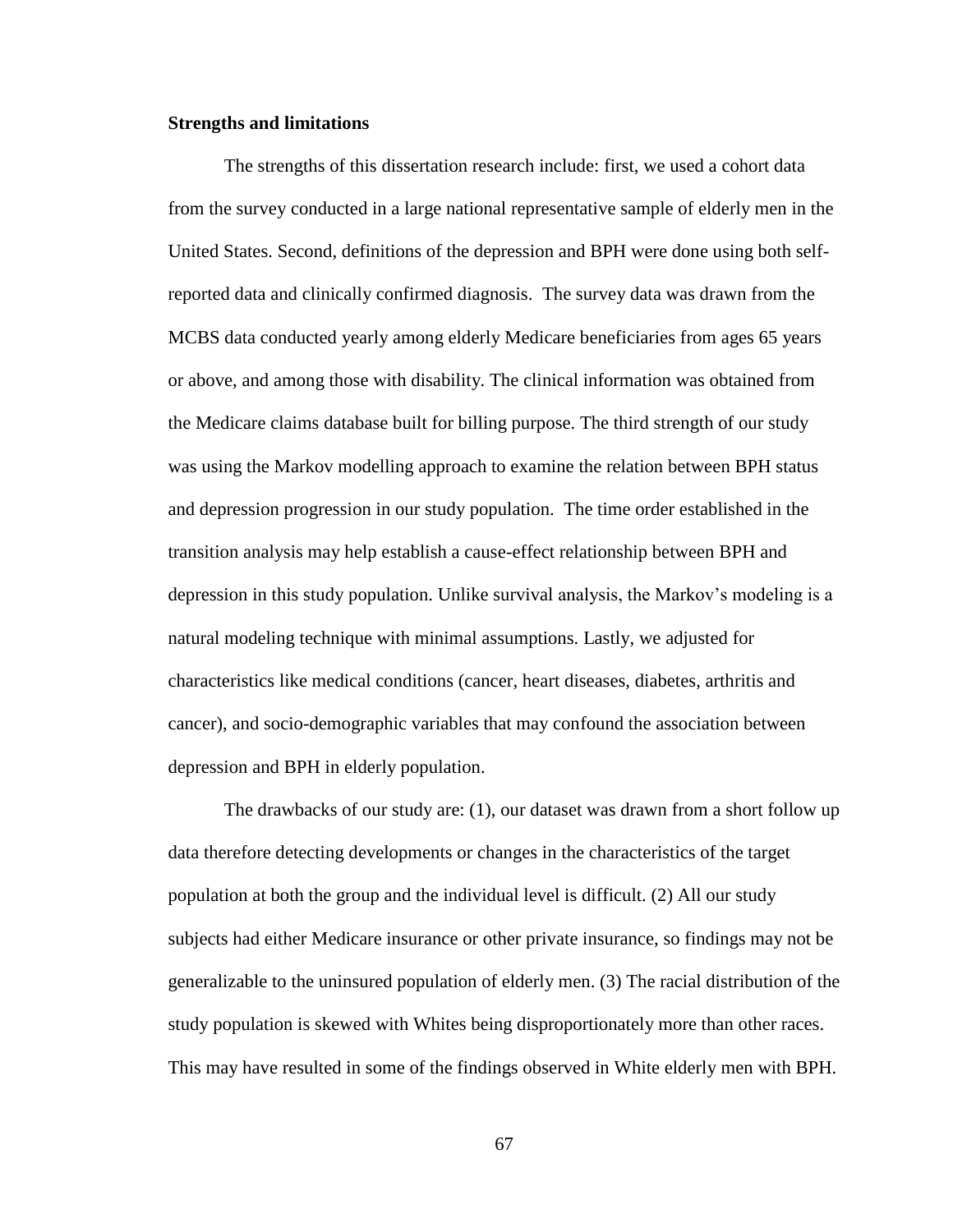Except for Blacks with BPH, we were unable to compare effects of socioeconomic heterogeneity between Whites men with BPH and other racial groups including Hispanics. (4) Information about LUTS symptoms and depression was not provided. Therefore, we could not assess the effect of severity of BPH on depression. (5) Several factors would have influenced the Markov process in our study. For instance, we did not control for factors such as whether the respondent was receiving treatment during the follow-up period, the type of treatment and treatment adherence that may have influenced progression of depression or BPH. (6) An important limitation of Markov model is the "memoryless" feature of Markov process, i.e. the probability of moving out is independent of the state the patients may have experienced before entering that state. Lastly, the sensitivity of depression screening used in the MCBS questionnaire is unknown.

#### **Clinical implications and recommendations**

Our findings have strong implications for clinical management of elderly men with depression. Evidence supports that depression is often undetected or undertreated in the clinics. In addition to chronic medical comorbidities in elderly men, the presence of BPH may significantly increase the risk of depression in this population. Therefore, elderly men with BPH should be carefully evaluated for depressive symptoms especially in the primary care settings to reduce further disability from persistence of BPH and depression. Findings from our transition analysis suggest that progressing from BPH health state to state without BPH is significantly associated with transition from depressed to non-depressed state. One of the possible explanations may be due to treatments received during the study period. However, our study suggests that prompt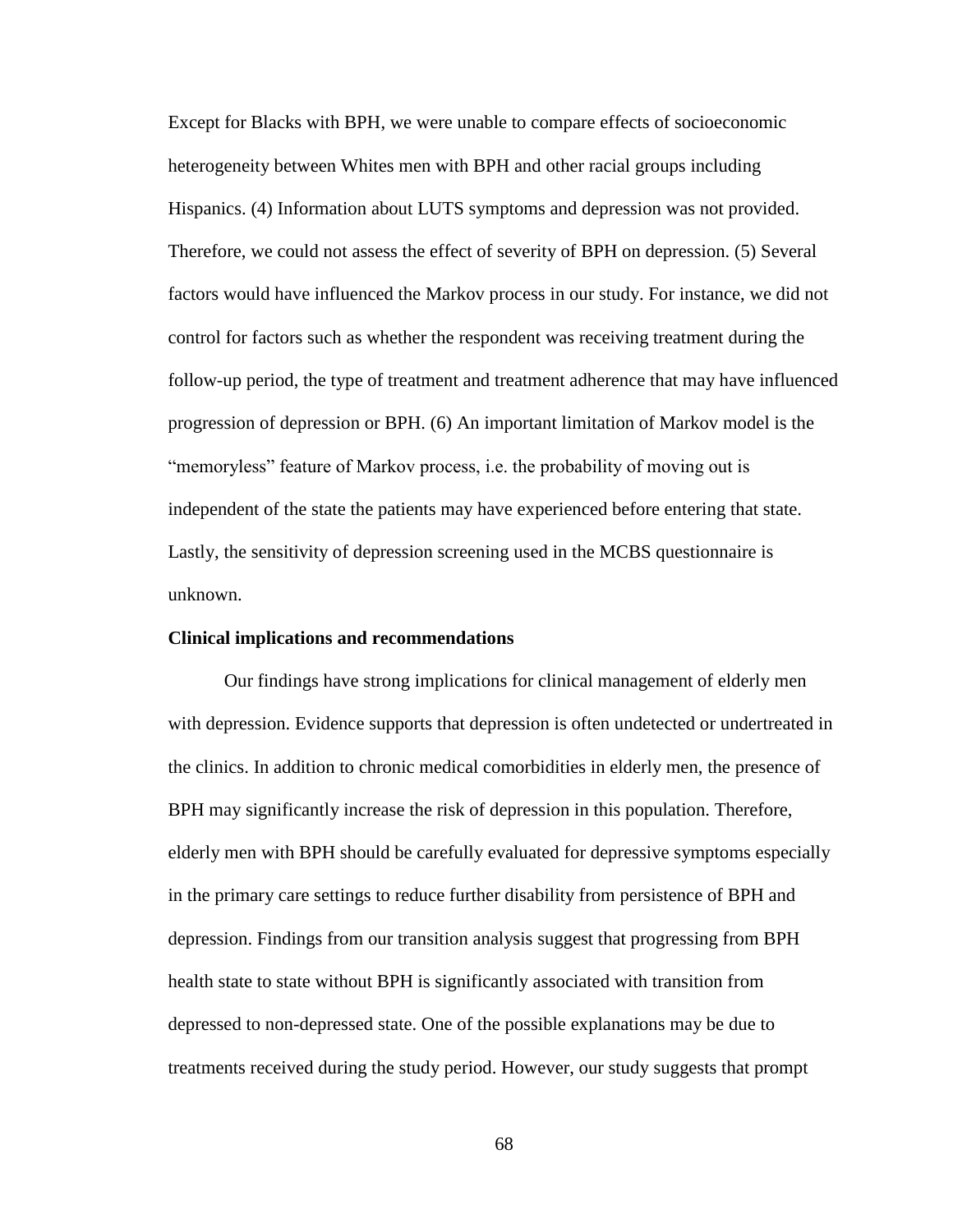corrective intervention for BPH symptoms may be needed to moderate the progression of depression in elderly men.

#### **Public health implication and recommendations**

In recent years, reports have suggested a growing population of aging people both in the US and elsewhere. This implies a possible rise in the prevalence of chronic diseases such as depression, diabetes mellitus, heart diseases, cancer, arthritis and mental health conditions. This dissertation addressed an important concern among aging men, the relationship between BPH and depression in late life. More research is necessary to understand the biological pathways and genetic explanation for the association of BPH and risk of depression in elderly men. Several reports suggest that depression is associated with disability and low health quality of life in the older population. Therefore, we recommend that adequate research in this area is critical to mitigate the impact of BPH and depression on the quality of life of the aging men.

#### **Suggestions for future research**

This is the first attempt that explored the transition probability of Markov processes of depression and BPH in the population of US elderly men. We found that BPH states as well as socioeconomic indices significantly influence the progression of depression in elderly men. However, further research applying other epidemiological methods and socioeconomic indices is needed to validate our findings in a different population. In addition, epidemiologic research with a focus on cumulative advantage/disadvantage from early lifetime should be considered to get a better understanding of health trajectory in the elderly population. Lastly, future research could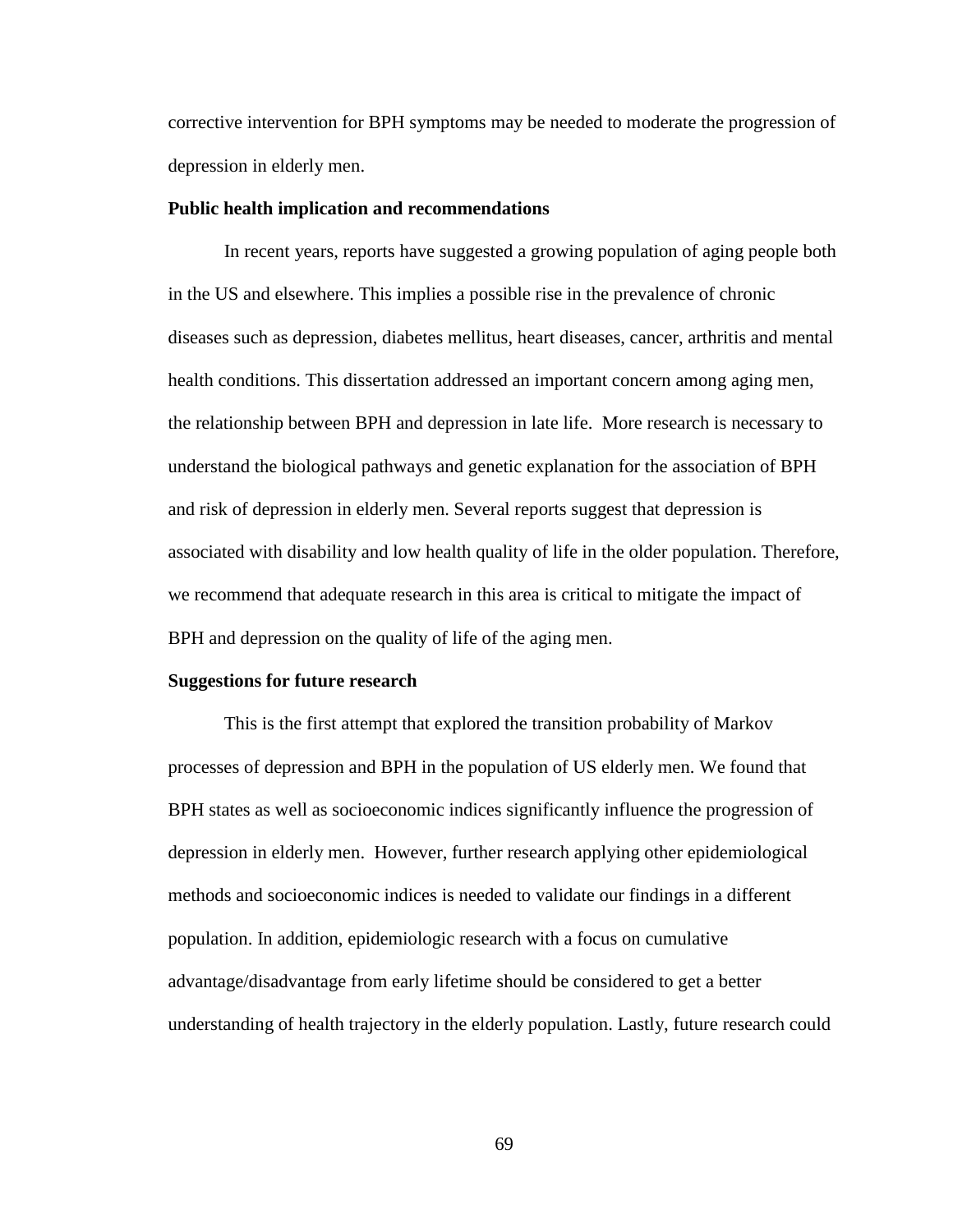explore how the severity of lower urinary tract symptoms of BPH could affect the transition in depression severity.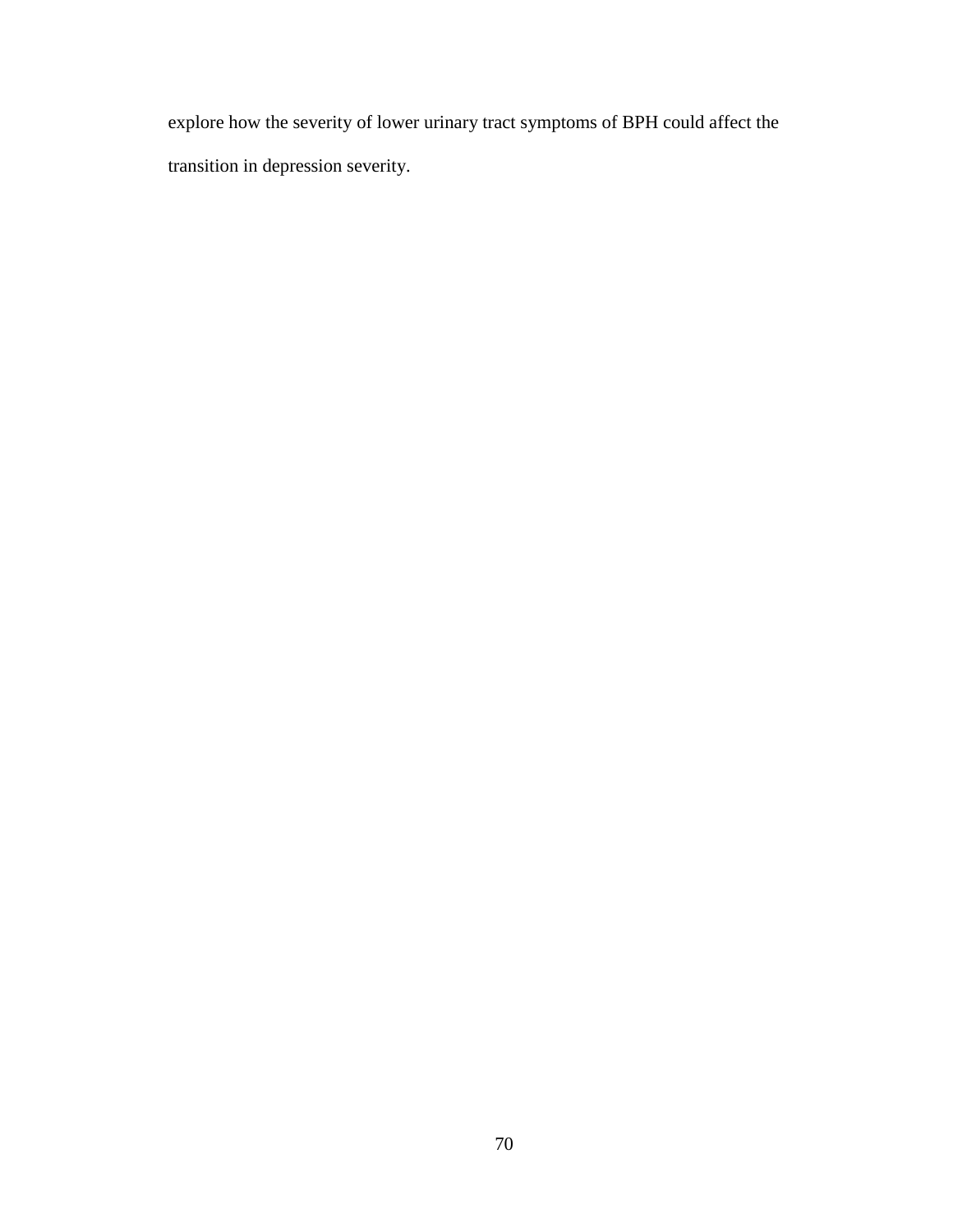### **GLOSSARY**

Depression: is a mood disorder that causes a persistent feeling of sadness and loss of interest.

Late life depression (LLD): First diagnosis of depression after 65 years old

Benign prostatic hyperplasia (BPH): Noncancerous-enlargement of the prostate gland. Also referred to as benign prostatic enlargement

Lower urinary tract symptoms (LUTS): refers to symptoms due to abnormality or compression of the ureters, urinary bladder and urethra resulting in poor stream, hesitancy, terminal dribbling and incomplete voiding.

Chronic diseases: Medical conditions lasting for more than three months

Beneficiary: Refers to anyone enrolled in Medicare, regardless of use of services

Chronic obstructive airway disease: Refer to a group of lung diseases that block airflow and make breathing difficult. Examples are emphysema and chronic bronchitis

Diabetes mellitus: A group of diseases that affect how the human body uses glucose, commonly called blood sugar. This condition includes Type 1 and II diabetes

Heart disease: is one of several cardiovascular diseases (diseases of the heart and blood vessel system) affecting the heart. Other cardiovascular diseases include stroke, high blood pressure, angina (chest pain), and rheumatic heart disease.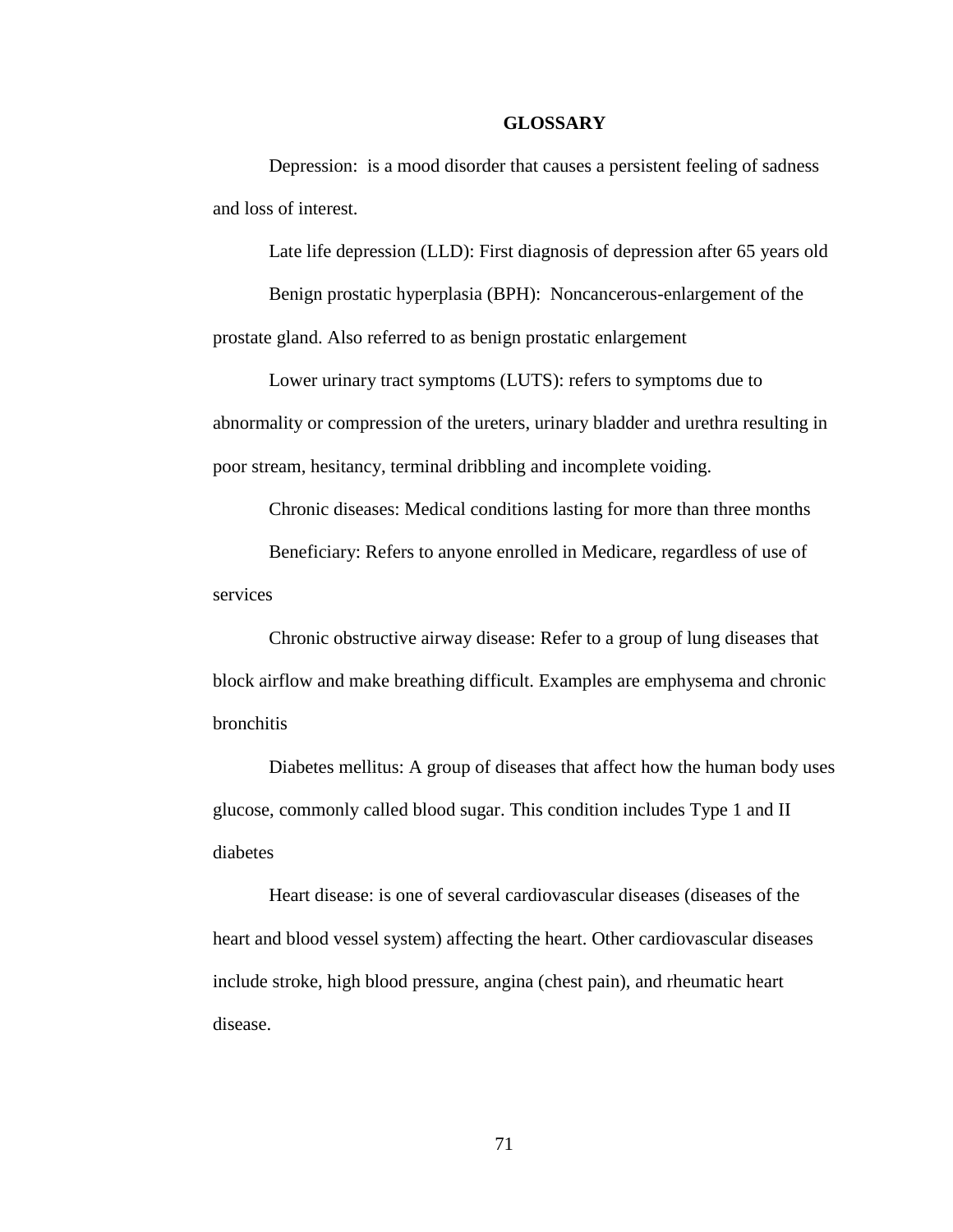Osteoarthritis: degeneration of joint cartilage and the underlying bone. It is commonly associated with aging. It causes pain and stiffness, especially in the hip, knee, and thumb joints. Also referred to as arthritis

Cancer: Diseases characterized by the development of abnormal cells that divide uncontrollably and have the ability to penetrate and destroy normal body tissue.

Comorbidity: The presence of one or more additional disorders (or diseases) co-occurring with a primary disease or disorder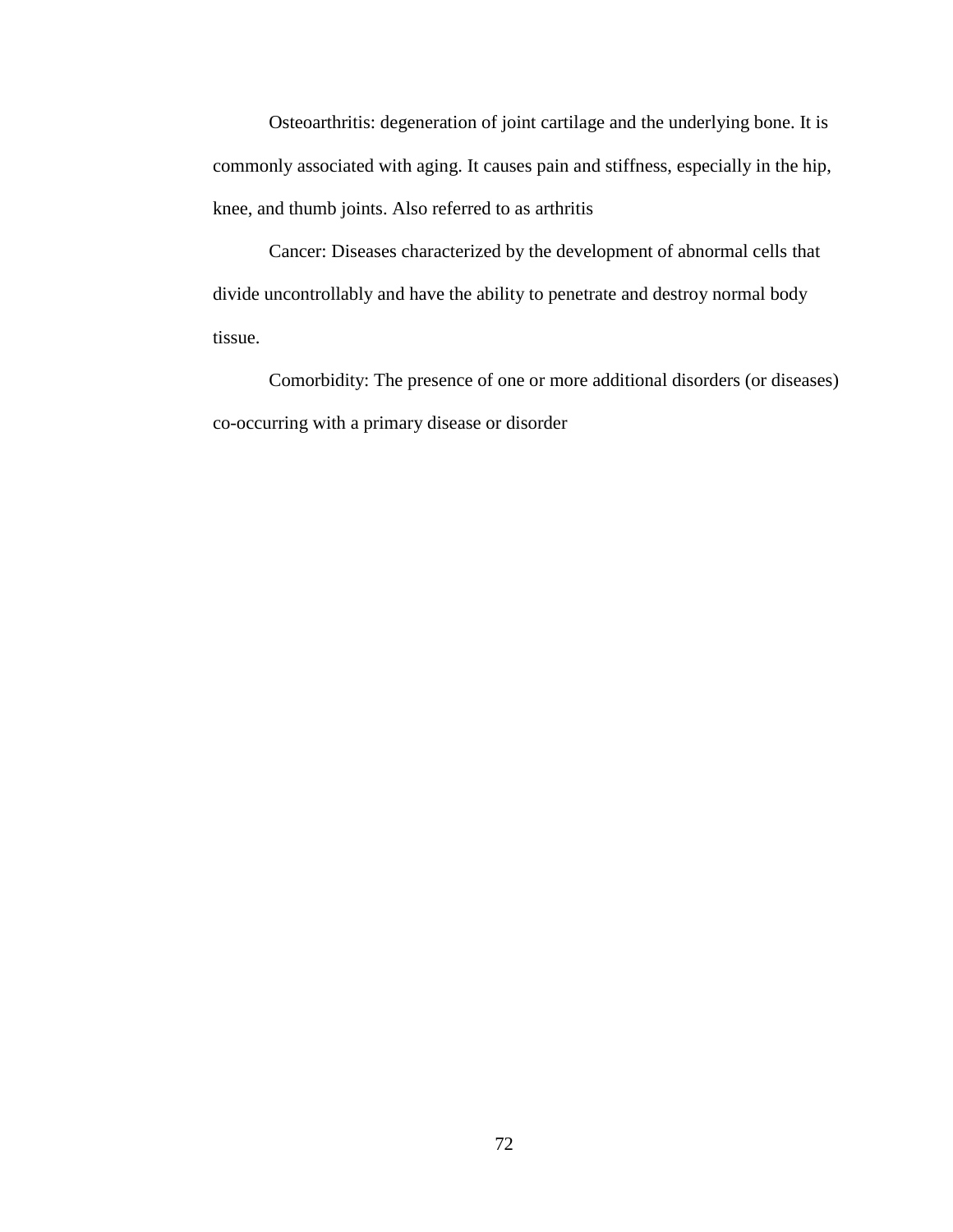# **REFERENCES**

- 1. Gellis, Z. D. Mental and emotional problems in older adults. In B. Berkman (Ed.), Handbook of social work in health and aging (pp. 129-139). New York: Oxford University Press, 2006. Print.
- 2. Bruce, M.L., et al., Major depression in elderly home health care patients. Am J Psychiatry, 2002. **159**(8): p. 1367-74.
- 3. Alexopoulos, G.S., et al., Comorbidity of late life depression: an opportunity for research on mechanisms and treatment. Biol Psychiatry, 2002. **52**(6): p. 543-58.
- 4. Blazer, D.G., Depression in late life: review and commentary. J Gerontol A Biol Sci Med Sci, 2003. **58**(3): p. 249-65.
- 5. Steinman, L.E., et al., Recommendations for treating depression in communitybased older adults. American journal of preventive medicine, 2007. **33**(3): p. 175- 181.
- 6. McCracken, C. F., Boneham, M. A., Copeland, J. R., Williams, K. E., Wilson, K., Scott, A., ... & Cleave, N. (1997). Prevalence of dementia and depression among elderly people in black and ethnic minorities. The British Journal of Psychiatry, 171(3), 269-273.
- 7. Unutzer, J., et al., Collaborative care management of late-life depression in the primary care setting: a randomized controlled trial. JAMA, 2002. **288**(22): p. 2836-45.
- 8. World Health Organization. (September 2013). Mental health and older adults (Fact sheet N°381). Retrieved from <http://www.who.int/mediacentre/factsheets/fs381/en/> . Accessed 11/20/2013.
- 9. Schoevers, R.A., et al., Prevention of late-life depression in primary care: do we know where to begin? Am J Psychiatry, 2006. **163**(9): p. 1611-21.
- 10. Beekman, A.T., et al., Consequences of major and minor depression in later life: a study of disability, well-being and service utilization. Psychol Med, 1997. **27**(6): p. 1397-409.
- 11. Reynolds, C.F., 3rd, Paroxetine treatment of depression in late life. Psychopharmacol Bull, 2003. **37 Suppl 1**: p. 123-34.
- 12. Brown, E.S., F.P. Varghese, and B.S. McEwen, Association of depression with medical illness: does cortisol play a role? Biol Psychiatry, 2004. **55**(1): p. 1-9.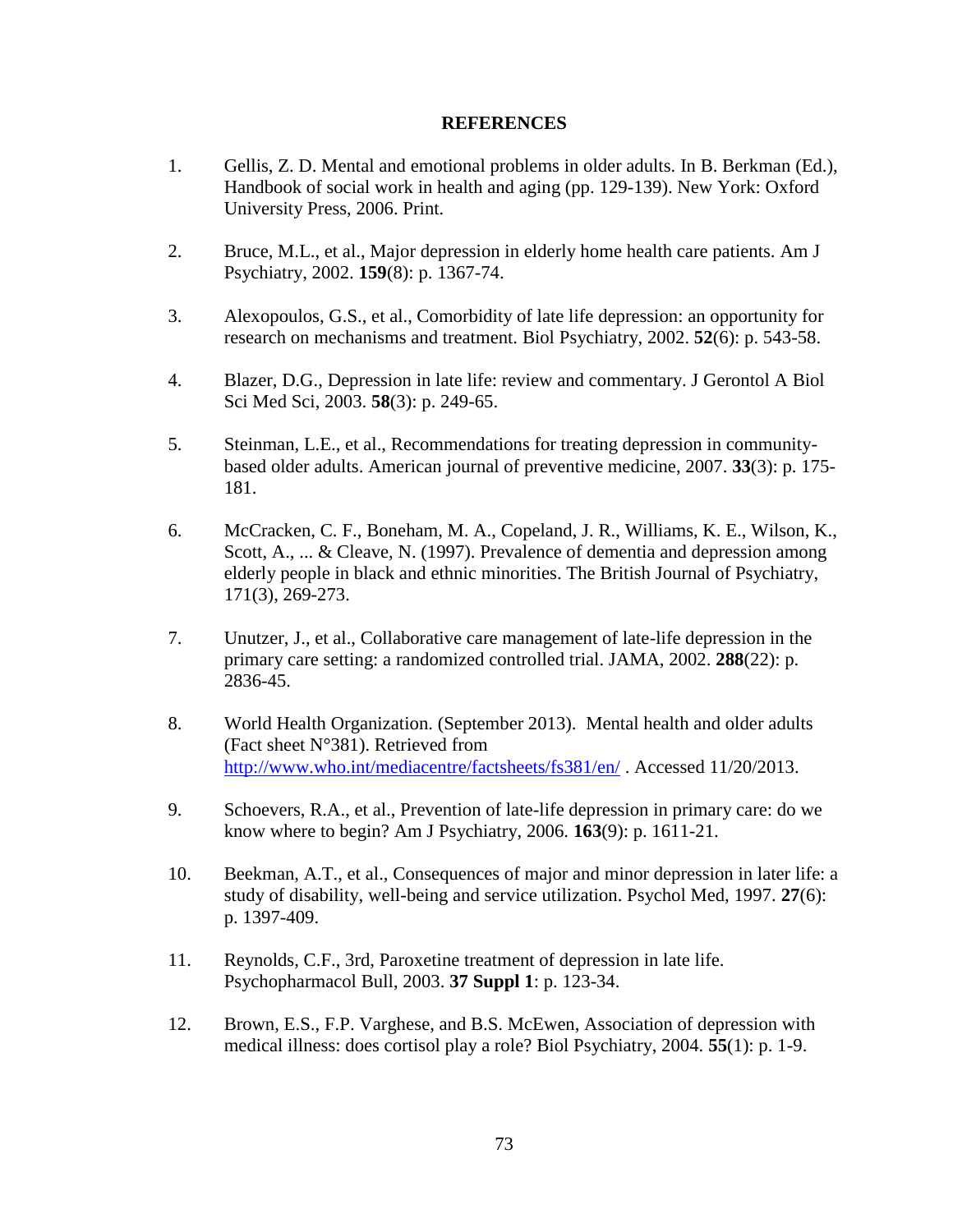- 13. Krishnan, K.R., et al., Comorbidity of depression with other medical diseases in the elderly. Biol Psychiatry, 2002. **52**(6): p. 559-88.
- 14. Alexopoulos, G.S., Frontostriatal and limbic dysfunction in late-life depression. Am J Geriatr Psychiatry, 2002. **10**(6): p. 687-95.
- 15. Alexopoulos, G.S., Depression in the elderly. Lancet, 2005. **365**(9475): p. 1961- 70.
- 16. Fann, J.R., M.Y. Fan, and J. Unutzer, Improving primary care for older adults with cancer and depression. J Gen Intern Med, 2009. **24 Suppl 2**: p. S417-24.
- 17. Eckhardt, M.D., et al., Prevalence and bothersomeness of lower urinary tract symptoms in benign prostatic hyperplasia and their impact on well-being. J Urol, 2001. **166**(2): p. 563-8.
- 18. Eckhardt, M.D., G.E. van Venrooij, and T.A. Boon, Symptoms and quality of life versus age, prostate volume, and urodynamic parameters in 565 strictly selected men with lower urinary tract symptoms suggestive of benign prostatic hyperplasia. Urology, 2001. **57**(4): p. 695-700.
- 19. O'Leary, M.P., et al., Improvements in benign prostatic hyperplasia-specific quality of life with dutasteride, the novel dual 5alpha-reductase inhibitor. BJU Int, 2003. **92**(3): p. 262-6.
- 20. Barry, M.J., Evaluation of symptoms and quality of life in men with benign prostatic hyperplasia. Urology, 2001. **58**(6 Suppl 1): p. 25-32; discussion 32.
- 21. Llewellyn-Jones, R.H. and J. Snowdon, Depression in nursing homes: ensuring adequate treatment. CNS Drugs, 2007. **21**(8): p. 627-40.
- 22. Bruce, M.L. and J.L. Pearson, Designing an intervention to prevent suicide: PROSPECT (Prevention of suicide in primary care elderly: Collaborative trial). Dialogues in Clinical Neuroscience, 1999. **1**(2): p. 100.
- 23. Alexopoulos, G.S., Depression in the elderly. The lancet, 2005. **365**(9475): p. 1961-1970.
- 24. Dwight‐Johnson, M., et al., Treatment preferences among depressed primary care patients. Journal of general internal medicine, 2000. **15**(8): p. 527-534.
- 25. Kales, H.C. and A.M. Mellow, Race and depression: does race affect the diagnosis and treatment of late-life depression? Geriatrics, 2006. **61**(5): p. 18-21.
- 26. Kales, H.C., et al., Effect of race and sex on primary care physicians' diagnosis and treatment of late-life depression. J Am Geriatr Soc, 2005. **53**(5): p. 777-84.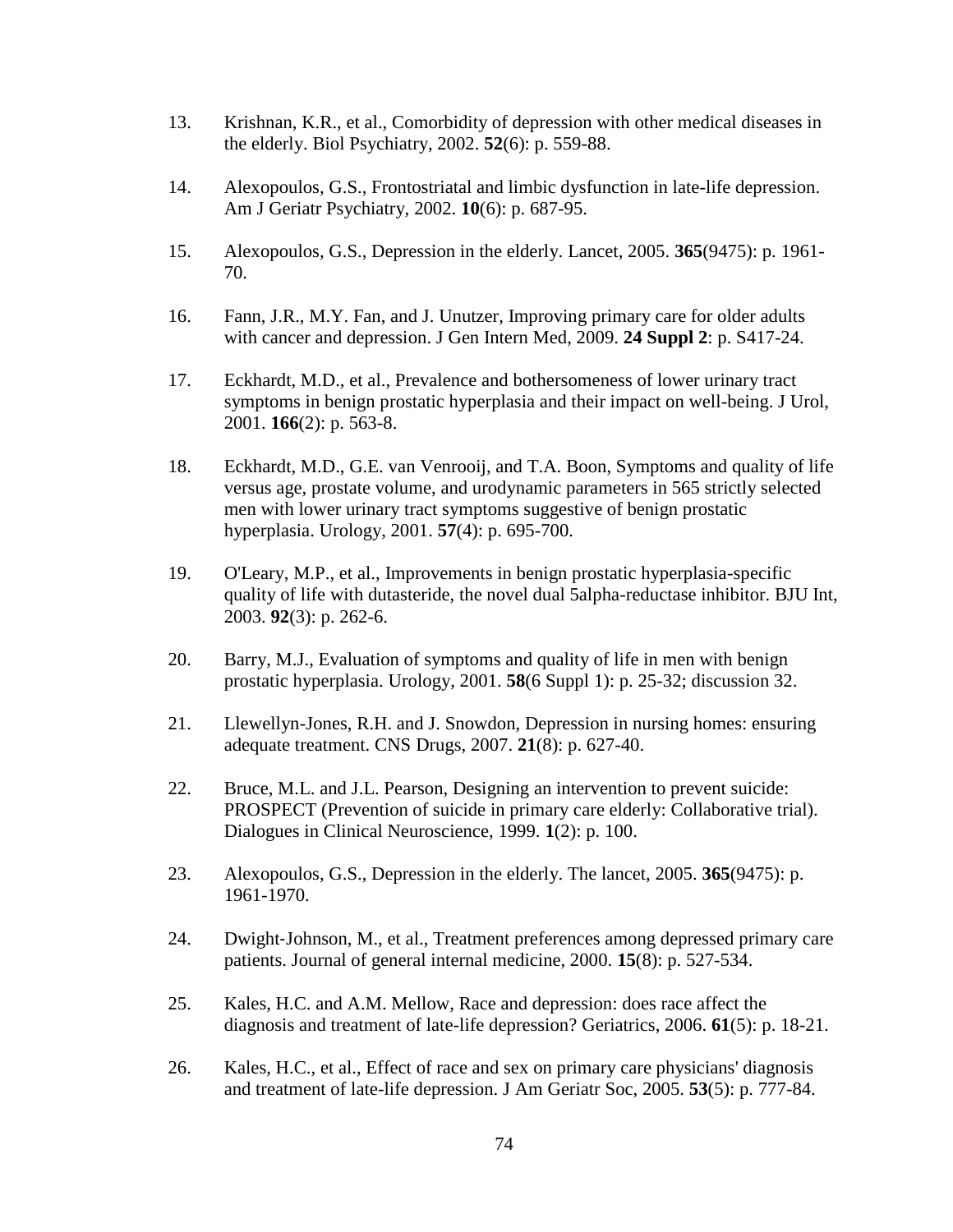- 27. Harman, J.S., et al., Primary care physicians attitude toward diagnosis and treatment of late-life depression. CNS Spectr, 2002. **7**(11): p. 784-90.
- 28. Roose, S.P., et al., Contemporary issues in the diagnosis and treatment of late-life depression. J Am Med Dir Assoc, 2002. **3**(4 Suppl): p. H26-9.
- 29. Kales, H.C. and M. Valenstein, Complexity in late-life depression: impact of confounding factors on diagnosis, treatment, and outcomes. J Geriatr Psychiatry Neurol, 2002. **15**(3): p. 147-55.
- 30. APA., American Psychiatric Association: Diagnostic and statistical manual of mental disorders. 4th ed, text revision. Washington, DC: American Psychiatric Press;. 2000.
- 31. Center for Disease Control and Prevention (CDC). (Reviewed: May 2, 2012) Healthy Aging. Depression is Not a Normal Part of Growing Older. Retrived from [http://www.cdc.gov/aging/mentalhealth/depression.htm.](http://www.cdc.gov/aging/mentalhealth/depression.htm) Accessed 12/13/2013.
- 32. Dunner, D.L., Treatment considerations for depression in the elderly. CNS Spectr, 2003. **8**(12 Suppl 3): p. 14-9.
- 33. Chan, S.S., et al., Prevalence of clinically significant depressive symptoms in an epidemiologic sample of community-dwelling elders with milder forms of cognitive impairment in Hong Kong SAR. Int J Geriatr Psychiatry, 2008. **23**(6): p. 611-7.
- 34. Sokoya, O.O. and O. Baiyewu, Geriatric depression in Nigerian primary care attendees. Int J Geriatr Psychiatry, 2003. **18**(6): p. 506-10.
- 35. Wang, J.J., M. Snyder, and M. Kaas, Stress, loneliness, and depression in Taiwanese rural community-dwelling elders. Int J Nurs Stud, 2001. **38**(3): p. 339- 47.
- 36. Lai, D.W., Measuring depression of elderly Chinese Americans: a replication study. Home Health Care Serv Q, 2003. **22**(2): p. 69-85.
- 37. Argyriadou, S., et al., Dementia and depression: two frequent disorders of the aged in primary health care in Greece. Fam Pract, 2001. **18**(1): p. 87-91.
- 38. Sukegawa, T., et al., Sleep disturbances and depression in the elderly in Japan. Psychiatry Clin Neurosci, 2003. **57**(3): p. 265-70.
- 39. Lenoir, H., et al., Depression history, depressive symptoms, and incident dementia: the 3C Study. J Alzheimers Dis, 2011. **26**(1): p. 27-38.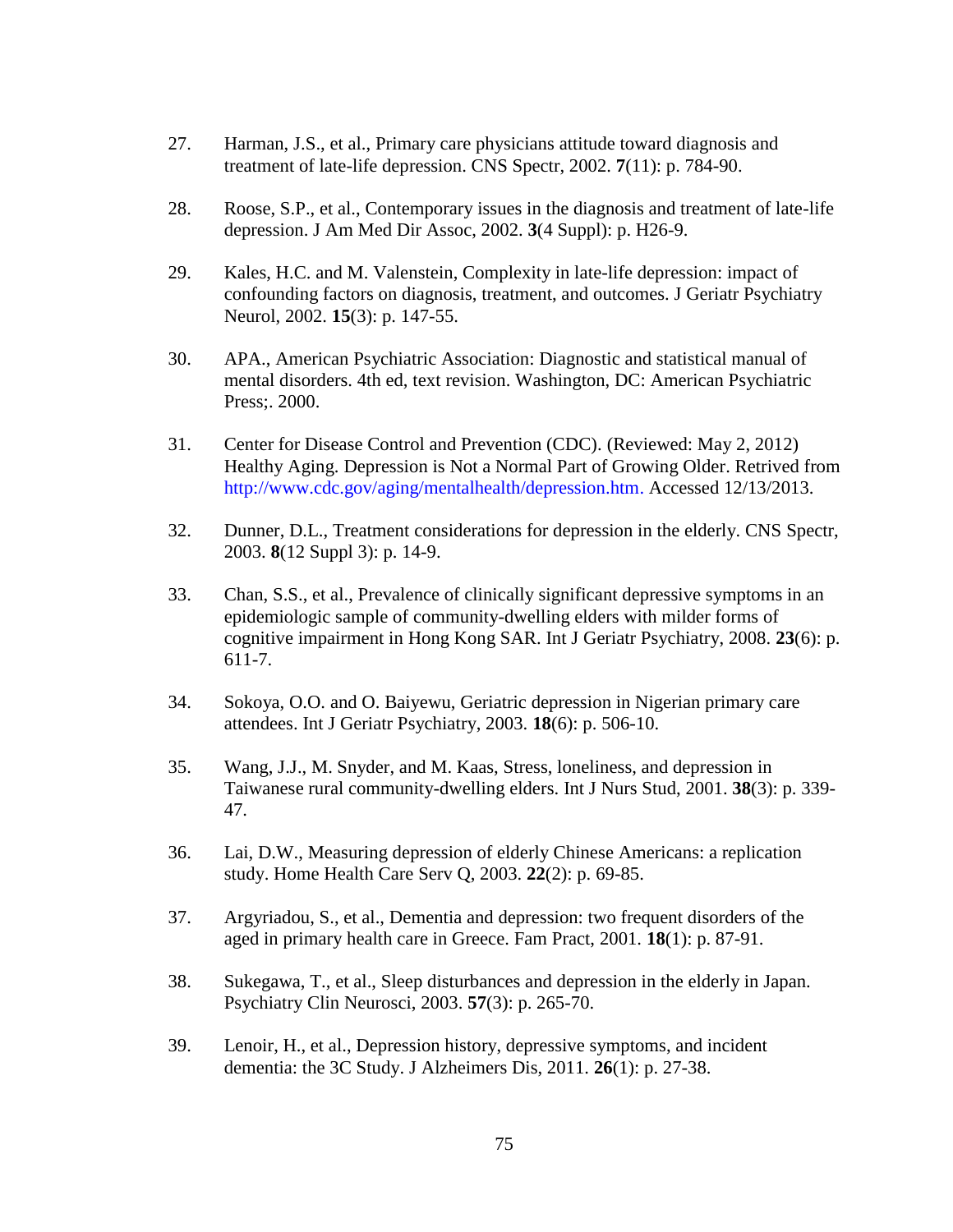- 40. Williams, J.W., Jr., et al., Identifying depression in primary care: a literature synthesis of case-finding instruments. Gen Hosp Psychiatry, 2002. **24**(4): p. 225- 37.
- 41. Watson, L.C. and M.P. Pignone, Screening accuracy for late-life depression in primary care: a systematic review. J Fam Pract, 2003. **52**(12): p. 956-64.
- 42. Pignone, M.P., et al., Screening for depression in adults: a summary of the evidence for the U.S. Preventive Services Task Force. Ann Intern Med, 2002. **136**(10): p. 765-76.
- 43. Young, A.S., et al., Persistent depression and anxiety in the United States: prevalence and quality of care. Psychiatr Serv, 2008. **59**(12): p. 1391-8.
- 44. Steffens, D.C., et al., Prevalence of depression and its treatment in an elderly population: the Cache County study. Arch Gen Psychiatry, 2000. **57**(6): p. 601-7.
- 45. Steffens, D.C., et al., Prevalence of depression among older Americans: the Aging, Demographics and Memory Study. Int Psychogeriatr, 2009. **21**(5): p. 879- 88.
- 46. Steffens, D.C., et al., Prevalence of depression among older Americans: the Aging, Demographics and Memory Study. International Psychogeriatrics, 2009. **21**(05): p. 879-888.
- 47. Center For Disease Control and Prevention (CDC, QuickStats: Prevalence of Current Depression\* Among Persons Aged  $\geq$ 12 Years, by Age Group and Sex — United States, National Health and Nutrition Examination Survey, 2007–2010
- 48. Bryant, C., H. Jackson, and D. Ames, The prevalence of anxiety in older adults: methodological issues and a review of the literature. J Affect Disord, 2008. **109**(3): p. 233-50.
- 49. Pirkis, J., et al., The community prevalence of depression in older Australians. J Affect Disord, 2009. **115**(1-2): p. 54-61.
- 50. Blazer, D.G., Self-efficacy and depression in late life: a primary prevention proposal. Aging Ment Health, 2002. **6**(4): p. 315-24.
- 51. Bryant, C., H. Jackson, and D. Ames, Depression and anxiety in medically unwell older adults: prevalence and short-term course. Int Psychogeriatr, 2009. **21**(4): p. 754-63.
- 52. Jongenelis, K., et al., Prevalence and risk indicators of depression in elderly nursing home patients: the AGED study. J Affect Disord, 2004. **83**(2-3): p. 135- 42.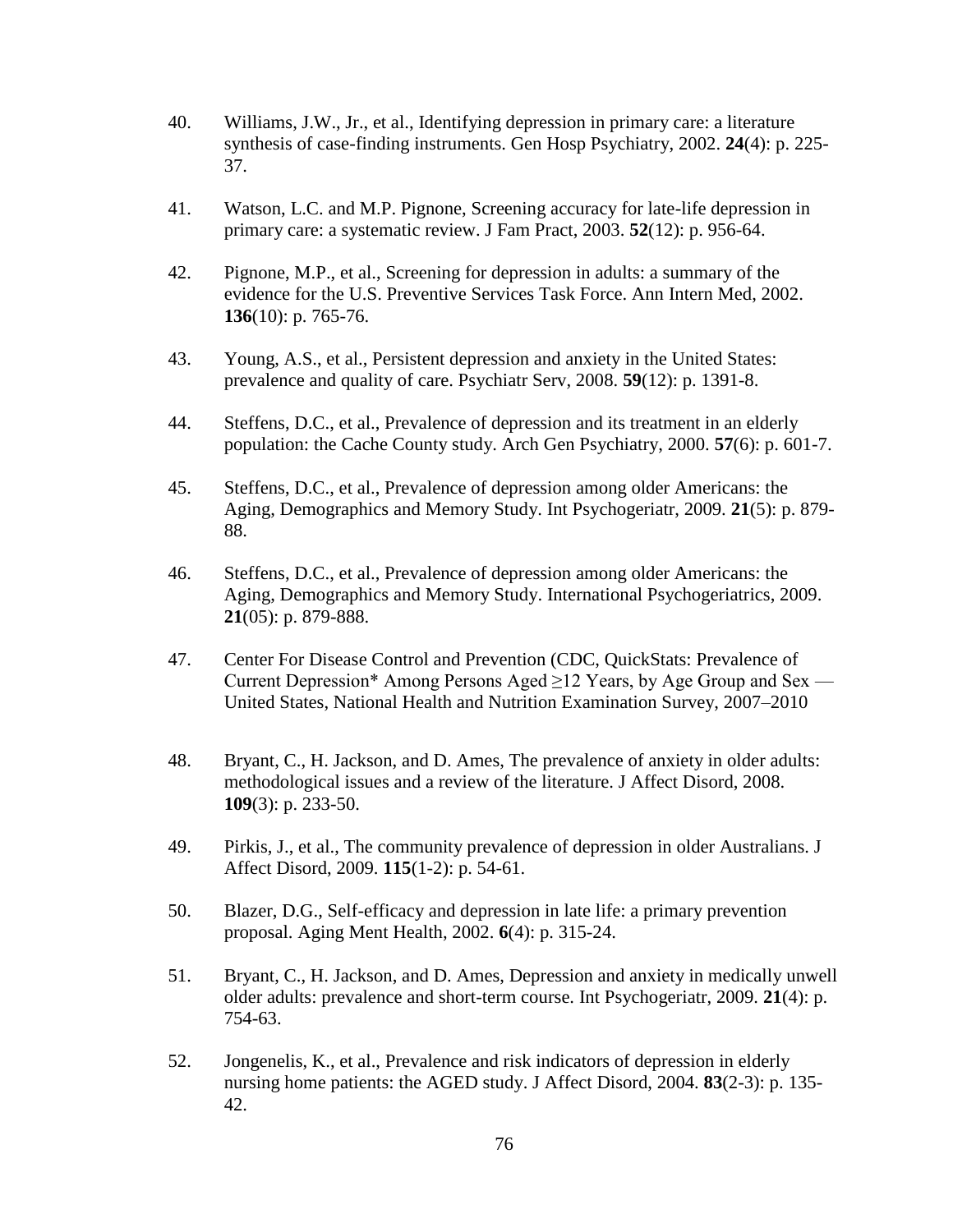- 53. Payne, J.L., et al., Incidence, prevalence, and outcomes of depression in residents of a long-term care facility with dementia. Int J Geriatr Psychiatry, 2002. **17**(3): p. 247-53.
- 54. Kurlowicz, L.H., et al., A psychometric evaluation of the Cornell Scale for Depression in Dementia in a frail, nursing home population. Am J Geriatr Psychiatry, 2002. **10**(5): p. 600-8.
- 55. Kurlowicz, L., The geriatric depression scale. Home Care Provid, 2000. **5**(2): p. 76-7.
- 56. Jongenelis, K., et al., [Depression among older nursing home patients. A review]. Tijdschr Gerontol Geriatr, 2003. **34**(2): p. 52-9.
- 57. Cepoiu, M., et al., Recognition of depression by non-psychiatric physicians--a systematic literature review and meta-analysis. J Gen Intern Med, 2008. **23**(1): p. 25-36.
- 58. Cepoiu, M., et al., Recognition of depression in older medical inpatients. J Gen Intern Med, 2007. **22**(5): p. 559-64.
- 59. Djernes, J.K., Prevalence and predictors of depression in populations of elderly: a review. Acta Psychiatr Scand, 2006. **113**(5): p. 372-87.
- 60. Scott, D. and B. Happell, Utilization and perceptions of primary health care services in Australian adults with mental illness. Popul Health Manag, 2013. **16**(3): p. 208-13.
- 61. Crabb, R. and J. Hunsley, Utilization of mental health care services among older adults with depression. J Clin Psychol, 2006. **62**(3): p. 299-312.
- 62. Neese, J.B., I.L. Abraham, and K.C. Buckwalter, Utilization of mental health services among rural elderly. Arch Psychiatr Nurs, 1999. **13**(1): p. 30-40.
- 63. Glaesmer, H., et al., [The impact of mental disorders on health care utilization and illness behaviour in the elderly]. Psychiatr Prax, 2008. **35**(4): p. 187-93.
- 64. Egede, L.E., Major depression in individuals with chronic medical disorders: prevalence, correlates and association with health resource utilization, lost productivity and functional disability. Gen Hosp Psychiatry, 2007. **29**(5): p. 409- 16.
- 65. Burns, M.J., V.A. Cain, and B.A. Husaini, Depression, service utilization, and treatment costs among Medicare elderly: gender differences. Home Health Care Serv Q, 2001. **19**(3): p. 35-44.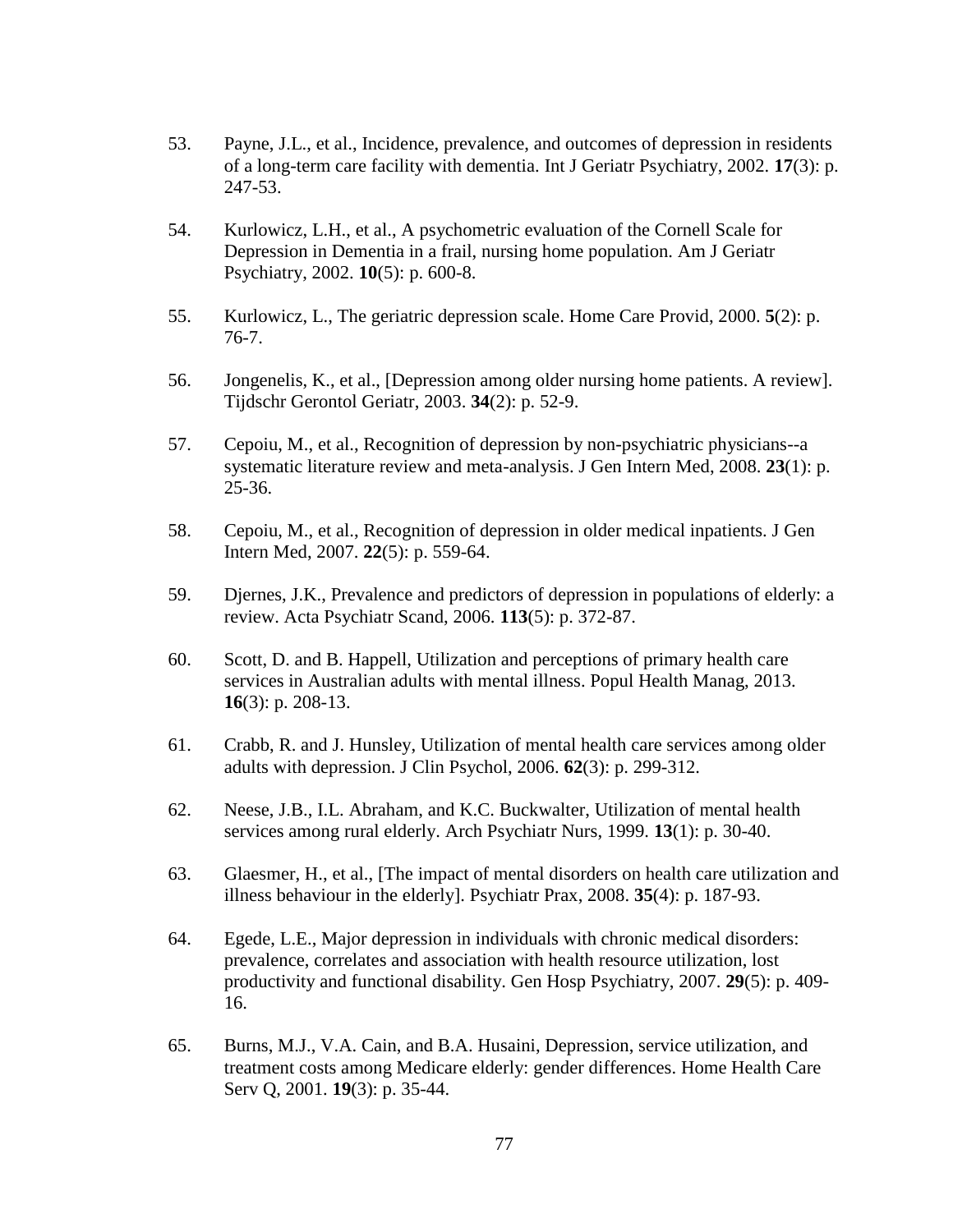- 66. Luber, M.P., et al., Depression and service utilization in elderly primary care patients. Am J Geriatr Psychiatry, 2001. **9**(2): p. 169-76.
- 67. Egede, L.E., Diabetes, major depression, and functional disability among US adults. Diabetes care, 2004. **27**(2): p. 421-428.
- 68. Egede, L.E., Major depression in individuals with chronic medical disorders: prevalence, correlates and association with health resource utilization, lost productivity and functional disability. General hospital psychiatry, 2007. **29**(5): p. 409-416.
- 69. Blazer, D.G., 2nd and C.F. Hybels, Origins of depression in later life. Psychol Med, 2005. **35**(9): p. 1241-52.
- 70. Baldwin, R., Mood disorders: depressive disorders. In R. Jacoby, C. Oppenheimer, T. Dening & A. Thomas (Eds.), Oxford Textbook of Old AgePsychiatry (4th ed.). Oxford: Oxford University Press. 2008.
- 71. Cole, M.G. and N. Dendukuri, Risk factors for depression among elderly community subjects: a systematic review and meta-analysis. Am J Psychiatry, 2003. **160**(6): p. 1147-56.
- 72. Schoevers, R.A., et al., Risk factors for depression in later life; results of a prospective community based study (AMSTEL). J Affect Disord, 2000. **59**(2): p. 127-37.
- 73. Beekman, A.T., et al., Anxiety and depression in later life: Co-occurrence and communality of risk factors. Am J Psychiatry, 2000. **157**(1): p. 89-95.
- 74. Kraaij, V., E. Arensman, and P. Spinhoven, Negative life events and depression in elderly persons: a meta-analysis. J Gerontol B Psychol Sci Soc Sci, 2002. **57**(1): p. P87-94.
- 75. Akincigil, A., et al., Racial and ethnic disparities in depression care in community-dwelling elderly in the United States. Am J Public Health, 2012. **102**(2): p. 319-28.
- 76. Morris, A.A., et al., Association between depression and inflammation- differences by race and sex: the META-Health study. Psychosom Med. **73**(6): p. 462-8.
- 77. Riolo, S.A., et al., Prevalence of depression by race/ethnicity: findings from the National Health and Nutrition Examination Survey III. Am J Public Health, 2005. **95**(6): p. 998-1000.
- 78. Blazer, D.G., Depression in Late Life (3rd edn). Springer : New York. 2002.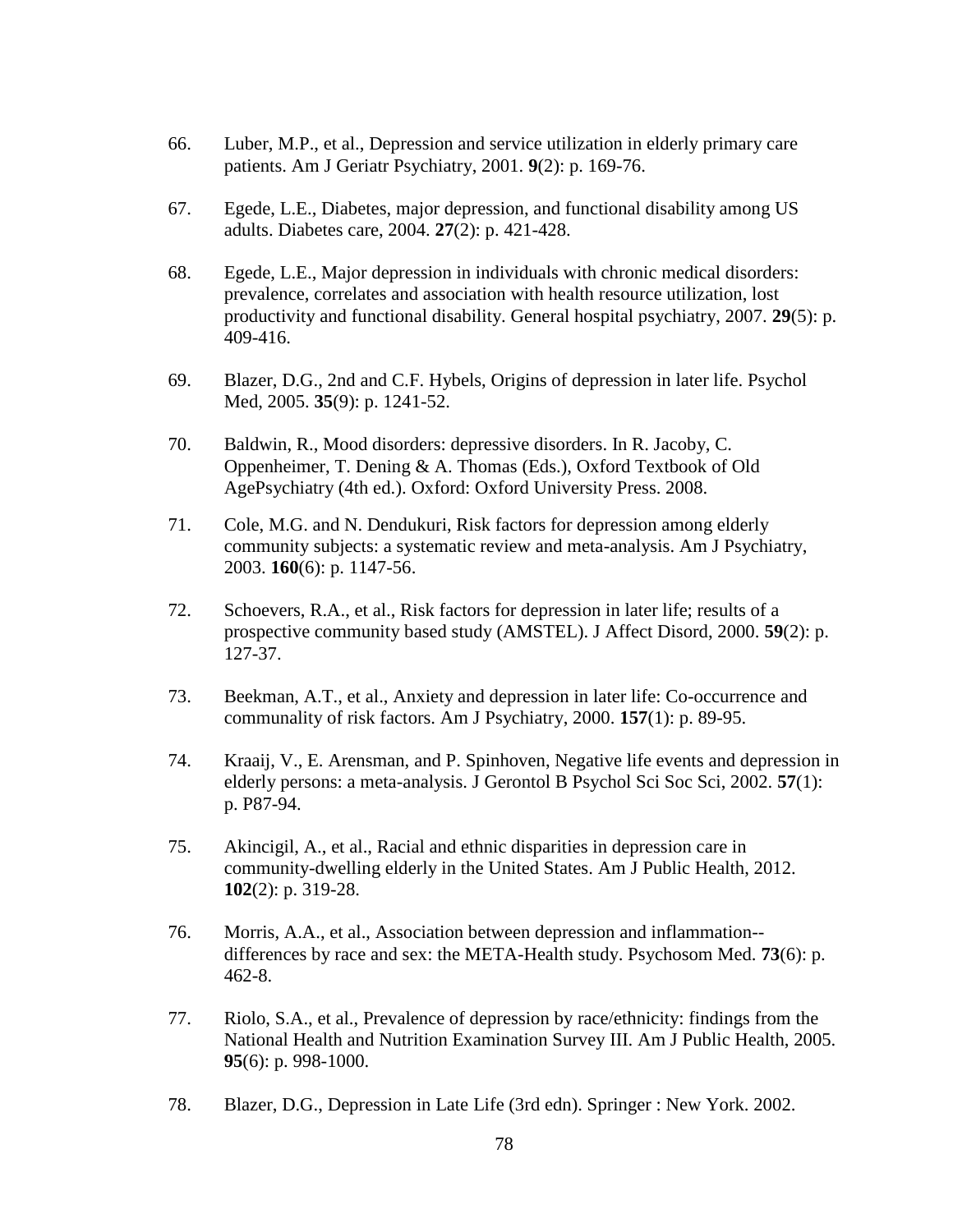- 79. Crystal, S., et al., Diagnosis and treatment of depression in the elderly medicare population: predictors, disparities, and trends. J Am Geriatr Soc, 2003. **51**(12): p. 1718-28.
- 80. Lebowitz, B.D., et al., Diagnosis and treatment of depression in late life. Consensus statement update. JAMA, 1997. **278**(14): p. 1186-90.
- 81. Sloan, F.A. and C.J. Conover, Life transitions and health insurance coverage of the near elderly. Med Care, 1998. **36**(2): p. 110-25.
- 82. McWilliams, J.M., et al., Health insurance coverage and mortality among the near-elderly. Health Aff (Millwood), 2004. **23**(4): p. 223-33.
- 83. Blakemore, A., et al., Depression and anxiety predict health-related quality of life in chronic obstructive pulmonary disease: systematic review and meta-analysis. Int J Chron Obstruct Pulmon Dis, 2014. **9**: p. 501-12.
- 84. Senda, K., [Depression in elder patients with chronic obstructive pulmonary disease]. Nihon Ronen Igakkai Zasshi, 2013. **50**(6): p. 755-8.
- 85. Faller, H., et al., Depression and disease severity as predictors of health-related quality of life in patients with chronic heart failure--a structural equation modeling approach. J Card Fail, 2009. **15**(4): p. 286-292 e2.
- 86. Kalender, B., et al., Quality of life in chronic kidney disease: effects of treatment modality, depression, malnutrition and inflammation. Int J Clin Pract, 2007. **61**(4): p. 569-76.
- 87. Maharaj, R.G., et al., Depression and its associated factors among patients attending chronic disease clinics in southwest Trinidad. West Indian Med J, 2005. **54**(6): p. 369-74.
- 88. Norwood, R., Prevalence and impact of depression in chronic obstructive pulmonary disease patients. Curr Opin Pulm Med, 2006. **12**(2): p. 113-7.
- 89. Fabrazzo, M. and R.M. De Santo, Depression in chronic kidney disease. Semin Nephrol, 2006. **26**(1): p. 56-60.
- 90. Reiche, E.M., S.O. Nunes, and H.K. Morimoto, Stress, depression, the immune system, and cancer. Lancet Oncol, 2004. **5**(10): p. 617-25.
- 91. Reiche, E.M., H.K. Morimoto, and S.M. Nunes, Stress and depression-induced immune dysfunction: implications for the development and progression of cancer. Int Rev Psychiatry, 2005. **17**(6): p. 515-27.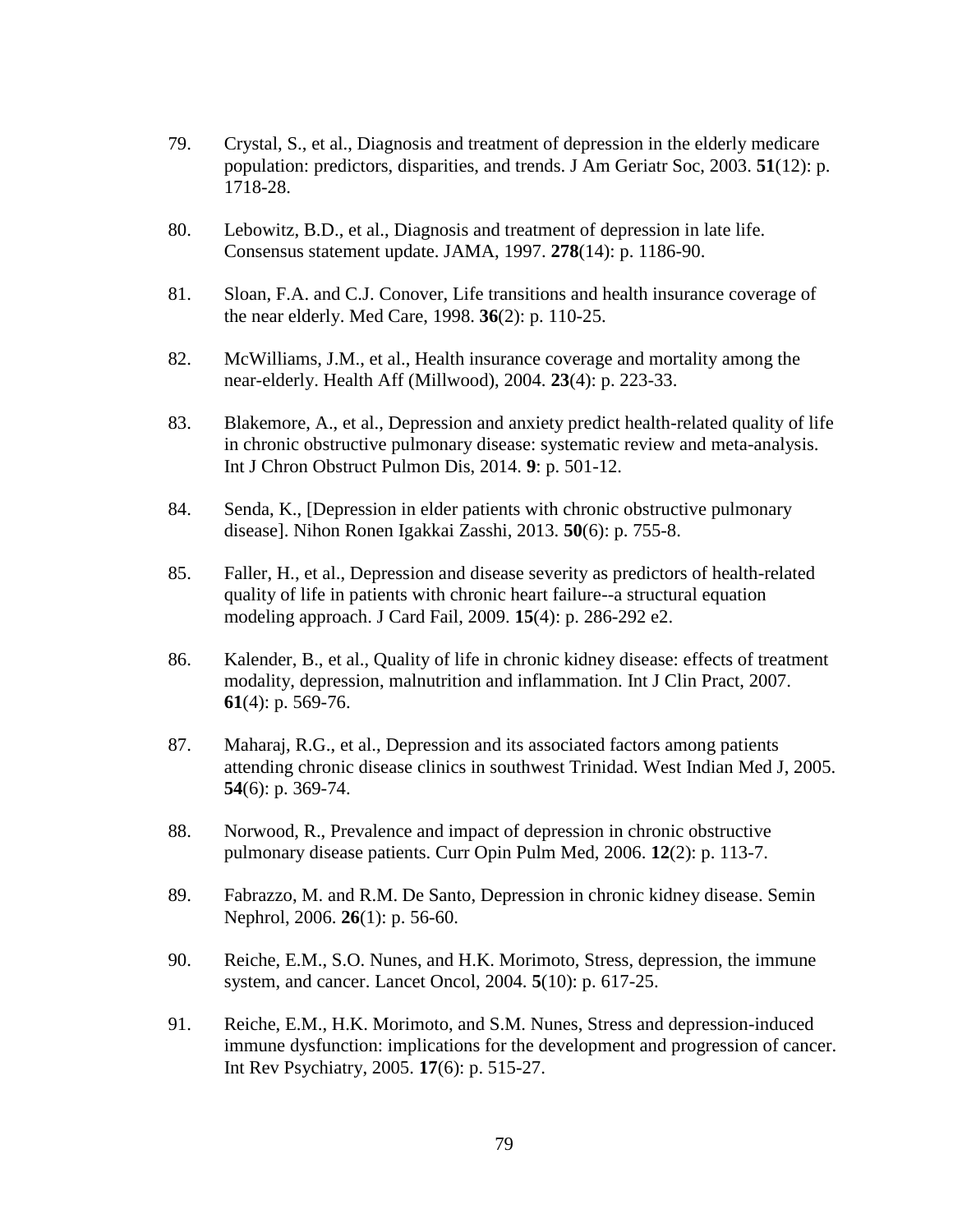- 92. Culpepper, L., Understanding the burden of depression. J Clin Psychiatry, 2011. **72**(6): p. e19.
- 93. Ahyai, S. A., Gilling, P., Kaplan, S. A., Kuntz, R. M., Madersbacher, S., Montorsi, F.,  $\dots$  & Stief, C. G. (2010). Meta-analysis of functional outcomes and complications following transurethral procedures for lower urinary tract symptoms resulting from benign prostatic enlargement. European urology, 58(3), 384-397.
- 94. Barry, M. and C. Roehrborn, Benign prostatic hyperplasia. Clin Evid, 2002(7): p. 775-87.
- 95. Barry, M., C. Roehrborn, and R. Webber, Benign prostatic hyperplasia. Clin Evid, 2002(8): p. 849-63.
- 96. Briganti, A., et al., Benign prostatic hyperplasia and its aetiologies. European Urology Supplements, 2009. **8**(13): p. 865-871.
- 97. McConnell, J.D., et al., The long-term effect of doxazosin, finasteride, and combination therapy on the clinical progression of benign prostatic hyperplasia. N Engl J Med, 2003. **349**(25): p. 2387-98.
- 98. Taub, D.A. and J.T. Wei, The economics of benign prostatic hyperplasia and lower urinary tract symptoms in the United States. Curr Urol Rep, 2006. **7**(4): p. 272-81.
- 99. Thorpe, A. and D. Neal, Benign prostatic hyperplasia. The Lancet, 2003. **361**(9366): p. 1359-1367.
- 100. Tubaro, A., et al., Early treatment of benign prostatic hyperplasia: implications for reducing the risk of permanent bladder damage. Drugs Aging, 2003. **20**(3): p. 185-95.
- 101. Wei, J.T., E. Calhoun, and S.J. Jacobsen, Urologic diseases in America project: benign prostatic hyperplasia. J Urol, 2005. **173**(4): p. 1256-61.
- 102. Miano, R., et al., Treatment options for benign prostatic hyperplasia in older men. Med Sci Monit, 2008. **14**(7): p. RA94-102.
- 103. De la Rosette, J.J., et al., EAU Guidelines on benign prostatic hyperplasia (BPH). Eur Urol, 2001. **40**(3): p. 256-63; discussion 264.
- 104. Oelke, M., et al., EAU guidelines on the treatment and follow-up of nonneurogenic male lower urinary tract symptoms including benign prostatic obstruction. Eur Urol, 2013. **64**(1): p. 118-40.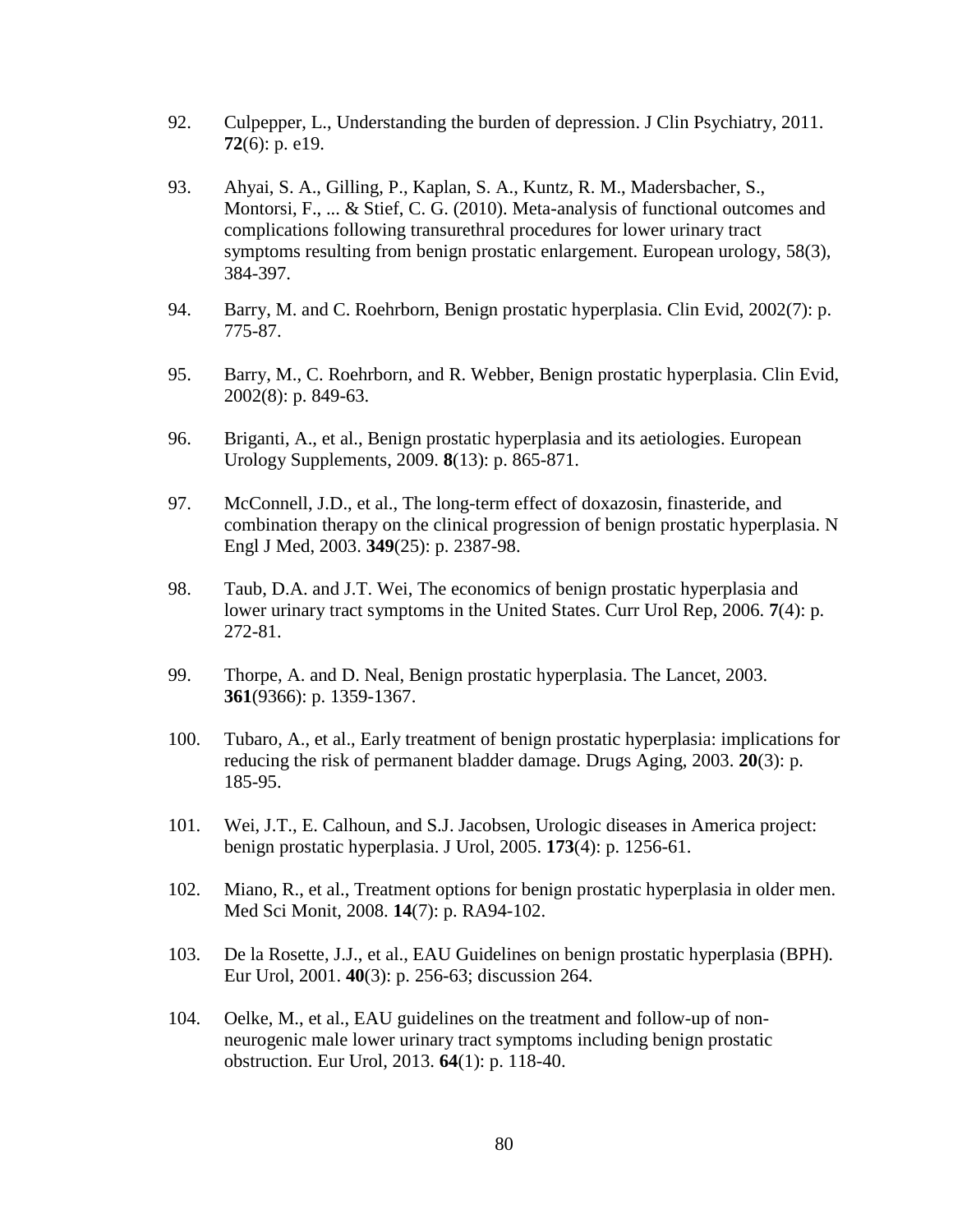- 105. Roehrborn, C.G., Reducing the risk of benign prostatic hyperplasia progression. Rev Urol, 2002. **4 Suppl 5**: p. S29-38.
- 106. Priest, R., M. Garzotto, and J. Kaufman, Benign prostatic hyperplasia: a brief overview of pathogenesis, diagnosis, and therapy. Tech Vasc Interv Radiol, 2012. **15**(4): p. 261-4.
- 107. European Association of Urology, European Association of Urology Guidelines. 2007.
- 108. Johnson, T.V., et al., Major depression drives severity of American Urological Association Symptom Index. Urology, 2010. **76**(6): p. 1317-20.
- 109. Lee, E.H., K.H. Chun, and Y. Lee, Benign prostatic hyperplasia in communitydwelling elderly in Korea. Taehan Kanho Hakhoe Chi, 2005. **35**(8): p. 1508-13.
- 110. McVary, K.T., et al., Update on AUA guideline on the management of benign prostatic hyperplasia. J Urol, 2011. **185**(5): p. 1793-803.
- 111. Meigs, J.B., et al., Risk factors for clinical benign prostatic hyperplasia in a community-based population of healthy aging men. J Clin Epidemiol, 2001. **54**(9): p. 935-44.
- 112. Roehrborn, C.G., et al., Storage (irritative) and voiding (obstructive) symptoms as predictors of benign prostatic hyperplasia progression and related outcomes. Eur Urol, 2002. **42**(1): p. 1-6.
- 113. Welch, G., K. Weinger, and M.J. Barry, Quality-of-life impact of lower urinary tract symptom severity: results from the Health Professionals Follow-up Study. Urology, 2002. **59**(2): p. 245-50.
- 114. Nickel, J.C., et al., Examination of the relationship between symptoms of prostatitis and histological inflammation: baseline data from the REDUCE chemoprevention trial. J Urol, 2007. **178**(3 Pt 1): p. 896-900; discussion 900-1.
- 115. Nickel, J.C., et al., The relationship between prostate inflammation and lower urinary tract symptoms: examination of baseline data from the REDUCE trial. Eur Urol, 2008. **54**(6): p. 1379-84.
- 116. Kramer, G. and M. Marberger, Could inflammation be a key component in the progression of benign prostatic hyperplasia? Curr Opin Urol, 2006. **16**(1): p. 25-9.
- 117. Kramer, G., D. Mitteregger, and M. Marberger, Is benign prostatic hyperplasia (BPH) an immune inflammatory disease? Eur Urol, 2007. **51**(5): p. 1202-16.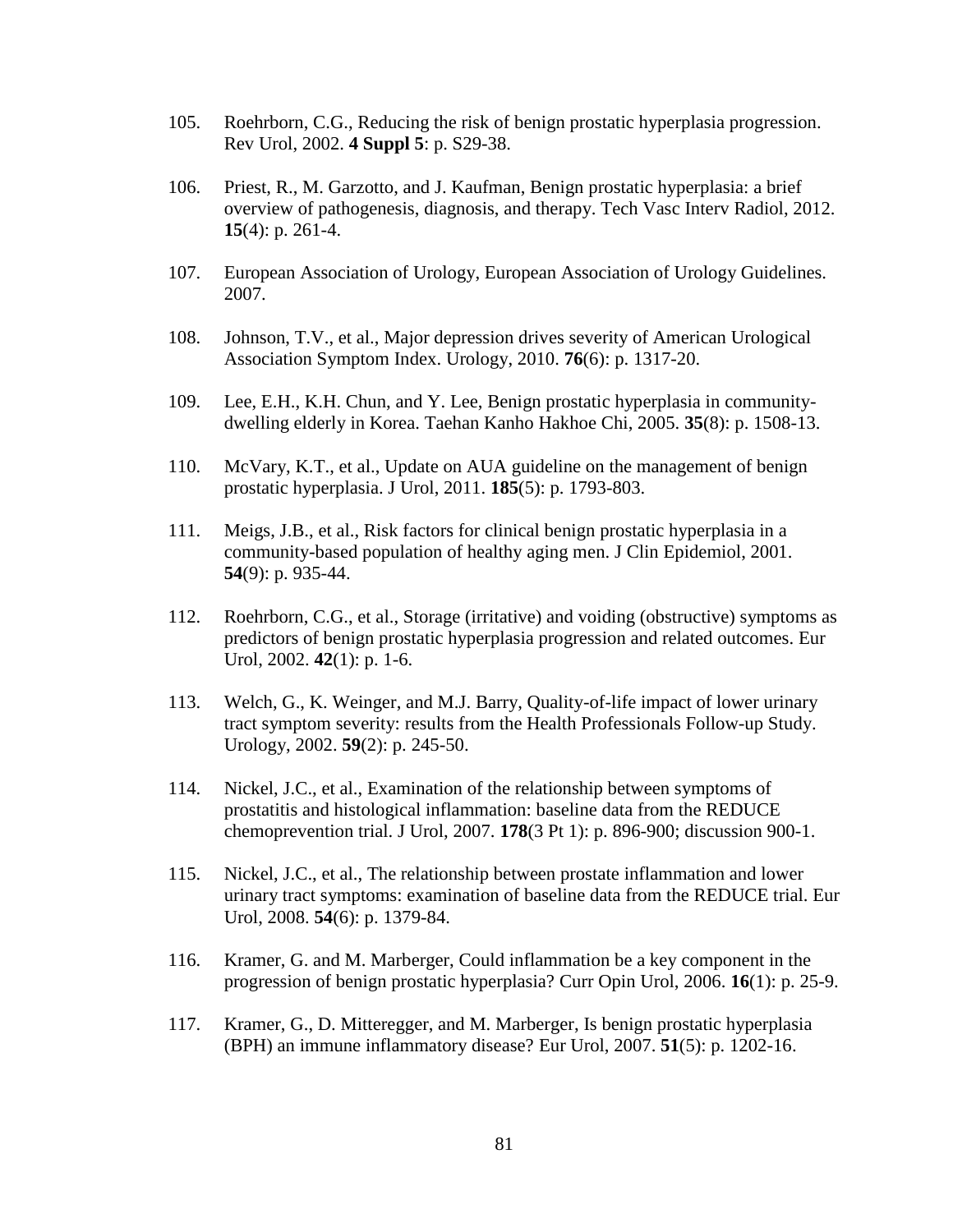- 118. Kramer, G., et al., Increased expression of lymphocyte-derived cytokines in benign hyperplastic prostate tissue, identification of the producing cell types, and effect of differentially expressed cytokines on stromal cell proliferation. Prostate, 2002. **52**(1): p. 43-58.
- 119. Robert, G., et al., [Inflammation and benign prostatic hyperplasia: cause or consequence?]. Prog Urol, 2010. **20**(6): p. 402-7.
- 120. Robert, G., et al., Inflammation in benign prostatic hyperplasia: a 282 patients' immunohistochemical analysis. Prostate, 2009. **69**(16): p. 1774-80.
- 121. Penna, G., et al., Human benign prostatic hyperplasia stromal cells as inducers and targets of chronic immuno-mediated inflammation. J Immunol, 2009. **182**(7): p. 4056-64.
- 122. Neuhouser, M.L., A.R. Kristal, and D.F. Penson, Steroid hormones and hormonerelated genetic and lifestyle characteristics as risk factors for benign prostatic hyperplasia: review of epidemiologic literature. Urology, 2004. **64**(2): p. 201-11.
- 123. Nicholson, T.M., et al., Sex steroid receptor expression and localization in benign prostatic hyperplasia varies with tissue compartment. Differentiation, 2013. **85**(4- 5): p. 140-9.
- 124. O'Malley, K.J., et al., The expression of androgen-responsive genes is upregulated in the epithelia of benign prostatic hyperplasia. Prostate, 2009. **69**(16): p. 1716-23.
- 125. Huang, C.Y., et al., Increased risk of depressive disorder following the diagnosis of benign prostatic enlargement: one-year follow-up study. J Affect Disord, 2011. **135**(1-3): p. 395-9.
- 126. Chung, R.Y., et al., Lower urinary tract symptoms (LUTS) as a risk factor for depressive symptoms in elderly men: results from a large prospective study in Southern Chinese men. PLoS One, 2013. **8**(9): p. e76017.
- 127. Laumann, E.O., et al., Lower urinary tract symptoms are associated with depressive symptoms in white, black and Hispanic men in the United States. J Urol, 2008. **180**(1): p. 233-40.
- 128. Wong, S.Y., et al., Lower urinary tract symptoms and depressive symptoms in elderly men. J Affect Disord, 2006. **96**(1-2): p. 83-8.
- 129. Breyer, B.N., et al., The association of lower urinary tract symptoms, depression and suicidal ideation: data from the 2005-2006 and 2007-2008 national health and nutrition examination survey. J Urol, 2014. **191**(5): p. 1333-9.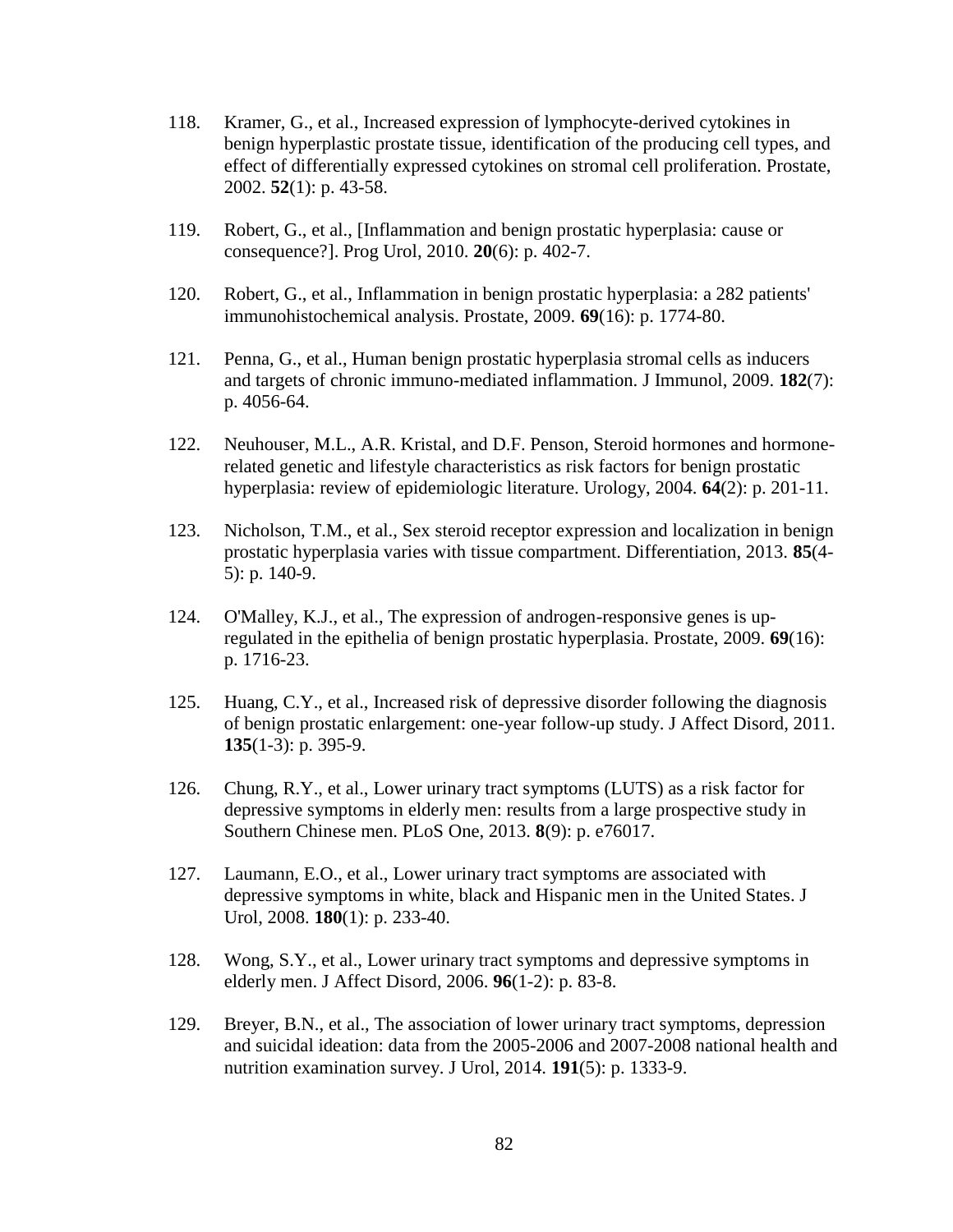- 130. Laumann, E.O., et al., Lower Urinary Tract Symptoms are Associated With Depressive Symptoms in White, Black and Hispanic Men in the United States. The Journal of Urology. **180**(1): p. 233-240.
- 131. Khoury, S., et al., International Consultation on Urological Diseases: a decade of progress. Prostate, 2000. **45**(2): p. 194-9.
- 132. Kaplan, S.A., Update on the american urological association guidelines for the treatment of benign prostatic hyperplasia. Rev Urol, 2006. **8 Suppl 4**: p. S10-7.
- 133. Kaplan, S.A., AUA Guidelines and Their Impact on the Management of BPH: An Update. Rev Urol, 2004. **6 Suppl 9**: p. S46-52.
- 134. Mandel, M. and R.A. Betensky, Estimating time-to-event from longitudinal ordinal data using random-effects Markov models: application to multiple sclerosis progression. Biostatistics, 2008. **9**(4): p. 750-64.
- 135. Blazer, D.G., Protection from late life depression. Int Psychogeriatr, 2010. **22**(2): p. 171-3.
- 136. Levine, S., et al., Physicians' satisfaction with a collaborative disease management program for late-life depression in primary care. Gen Hosp Psychiatry, 2005. **27**(6): p. 383-91.
- 137. Lyness, J.M., et al., Psychiatric disorders in older primary care patients. J Gen Intern Med, 1999. **14**(4): p. 249-54.
- 138. Unützer, J., et al., Collaborative care management of late-life depression in the primary care setting: a randomized controlled trial. Jama, 2002. **288**(22): p. 2836- 2845.
- 139. Diniz, B.S., et al., Late-life depression and risk of vascular dementia and Alzheimer's disease: systematic review and meta-analysis of community-based cohort studies. Br J Psychiatry, 2013. **202**(5): p. 329-35.
- 140. Bair, M.J., et al., Depression and pain comorbidity: a literature review. Arch Intern Med, 2003. **163**(20): p. 2433-45.
- 141. Boyd, C.M., et al., From Bedside to Bench: summary from the American Geriatrics Society/National Institute on Aging Research Conference on Comorbidity and Multiple Morbidity in Older Adults. Aging Clin Exp Res, 2008. **20**(3): p. 181-8.
- 142. Finkelstein, E.A., et al., Prevalence and costs of major depression among elderly claimants with diabetes. Diabetes Care, 2003. **26**(2): p. 415-20.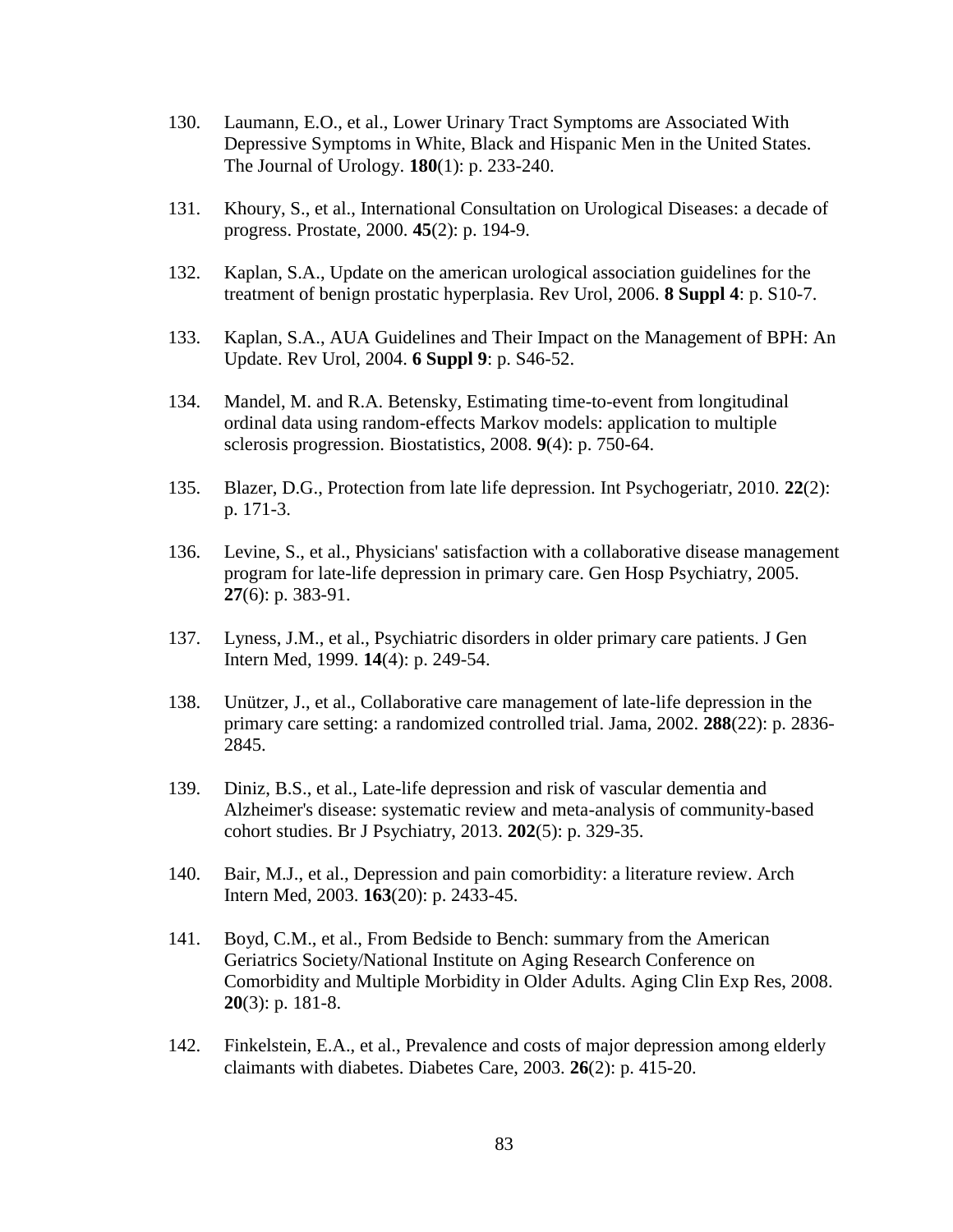- 143. Gehi, A., et al., Depression and medication adherence in outpatients with coronary heart disease: findings from the Heart and Soul Study. Arch Intern Med, 2005. **165**(21): p. 2508-13.
- 144. Kim, J.M., et al., Vascular disease/risk and late-life depression in a Korean community population. Br J Psychiatry, 2004. **185**: p. 102-7.
- 145. Marks, R., Comorbid depression and anxiety impact hip osteoarthritis disability. Disabil Health J, 2009. **2**(1): p. 27-35.
- 146. Spiegel, D. and J. Giese-Davis, Depression and cancer: mechanisms and disease progression. Biol Psychiatry, 2003. **54**(3): p. 269-82.
- 147. Kruijshaar, M.E., et al., Lifetime prevalence estimates of major depression: an indirect estimation method and a quantification of recall bias. Eur J Epidemiol, 2005. **20**(1): p. 103-11.
- 148. Ozturk, A., et al., [Prevalence of benign hypertrophy of the prostate in Turkish men hospitalized in urology]. Prog Urol, 2000. **10**(4): p. 568-70.
- 149. Kupelian, V., et al., Prevalence of lower urinary tract symptoms and effect on quality of life in a racially and ethnically diverse random sample: the Boston Area Community Health (BACH) Survey. Arch Intern Med, 2006. **166**(21): p. 2381-7.
- 150. Andersson, S.O., et al., Prevalence of lower urinary tract symptoms in men aged 45-79 years: a population-based study of 40 000 Swedish men. BJU Int, 2004. **94**(3): p. 327-31.
- 151. Seim, A., et al., The prevalence and correlates of urinary tract symptoms in Norwegian men: the HUNT study. BJU Int, 2005. **96**(1): p. 88-92.
- 152. Amato, L., et al., Non-insulin-dependent diabetes mellitus is associated with a greater prevalence of depression in the elderly. The Osservatorio Geriatrico of Campania Region Group. Diabetes Metab, 1996. **22**(5): p. 314-8.
- 153. Kirby, R.S., The natural history of benign prostatic hyperplasia: what have we learned in the last decade? Urology, 2000. **56**(5 Suppl 1): p. 3-6.
- 154. Barnes, P.J., Unexpected failure of anti-tumor necrosis factor therapy in chronic obstructive pulmonary disease. Am J Respir Crit Care Med, 2007. **175**(9): p. 866- 7.
- 155. Nguyen, H.T. and A.B. Zonderman, Relationship between age and aspects of depression: consistency and reliability across two longitudinal studies. Psychol Aging, 2006. **21**(1): p. 119-26.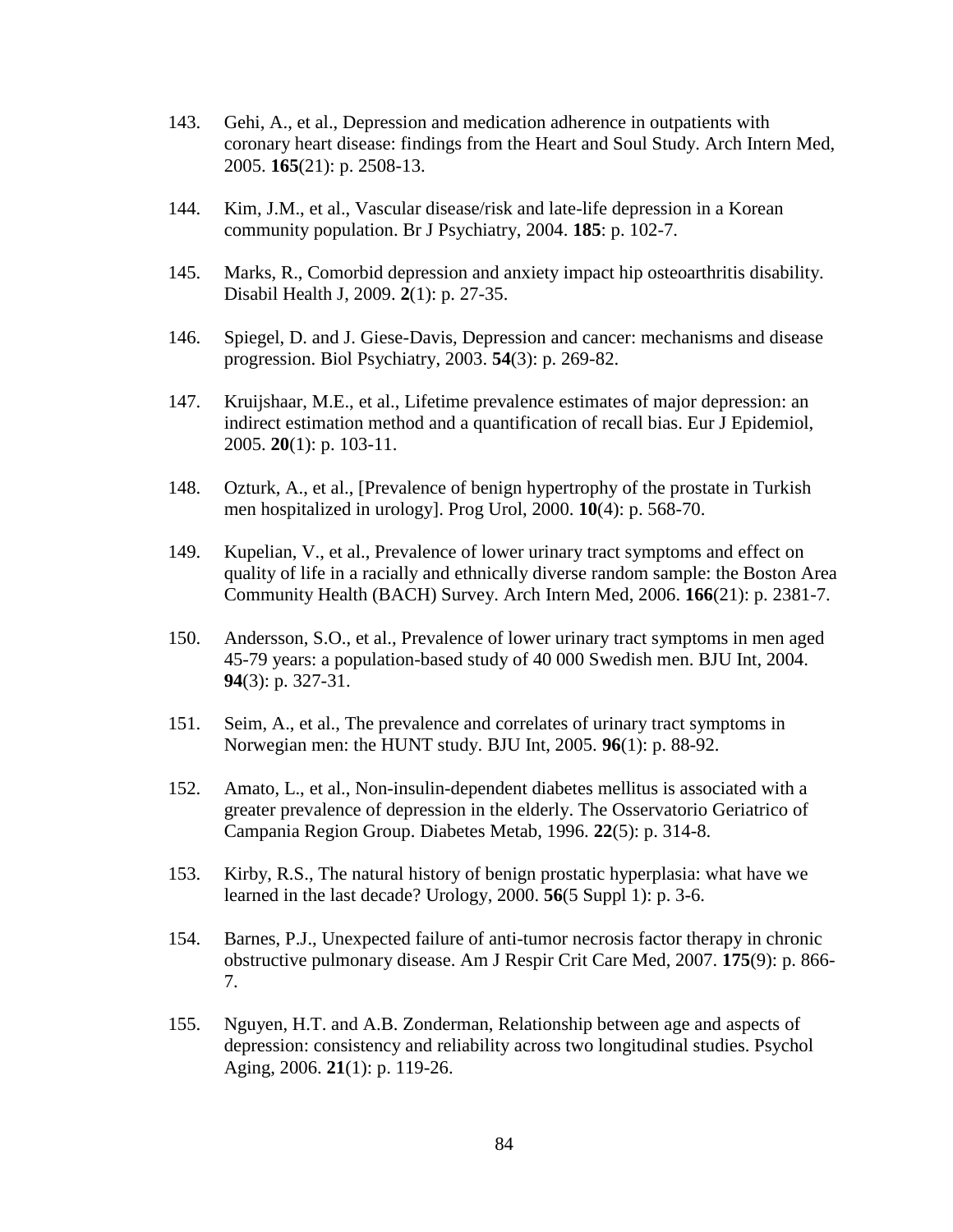- 156. Hilbe, J.M. and J.W. Hardin, Generalized estimating equations for longitudinal panel analysis. Handbook of longitudinal research: Design, measurement, and analysis, 2008: p. 668.
- 157. Pan, W., Akaike's information criterion in generalized estimating equations. Biometrics, 2001. **57**(1): p. 120-125.
- 158. Carney, R.M., et al., Depression as a risk factor for mortality after acute myocardial infarction. Am J Cardiol, 2003. **92**(11): p. 1277-81.
- 159. Carney, R.M. and K.E. Freedland, Depression, mortality, and medical morbidity in patients with coronary heart disease. Biol Psychiatry, 2003. **54**(3): p. 241-7.
- 160. Dickens, C., et al., Association of depression and rheumatoid arthritis. Psychosomatics, 2003. **44**(3): p. 209-15.
- 161. Dickens, C., et al., Depression in rheumatoid arthritis: a systematic review of the literature with meta-analysis. Psychosom Med, 2002. **64**(1): p. 52-60.
- 162. Singer, B.H. and K.G. Manton, The effects of health changes on projections of health service needs for the elderly population of the United States. Proc Natl Acad Sci U S A, 1998. **95**(26): p. 15618-22.
- 163. Katon, W.J., Clinical and health services relationships between major depression, depressive symptoms, and general medical illness. Biol Psychiatry, 2003. **54**(3): p. 216-26.
- 164. Unutzer, J., Clinical practice. Late-life depression. N Engl J Med, 2007. **357**(22): p. 2269-76.
- 165. Blazer, D.G., Depression and social support in late life: a clear but not obvious relationship. Aging Ment Health, 2005. **9**(6): p. 497-9.
- 166. Inaba, A., et al., Depression in the United States and Japan: gender, marital status, and SES patterns. Social science & medicine, 2005. **61**(11): p. 2280-2292.
- 167. Jang, S.-N., et al., Marital status, gender, and depression: analysis of the baseline survey of the Korean Longitudinal Study of Ageing (KLoSA). Social science & medicine, 2009. **69**(11): p. 1608-1615.
- 168. Zimmerman, F.J. and W. Katon, Socioeconomic status, depression disparities, and financial strain: what lies behind the income-depression relationship? Health Econ, 2005. **14**(12): p. 1197-215.
- 169. Hoke, G., et al., Racial differences in pathogenetic mechanisms, prevalence, and progression of benign prostatic hyperplasia. Urology, 2006. **68**(5): p. 924-30.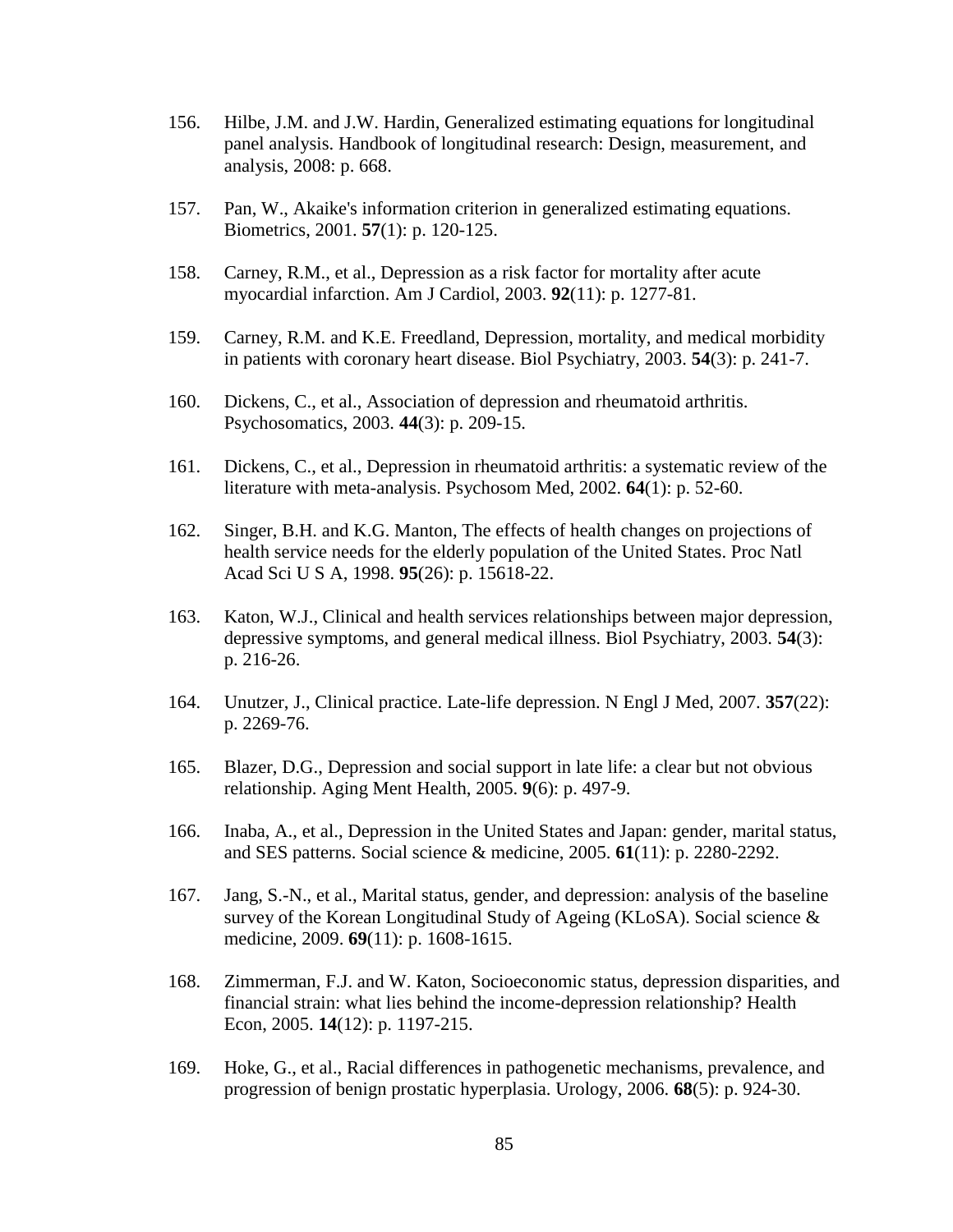- 170. Tantiwong, A., et al., Benign prostatic hyperplasia in elderly Thai men in an urban community: the prevalence, natural history and health related behavior. J Med Assoc Thai, 2002. **85**(3): p. 356-60.
- 171. Roehrborn, C.G., Benign prostatic hyperplasia: an overview. Rev Urol, 2005. **7 Suppl 9**: p. S3-S14.
- 172. Begley, L., et al., The inflammatory microenvironment of the aging prostate facilitates cellular proliferation and hypertrophy. Cytokine, 2008. **43**(2): p. 194- 199.
- 173. Penna, G., et al., Human benign prostatic hyperplasia stromal cells as inducers and targets of chronic immuno-mediated inflammation. The Journal of Immunology, 2009. **182**(7): p. 4056-4064.
- 174. Kristal, A.R., et al., Serum steroid and sex hormone-binding globulin concentrations and the risk of incident benign prostatic hyperplasia: results from the prostate cancer prevention trial. Am J Epidemiol, 2008. **168**(12): p. 1416-24.
- 175. Salam, M.T., et al., Associations between polymorphisms in the steroid 5-alpha reductase type II (SRD5A2) gene and benign prostatic hyperplasia and prostate cancer. Urol Oncol, 2005. **23**(4): p. 246-53.
- 176. Bertaccini, A., et al., Symptoms, bothersomeness and quality of life in patients with LUTS suggestive of BPH. European urology, 2000. **40**: p. 13-18.
- 177. Coyne, K.S., et al., The prevalence of lower urinary tract symptoms (LUTS) in the USA, the UK and Sweden: results from the Epidemiology of LUTS (EpiLUTS) study. BJU international, 2009. **104**(3): p. 352-360.
- 178. Marklund-Bau, H., U. Edéll-Gustafsson, and A. Spångberg, Bothersome urinary symptoms and disease-specific quality of life in patients with benign prostatic obstruction: High prevalence of urinary incontinence before and after intervention. Scandinavian journal of urology and nephrology, 2007. **41**(1): p. 32- 41.
- 179. Xiaowei, Y., et al., Markov transition models for binary repeated measures with ignorable and nonignorable missing values. Stat Methods Med Res, 2007. **16**(4): p. 347-64.
- 180. Mandel, M., et al., Estimating Time to Event From Longitudinal Categorical Data: An Analysis of Multiple Sclerosis Progression. J Am Stat Assoc, 2007. **102**(480): p. 1254-1266.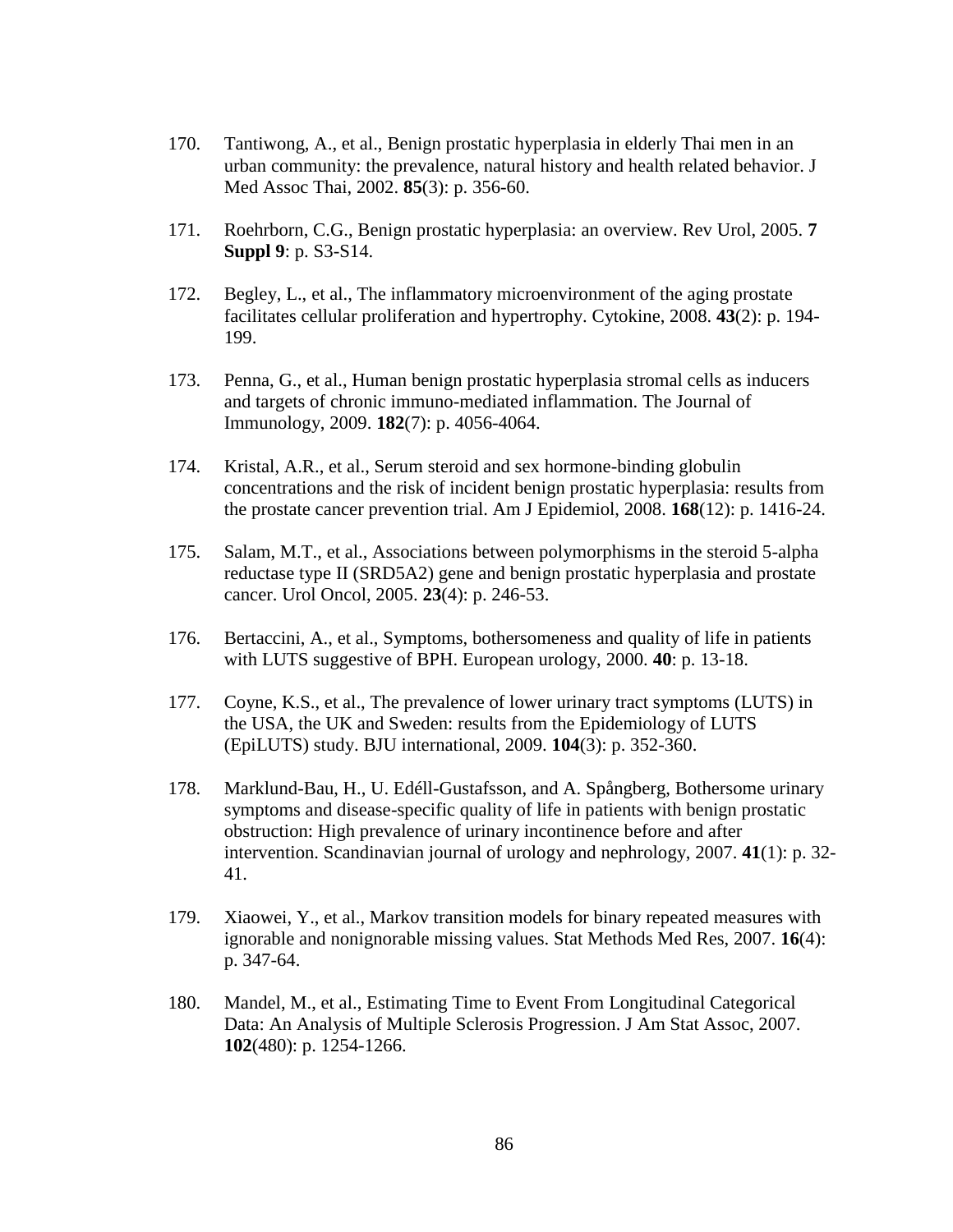- 181. Young, P.J., S. Weeden, and J.R. Kirwan, The analysis of a bivariate multi-state Markov transition model for rheumatoid arthritis with an incomplete disease history. Stat Med, 1999. **18**(13): p. 1677-90.
- 182. Yu, F., et al., Use of a Markov transition model to analyse longitudinal low-back pain data. Stat Methods Med Res, 2003. **12**(4): p. 321-31.
- 183. Yu, L., et al., A nonstationary Markov transition model for computing the relative risk of dementia before death. Stat Med, 2010. **29**(6): p. 639-48.
- 184. Spitoni, C., M. Verduijn, and H. Putter, Estimation and asymptotic theory for transition probabilities in Markov renewal multi-state models. Int J Biostat, 2012. **8**(1): p. 23.
- 185. Welton, N.J. and A.E. Ades, Estimation of markov chain transition probabilities and rates from fully and partially observed data: uncertainty propagation, evidence synthesis, and model calibration. Med Decis Making, 2005. **25**(6): p. 633-45.
- 186. CMS. Overview Medicare Current Beneficiary Survey (MCBS). [Accessed May 9, A.f.h.w.c.h.g.M.
- 187. Briggs, M.A. and M. Sculpher, An introduction to Markov modelling for economic evaluation. Pharmacoeconomics, 1998. **13**(4): p. 397-409.
- 188. Stroock, D.W., An introduction to Markov processes. Vol. 230. 2005: Springer Science & Business Media.
- 189. Glick, H., Introduction to Markov Models. 2004.
- 190. Black, S.A., K.S. Markides, and L.A. Ray, Depression predicts increased incidence of adverse health outcomes in older Mexican Americans with type 2 diabetes. Diabetes Care, 2003. **26**(10): p. 2822-8.
- 191. Cheng, H.W., et al., Symptom burden, depression, and suicidality in Chinese elderly patients suffering from advanced cancer. J Palliat Med, 2014. **17**(1): p. 10.
- 192. Egede, L.E. and C. Ellis, Diabetes and depression: global perspectives. Diabetes Res Clin Pract, 2010. **87**(3): p. 302-12.
- 193. Findley, P.A., C. Shen, and U. Sambamoorthi, Depression Treatment Patterns among Elderly with Cancer. Depress Res Treat, 2012. **2012**: p. 676784.
- 194. Penninx, B.W., et al., Chronically depressed mood and cancer risk in older persons. J Natl Cancer Inst, 1998. **90**(24): p. 1888-93.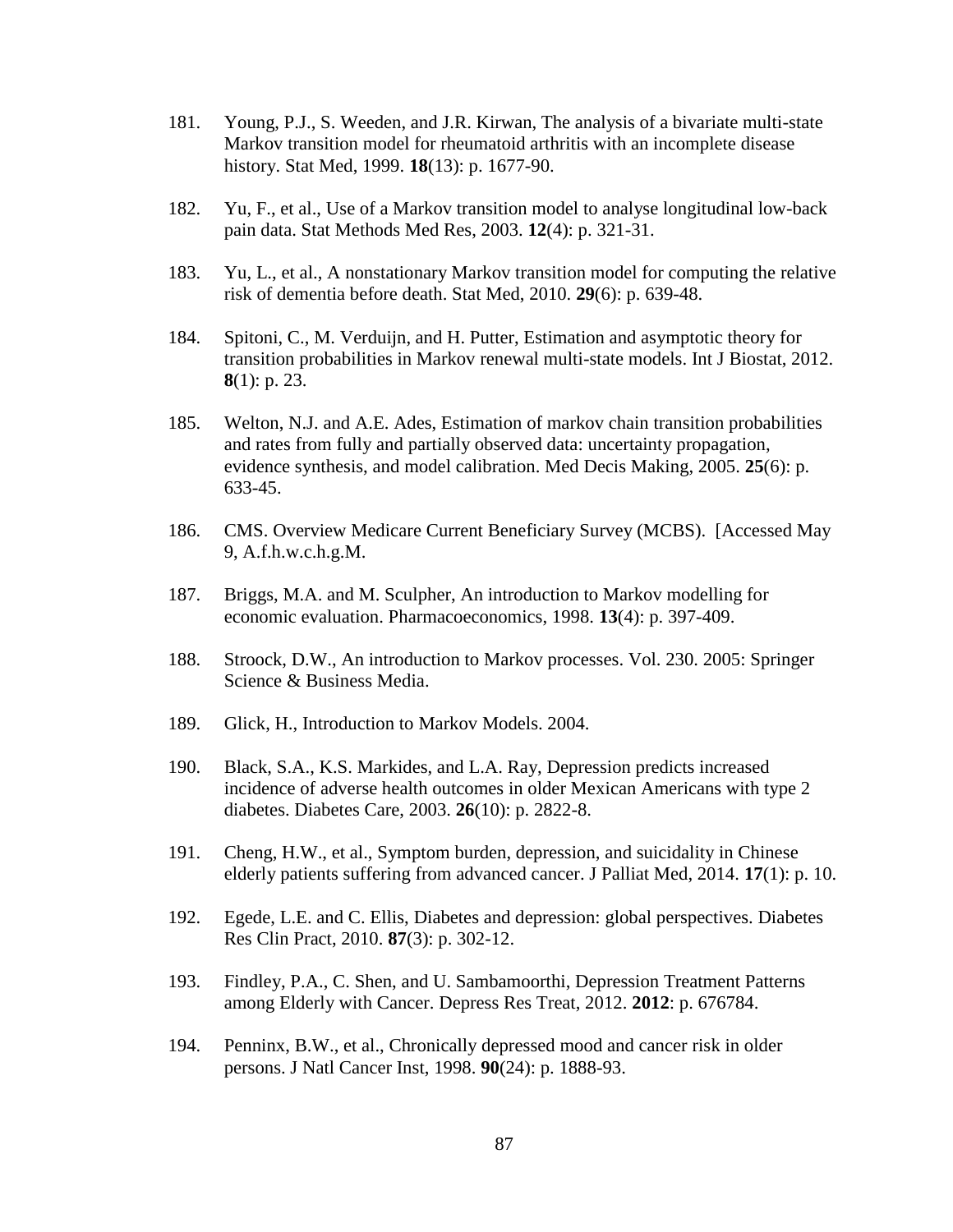- 195. Van der Kooy, K., et al., Depression and the risk for cardiovascular diseases: systematic review and meta analysis. International journal of geriatric psychiatry, 2007. **22**(7): p. 613-626.
- 196. Ariyo, A.A., et al., Depressive symptoms and risks of coronary heart disease and mortality in elderly Americans. Circulation, 2000. **102**(15): p. 1773-1779.
- 197. Holt-Lunstad, J., W. Birmingham, and B.Q. Jones, Is there something unique about marriage? The relative impact of marital status, relationship quality, and network social support on ambulatory blood pressure and mental health. Annals of Behavioral Medicine, 2008. **35**(2): p. 239-244.
- 198. Johnson, N.J., et al., Marital status and mortality: the national longitudinal mortality study. Ann Epidemiol, 2000. **10**(4): p. 224-38.
- 199. Simon, R.W., Revisiting the Relationships among Gender, Marital Status, and Mental Health1. American journal of sociology, 2002. **107**(4): p. 1065-1096.
- 200. Fiske, A., J.L. Wetherell, and M. Gatz, Depression in older adults. Annu Rev Clin Psychol, 2009. **5**: p. 363-89.
- 201. Pickett, K.E. and M. Pearl, Multilevel analyses of neighbourhood socioeconomic context and health outcomes: a critical review. Journal of epidemiology and community health, 2001. **55**(2): p. 111-122.
- 202. Braveman, P.A., et al., Socioeconomic status in health research: one size does not fit all. Jama, 2005. **294**(22): p. 2879-2888.
- 203. Nazroo, J.Y., The structuring of ethnic inequalities in health: economic position, racial discrimination, and racism. American Journal of Public Health, 2003. **93**(2): p. 277-284.
- 204. Williams, D.R., et al., Race, socioeconomic status, and health: complexities, ongoing challenges, and research opportunities. Annals of the New York Academy of Sciences, 2010. **1186**(1): p. 69-101.
- 205. Williams, D.R., Race, socioeconomic status, and health the added effects of racism and discrimination. Annals of the New York Academy of Sciences, 1999. **896**(1): p. 173-188.
- 206. Crimmins, E.M., M.D. Hayward, and T.E. Seeman, Race/ethnicity, socioeconomic status, and health. Critical perspectives on racial and ethnic differences in health in late life, 2004: p. 310-352.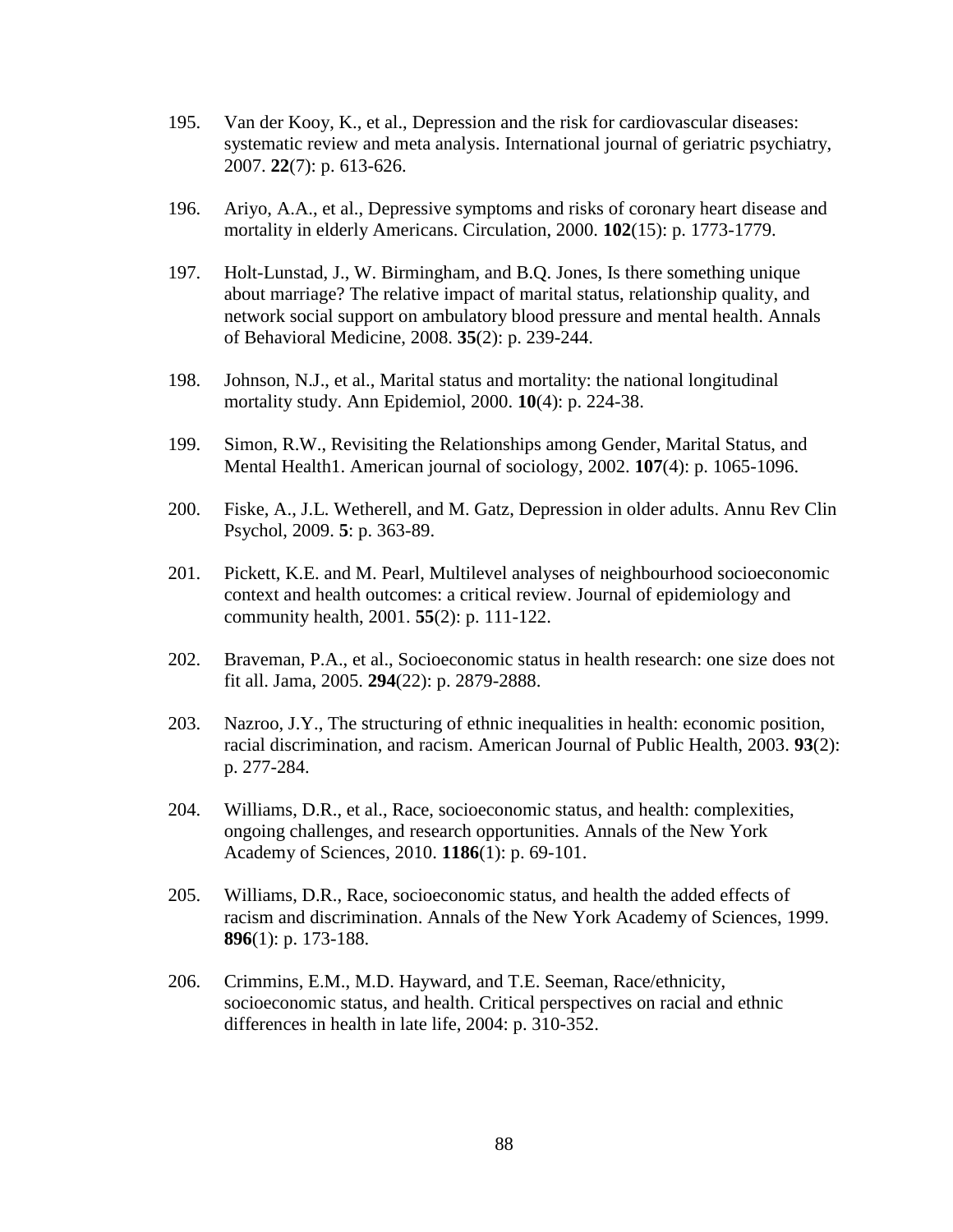- 207. LaVeist, T.A., Disentangling race and socioeconomic status: a key to understanding health inequalities. Journal of Urban Health, 2005. **82**: p. iii26 iii34.
- 208. Lorant, V., et al., Socioeconomic inequalities in depression: a meta-analysis. American journal of epidemiology, 2003. **157**(2): p. 98-112.
- 209. Riolo, S.A., et al., Prevalence of depression by race/ethnicity: findings from the National Health and Nutrition Examination Survey III. American Journal of Public Health, 2005. **95**(6): p. 998.
- 210. Lantz, P.M., et al., Stress, life events, and socioeconomic disparities in health: results from the Americans' Changing Lives Study. Journal of Health and Social Behavior, 2005. **46**(3): p. 274-288.
- 211. Adler, N.E. and D.H. Rehkopf, US disparities in health: descriptions, causes, and mechanisms. Annu. Rev. Public Health, 2008. **29**: p. 235-252.
- 212. Williams, D.R., H.W. Neighbors, and J.S. Jackson, Racial/ethnic discrimination and health: findings from community studies. American Journal of Public Health, 2003. **93**(2): p. 200-208.
- 213. Mirowsky, J. and C.E. Ross, Education, cumulative advantage, and health. Ageing International, 2005. **30**(1): p. 27-62.
- 214. DiPrete, T.A. and G.M. Eirich, Cumulative advantage as a mechanism for inequality: A review of theoretical and empirical developments. Annual review of sociology, 2006: p. 271-297.
- 215. Willson, A.E., K.M. Shuey, and G.H. Elder Jr, Cumulative advantage processes as mechanisms of inequality in life course health1. American Journal of Sociology, 2007. **112**(6): p. 1886-1924.
- 216. Lynch, S.M., Cohort and life-course patterns in the relationship between education and health: A hierarchical approach. Demography, 2003. **40**(2): p. 309- 331.
- 217. White House Conference on Aging (Final report 2005). Report of the 2005 White House Conference on Aging.The Booming Dynamics of Aging: From Awareness to Action. Retrieved from http://www.nwccog.org/docs/rrr/seniors2009/whcoa\_report\_2005.pdf. Accessed 07/20/2014.
- 218. United States Environmental Protection Agency and (EPA). Aging Initiative Fact sheet.Age Healthier Breath Healthier. Retrived from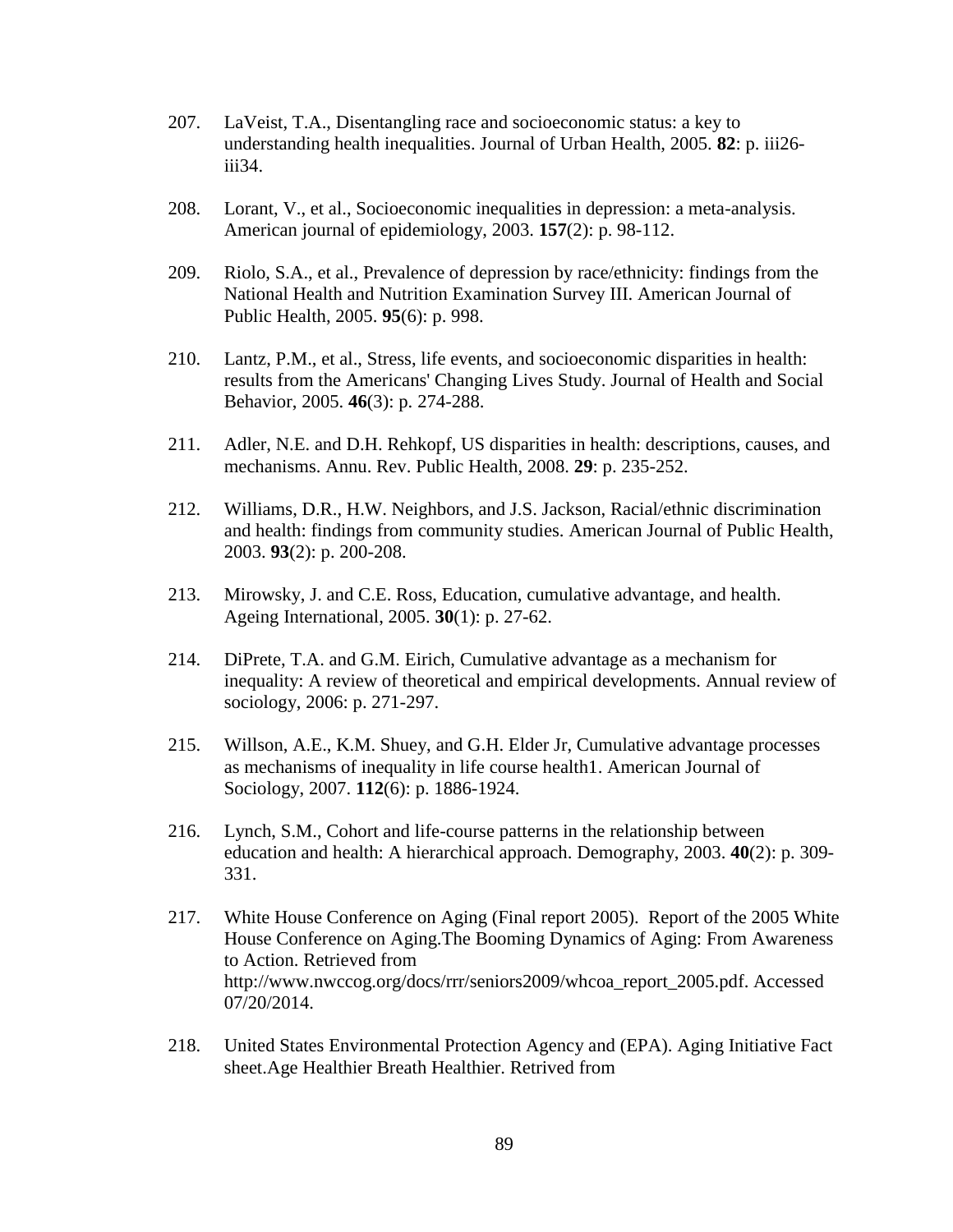http://www.epa.gov/aging/docs/lowlit-ahbe-english-100-F-09-050.pdf. Accessed on 05/05/2014.

- 219. Gavrilov, L.A. and N.S. Gavrilova, The quest for a general theory of aging and longevity. Sci Aging Knowledge Environ, 2003. **2003**(28): p. RE5.
- 220. Mossakowski, K.N., Coping with perceived discrimination: does ethnic identity protect mental health? Journal of health and social behavior, 2003: p. 318-331.
- 221. Diala, C., et al., Racial differences in attitudes toward professional mental health care and in the use of services. American Journal of Orthopsychiatry, 2000. **70**(4): p. 455.
- 222. Muntaner, C., et al., Socioeconomic position and major mental disorders. Epidemiologic Reviews, 2004. **26**(1): p. 53-62.
- 223. Bruce, M.L., et al., Major depression in elderly home health care patients. American Journal of psychiatry, 2002. **159**(8): p. 1367-1374.
- 224. Kessler, R.C. and T.B. Üstün, The world mental health (WMH) survey initiative version of the world health organization (WHO) composite international diagnostic interview (CIDI). International journal of methods in psychiatric research, 2004. **13**(2): p. 93-121.
- 225. Ormel, J., et al., Functioning, well-being, and health perception in late middleaged and older people: comparing the effects of depressive symptoms and chronic medical conditions. Journal of the American Geriatrics Society, 1998. **46**(1): p. 39-48.
- 226. Moussavi, S., et al., Depression, chronic diseases, and decrements in health: results from the World Health Surveys. The Lancet, 2007. **370**(9590): p. 851-858.
- 227. Unützer, J., et al., Quality adjusted life years in older adults with depressive symptoms and chronic medical disorders. International Psychogeriatrics, 2000. **12**(01): p. 15-33.
- 228. Harman, J.S., et al., The influence of comorbid chronic medical conditions on the adequacy of depression care for older Americans. Journal of the American Geriatrics Society, 2005. **53**(12): p. 2178-2183.
- 229. Barry, M.J. and C.G. Roehrborn, Benign prostatic hyperplasia. Bmj, 2001. **323**(7320): p. 1042-1046.
- 230. Meigs, J.B., et al., Risk factors for clinical benign prostatic hyperplasia in a community-based population of healthy aging men. Journal of clinical epidemiology, 2001. **54**(9): p. 935-944.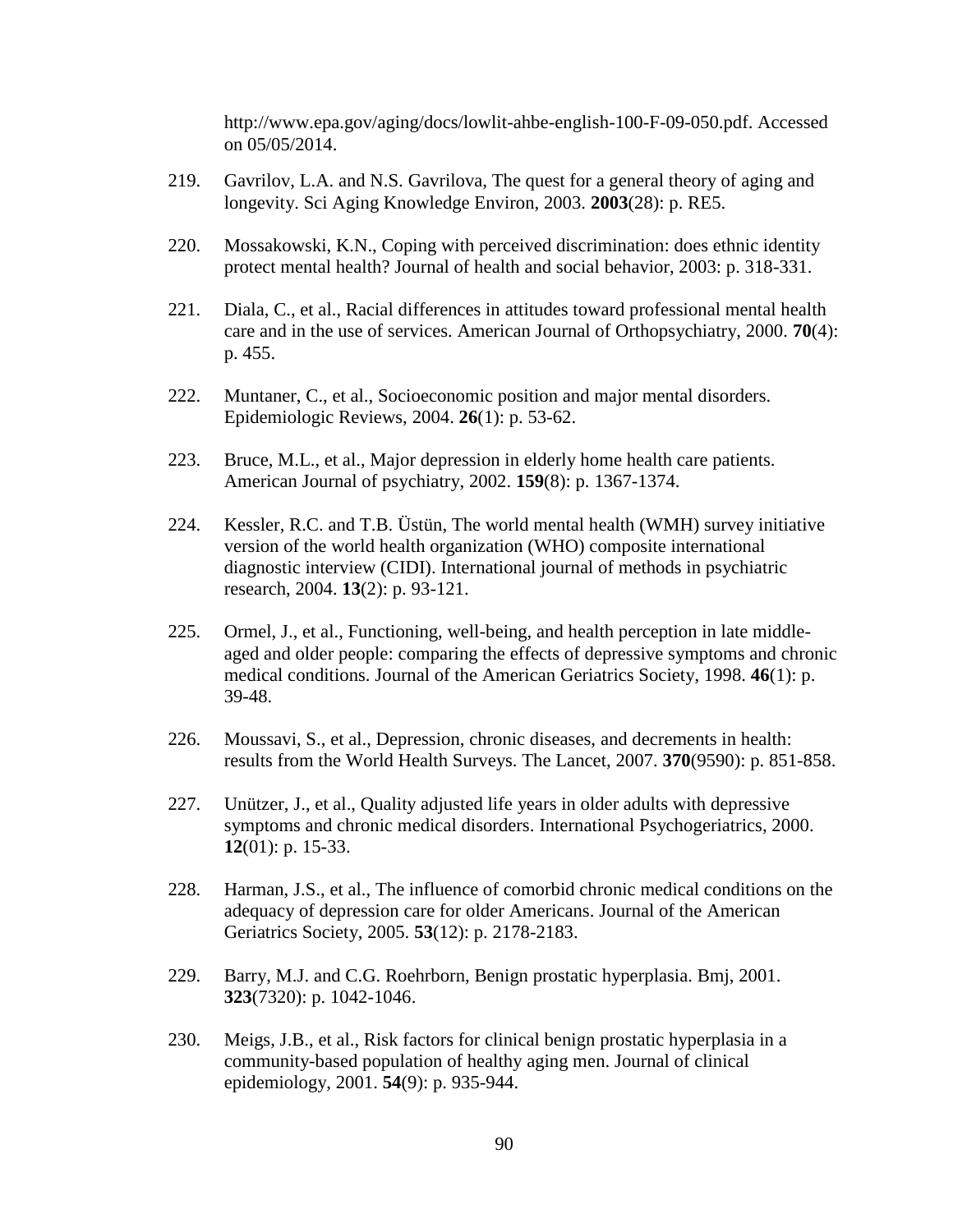- 231. McVary, K.T., et al., Update on AUA guideline on the management of benign prostatic hyperplasia. The Journal of urology, 2011. **185**(5): p. 1793-1803.
- 232. Centers for Medicare and Medicaid Services (CMS). Medicare Current Beneficiary Survey (MCBS). Retrived from https://www.cms.gov/Research-Statistics-Data-and-Systems/Research/MCBS/index.html?redirect=/MCBS. Accssed on the 03/10/2013.
- 233. Roehrborn, C.G., Benign prostatic hyperplasia: an overview. Reviews in urology, 2005. **7**(Suppl 9): p. S3.
- 234. Groves, H., et al., The incidence of acute urinary retention secondary to BPH is increasing among California men. Prostate cancer and prostatic diseases, 2013. **16**(3): p. 260-265.
- 235. Zhang, A.Y. and G.S. Cooper, Recognition of Depression and Anxiety among Elderly Colorectal Cancer Patients. Nurs Res Pract, 2010. **2010**: p. 693961.
- 236. Ferraro, K.F. and T.P. Shippee, Aging and cumulative inequality: How does inequality get under the skin? The Gerontologist, 2009. **49**(3): p. 333-343.
- 237. Wilson, P.A. and H. Yoshikawa, Improving access to health care among African-American, Asian and Pacific Islander, and Latino lesbian, gay, and bisexual populations. 2007: Springer.
- 238. Krahn, G.L., L. Hammond, and A. Turner, A cascade of disparities: health and health care access for people with intellectual disabilities. Mental retardation and developmental disabilities research reviews, 2006. **12**(1): p. 70-82.
- 239. Peters, D.H., et al., Poverty and access to health care in developing countries. Annals of the New York Academy of Sciences, 2008. **1136**(1): p. 161-171.
- 240. Asch, S.M., et al., Who is at greatest risk for receiving poor-quality health care? New England Journal of Medicine, 2006. **354**(11): p. 1147-1156.
- 241. Marmot, M., et al., Closing the gap in a generation: health equity through action on the social determinants of health. The Lancet, 2008. **372**(9650): p. 1661-1669.
- 242. Manzoli, L., et al., Marital status and mortality in the elderly: a systematic review and meta-analysis. Social science & medicine, 2007. **64**(1): p. 77-94.
- 243. Murata, C., et al., Association between depression and socio-economic status among community-dwelling elderly in Japan: the Aichi Gerontological Evaluation Study (AGES). Health & place, 2008. **14**(3): p. 406-414.